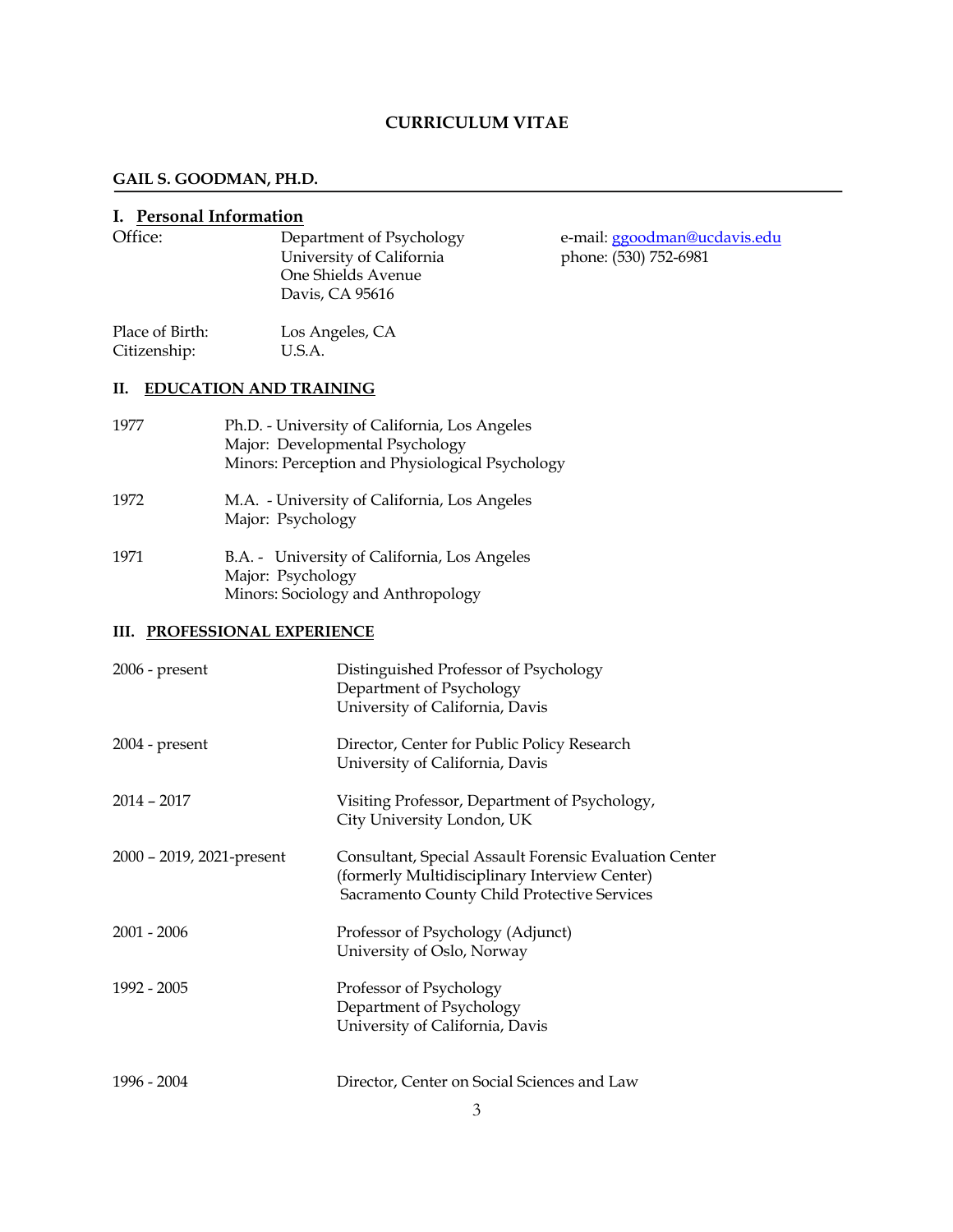|             | Institute on Governmental Affairs<br>University of California, Davis                                                                                                                              |
|-------------|---------------------------------------------------------------------------------------------------------------------------------------------------------------------------------------------------|
| 1991 - 1992 | Professor of Psychology<br>Department of Psychology<br>State University of New York at Buffalo                                                                                                    |
| 1988 - 1991 | Associate Professor of Psychology<br>Department of Psychology<br>State University of New York at Buffalo                                                                                          |
| 1987 - 1988 | Associate Professor and Director,<br>Dual Degree Program in Psychology and Law<br>Department of Psychology<br>University of Denver                                                                |
| 1982 - 1987 | Assistant Professor and Director,<br>Dual Degree Program in Psychology and the Law<br>Department of Psychology<br>University of Denver                                                            |
| 1981 - 1982 | Lecturer<br>Department of Psychology<br>University of Denver                                                                                                                                      |
| 1980 - 1981 | Research Associate<br>Department of Psychology<br>University of Denver                                                                                                                            |
| 1977 - 1980 | Postdoctoral Fellow<br>National Institute of Child Health and Human Development<br>Postdoctoral Fellow in Developmental Psychology<br>Department of Psychology<br>University of Denver            |
| 1978 - 1979 | Visiting Scholar<br>Laboratoire de Psychologie Expérimentale<br>Université René Descartes (Paris V)<br>Paris, France                                                                              |
| 1976 - 1977 | Lecturer in Developmental Psychology<br>Department of Psychology<br>University of California, Riverside                                                                                           |
| 1975 Summer | Predoctoral Trainee at the Summer<br>Institute on the Genetics of Developmental<br>Processes for Social Scientists<br><b>Institute for Behavioral Genetics</b><br>University of Colorado, Boulder |
| 1972 - 1975 | Predoctoral Trainee                                                                                                                                                                               |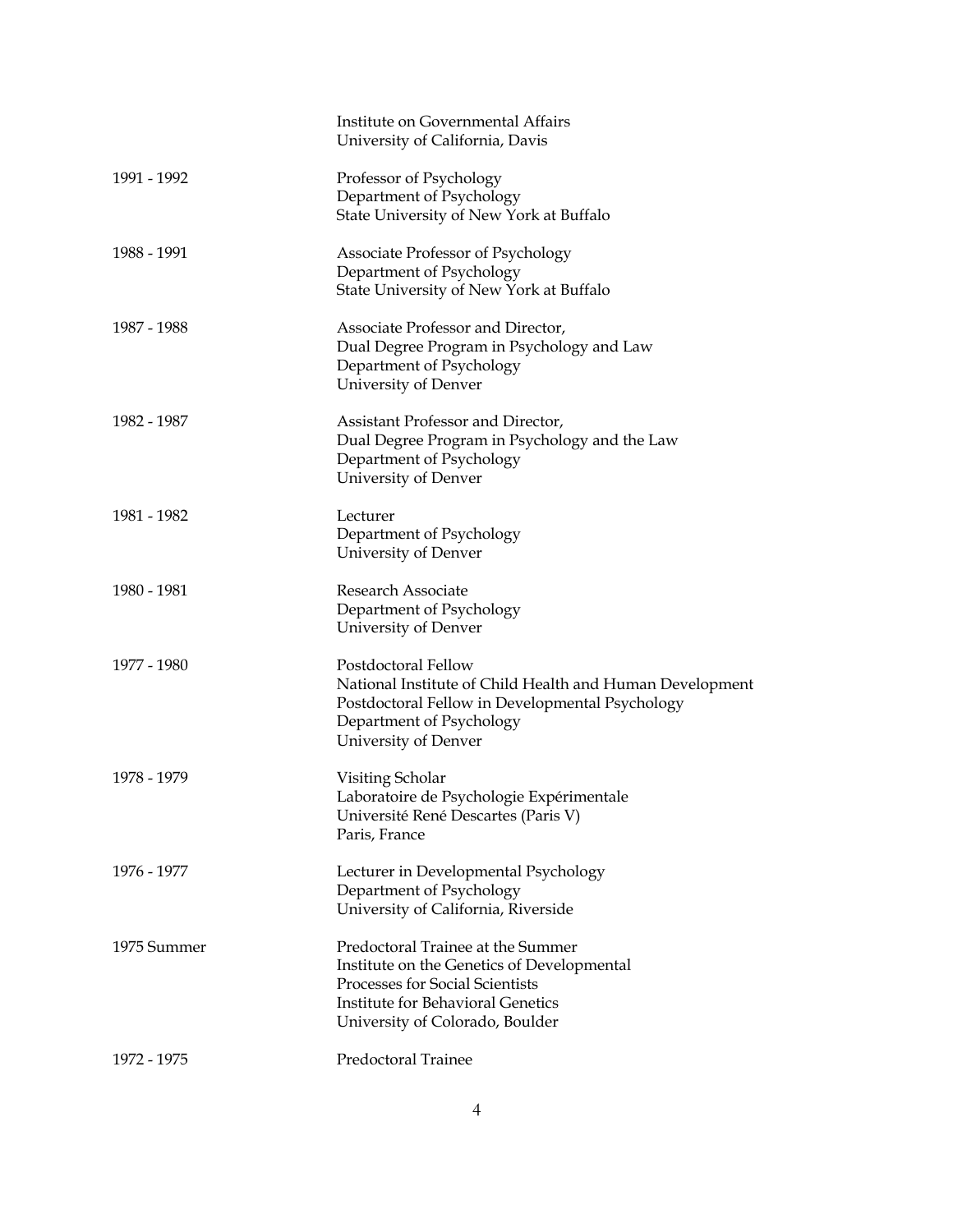|             | National Institute of Mental Health<br>Predoctoral Trainee in Developmental Psychology<br>Department of Psychology<br>University of California, Los Angeles |
|-------------|-------------------------------------------------------------------------------------------------------------------------------------------------------------|
| 1973 Summer | Instructor in Child Growth and Human Development<br>Santa Monica College                                                                                    |
| 1971 - 1972 | Research Assistant<br>Department of Psychology<br>University of California, Los Angeles                                                                     |

#### **IV. PROFESSIONAL MEMBERSHIPS**

Association for Psychological Science, Fellow

American Psychological Association, Fellow

Divisions: Experimental Psychology, 3 (Fellow); Developmental Psychology, 7 (Fellow); Society for the Psychological Study of Social Issues, 9 (Fellow); Society for Child and Family Policy and Practice, 37 (Fellow); Psychology & Law, 41 (Fellow); Traumatic Stress, 56 (Fellow).

Psychonomics Society, Member

Society for Research in Child Development, Member

Western Psychological Association, Fellow

American Professional Society on the Abuse of Children (APSAC), Founding Member,

Previously on Advisory Committee, Research Committee, etc.

International Society for the Prevention of Child Abuse and Neglect, Member

International Society for Traumatic Stress Studies, Member

Association for Criminal Justice Research (California), Member

### **V. HONORS AND AWARDS**

Recipient, UC Davis Academic Senate Distinguished Faculty Research Award, 2021 Recipient, the CAPSAC's Karen J. Saywitz Legacy Award, 2021 Member, Norwegian Academy of Science and Letters, 2018-present Doctor Philosophiae Honoris Causa (Honorary Doctorate), University of Oslo, Norway, 2017 Recipient, American Psychological Association's 2016 Award for Distinguished Contributions to Research in Public Interest (Senior), 2016 Recipient, Distinguished Contributions to Psychology and Law Award, American Psychology-Law Society, Division 41, American Psychological Association, 2015 Recipient, James McKeen Cattell Fellow Award for Lifetime Contributions to Applied Research, Association for Psychological Science, 2012 Recipient, Distinguished Scientific Contribution Award, California Psychological Association, 2010 Recipient, Distinguished Scholarly Public Service Award, University of California, Davis, 2009 Recipient, Urie Brofenbrenner Award for Lifetime Contributions to Developmental Psychology in the Service of Science and Society, Division 7 (Developmental Psychology), American Psychological Association, 2008 Recipient, American Psychological Association's 2005 Award for Distinguished Contributions to Research in Public Policy Recipient, American Psychological Association's 2005 Award for Distinguished Professional Contributions to Applied Research

Recipient, Nicholas Hobbs Award, Division 37 (Child, Youth, and Family Services) of the American Psychological Association, 2003.

Recipient, American Academy of Forensic Psychology's 2002 Award for Distinguished Contributions to Forensic Psychology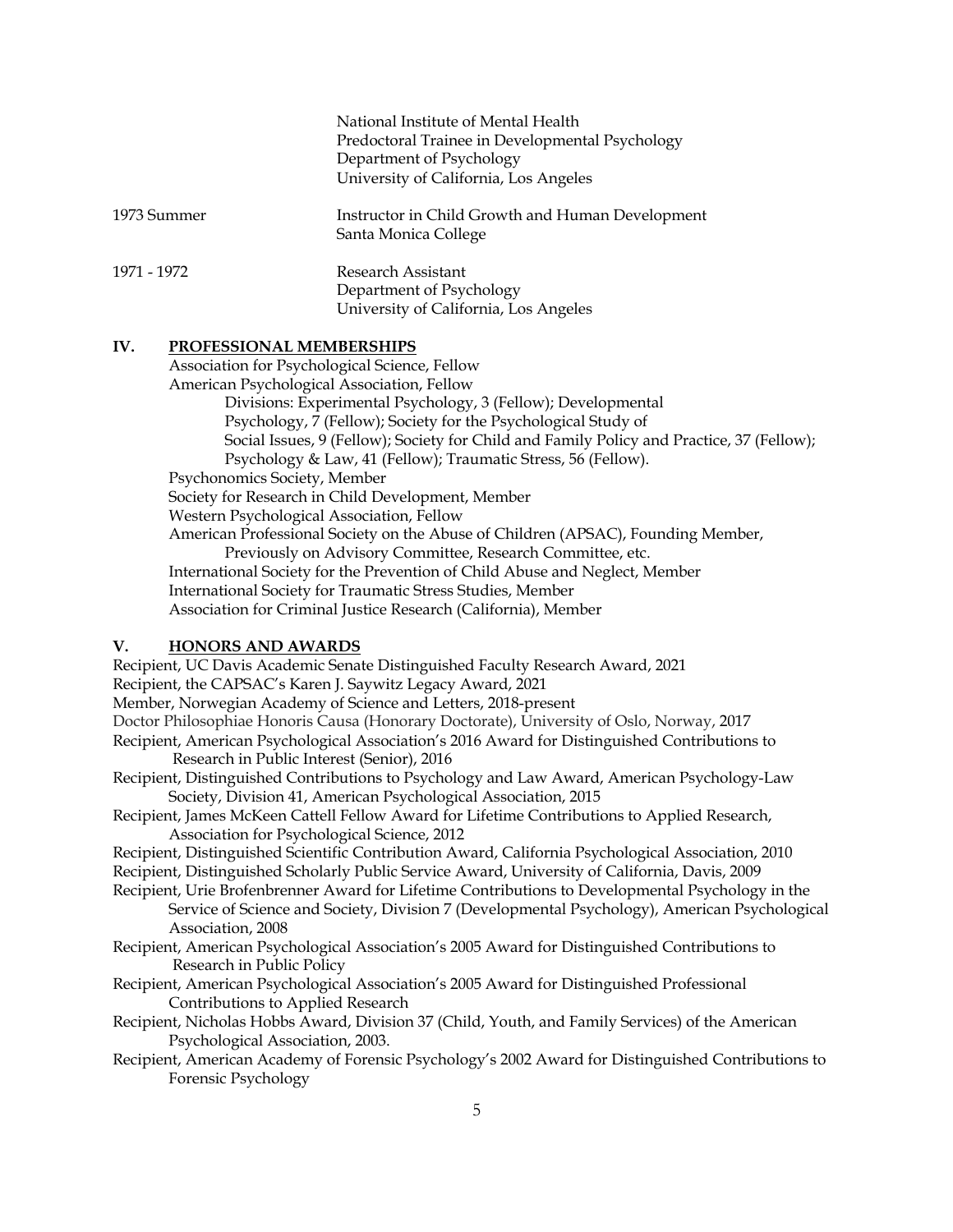- Member, Norwegian Center for Advanced Study/Norwegian National Academy of Sciences, Group on Eyewitness Memory, 2003-2004
- Recipient, Teaching and Mentoring Award from the Consortium on Women and Research, UC Davis, 1998

Recipient, American Psychology and Law (Div. 41) Teaching and Mentoring Award, 1996

Recipient, Robert Chin Award, SPSSI, Division 9 of the American Psychological Association, 1995 (awarded for contribution to the child abuse literature; best paper of the year)

- Recipient, American Professional Society on the Abuse of Children Research Career Achievement Award, 1992
- Recipient, Steven Schaffer Outstanding Research Contributions Award of the National Organization for Victim Assistance, 1986
- Certificate of Merit, American Bar Association, 1982 Media award for contributing to the public's knowledge of the American legal system
- President, Division 7 (Developmental Psychology) of the American Psychological Association; President-Elect, 2011-2013; President, 2013-2015; Past-President, 2015-2016.
- President, Division 41 (American Psychology-Law Society), American Psychological Association, 1996- 1997; President-Elect, 1995-1996; Past-President, 1997-1998.
- President, Section on Child Maltreatment, Division 37 (Children, Youth, and Family Services) of the American Psychological Association, 1999-2000; President-Elect, 1997-1998; Past President, 2000- 2002.
- President, Division 37 (Children, Youth, and Family Services [subsequently renamed Society for Child and Family Policy and Practice]) of the American Psychological Association, 1992-1993; President-Elect, 1991-1992; Past- President, 1993-1994
- Member-at-Large, Division 7 (Developmental Psychology) of the American Psychological Association, 2004-2006.

Representative to APA Council for Division 41 (Psychology and Law), 2003-2005

USPHS Postdoctoral Fellowship, University of Denver

Two NIMH Predoctoral Fellowships, UCLA

Phi Beta Kappa, Magna Cum Laude, and Departmental Honors in Psychology, UCLA

California State Scholarship, Pitzer College, Claremont, CA

(I have appeared on a number of local and national radio talk shows and television shows to discuss my research on children's testimony and child abuse. I have also been quoted in numerous newspaper and magazine articles written on this topic. My research has been cited in State and Federal Supreme Court decisions. I have contributed to American Psychological Association and American Medical Association Amicus Briefs to the US Supreme Court.)

### **VI. TEACHING AND RESEARCH GRANTS**

Teaching Grants:

Faculty Mini-Grant for Undergraduate Instructional Improvement, University of California, Riverside, 1977

Faculty Teaching Improvement Grant, University of Denver, 1983

Faculty Teaching Improvement Grant, University of California, Davis 1997

Research Grants and Contracts:

Small Awards

Memory for Pictorial Detail W. T. Grant Foundation Grant G. S. Goodman, Principal Investigator 1977 - 1980 \$5,000

The Development of Visual Scanning and Memory National Institute of Child Health and Human Development Individual Postdoctoral Fellowship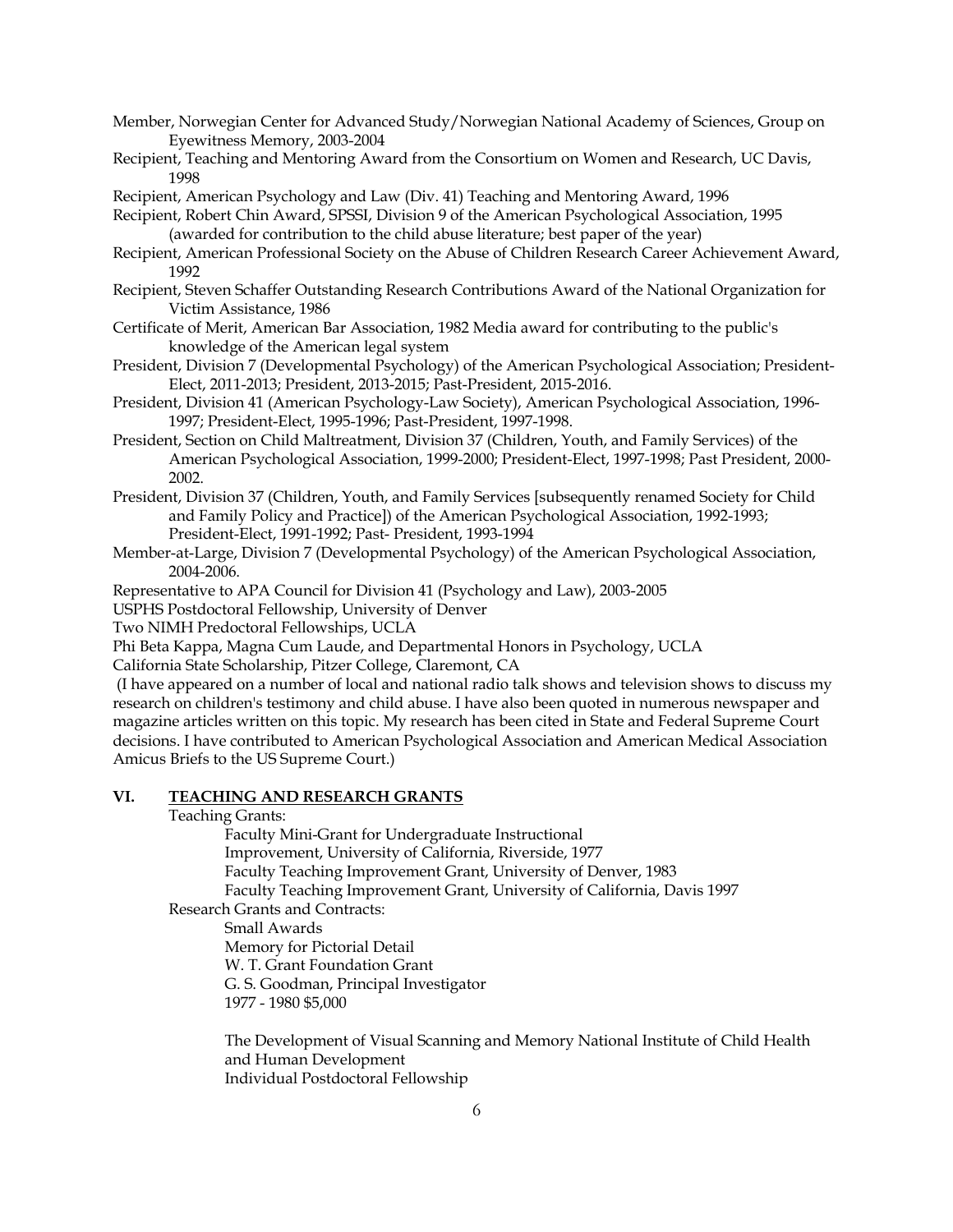1977 - 1980 \$14,000/year

Schema Confirmation and Schema Deployment NIMH Small Grant G. S. Goodman, Principal Investigator 1982 - 1983 \$10,000 plus 55% indirect

The Development of Memory for Scripted Action Events Biomedical Research Grant University of Denver G. S. Goodman, Principal Investigator 1982 - 1983 \$2,000

The Child Witness University of Colorado Medical Center (Funds made available by the W. T. Grant Foundation.) G. S. Goodman & M. M. Haith, Co-Investigators 1981 - 1984 \$1,500

Children's Eyewitness Testimony University of Colorado Medical Center (Funds made available by the W. T. Grant Foundation.) G. S. Goodman, Principal Investigator 1984 - 1986 \$2,000

Children's Use of Props to Recall an Event Biomedical Research Grant, University of Denver G. S. Goodman, Principal Investigator 1985 - 1987 \$1,800

Children's Memory for Repeated Events Biomedical Research Grant, University of Denver M. J. Farrar and G. S. Goodman, Co-Investigators 1986 - 1987 \$2,500

Attitudinal Determinants of Empathy toward Child Victim/Witnesses of Sexual Abuse National Center on Child Abuse and Neglect G. S. Goodman, Principal Investigator/Faculty Sponsor Predoctoral Fellowship for Bette L. Bottoms 1991 - 1992 \$10,000

Long-term Memory for Invasive Genital Touch University of California Intercampus Research Grant G. S. Goodman, Principal Investigator 1992 - 1993 \$2,000

Attributions of Self-Blame in Child Victims of Sexual Abuse National Center on Child Abuse and Neglect G. S. Goodman, Principal Investigator/Faculty Sponsor Predoctoral Fellowship for Jodi A. Quas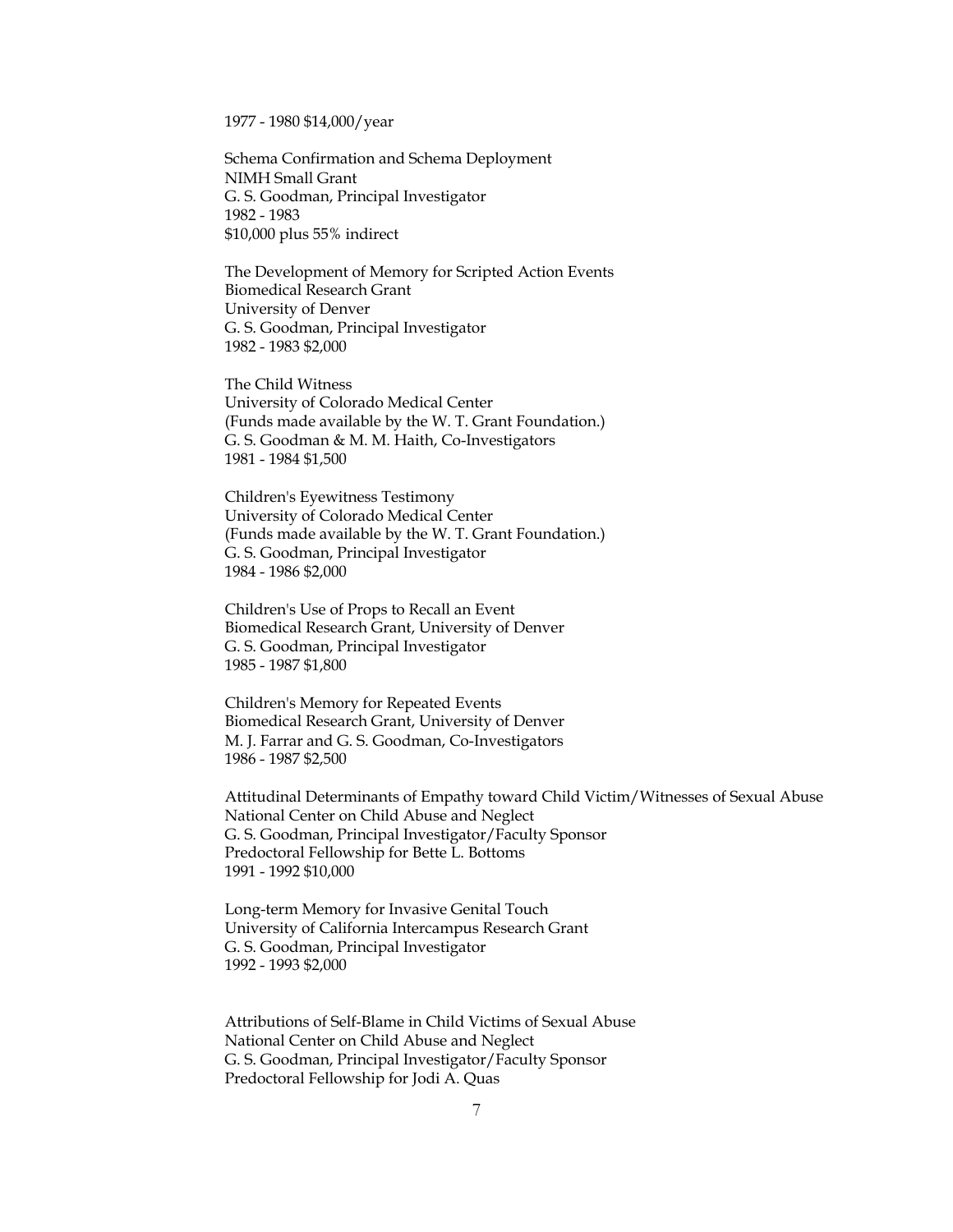1994 - 1995 \$10,000

Effects of Hearsay on Jurors' Decisions University of California Intercampus Research Grant G. S. Goodman, Principal Investigator 1994 - 1995 \$10,000

Long-term Effects of Criminal Court Involvement University of California Intercampus Research Grant G. S. Goodman, Principal Investigator 1995 - 1997 \$8,000

Effects of Repeated Interviews on Children California Family Court System G. S. Goodman, Faculty Sponsor Dissertation Fellowship for Jodi Quas 1996 - 1997 \$15,000

Memories of Childhood: True versus False Reports National Science Foundation Dissertation Grant G. S. Goodman, Principal Investigator/Faculty Sponsor Dissertation Grant for Jianjian Qin 1997 - 1999 \$10,000

Interviewing Children Repeatedly: Memory and Suggestibility University of California Intercampus Research Grant G. S. Goodman, Principal Investigator 1997 - 1998 \$8,000

Developmental Differences in False Memory University of California Intercampus Research Grant G. S. Goodman, Principal Investigator 1998 - 1999 \$3,000

Protective Custody: Children's Memory and Understanding of A Traumatic Life Event University of California Faculty Research Grant G. S. Goodman, Principal Investigator 2000 - 2001 \$10,000

Children's Heuristics and Rejection of False Events National Science Foundation Dissertation Grant G. S. Goodman, Principal Investigator/Faculty Sponsor Dissertation Grant for Simona Ghetti 2001 - 2002 \$8,500

The Development of Memory for Emotional Pictures: Amygdala Response University of California Faculty Research Grant G. S. Goodman, Principal Investigator 2002 - 2003 \$4,000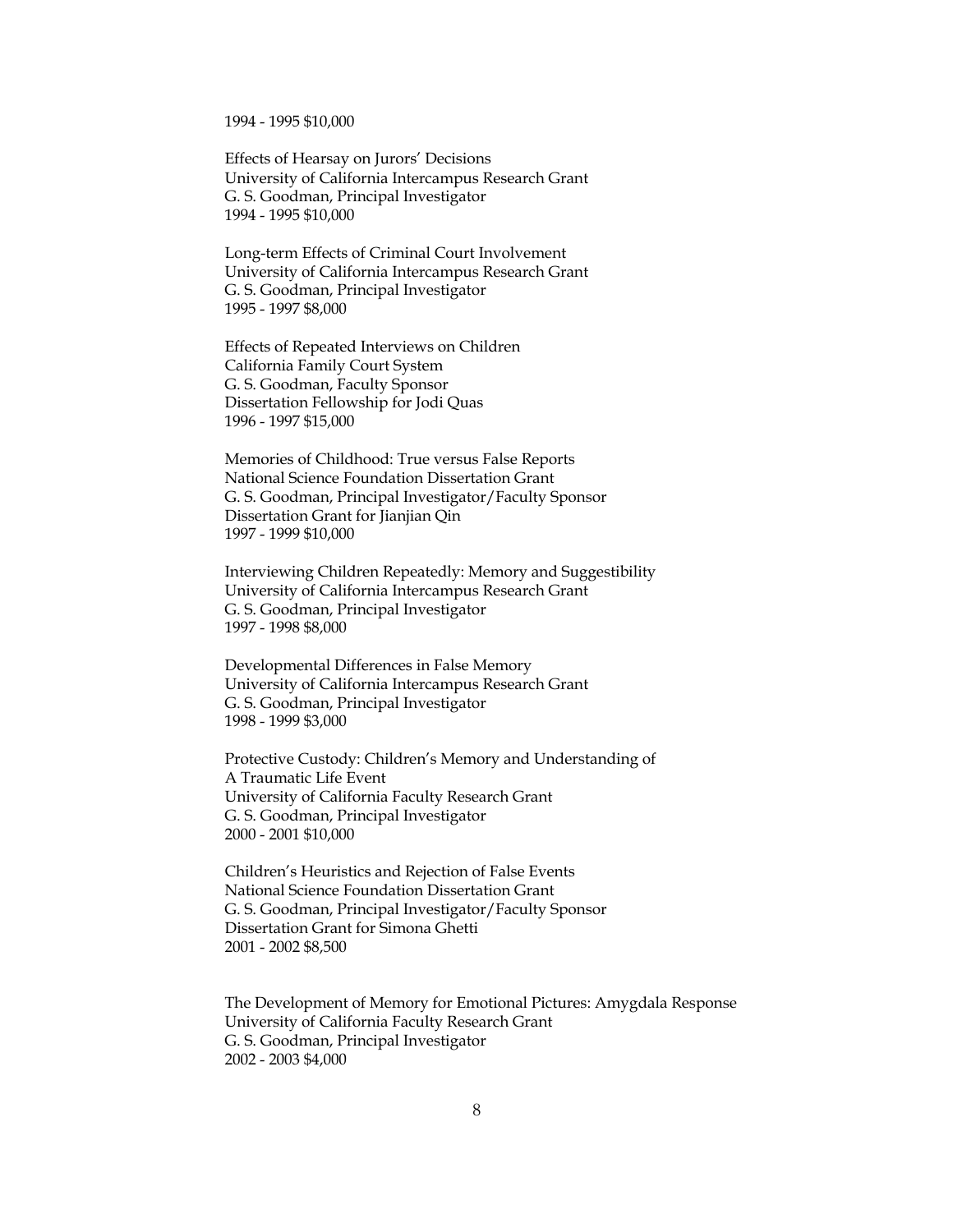Influencing Children's Eyewitness Memory Through Familiarity and Stereotypes National Science Foundation Dissertation Grant G. S. Goodman, Principal Investigator/Faculty Sponsor Dissertation Grant for Ingrid Cordón 2004 - 2005 \$11,307

Amini Foundation Grant Authenticity as a Mediator of Attachment and Memory/Suggestibility Relations in Children G. S. Goodman, Principal Investigator 2006 - 2007 \$20,000

Developmental Trajectories of Gist and Monitoring Processes in True and False Memories University of California Faculty Research Grant G. S. Goodman, Principal Investigator 2008 - 2009 \$2,000

Child Maltreatment: Eyewitness Memory and Executive Function National Science Foundation Dissertation Grant G. S. Goodman, Principal Investigator/Faculty Sponsor Dissertation Grant for LaTonya Harris 2009 - 2010 \$12,000

Amini Foundation Authenticity and Adults' Discernment of Children's Accurate and Inaccurate Memory Reports G. S. Goodman, Principal Investigator 2010-2012 \$12,789

Stuart Foundation Stuart Foundation National Youth in Transition Database Project G. S. Goodman, Principal Investigator 2010-2011 \$10,000

Sierra Foundation Sierra Foundation National Youth in Transition Database Project G. S. Goodman, Principal Investigator 2011-2012 \$10,000

Child Eyewitness Memories: Effects of Familiarity University of California Faculty Research Grant G. S. Goodman, Principal Investigator 2012 - 2014 \$2,000

Amini Foundation The Roles of Attachment and Authenticity in Children's Memory, Suggestibility, and Honesty G. S. Goodman, Principal Investigator 2013-2016 \$16,000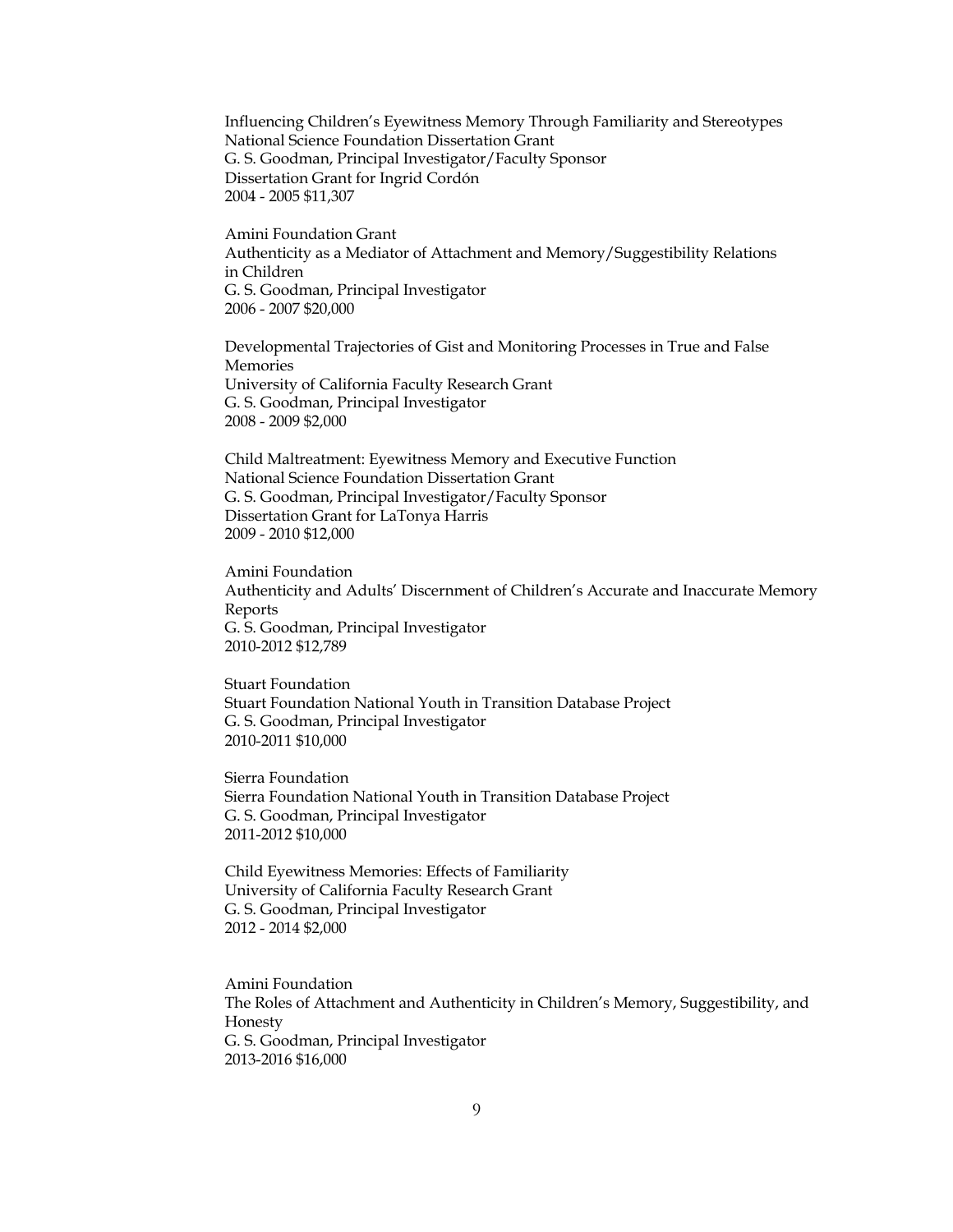Interviewing Children and Judging Children's Reports University of California Faculty Research Grant G. S. Goodman, Principal Investigator 2013 - 2015 \$2,000

Parent-Child Discussion and Children's Eyewitness Memory National Science Foundation Dissertation Grant G. S. Goodman, Principal Investigator/Faculty Sponsor Dissertation Grant for Kelly McWilliams 2013-2015 \$18,500

The Scientific and Legal Status of Parental Alienation University Outreach and International Programs G. S. Goodman, Principal Investigator University of California, Davis 2013-2016 \$20,000

Predictors of Children's Lying to Conceal Parental Transgression National Science Foundation Dissertation Grant G. S. Goodman, Principal Investigator/Faculty Sponsor Dissertation Grant for Daniel Bederian-Gardner 2014-2016 \$9,000

Affecting and Assessing Children's Memory and Suggestibility: Effects of Relationship Status, Attachment, and Authenticity Amini Foundation G. S. Goodman, Principal Investigator 2015 - 2020 \$14,000

Empathy and Child Maltreatment Social Sciences Center University of California, Davis G. S. Goodman, Principal Investigator 2015 - 2017 \$10,000

Survey on Psychologists' Views of Spanking Children American Psychological Association Cindy Miller-Perrin (Principal Investigator) G. S. Goodman (Co-PI) 2015-2016 \$2,000

University of California Faculty Research Grant G. S. Goodman, Principal Investigator 2015 - 2017 \$2,000

Eyewitness Memory in Children and Adolescents with Autism Spectrum Disorder National Science Foundation Dissertation Grant G. S. Goodman, Principal Investigator/Faculty Sponsor Dissertation Grant for Jonni Johnson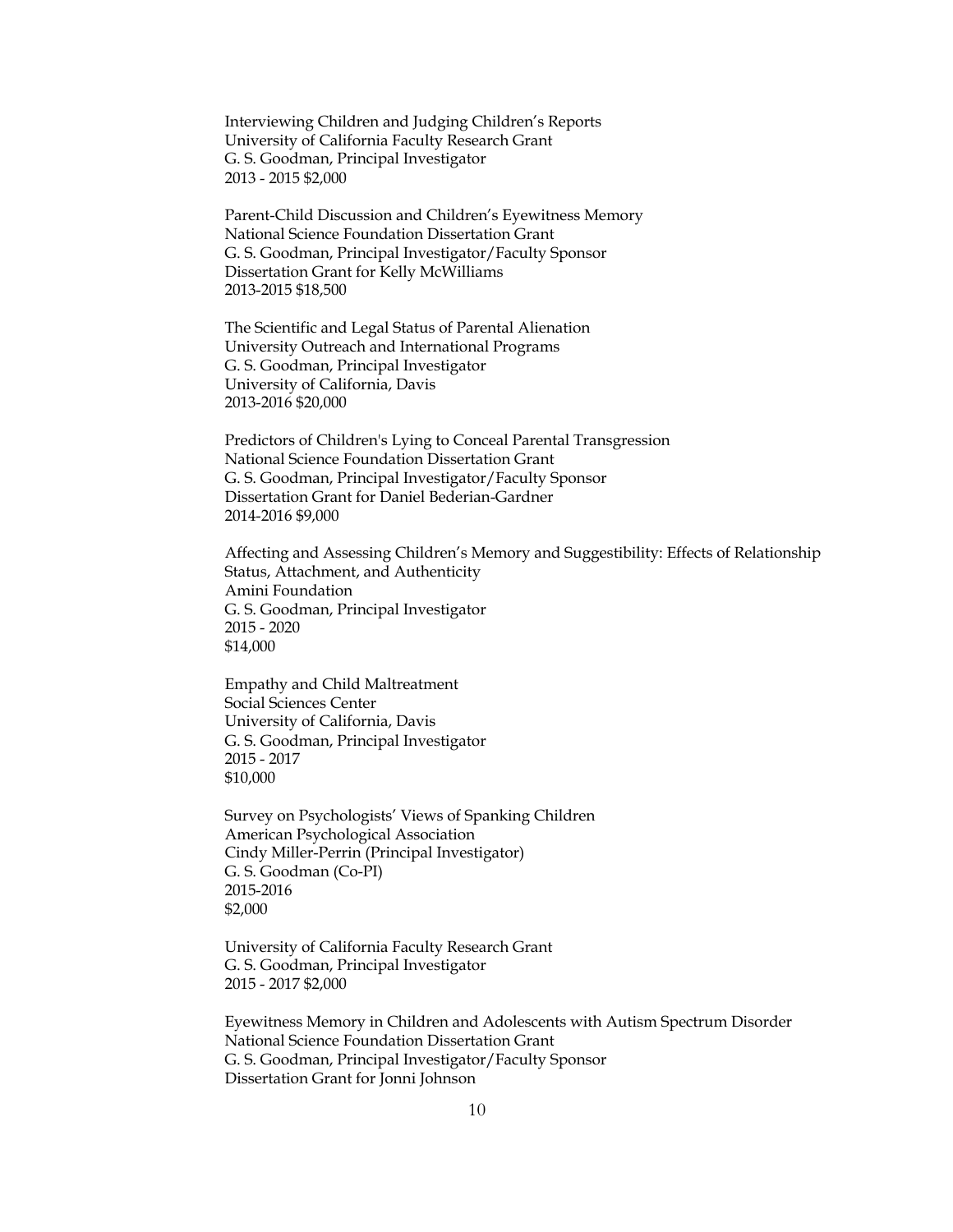#### 2016-2017, \$18,011

Amini Foundation Authenticity, Attachment, and Empathy: A Longitudinal Study of Child Maltreatment Victims G. S. Goodman, Principal Investigator 2016-2019 \$11,000

UC Consortium on Social Sciences and Law Child Victims and Witnesses in the Legal System Working Group G. S. Goodman, Lead Investigator 2016-2017 \$15,000

University of California Faculty Research Grant G. S. Goodman, Principal Investigator 2018 - 2022 \$2,000

Psychology and Law: A UC Davis and Altai State University Interdisciplinary/ International Collaboration Global Affairs, University of California, Davis G. S. Goodman & D. Shestowsky, Principal Investigators 2019-2022 \$15,000

#### *Large Awards*

Effects of Criminal Court Testimony on Child Sexual Assault Victims National Institute of Justice G. S. Goodman, Principal Investigator 1985 - 1988 \$175,000 (including 55% indirect costs)

Child Sexual and Physical Abuse: Children's Testimony and Jurors' Reactions to Child Witnesses U. S. Department of Health and Human Services G. S. Goodman, Principal Investigator 1986 - 1990 \$450,000

Impact of Courtroom Practices on Children's Testimony and Jurors' Reactions U. S. Department of Health and Human Services G. S. Goodman, Principal Investigator 1989 - 1993 \$450,000

Characteristics and Sources of Allegations of Ritualistic Abuse U. S. Department of Health and Human Services G. S. Goodman, Principal Investigator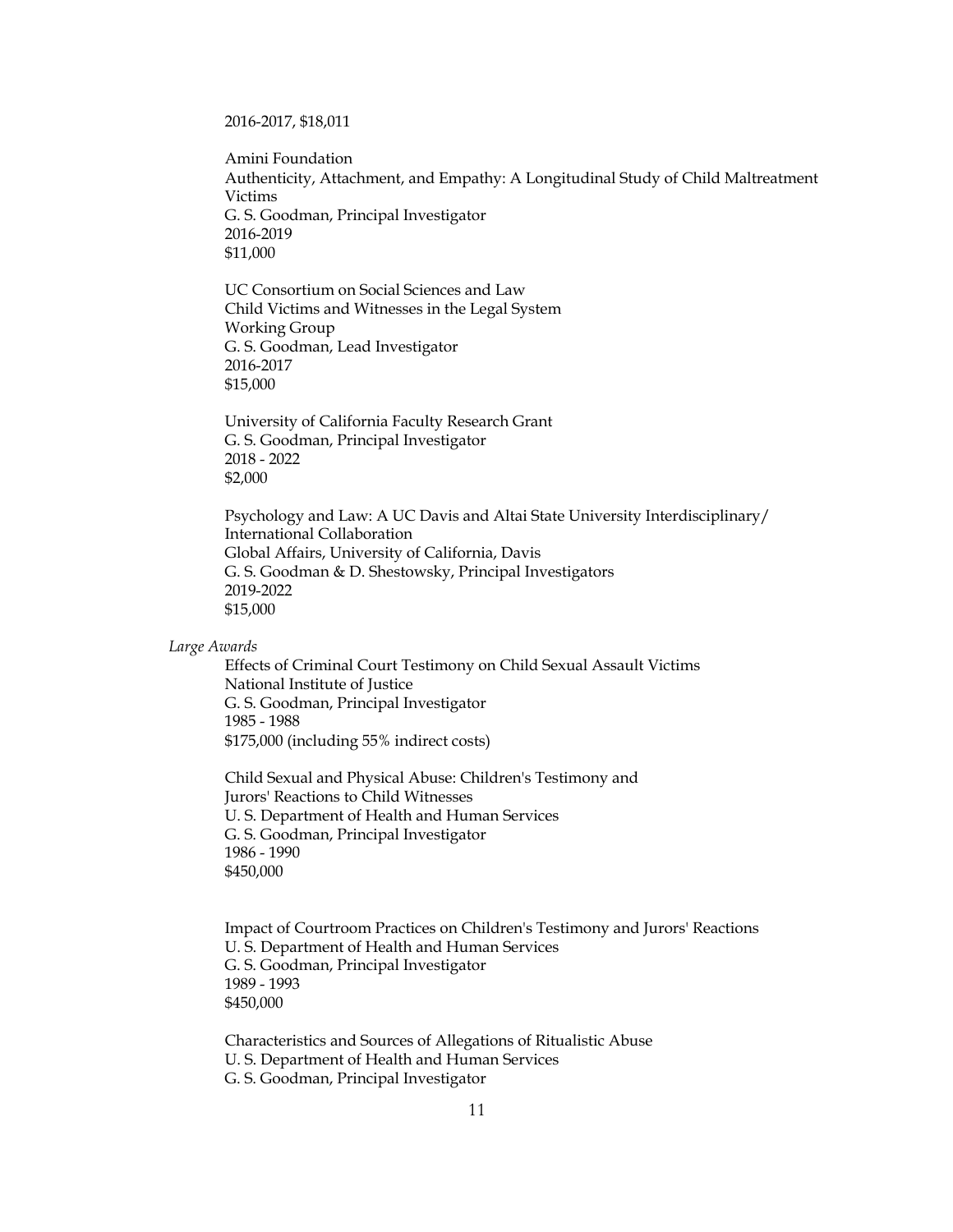1989 - 1993 \$380,000

Emotional Effects of Courtroom Testimony on Child Victims: Synthesis of Goodman et al.'s and Runyan et al.'s findings G. S. Goodman, Co-Investigator; D. Whitcomb, Principal Investigator National Institute of Justice 1991 - 1993 \$45,000

Children's Out-of-Court Statements National Institute of Justice G. S. Goodman, Principal Investigator 1993 - 1997 \$253,500

Impact of Dissociation, Trauma, and Stress-Arousal on Memory and Suggestibility in the Assessment of Abused and Neglected Children National Center on Child Abuse and Neglect Mitchell Eisen, Principal Investigator, Gail S. Goodman, Co-Principal Investigator 1994 - 1998 \$390,000 (main grant); \$90,000 subcontract to Goodman

Benchbook on Child Witnesses State Justice Institute G. S. Goodman, Principal Investigator 1995 - 1998 \$81,000

Emotional Effects of Legal Involvement on Child Victims: A 10-year Follow-up National Science Foundation G. S. Goodman, Principal Investigator 1996 - 2002 \$410,000

Child Maltreatment: Transitions from School to the Workforce National Science Foundation G. S. Goodman, Principal Investigator; Jodi Quas, Co-PI 1999 - 2001 \$54,000

Child Maltreatment Investigations/Forms of Legal Representation for Children U. S. Department of Health and Human Services G. S. Goodman, Principal Investigator 2000 - 2003 \$65,000

False Memory Resistance: The Role of the Metacognitive Strategy. National Science Foundation Simona Ghetti, PI: Gail S. Goodman, Co-PI 2003 – 2006, \$180,000

Trauma and Memory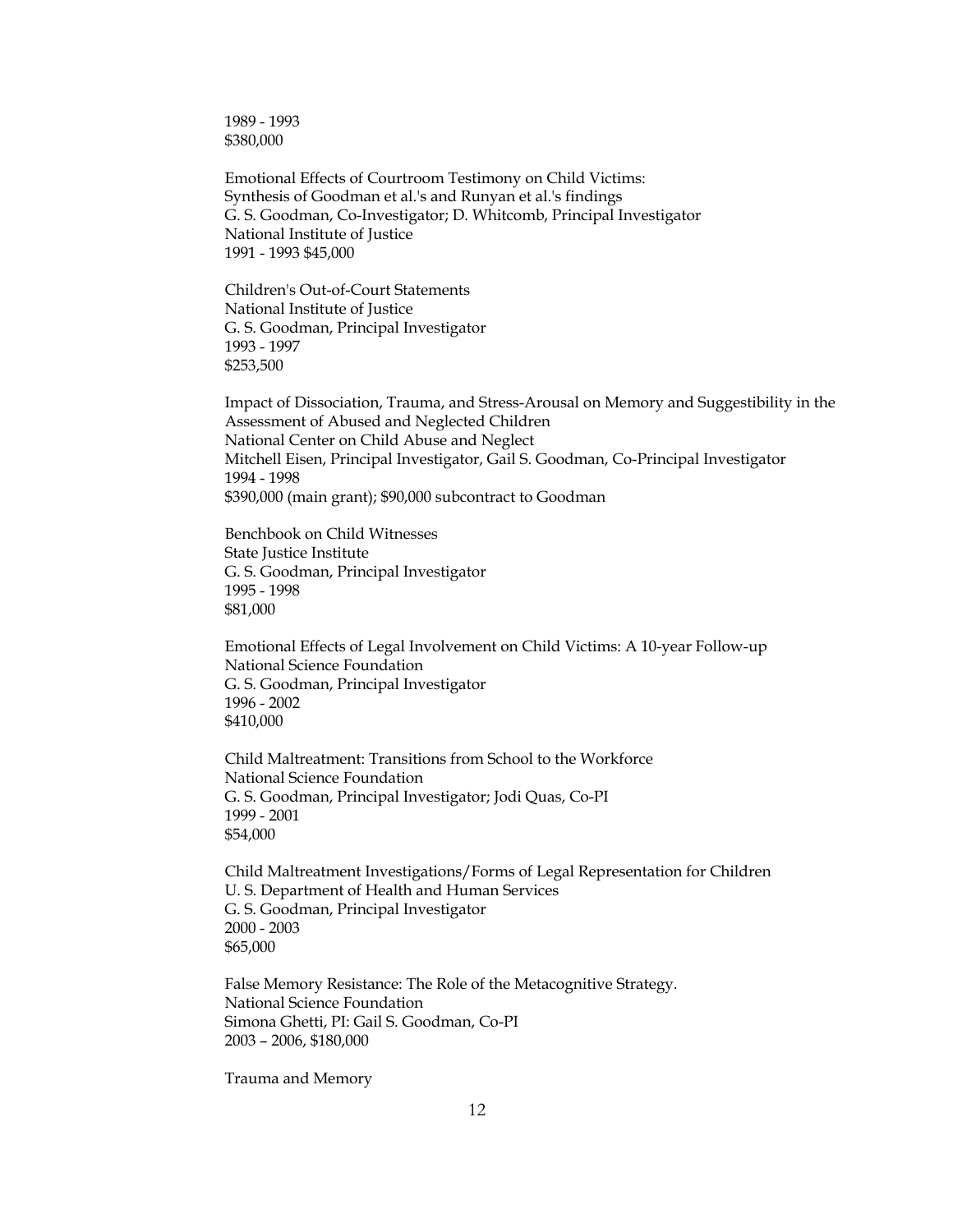University of California, Davis G. S. Goodman, Principal Investigator 2004 - 2006 \$32,000

CDSS-UCD Center for Public Policy Research California Department of Social Services G. S. Goodman, Principal Investigator 2005 - 2008 \$4.5 million

National Science Foundation Grant Attachment and Memory G. S. Goodman, Principal Investigator 2006 - 2011 \$350,000

California Department of Corrections and Rehabilitation: Reducing Recidivism and Prison Overcrowding in California G. S. Goodman, Principal Investigator 2007 - 2010 \$8.5 million

CDSS-UCD Center for Public Policy Research California Department of Social Services G. S. Goodman, Principal Investigator 2008 - 2011 \$4.1 million

California's National Youth in Transition Database California Department of Social Services G. S. Goodman, Principal Investigator 2010 - 2011 \$599,000

CDSS-UCD Center for Public Policy Research California Department of Social Services G. S. Goodman, Principal Investigator 2011 - 2014 \$4.3 million

San Pasqual Academy: Ten-year Evaluation New Alternatives, Inc. Michael J. Lawler, Principal Investigator, University of South Dakota \$173,710 G. S. Goodman, Principal Investigator for UC Davis Subcontract 2012-2013 \$114,112

Long-Term Eyewitness Memory in Children Exposed to Violence National Institute of Justice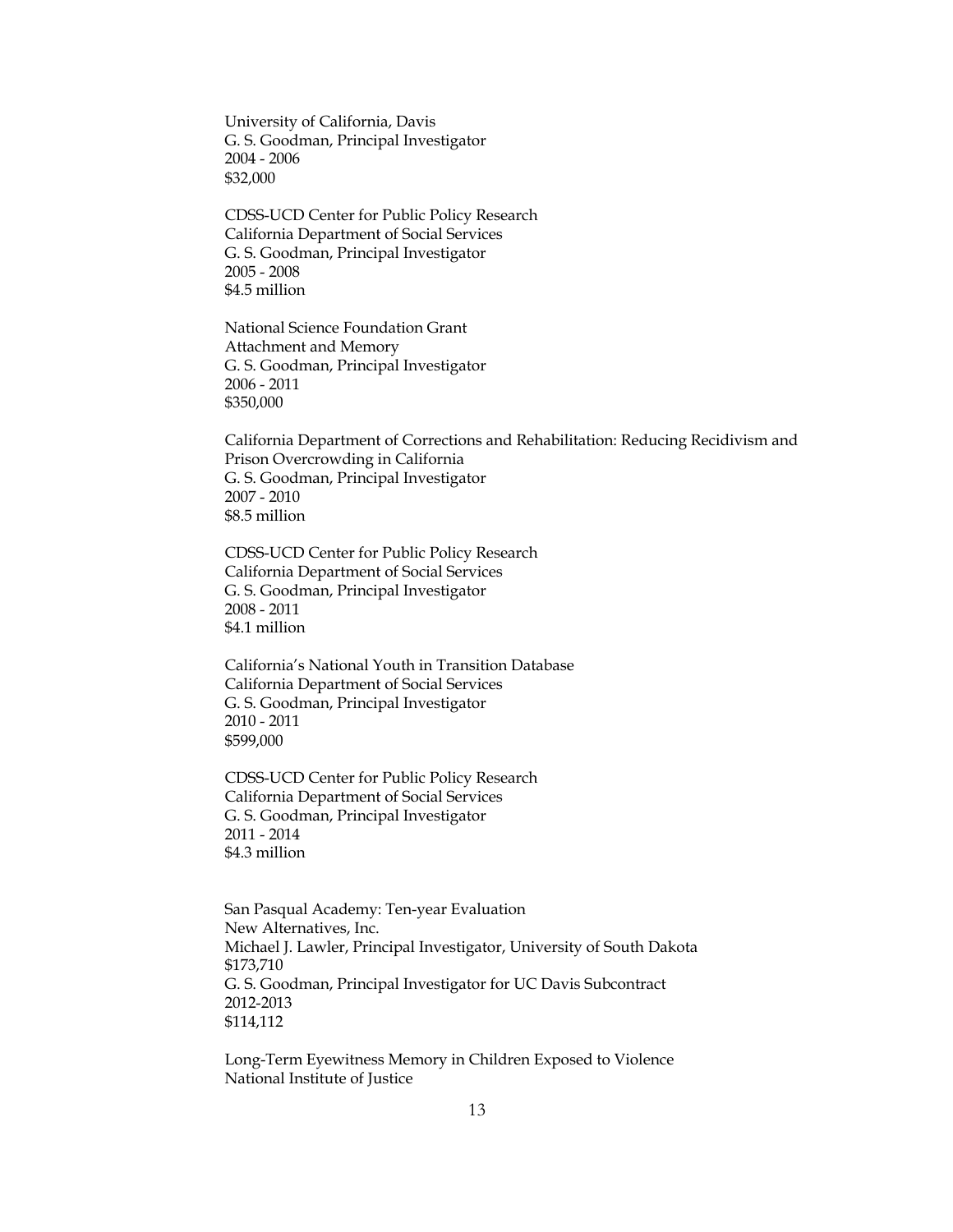G. S. Goodman, Principal Investigator 2014-2019 \$439,989

Child Maltreatment and Long-Term Memory: Person Identification after 20 Years National Science Foundation G. S. Goodman, Principal Investigator 2014 - 2020 \$300,000

Welfare Facilitation California Department of Social Services G. S. Goodman, Principal Investigator 2014 - 2015 \$49,000

UC Consortium on Social Sciences and Law University of California Steven Clark, Principal Investigator G. S. Goodman, Co-Principal Investigator 2014 – 2017 \$298,341

Children's Eyewitness Memory and Suggestibility: The Role of Familiarity National Science Foundation G. S. Goodman, Principal Investigator 2019- 2022 \$300,000

San Pasqual Academy: Evaluation San Diego County and New Alternatives Inc. G. S. Goodman, Principal Investigator 2019 - 2022 \$1,777,496

RAPID: Trust and Legal Socialization During the COVID-19 Pandemic National Science Foundation G. S. Goodman, Principal Investigator 2019 - 2022 \$200,000

#### **VII. OTHER PROFESSIONAL CONTRIBUTIONS**

Member, National Institute of Mental Health Small Grant Review Committee, 1985 - 1989 Steering Committee and Founding Member, American Professional Society on the Abuse of Children (APSAC), 1986 – 1989

Member, American Psychological Association Advisory Board on Child Abuse 1988 - 1990 Member, American Psychological Association Advisory Committee on Child Abuse 1992 - 1994 American Psychological Association Legal Issues Working Group on Child Maltreatment, 1991 - 1995 American Psychological Association Working Group on Anatomically Detailed Dolls, 1991 - 1995 Society for Research in Child Development, Ethics Committee, 1993 - 1999; Chair, 1995 - 1997 Fellows Committee, American Psychological Society, 1999 - 2002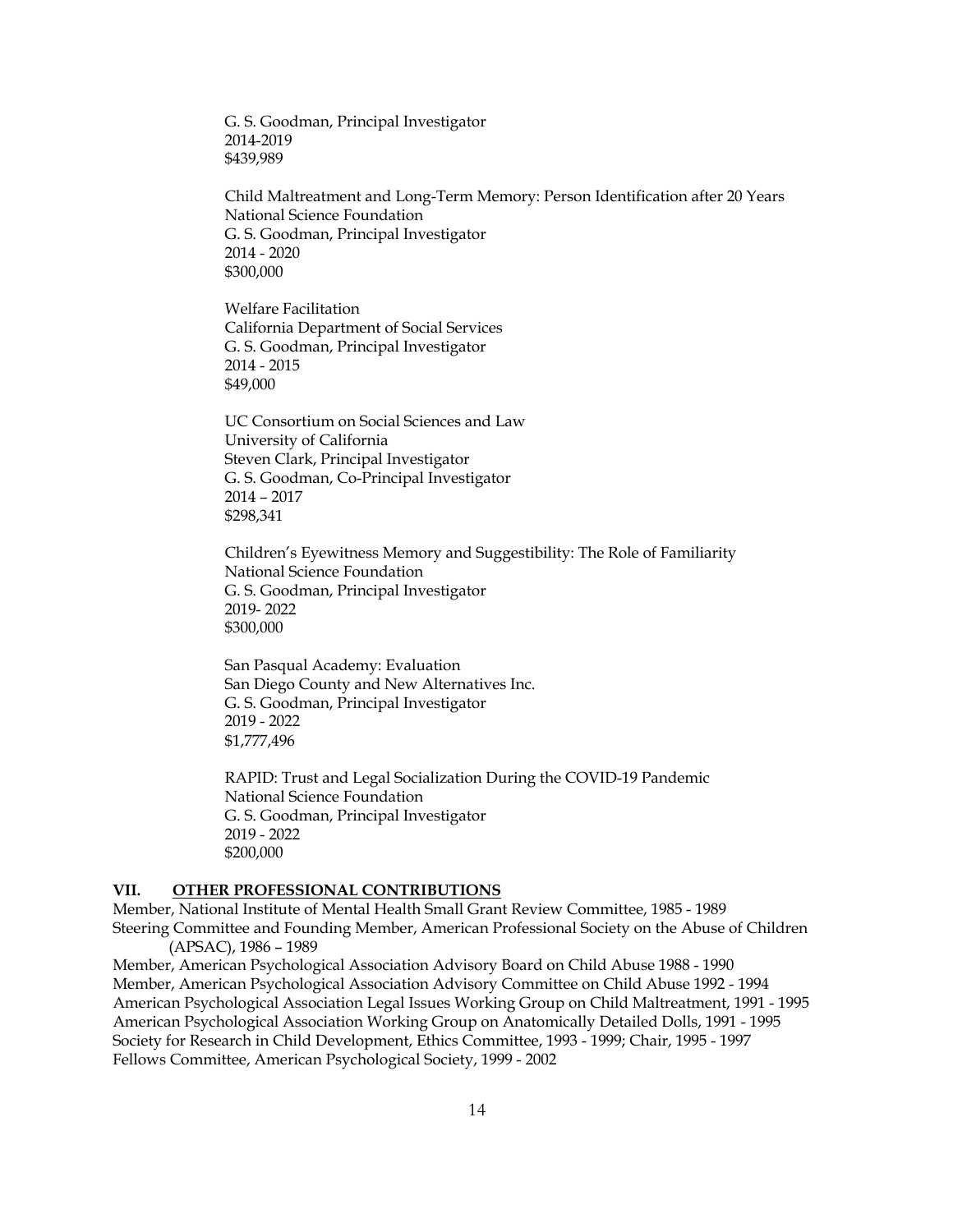- Executive Committee, Division 41 (Psychology & Law), American Psychological Association, 1992 1998, 2003 - 2006
- Executive Committee, Division 7 (Developmental Psychology), American Psychological Association, 2005 - 2007
- Planning Committee, Child Welfare League of America, Western Division, Training Conference, 2006 2007
- Advisory Board, Laboratory on Development and Cognitive Neuroscience, University of Oslo, 2006 present
- Board Member, California Children's Advocacy Centers, 2014 2016
- International Consultant, British Psychological Society Working Group on Eyewitness Memory, 2007 2008
- American Psychology-Law Society, Interdisciplinary Grant Program, Chair, 2008
- Member, Data Sharing Subcommittee, Child Welfare Council of California, 2008 present
- Board of Directors, Association for Criminal Justice Research (California), 2010 2013
- National Training Advisory Board, National Children's Advocacy Center, Huntsville, AL, 2010 2015
- Penn State University Child Abuse Advisory Board, 2014 present
- Advisory Board/Consultant, Eliciting Reliable Reports from Children: A Literature Review of Influential Factors. Dr. K. Saywitz (PI), Swedish National Board of Health and Welfare, 2014 - 2016
- Editorial Board, *Journal of Experimental Psychology: Applied*, 2014-2018
- Editorial Board, *Psychology, Public Policy, and Law*, 2008 present; Action editor for selected child witness articles, 2012-present
- Editorial Board, *Child Abuse & Neglect: The International Journal*, 2012-present
- Editorial Board, *Kempe-Haruv International Journal on Child Maltreatment,* 2016- present
- Editorial Board, *Law and Human Behavior* (APA Div. 41 journal), 1994 2011
- Publication Board, American Psychology-Law Society Book Series, 2004 2011
- Editorial Board, *Perspectives on Psychological Science*, 2007 2008
- Editorial Board, *Child Maltreatment* (American Professional Society on the Abuse of Children journal), 1995 – 1998
- Editorial Board, *Child Development* (Society for Research in Child Development journal), 1989 1996
- Editorial Board, *Applied Cognitive Psychology* (Society for Applied Research in Memory and Cognition journal), 1995 - 2002
- Editorial Board, *Applied Developmental Sciences*, 2000 2008
- Advisory Editorial Panel, *Contemporary Psychology* (American Psychological Association book review journal), 1992 - 1998 (Ad Hoc Advisory Editorial Board Member, *Contemporary Psychology*, 1990 - 1991)
- Editorial Board, *Trauma, Violence, and Abuse*, 1999 present
- Editorial Board, *Narrative and Life History* (Erlbaum Publishers), 1990 1992
- Editorial Board, *Child, Youth and Family Services Quarterly* (Newsletter of APA's Division 37), 1991 1993
- Editorial Board, *Journal of Social Issues* (APA Division 9, SPSSI journal), 1987 1991
- Editorial Panel, *Journal of Interpersonal Violence*, 1986 1990
- Research Board, Seneca Center, 2009
- Research Advisory Board, National Quality Improvement Center of the Representation of Children in the Child Welfare System, University of Michigan/US Dept of Health and Human Services, 2010- 2011
- Conference Program Committee Member, International Association for Relationship Research, 2011
- Co-Chair, Division 7 and Division 37 Task Force on Effects of Physical Punishment of Children, 2014- 2019
- Member, White Paper Committee on Child Witness Interviewing, Division 41 (APLS), 2016, 2020-2021
- American Psychological Association, Planning Committee, Roundtable on Physical Punishment of Children, 2014-2105
- National Institute on Child Health and Human Development (NICHD), Capstone Grant Panel, 2016, 2018 Co-Director, UC Consortium for Social Sciences & the Law, 2016 – 2017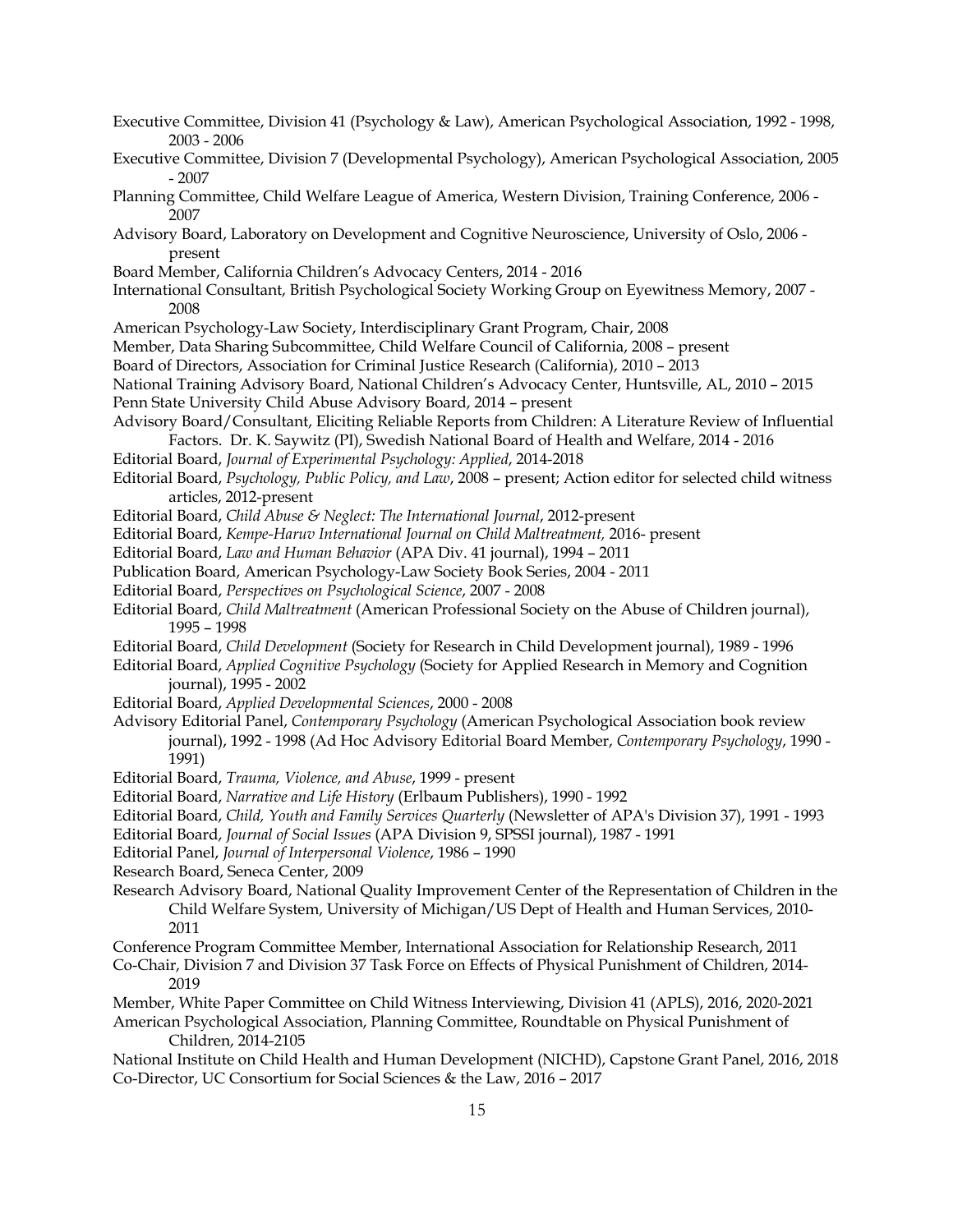Ad Hoc Reviewer for *Psychological Review, Cognitive Psychology; Child Development; Developmental Psychology; Memory and Cognition; Child Abuse & Neglect; Law and Human Behavior; Journal of Interpersonal Violence; Journal of Experimental Psychology: Learning, Memory and Cognition; Infant Behavior and Development; Journal of Applied Psychology; Journal of Personality and Social Psychology; Psychological Bulletin; Journal of Child Clinical Psychology, Journal of Experimental Child Psychology, Applied Developmental Psychology*, *Perspectives in Psychological Sciences*, etc.

Ad Hoc Grant Reviewer for the Government of Australia; the National Science Foundation; National Institute of Health; the Canadian Government; the City University of New York; W.T. Grant Foundation; Economic and Social Research Council, UK; etc. Ad Hoc Convention Program Reviewer for the American Psychology-Law Society; Society for Research in Child Development; American Psychological Association, etc. Consultant, Aspen Systems Corporation and Koba Associates, Rockville, Maryland and Washington, D. C., respectively, 1986 - 1990 (Aspen Systems Corporation and Koba Associates provide peer review for the National Institute of Justice and Office of Juvenile Justice and Delinquency Prevention).

I have served as a consultant to numerous mental health and legal professionals on children's eyewitness testimony. I have also co-chaired an APA Division 41 Task Force on Child Abuse and a Division 7 Task Force on Physical Punishment of Children, and I have frequently served on the Advisory Boards of a large number of grant-related projects. In addition, I have given invited testimony before legislative committees and to the U.S. Advisory Committee on Child Abuse concerning research on child witnesses.

### **VIII. COMMITTEE WORK**

Psychology Department Committees:

Departmental Teaching Assistant Committee, UCLA Human Development Interdisciplinary Faculty Committee, UCR Ethics Committee, University of Denver Minority Committee, University of Denver Computer Committee, University of Denver Colloquium Committee, University of Denver Space Committee, University of Denver Graduate Affairs Committee (Chair, 1982-86), University of Denver Personnel Committee, University of Denver Planning Committee, SUNY-Buffalo Personnel Committee, SUNY-Buffalo Graduate Committee, SUNY-Buffalo Cognitive Search Committee, SUNY-Buffalo and UC Davis Graduate Admissions Subcommittee, UC Davis, 1993 Space Committee, UC Davis, 1994, 1997 Graduate Curriculum Committee, UC Davis, 1994-95, 1998-99 Chair, Social/Personality Search Committee, UC Davis, 1995-96 Graduate Advising Committee, UC Davis, 1995-96 Psychology Department Rep. to Faculty Senate, UC Davis, 1996-1997 Space Committee, UC Davis 1997-1998 Psychology-Human Development Committee (1998) Chair, Developmental Psychology Search Committee, UC Davis, 2000-01 Member, Developmental Psychology Search Committee, UC Davis, 2004-2005 Area head, Developmental Psychology, UC Davis, 2000-2007 Chair, Developmental Psychology Search Committee (cognitive/language development), UC Davis, 2005-2006 Space Committee (Chair), UC Davis, 2006-2009 Developmental Psychology Search Committee, UC Davis, 2006-2007 Teaching Load Committee, 2008-2009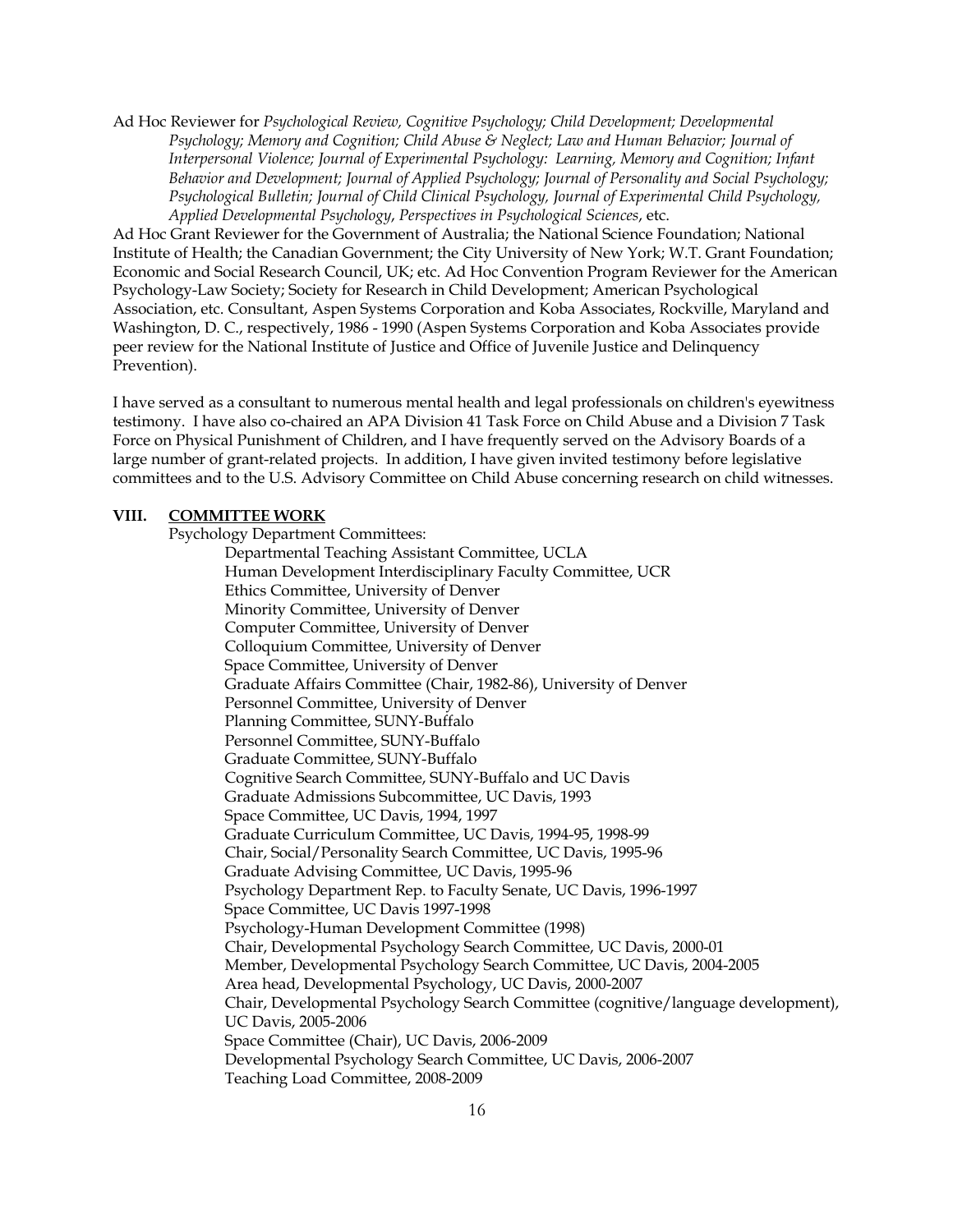Subject Pool Committee, Chair, 2007-2012 Member, Developmental Psychology and Poverty Center Search Committee, 2014-2015 Search Committee, Developmental Psychology, UC Davis, 2015-2016 Psychology Mentoring and Personnel Committee, 2017-present University and Non-Psychology Department Committees: Women's Studies Faculty, University of Denver Human Subjects Review Board, University of Denver Dean's Psychology Department Chair Search Committee, SUNY-Buffalo Women's Studies Resources Review Committee, UC Davis, 1993 Human Subjects Review Committee, UC Davis, 1994 - 1996, 1998 (summer) Ad Hoc Committees on Promotion, UC Davis, 1993 - 1995, 1997 - 1999, 2002 - 2003, 2004 Advisory Committee to Dean of Social Sciences, UC Davis, 1995 - 1996, 1998 - 1999 UC Extension Committee on Forensic Studies, 1997 - 2004 Chair, Colloquium Committee, Graduate Group in Human Development, 1997 - 2000 Executive Committee, Graduate Group in Human Development, 1997 - 2002 Law School Dean Recruitment Committee, UC Davis, 1997 - 1998 Steering Committee for UCD-California Youth Authority Memorandum of Understanding, 1998 - 2002 Ad Hoc Reviewer of the Graduate Group in Education, UCD (1998) UCD Honors Committee, 1998 - 2000 (Chair, 1998 - 2000) Chair, Committee to Establish a Joint Doctoral Program in Forensic and Behavioral Sciences, 1998 - 2010 Recruitment Committee of the 4-H Youth Development Assistant Cooperative Extension Specialist, Department of Human and Community Development, 1998 Planning Committee for the Chancellor's Fall Conference, 1999 Human Development Search Committee, 2004 - 2005 Advisory Committee, UC Davis-Davis Unified School District, 2001 - 2003 Committee on Academic Personnel (CAP), UC Davis 1999 - 2002 (CAP is the Tenure and Promotion Committee for the entire UC Davis campus) Committee on Academic Personnel Appeals, UC Davis, 2005 - 2006 Individual Majors Review Committee, 2006 Board of Visitors, Psychology Department, UC Merced, 2007 - 2016 Advisory Committee for the Selection of a Dean of Social Sciences, UC Davis, 2007 - 2009 Student-Faculty Relations Committee, 2007 - 2009 School Personnel Committee, School of Law, UC Davis, 2008 – 2013 (Chair, 2010-2013) UC Davis Chancellor's Awards Committee, 2009 -2010 Search Committee, UC Davis Extension, Chair of Human Services Division, 2011 Vice Provost Confidential Committee, UC Davis 2011 Ad Hoc CAP Committee, 2012 Committee on Committees, UC Davis 2011-2013 Ad Hoc Orals Committee, UC Davis Graduate Studies, 2014 Advisory Committee to the Vice Provost of International Programs and Outreach, UC Davis, 2000 – 2015 Welfare/Bylaws Committee, Graduate Council, UC Davis, 2014-2015 Internal Fellowships Committee, Graduate Council, UC Davis, 2016-2017 Committee on Academic Personnel (CAP), UC Davis, 2017-2019 (CAP is the Tenure and Promotion Committee for the entire UC Davis campus) Graduate Fellowship Award Committee, UC Davis, 2020-2021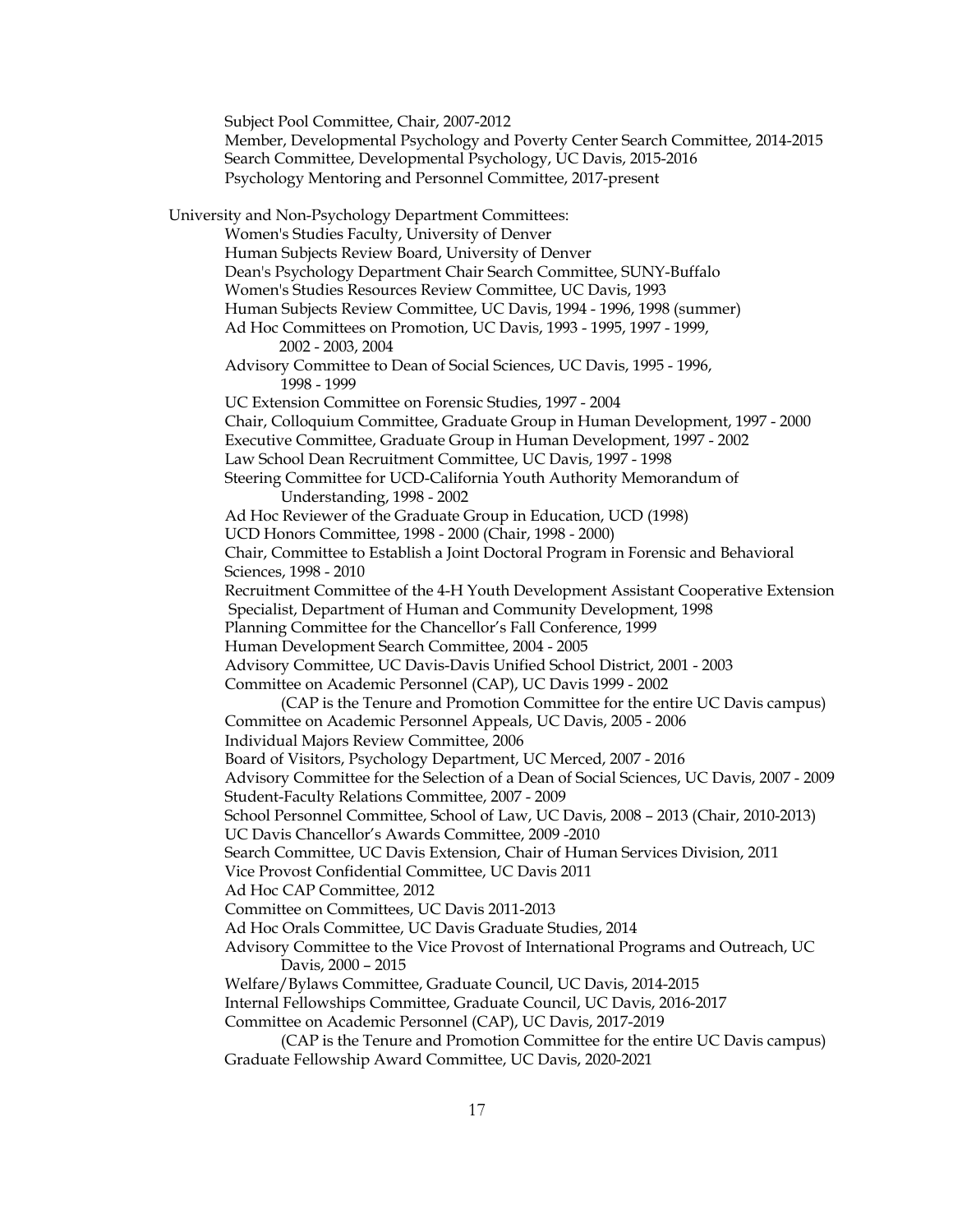#### **IX. DISSERTATION**

Goodman, G. S. (1977, July). *Pictorial recognition memory: A search for developmental changes in the type of information retained*. Doctoral dissertation submitted to the University of California at Los Angeles. Dr. W. E. Jeffrey, Chairperson.

### **X. PUBLICATIONS**

- Greitzer (aka, Goodman), G. S., & Jeffrey, W. E. (1973). Negative effects of the pretest in training conservation of length. *Developmental Psychology, 9*, 435.
- Goodman, G. S. (1980). Picture memory: How the action schema affects retention. *Cognitive Psychology*, *12*, 473-495.
- Goodman, G. S., & Michelli, J. A. (1981, November). Would you believe a child witness? *Psychology Today*. (This article won an award from the American Bar Association.)
- Haith, M. M., & Goodman, G. S. (1982). Eye movement control in newborns under conditions of darkness and unstructured light. *Child Development*, *53*, 974-977.
- Guttentag, R., Haith, M. M., Goodman, G. S., & Hauch, J. (1984). Processing words in two languages simultaneously: A test of the bilingual "input-switch" hypothesis. *Journal of Verbal Learning and Verbal Behavior*, *23*, 178-188.
- Goodman, G. S. (1984). The accuracies and inaccuracies of children's eyewitness reports. In D. Bross (Ed.), *Multidisciplinary advocacy for mistreated children*. Denver, CO: National Association of Counsel of Children.
- Goodman, G. S. (Ed.). (1984). The child witness. *Journal of Social Issues*, *40(2).*
- Goodman, G. S. (1984). The child witness: An introduction. *Journal of Social Issues*, *40*(2), 1-8.
- Goodman, G. S. (1984). Children's testimony in historical perspective. *Journal of Social Issues*, *40(*2), 9-32. (Reprinted in B. Finkelman [Ed.]. [1996]. *Child abuse: A multidisciplinary survey*. NY: Garland.)
- Goodman, G. S., Golding, J., & Haith, M. M. (1984). Jurors' reactions to child witnesses*. Journal of Social Issues, 40(*2), 139-156.
- Goodman, G. S. (1984). The child witness: Conclusions and future directions for psychology and legal practice. *Journal of Social Issues*, *40*(2), 157-176. (Reprinted in J. Bulkley [Ed.]. [1985]. *Papers from a national policy conference on innovative legal procedures in child sexual abuse cases*. Wash, D.C.: American Bar Association and in A. Haralambie [Ed.]. [1986]. *New issues for child advocates*. Phoenix, AZ: Arizona Council of Attorneys for Children.)
- Goodman, G. S., & Helgeson, V. (1985). Child sexual abuse: Children's memory and the law. In J. Bulkley (Ed.), *Papers from a national policy conference on innovative legal procedures in child sexual abuse cases*. Washington, D.C.: American Bar Association. (Reprinted in the *Miami Law Review*, Nov, 1985.)
- Goodman, G. S., Haith, M. M., Guttentag, R., & Rao, S. (1985). Automatic processing of word meaning: Intralingual and interlingual interference. *Child Development*, *56*, 103-118.
- Goodman, G. S., Hepps, D., & Reed, R. S. (1986). The child victim's testimony. In A. Haralambie (Ed.), *New Issues for child advocates*. Phoenix, AZ: Arizona Council of Attorneys for Children.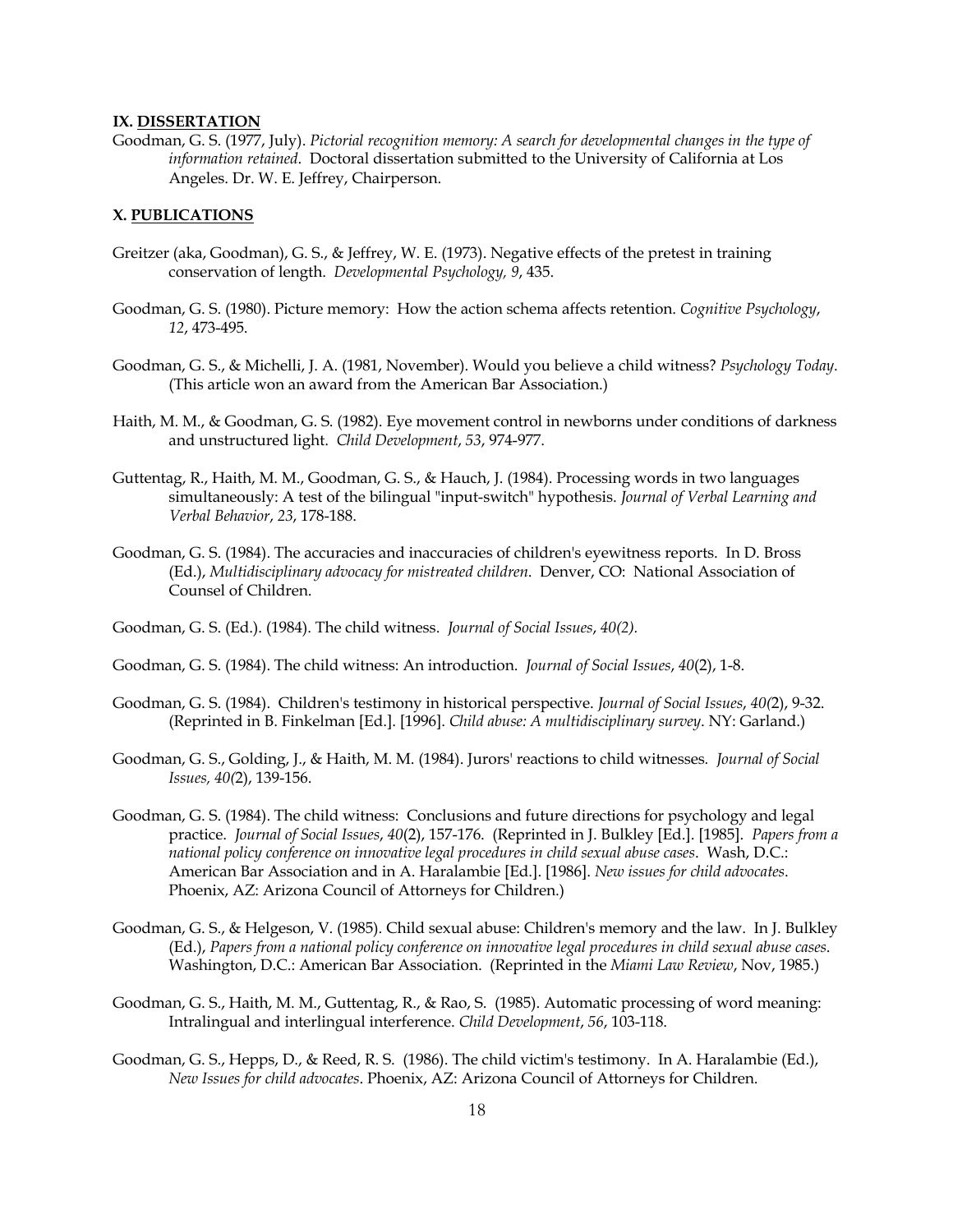- Goodman, G. S., & Reed, R. S. (1986). Age differences in eyewitness testimony. *Law and Human Behavior*, *10*, 317-332.
- Goodman, G. S., & Hahn, A. (1987). Evaluating eyewitness testimony. In I. Weiner & A. Hess (Eds.), *Handbook of forensic psychology* (pp. 258-292). New York: Wiley.
- Goodman, G. S., & Rosenberg, M. (1987). The child witness to family violence. In D. Sonkin (Ed.), *Domestic violence on trial* (pp. 97-126). New York: Springer-Verlag.
- Goodman, G. S., Golding, J., Helgeson, V., Haith, M. M., & Michelli, J. (1987). When a child takes the stand: Jurors' perceptions of children's eyewitness testimony. *Law and Human Behavior*, *11*, 27-40.
- Goodman, G. S., Aman, C., & Hirschman, J. (1987). Child sexual and physical abuse: Children's testimony. In S. Ceci, M. Toglia, & D. Ross (Eds.), *Children's eyewitness memory* (pp. 1-23). New York: Springer-Verlag.
- Corwin, D., Berliner, L., Goodman, G. S., Goodwin, J., & White, S. (1987). Child sexual abuse and custody disputes--No easy answers. *Journal of Interpersonal Violence, 2,* 91-105.
- Goodman, G. S., & Haith, M. M. (1987). Memory development and neuro-physiology: Accomplishments and limitations. *Child Development, 58,* 713-717.
- Goodman, G. S. & Lloyd D. (1988). The child witness: Evaluation and preparation. In D. Bross, R. Krugman, D. A. Rosenberg, & B. D. Schmitt (Eds.), *The new child protection team handbook* (pp. 414- 444). NY: Garland.
- Haith, M. M., Hazan, C., & Goodman, G. S. (1988). Expectation and anticipation of dynamic visual events by 3.5 month-old babies. *Child Development, 59*, 467-479.
- Goodman, G. S., & Helgeson, V. (1988). Children as witnesses: What do they remember? In L. Walker (Ed.), *Handbook on sexual abuse of children* (pp. 109-136). New York: Springer.
- Goodman, G. S., Jones, D. P. H., & the University of Denver Child Sexual Assault Research Group. (1988). The child in court: A preliminary report on the emotional effects of criminal court testimony on child sexual assault victims. In G. Davies & J. Drinkwater (Eds.), *Proceedings from the Oxford Conference on children in courts: Do the courts abuse children*? Oxford, England: British Psychological Association. (This article was cited by the U.S. Supreme Court.)
- Helgeson, V., Goodman, G. S., Shaver, P., & Lipton, J. (1989). Attitudes concerning the rights of children and adults. *Children's Legal Rights Journal, 10, 2*-12.
- Goodman, G. S., Bottoms, B., Herscovici, B. B., & Shaver, P. (1989). Determinants of the child victim's perceived credibility. In S. Ceci, D. Ross, & M. Toglia (Eds.), *Perspectives on children's testimony* (1- 22). NY: Springer-Verlag.
- Price D. W. W., & Goodman, G. S. (1990). Visiting the wizard: Children's memory of a recurring event. *Child Development, 61,* 664-680.
- Goodman, G. S., Rudy, L., Bottoms, B. L., & Aman, C. (1990). Children's concerns and memory: Issues of ecological validity in the study of children's eyewitness testimony. In R. Fivush & J. Hudson (Eds.), *Knowing and remembering in young children* (pp. 249-284). NY: Cambridge University Press.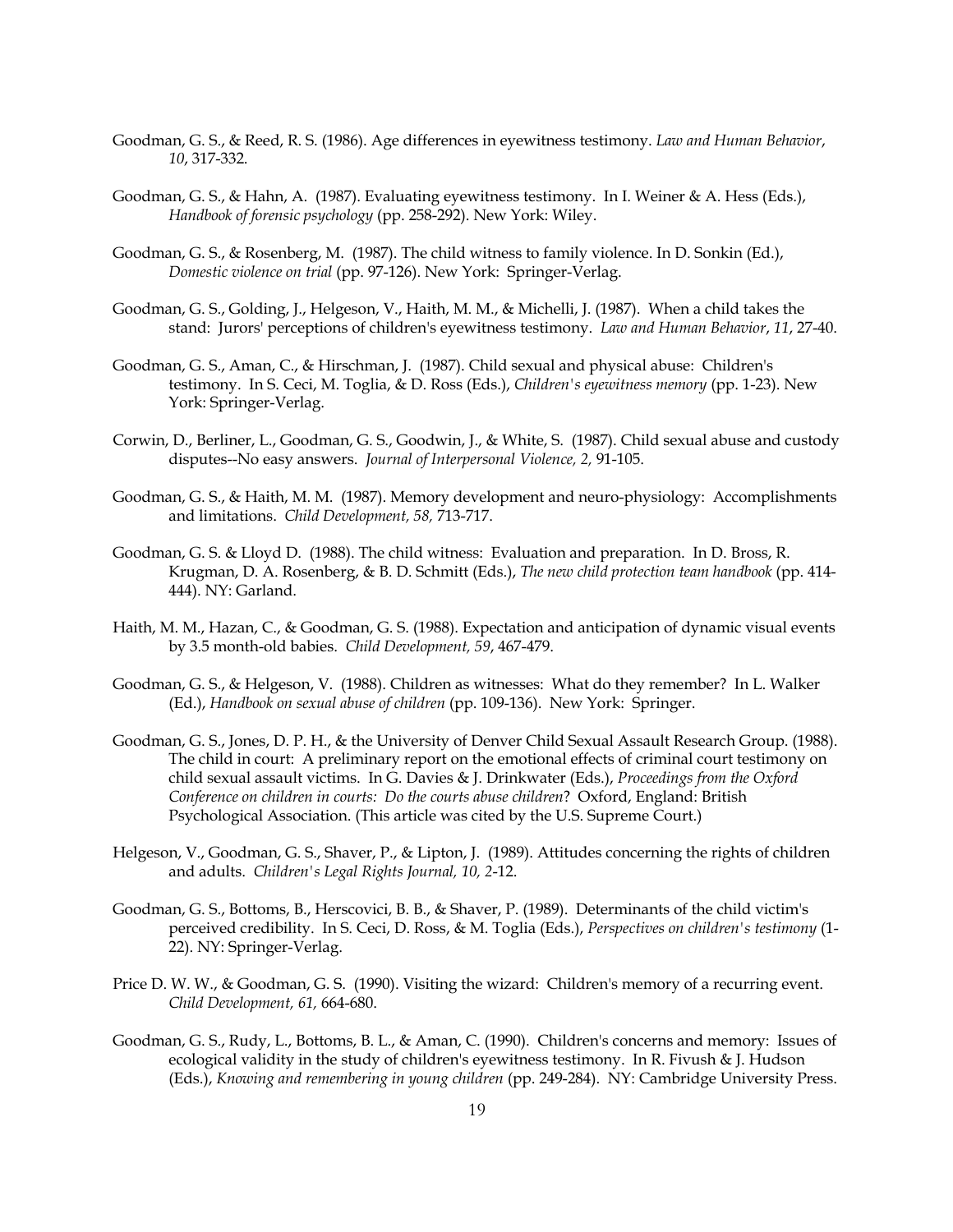- Farrar, M. J., & Goodman, G. S. (1990). Developmental differences in the relation between episodic and semantic memory: Do they exist? In R. Fivush & J. Hudson (Eds.), *Knowing and remembering in young children* (pp. 30-64). NY: Cambridge University Press.
- Schwartz-Kenney, B., Wilson, M., & Goodman, G. S. (1990). An examination of child witness accuracy and the emotional effects on children of testifying in court. In K. Oates (Ed.), *Understanding and managing child sexual abuse* (pp. 293-311). W. B. Sanders Publishing Co.
- Saywitz, K. J., Goodman, G. S., & Myers, J. (1990). Can children provide accurate eyewitness reports? In J. Conte (Ed.), *Violence Update*. Newbury Park, CA: Sage.
- Goodman, G. S., & Aman, C. J. (1991). Children's use of anatomically detailed dolls to recount an event. *Child Development*, *61,* 1859-1871. (Reprinted in J. DeLoache [Ed.], [1994]. *Current readings in child development*, 2nd ed., NY: Allyon & Bacon)
- Goodman, G. S., Levine, M., Melton, G. B., & Ogden, D. (1991). Craig vs. Maryland. Amicus Brief to the US Supreme Court on behalf of the American Psychological Association, *Law and Human Behavior*, *15,* 13-30.
- Goodman, G. S., Hirschman, J., Hepps, D., & Rudy, L. (1991). Children's memory for stressful events. *Merrill-Palmer Quarterly, 37,* 109-158. (Reprinted in R. Baker [Ed.], [1998]. *Child sexual abuse and false memory syndrome*. Buffalo, NY: Prometheus Books.)
- Goodman, G. S., Bottoms, B. L., Schwartz-Kenney, B., & Rudy, L. (1991). Children's memory for a stressful event: Improving children's reports. *Journal of Narrative and Life History, 1*, 69-99.
- Pipe, M. E., & Goodman, G. S. (1991). Elements of secrecy: Implications for children's testimony. *Behavioral Sciences and the Law*, *9*, 33-41.
- Shaver, P. R., Goodman, G. S., Rosenberg, M. S., & Orcutt, H. (1991). The search for a definition of psychological maltreatment*. Development and Psychopathology*, *3*, 79-86. (Reprinted in B. Finkelman [Ed.]. [1996]. *Child Abuse: A multidisciplinary survey*. NY: Garland.)
- Rudy, L., & Goodman, G. S. (1991). Effects of participation on children's reports: Implications for children's testimony. *Developmental Psychology*, *27*, 1-26.
- Goodman, G. S., & Clarke-Stewart, A. (1991). Suggestibility in children's testimony: Implications for child sexual abuse investigations. In J. Doris (Ed.) *The suggestibility of children's recollections* (pp. 92 - 105). Washington, D.C.: American Psychological Association. (Reprinted in D. Bender & B. Leone [Eds.]. [1993]. *Child abuse: Opposing viewpoints*, Greenhaven Press)
- Goodman, G. S. (1991). Stress and children's testimony: Commentary on Peters. In J. Doris (Ed.), *The suggestibility of children's recollections* (pp. 77- 82). Washington, D.C.: American Psychological Association.
- Saywitz, K. J., Goodman, G. S., Nicholas, E., & Moan, S. (1991). Children's memories of physical examinations involving genital touch: Implications for reports of child sexual abuse. *Journal of Consulting and Clinical Psychology*, *59,* 682-691. (This paper was published as a "Special Feature" article.)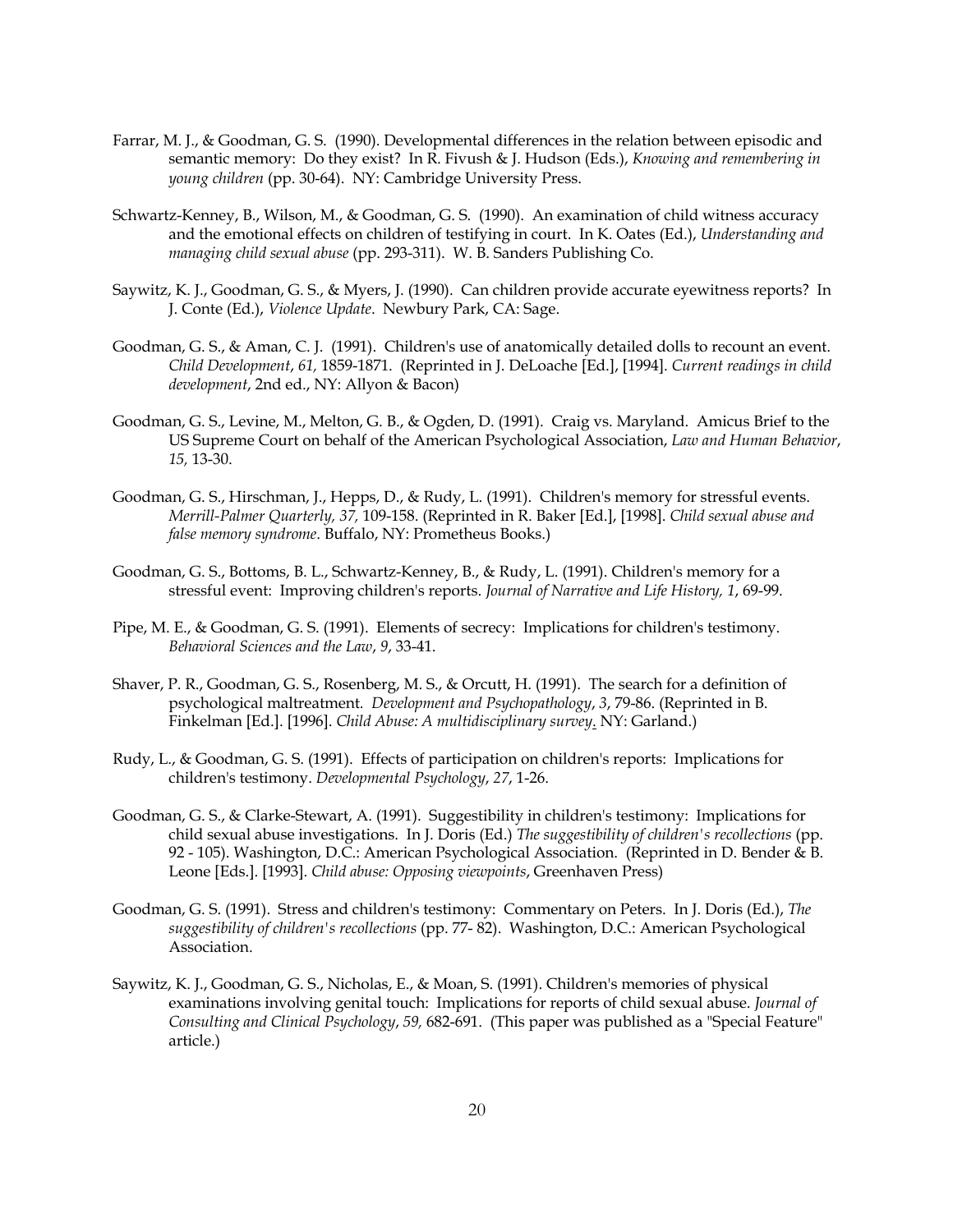- Farrar, M. J., & Goodman, G. S. (1992). Developmental differences in event memory. *Child Development*, *63*, 173-187.
- Goodman, G. S., Levine, M., & Melton, G. (1992). The best evidence produces the best law. *Law and Human Behavior*, 16, 244-251. (Reprinted in B. Finkelman [Ed.]. [1996]. *Child physical, emotional, and sexual abuse of children: Multidisciplinary literature 1932-1993.* Hamden, CT: Garland Publisher.)
- Goodman, G. S., & Schwartz-Kenney, B. (1992). Why knowing a child's age is not enough: Effects of cognitive, social, and emotional factors on children's testimony. In R. Flin & H. Dent (Eds.), *Children as witnesses* (pp. 15-32). London: Wiley.
- Goodman, G. S., Pyle-Taub, E., Jones, D. P. H., England, P., Port, L., Rudy, L., & Prado, L. (1992). Testifying in criminal court: Emotional effects on child sexual assault victims. *Monographs of the Society for Research in Child Development*, *57* (5), Serial No. 229.
- Tobey, A., & Goodman, G. S. (1992). Children's eyewitness memory: Effects of participation and forensic context. *Child Abuse & Neglect, 16,* 779-796.
- Goodman, G. S., & Bottoms, B. L. (Eds.). (1993). *Child victims, child witnesses: Understanding and improving children's testimony*. NY: Guilford Publishers, Inc.
- Batterman-Faunce, J. M., & Goodman, G. S. (1993). Effects of context on the accuracy and suggestibility of child witnesses. In G. S. Goodman & B. L. Bottoms (Eds.), *Child victims, child witnesses: Understanding and improving children's testimony* (pp. 301-330). NY: Guilford Publishers, Inc.
- Goodman, G. S. (1993). Understanding and improving children's testimony*. Children Today, 22,* 13-15, 32.
- Steward, M., Bussey, K., Goodman, G. S., & Saywitz, K. (1993). Developmental considerations in interviewing children. *Child Abuse & Neglect*, *17*, 25-38.
- Goodman, G. S., Batterman, J., & Kenney, R. (1993). Optimizing children's testimony: Research and social policy issues concerning allegations of child sexual abuse. In D. Cicchetti & S. Toth (Eds.)*, Child abuse, child development, and social policy* (pp. 139-166). Norwood, NJ: Ablex.
- Goodman, G. S., Duchan, J., & Sonnenmeier, R. M. (1993). Children's development of scriptal knowledge. In J. Duchan, L. Hewitt, & R. M. Sonnenmeier (Eds.), *Pragmatics: From theory to practice* (pp.120- 133). NY: Wiley.
- Goodman, G. S., & Tobey, A. (1994). Memory development in the context of child sexual abuse investigations. In C. Fischer & R. Lerner (Eds.), *Applied developmental psychology* (pp. 46-75). NY: McGraw-Hill.
- Goodman, G. S., & Tobey, A. E. (1994). Ethical issues in child witness research*. Child Abuse & Neglect, 18*, 290-293.
- Whitcomb, D., Goodman, G. S., Runyan, D. K., & Hoak, S. (1994). The emotional effects of testifying on sexually abused children. *Research in Brief*. Washington, D. C.: National Institute of Justice.
- Goodman, G. S. (1994). When interviewing young children, technique is key*. Brown University Newsletter.*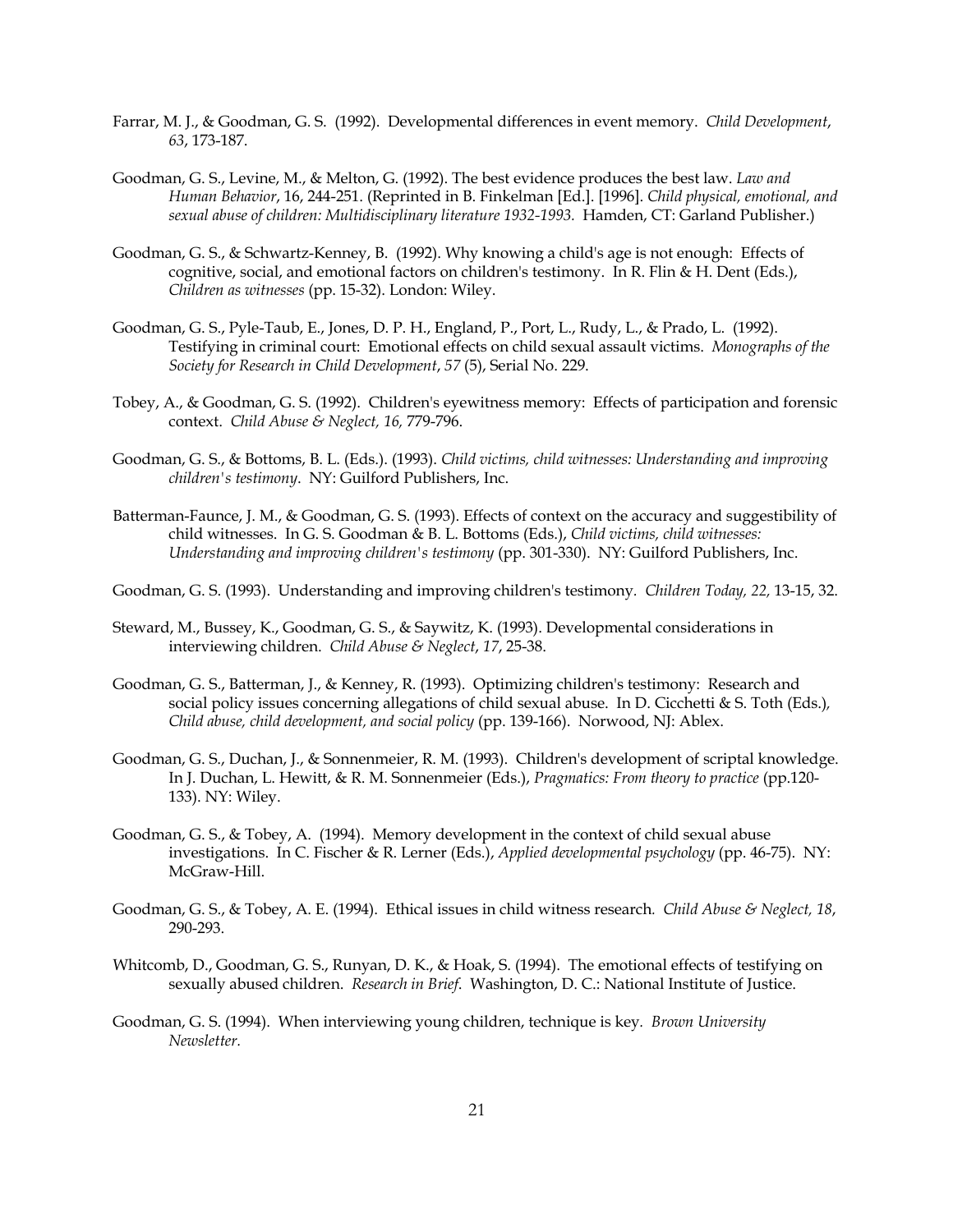- Bottoms, B. L., & Goodman, G. S. (1994). Evaluation of children's testimony: Factors influencing the jury. *Journal of Applied Social Psychology, 24*, 702-732.
- Goodman, G. S. (1994). Review of *The suggestibility of children's recollections: Implications for eyewitness testimony. Child Development Abstracts and Bibliography, 68*, 101-102.
- Goodman, G. S., & Saywitz, K. S. (1994). Memories of abuse: Interviewing children when sexual victimization is suspected. *Clinics of Child and Adolescent Psychiatry of North America, 3*, 645-662.
- Goodman, G. S., Quas, J. A., Batterman-Faunce, J. M., Riddlesberger, M., & Kuhn, J. (1994). Predictors of accurate and inaccurate memories of traumatic events experienced in childhood. *Consciousness and Cognition, 3*, 269-294. (Reprinted in K. Pezdek & W. Banks [Eds.]. [1996]. *The recovered memory/false memory debate*, NY: Academic Press.)
- Tobey, A., Goodman, G. S., Batterman-Faunce, J. M., Orcutt, H., & Sachsenmaier, T. (1995). Balancing the rights of children and defendants: Effects of closed-circuit television on children's accuracy and jurors' perceptions. In M. Zaragoza, J. Graham, & G. Hall (Eds.), *Memory and testimony in the child witness* (pp. 214-239). Thousand Oaks, CA: Sage.
- Bottoms, B. L., Shaver, P. R., Goodman, G. S., & Qin, J. (1995). In the name of God: Religion and child abuse. *Journal of Social Issues, 51*, 85-111. (Reprinted in J. Hurley [Ed.]. [1998]. *Child abuse*. Malden, MA: Blackwell.)
- Goodman, G. S., Sharma, A., Thomas, S. F., & Considine, M. (1995). Mother knows best: Effects of relationship status and interviewer bias on children's memory. *Journal of Experimental Child Psychology, 60*, 195-228.
- Koocher, G., Goodman, G. S., White, S., Friedrich, W., Sivan, A., & Reynolds, C. (1995). Psychological science and the use of anatomically detailed dolls in child sexual abuse assessments*. Psychological Bulletin, 118*, 199-222. (Product of APA Working Group on Anatomical Dolls; Winner of the *1995 Robert Chin Award* from SPSSI, Division 9 of APA; Reprinted in M. Hertzig & E. Farber [Eds.] *Annual progress in child psychiatry and child development*. NY: Bruner/Mazel).
- Goodman, G. S., & Quas, J. A. (1995). On the utility of anatomically detailed dolls when interviewing children. *Psychologie Francaise, 40,* 295-302. (Special issue on the psychology of eyewitness testimony.)
- Melton, G. B., Goodman, G. S., Kalichman, S. C., Levine, M., Saywitz, K. J. & Koocher, G. P. (1995). Empirical research on child maltreatment and the law. *Journal of Child Clinical Psychology, 24,* 47- 77. (Product of the APA Working Group on Legal Issues Related to Child Maltreatment.)
- Saywitz, K. J., & Goodman, G. S. (1995). Interviewing children in and out of court: Current research and practical implications. In J. Briere, L. Berliner, J. Bulkley, C. Jenny, & T. Reid (Eds.), *The APSAC handbook on child maltreatment* (pp. 297-318). Newbury Park, CA: Sage.
- Bottoms, B. L., Shaver, P. R., & Goodman, G. S. (1996). An analysis of ritualistic and religion-related child abuse allegations. *Law and Human Behavior, 20*, 1-34.
- Quas, J., DeCicco, V., Bulkley, J., & Goodman, G. S. (1996). District attorneys' views of innovative practices for child witnesses. *APLS Newsletter, 16(2*), 5-8.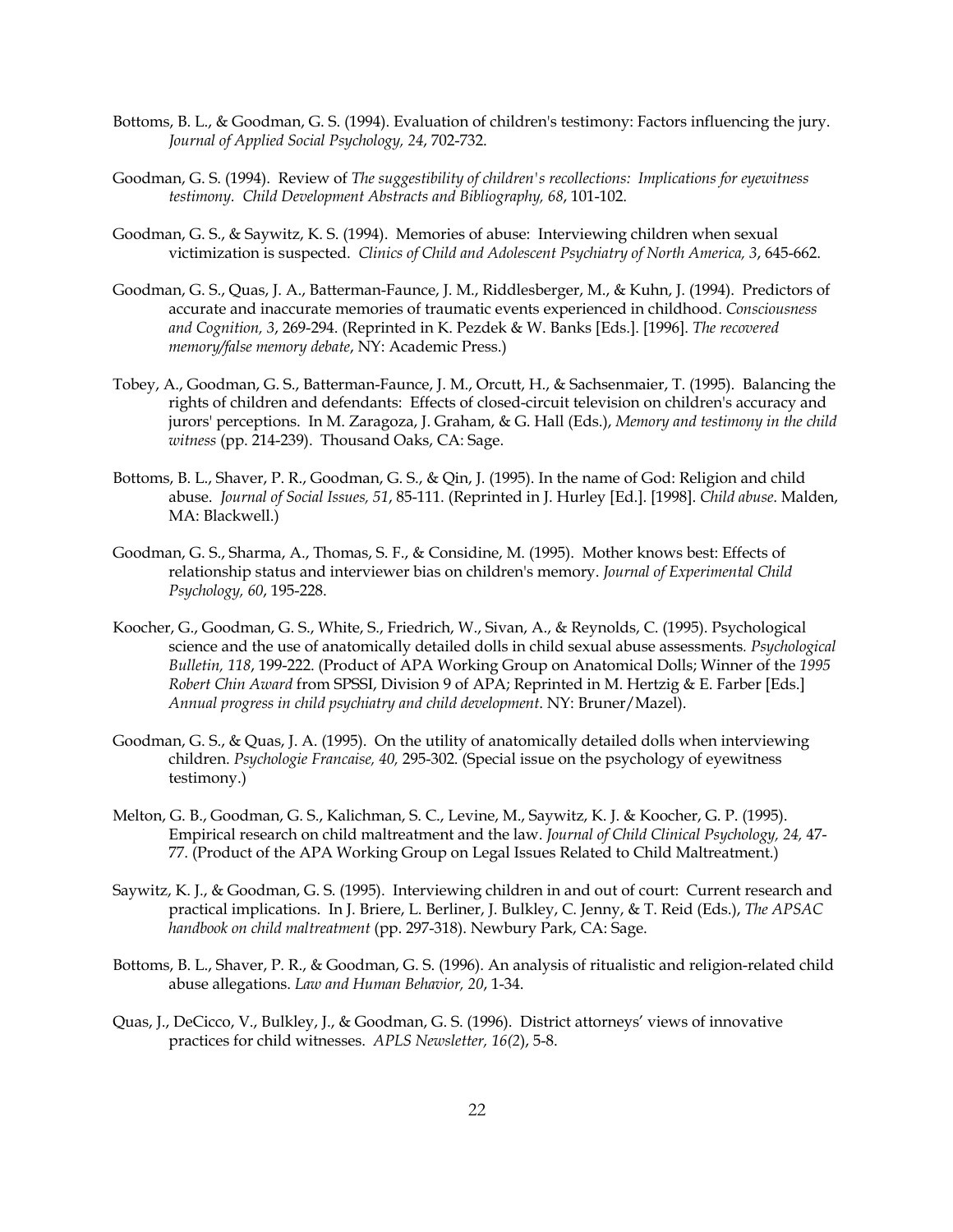- Goodman, G. S., & Quas, J. A. (1996). Trauma and memory: Individual differences in children's memory for a stressful event. In N. Stein, P. A. Ornstein, C. Brainerd, & B. Tversky (Eds.), *Memory for emotional and everyday events* (pp. 267-294). Mahwah, NJ: Erlbaum.
- Schwartz-Kenney, B., Bottoms, B. L., & Goodman, G. S. (1996). Improving children's person identification. *Child Maltreatment, 1*, 121-133.
- Bottoms, B. L., & Goodman, G. S. (Eds.). (1996). *International perspectives on child abuse and children's testimony*. Newbury Park, CA: Sage.
- Bottoms, B. L., & Goodman, G. S. (Eds.). (1996). International perspectives on children's testimony. Special Issue, *Criminal Justice and Behavior, 23*.
- Bottoms, B. L., Shaver, P. R., & Goodman, G. S. (1996). Religion and child abuse. *American Professional Society on the Abuse of Children Advisor*.
- Myers, J. E. B., Saywitz, K. J., & Goodman, G. S. (1996). Psychological research on children as witnesses: Practical implications for children's interviews and courtroom testimony. *Pacific Law Review, 28*, 1-91.
- Goodman, G. S., Emery, R., & Haugaard, J. (1997). Developmental psychology and law: Divorce, child maltreatment, foster care, and adoption. In I. Sigel & A. Renninger (Eds.), *Handbook of child psychology: Vol. 4. Child psychology in practice* (pp. 775-876). (5th ed.). New York: Wiley. (The Mussen Handbook).
- Qin, J., Quas, J., Redlich, A., & Goodman, G. S. (1997). Children's eyewitness memory. In N. Cowan (Ed.)*. Memory development in childhood* (pp. 301-342). London: Psychology Press.
- Goodman, G. S., Quas, J. A., Batterman-Faunce, J. M., Riddlesberger, M., & Kuhn, J. (1997). Children's reactions to and memory for a stressful experience: Influences of age, knowledge, anatomical dolls, and parental attachment. *Applied Developmental Sciences, 1,* 54-75.
- Qin, J. J., Tyda, K., & Goodman, G. S. (1997). Retractors' experiences: What we can and cannot conclude. *Psychological Inquiry, 8,* 312-316.
- Goodman, G. S., Quas, J., Bottoms. B. L., Qin, J. J., Shaver, P. R., Orcutt, H., & Shapiro, C. (1997). Children's religious knowledge: Implications for understanding satanic ritual abuse allegations. *Child Abuse & Neglect, 21*, 1111-1130.
- Goodman, G. S., Bottoms, B. L., Redlich, A., Shaver, P. R., & Beety, K. (1998). Emotional correlates of multiple victimization in religion-related child abuse cases. In R. Rossman, & M. Rosenberg (Eds.), *Multiple victimization of children: Conceptual, developmental, research, and treatment issues* (pp. 273-296). Philadelphia, PA: Haworth Press. (Also in *Aggression, Maltreatment, and Trauma*, 1998*, 2*, 273-296)
- Goodman, G. S., Tobey, A., Batterman-Faunce, J., Orcutt, H., Thomas, S., Shapiro, C., & Sachsenmaier, T. (1998). Face-to-face confrontation: Effects of closed-circuit technology on children's eyewitness testimony and jurors' decisions*. Law and Human Behavior, 22*, 165-203. (Reprinted in R. Bull [Ed.]. [2001]. *Children and law: Essential readings*. Malden, MA: Blackwell.)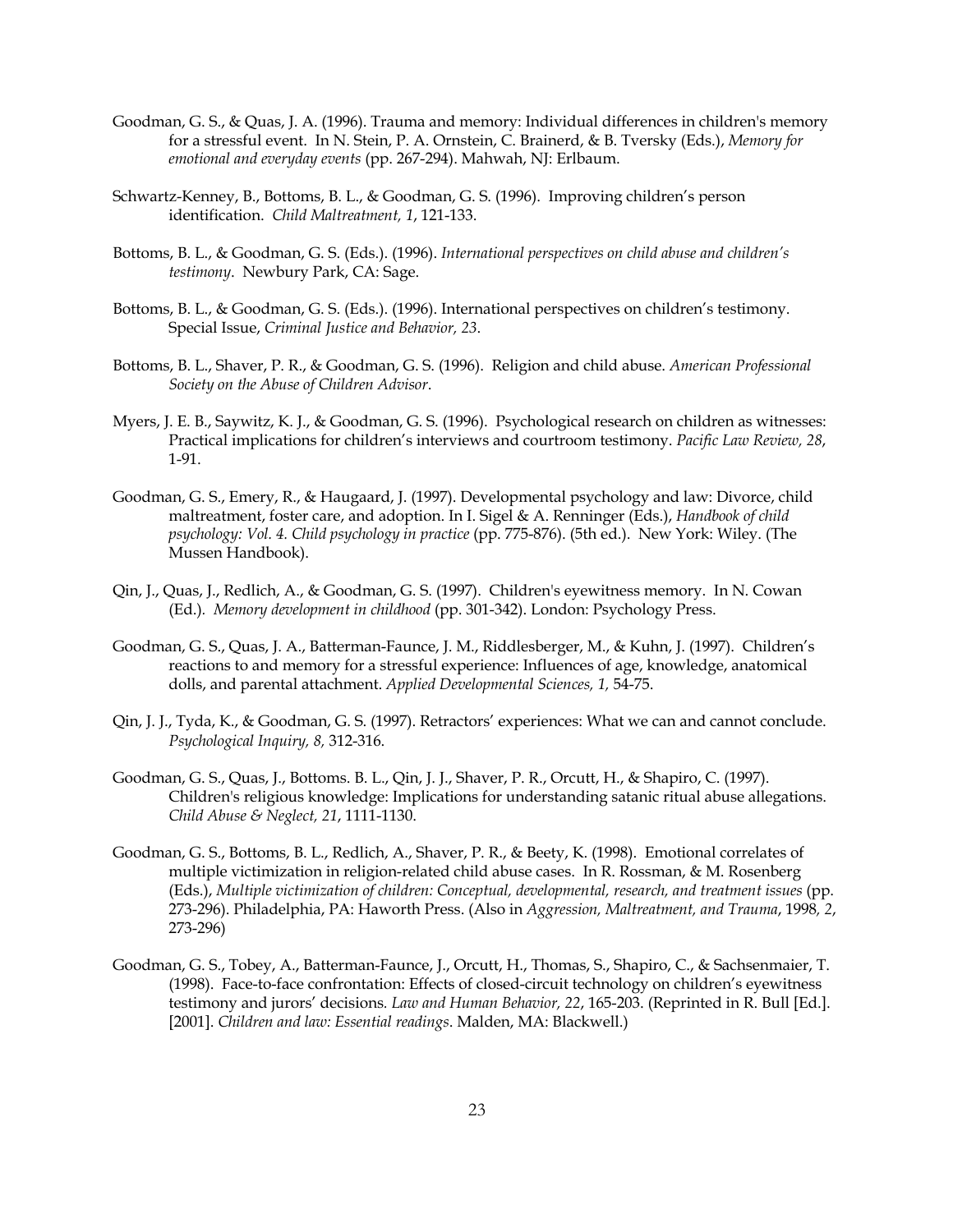- Goodman, G. S., & Schaaf, J. M. (1998). A decade of child witness research: What have we learned? Where do we go from here? *Applied Cognitive Psychology, 11*, 5-20. (Reprinted in R. Roesch & N. Gagnon [Eds.]. [2007]. *Psychology and law: Criminal and civil perspectives*. London: Ashgate.)
- Pipe, M-E., Goodman, G. S., Quas, J. A., Bidrose, S., Ablin, D. & Craw, S. (1998). Remembering early experiences during childhood: Are stressful events special? In D. Read & S. Lindsay (Eds.)*, Recollections of trauma: Scientific research and clinical practice* (pp. 417-424). New York: Plenum.
- Quas, J., Qin, J. J., Schaaf, J., & Goodman, G. S. (1998). Individual differences in children's and adults' suggestibility and false event memory. *Learning and Individual Differences, 9,* 359-390.
- Myers, J. E. B., Goodman, G. S., & Saywitz, K. (1998). *Handbook on child witnesses*. Alexandria, Virginia: State Justice Institute.
- Qin, J. J., Goodman, G. S., Bottoms, B. L., & Shaver, P. R. (1998). Repressed memories of ritualistic and religion-related abuse. In S. Lynn & K. McConkey (Ed.), *Truth in memory* (pp. 260-283). NY: Guilford.
- Eisen, M., Goodman, G. S., Qin, J. J., & Davis, S. (1998). Memory and suggestibility in maltreated children: New research relevant to evaluating allegations of abuse. In S.Lynn & K. McConkey (Ed.), *Truth in memory* (pp. 163-189). NY: Guilford.
- Goodman, G. S., Quas, J., & Redlich, A. D. (1998). The ethics of conducting false memory studies with children: A reply to Herrmann and Yoder. *Applied Cognitive Psychology, 12*, 207-217.
- Goodman, G. S., Redlich, A., Qin, J. J., Ghetti, S., Tyda, K., Schaaf, J., & Hahn, A. (1999). Evaluating eyewitness testimony in adults and children. In I. Weiner & A. Hess (Eds.), *Handbook of forensic psychology* (pp. 218-272). New York: Wiley.
- Eisen, M., Goodman, G. S., Davis, S., & Qin, J. J. (1999). Individual differences in maltreated children's memory and suggestibility. In L. Williams (Ed.), *Trauma and memory* (pp. 31-46). Newbury Park, CA: Sage.
- Eisen, M., & Goodman, G. S. (1999). Trauma, memory, and suggestibility in children. *Development and Psychopathology, 10*, 717-738.
- Schwartz-Kenney, B., & Goodman, G. S. (1999). Children's memory of a naturalistic event following misinformation. *Applied Developmental Sciences, 3,* 34-46.
- Quas, J., Goodman, G. S., Bidrose, S., Pipe, M-E., Craw, S., & Ablin, D. (1999). Emotion and memory: Children's remembering, forgetting, and suggestibility. *Journal of Experimental Child Psychology, 72*, 235-270. (Reprinted in R. Bull [Ed.]. [2001]. *Children and law: Essential readings*. Malden, MA: Blackwell.)
- Goodman, G. S., Quas, J., Bulkley, J., & Shapiro, C. (1999). Innovations for child witnesses: A national survey. *Psychology, Public Policy, and Law, 5*, 255-281.
- Myers, J. E. B., Redlich, A., Goodman, G. S., Prizmich, L., & Imwinkelreid, E. (1999). Jurors' perceptions of hearsay in child sexual abuse cases. *Psychology, Public Policy, and Law, 5*, 388-419.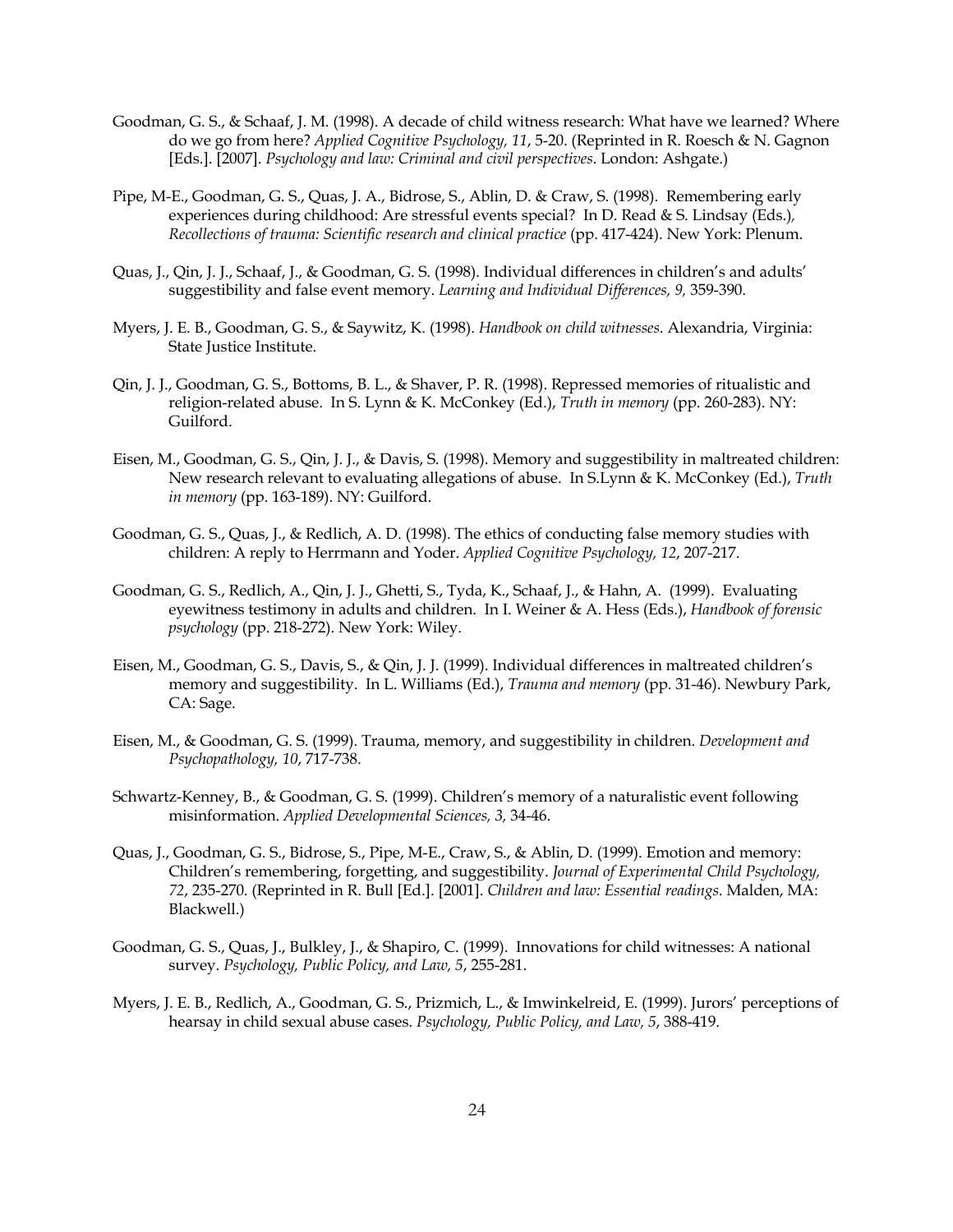- Bidrose, S., & Goodman, G. S. (2000). Testimony and evidence: A scientific case study of memory for child sexual abuse. *Applied Cognitive Psychology, 14*, 197-214. (This article was featured in *Science News*. It was also featured in the 25th Anniversary Issue of *Applied Cognitive Psychology* [2010])
- Quas, J. A., Schaaf, J., Alexander, K., & Goodman, G. S. (2000). Do you really remember it happening or do you only remember being asked about it happening? Children's source monitoring in forensic contexts. In K. Roberts & M. Blades (Eds.), *Memory development and source monitoring* (pp. 197- 226). Mahwah, NJ: Erlbaum.
- Alexander, K., & Goodman, G. S. (2000). Child witnesses. *Encyclopedia of Women and Crime* (pp. 25-26). Phoenix, AZ: Oryx Press.
- Quas, J., Goodman, G. S., Ghetti, S., & Redlich, A. (2000). Questioning the child witness: What can we conclude from research thus far? *Trauma, abuse, and violence, 1,* 223-249.
- Goodman, G. S., & Quas, J. A. (2000). Family violence. In A. Kazdin (Ed.), *Encyclopedia of psychology, Vol. 3*  (pp. 333-336). Washington, D.C.: American Psychological Association.
- Goodman, G. S., Bottoms, B. L., Rudy, L., Davis, S., & Schwartz-Kenney, B. M. (2001). Effects of past abuse experiences on children's eyewitness memory. *Law and Human Behavior, 25,* 235-256.
- Orcutt, H., Goodman, G. S., Tobey, A., Batterman-Faunce, J. M., & Thomas, S. (2001). Detecting deception in children's testimony: Factfinders' abilities to reach the truth in open court and closed-circuit trials. *Law and Human Behavior, 25*, 339-372.
- Ondersma, S., Chaffin, M., Berliner, L., Cordón, I., Goodman, G. S., & Barnett, D. (2001). Sex with children is abuse: Comment on Rind et al. (1998). *Psychological Bulletin, 127,* 707-714.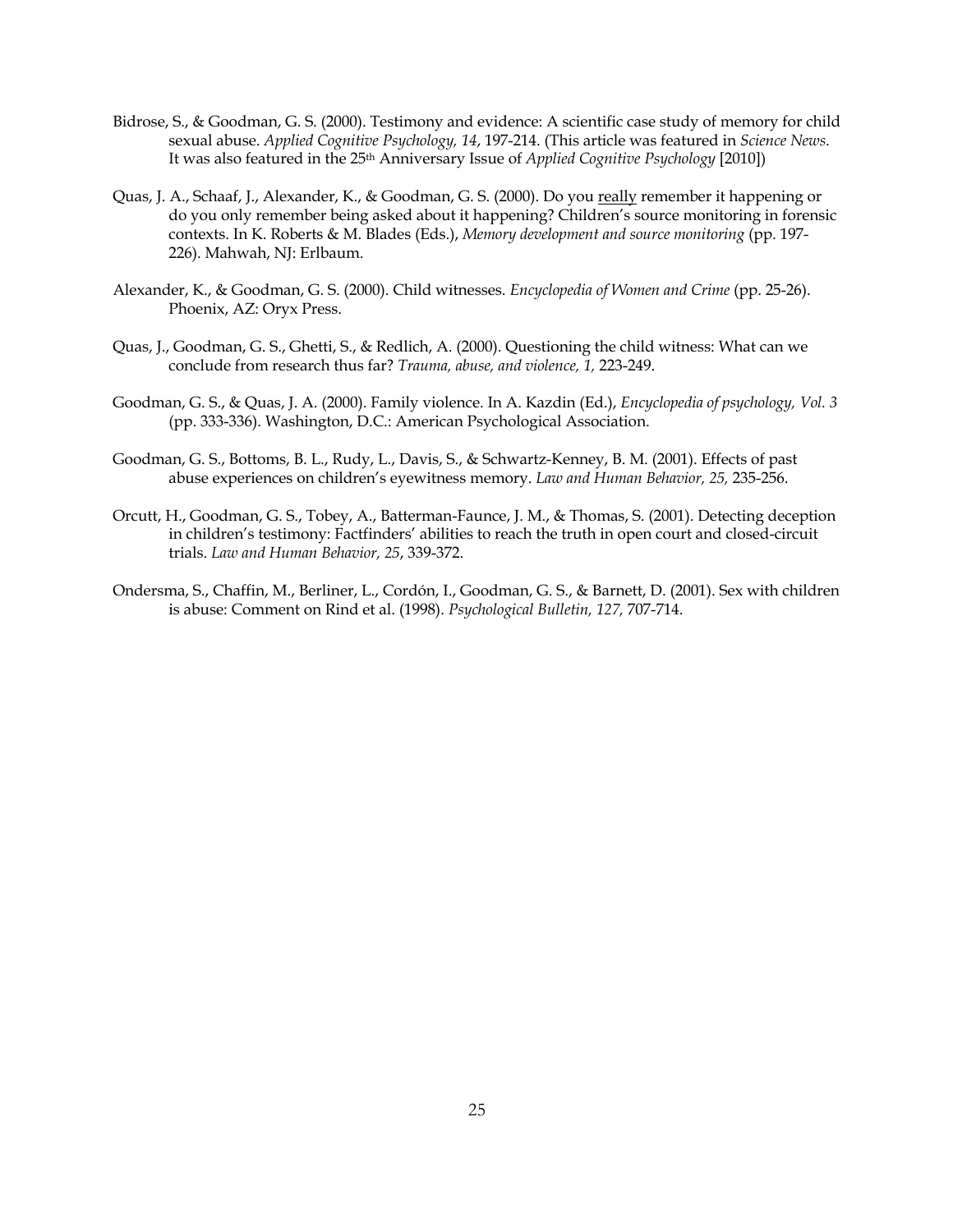- Saywitz, K. J., Goodman, G. S., & Lyon, T. (2001). Interviewing children in and out of court: Current research and practice implications. In J. Myers et al. (Eds.), *APSAC Handbook on child maltreatment*  (pp. 349-378). Newbury Park, CA: Sage.
- Ghetti, S., & Goodman, G. S. (2001). Mechanisms underlying resistance to memory distortion, including false memory, in children and adults. *The Psychologist, 14,* 592-595.
- Goodman, G. S., Batterman-Faunce, J., Schaaf, J., & Kenney, R. (2002). Children's memory nearly four years after an event: Professionals' and nonprofessionals' assessments of children's accuracy. *Child Abuse & Neglect, 26*, 849-884.
- Eisen, M., Quas, J. A., & Goodman, G. S. (Eds.). (2002). *Memory and suggestibility in the forensic interview*. Mahwah, NJ: Erlbaum. (Also translated into Korean)
- Schaaf, J., Alexander, K., Goodman, G. S., Ghetti, S., Edelstein, R., & Castelli, P. (2002). Children's eyewitness memory. In B. L. Bottoms, M. Kovera, & B. MacAulliff (Eds.), *Children and the law* (pp. 342-377). NY: Cambridge University Press.
- Edelstein, R., Goodman, G. S., Quas, J., Redlich, A., Ghetti, S., & Alexander, K. (2002). Emotional effects on children of legal involvement. In G. Davies, H. Westcott, & R. Bull (Eds.), *Evaluating children as witnesses* (pp. 261-278). London: Wiley.
- Myers, J. E. B., Cordón, I., Ghetti, S., & Goodman, G. S. (2002). Hearsay exceptions: Adjusting the ratio of intuition to psychological science. *Law and Contemporary Problems*, *65,* 3-46.
- Ghetti, S., Alexander, K., & Goodman, G. S. (2002). Societal interventions in child abuse cases. *International Journal of Psychiatry and Law, 25*, 235-251.
- Bottoms, B. L., Goodman, G. S., Schwartz-Kenney, B., & Thomas, S. (2002). Understanding children's use of secrecy in the context of eyewitness reports. *Law and Human Behavior, 26*, 285-313.
- Ghetti, S., Qin, J. J., & Goodman, G. S. (2002). False memories in children and adults: Age, distinctiveness, and subjective experience. *Developmental Psychology, 38*, 705-718.
- Eisen, M., Qin, J. J., Goodman, G. S., & Davis, S. (2002). Memory and suggestibility in maltreated children. *Journal of Experimental Child Psychology, 83*, 167-212.
- Ghetti, S., Goodman, G. S., Eisen, M., Qin, J. J., & Davis, S. (2002). Consistency in children's reports of sexual and physical abuse. *Child Abuse & Neglect, 26,* 977-95.
- Alexander, K., Goodman, G. S., Schaaf, J., Shaver, P. R., & Quas, J. A. (2002). The role of attachment and cognitive inhibition in children's memory for a stressful event. *Journal of Experimental Child Psychology, 83*, 262-290.
- Redlich, A., Myers, J., Goodman, G. S., & Qin, J. (2002). A comparison of two forms of hearsay in child sexual abuse cases. *Child Maltreatment, 7*, 312-28.
- Alexander, K. W., Quas, J. A., & Goodman, G. S. (2002). Theoretical advances in understanding children's memory for distressing events: The role of attachment. *Developmental Review, 22*, 490-519.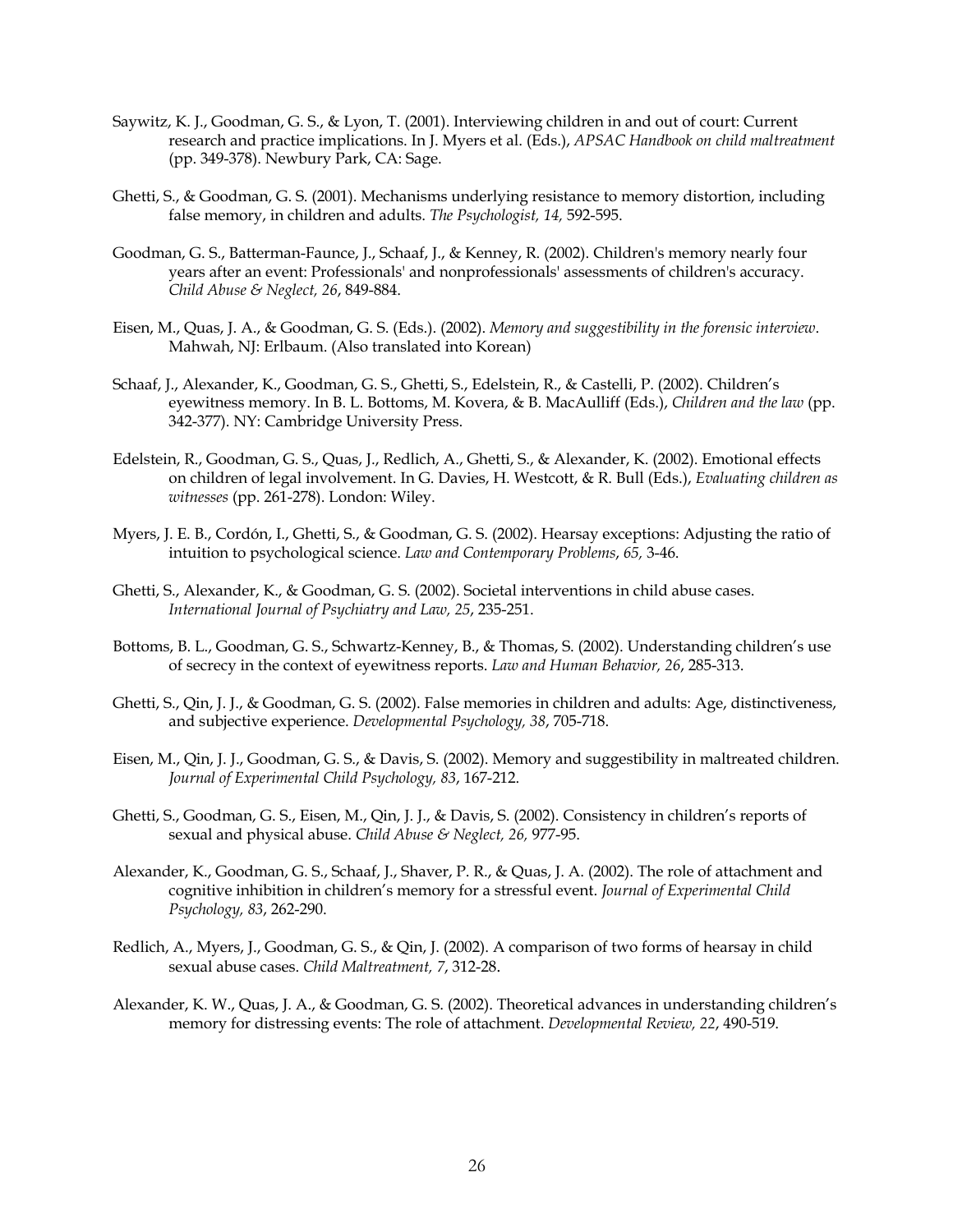- Quas, J. A., Goodman, G. S., & Jones, D. P. H. (2003). Predictors of attributions of self-blame and internalizing behavior problems in sexually abused children. *Journal of Child Psychology and Psychiatry, 44,* 1-14.
- Goodman-Brown, T. B., Edelstein, R., Goodman, G. S., Jones, D. P. H., & Gordon, D. (2003). Why children tell: A model of children's disclosure of sexual abuse. *Child Abuse & Neglect, 27*, 525-540. (This article was translated into Japanese for the *Japanese Child Abuse and Neglect Journal* and was cited by the U.S. Supreme Court in Kennedy v. Louisiana, 2008)
- Cordón, I., Goodman, G. S., & Anderson, S. (2003). Children in court. In P. Van Koppen & S. Penrod (Eds.), *Adversarial versus inquisitorial legal systems (pp. 167-189*). NY: Kluwer Academic.
- Goodman, G. S., Ghetti, S., Quas, J. A., Edelstein, R., Alexander, K., Cordón, I., & Jones, D. P. H. (2003). A prospective study of memory for child sexual abuse: New findings relevant to the repressed memory controversy. *Psychological Science, 14*, 113-118.
- Alexander, K. S., Redlich, A., Christian, P., & Goodman, G. S. (2003). Interviewing children. In M. Peterson & M. Durfee (Eds.), *Child abuse and neglect: Guidelines for identification, assessment, and case management* (pp. 17-19). Volcano Press.
- Redlich, A., & Goodman, G. S. (2003). Taking responsibility for an act not committed: The influence of age and suggestion. *Law and Human Behavior, 27*, 141-156. (This article was cited in several amicus briefs submitted to the U.S. Supreme Court or lower courts, e.g., in the APA amicus brief in Roper v. Simmons on the juvenile death penalty).
- Ghetti, S., Schaaf, J., Qin, J. J., & Goodman, G. S. (2004). Eyewitness testimony. In W. O'Donohue, D. Laws, & C. Hollin (Eds.), *Forensic psychology* (pp. 513-554). NY: Westview/Basic Books.
- Edelstein, R., Alexander, K., Goodman, G. S., & Newton, J. (2004). Emotion and eyewitness memory. In D. Reisberg & P. Hertel (Eds.), *Memory and emotion* (pp. 308-346). Series in affective science. NY: Oxford University Press.
- Cordón, I., Pipe, M-E., Sayfan, L., Melinder, A., & Goodman, G. S. (2004). Memory for traumatic events in early childhood. *Developmental Review, 24*, 101-132.
- Pezdek, K., Morrow, A., Blandon-Gitlin, I., Goodman, G. S., Quas, J., Saywitz, K., Bidrose, S., Pipe, M-E., Rogers, M., & Brodie, L. (2004). Detecting deception in children: The effect of event familiarity on Criterion Based Content Analysis ratings. *Journal of Applied Psychology, 89*, 119-126.
- Edelstein, R. S., Alexander, K. W., Shaver, P. R., Schaaf, J. M., Quas, J. A., & Goodman, G. S. (2004). Adult attachment style and parental responsiveness during a stressful event. *Attachment and Human Development, 6*, 31-52.
- Melinder, A. M. D., Goodman, G. S., Eilertson, D., & Magnussen, S. (2004). Beliefs about child witnesses: A national survey. *Psychology, Crime, and Law, 10*, 347-365.
- Castelli, P., Goodman, G. S., & Ghetti, S. (2005). Effects of interview style and witness age on perceptions of children's credibility in sexual abuse cases. *Journal of Applied Social Psychology, 35,* 297-319.
- Alexander, K., Quas, J., Goodman, G. S., Ghetti, S., Edelstein, R., Redlich, A., Cordón, I., & Jones, D. P. H. (2005). Traumatic impact predicts long-term memory of documented child sexual abuse.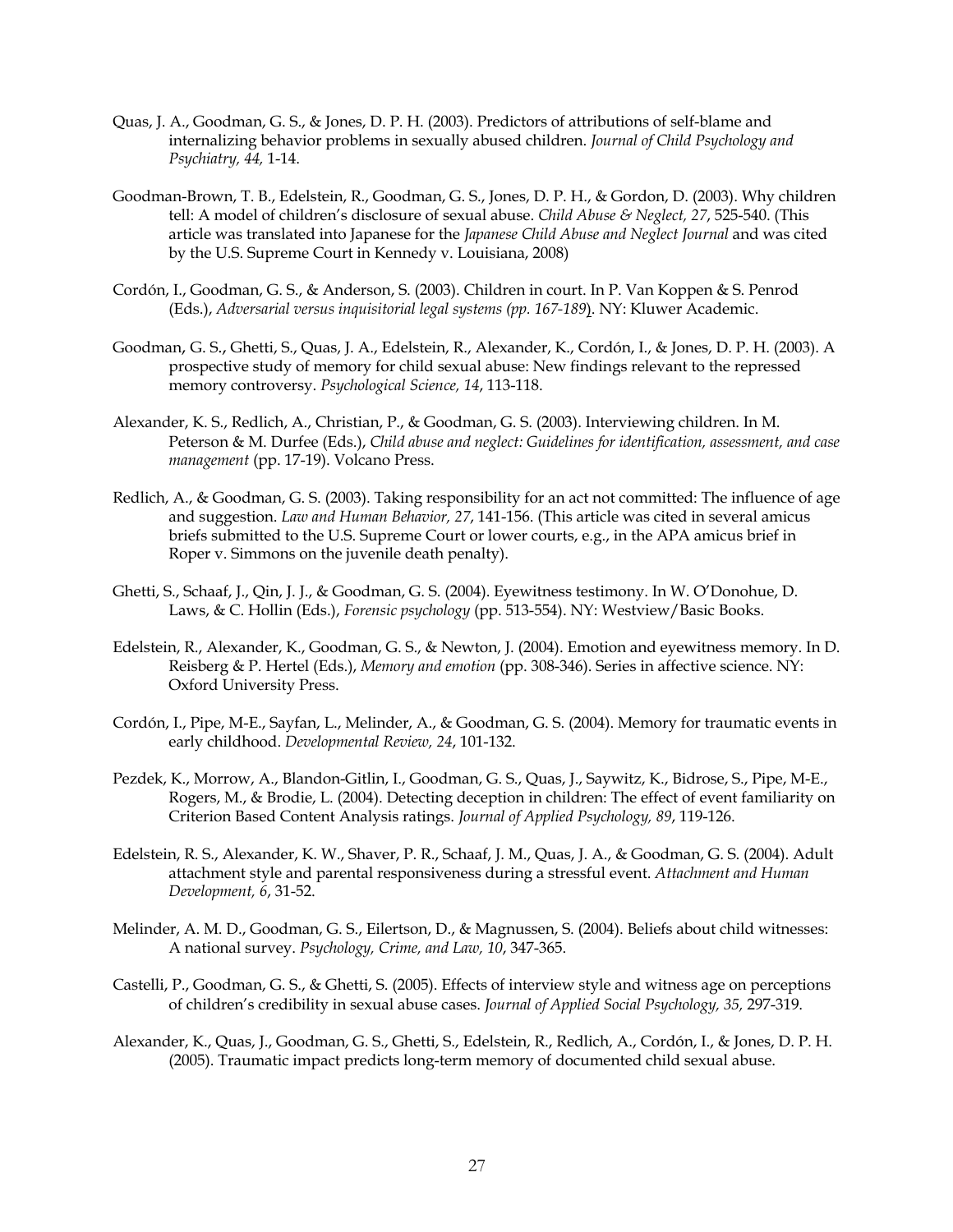*Psychological Science, 16*, 33-40. (This article was translated into Japanese for the *Japanese Child Abuse and Neglect Journal*.)

- Cordón, I., Goodman, G. S., & Saetermoe, C. (2005). Facilitating children's accurate responses: Conversational rules and interview style. *Applied Cognitive Psychology*, 19, 249-266.
- Edelstein, R., Ghetti, S., Quas, J. A., Goodman, G. S., Alexander, K., Redlich, A., & Cordón, I. (2005). Avoidant attachment and memory for child sexual abuse. *Social and Personality Psychology Bulletin, 31*, 1549-1560. (Reprinted in Funder, D. & Ozer, D. [Eds.]. [2010], *Pieces of the Personality Puzzle: Readings in Theory and Research.* NY: W. W. Norton*.*)
- Quas, J. A., Goodman, G. S., Ghetti, S., Redlich, A., Edelstein, R., Alexander, K., Cordón, I., & Jones, D. P. H. (2005). Childhood sexual assault victims: Long-term outcomes of testifying in criminal court. *Monographs of the Society for Research in Child Development*, *70*, Serial No. 280.
- Castelli, P., Goodman, G. S., Edelstein, R., Mitchell, E., Paz-Alonso, P., Lyons, K., & Newton, J. (2005). Evaluating eyewitness testimony in children and adults. In I. Weiner & A. Hess (Eds.), *Handbook of forensic psychology, 3rd edition* (pp. 243-304). Hoboken, Wiley Press.
- Mikulincer, M., & Goodman, G. S. (Eds.). (2006). *Dynamics of romantic love*. NY: Guilford Press.
- Goodman. G. S. (2006). Attachment to attachment theory. In M. Mikulincer & G. S. Goodman (Eds.), *Dynamics of romantic love* (pp. 3-22). NY: Guilford Press.
- Goodman, G. S., & Paz-Alonso, P. (2006). Trauma and memory: Normal versus special memory mechanisms. In R. Uttl, Ohta, N., & A. Sigenthaler (Eds), *Emotion and memory* (pp. 233-257). London: Blackwell Press.
- Goodman, G. S., Myers, J. E. B., Qin, J., Quas, J. A., Castelli, P., Redlich, A., & Rogers, L. (2006). Hearsay versus children's testimony: Effects of truthful and deceptive statements on jurors' decisions. *Law and Human Behavior*, 30, 363-401.
- Edelstein, R., Luten, T., Ekman, P., & Goodman, G. S. (2006). Detecting lies in children and adults. *Law and Human Behavior, 30, 1-10*. (Reprinted in W. Lesko (Ed.). (2008). *Readings in social psychology: General, classic, and contemporary selections.* NY: Allyn Bacon.)
- Magnussen, S., Andersson, J., Cornoldi, C., De Beni, R., Endestad, T., Goodman, G. S., Helstrup, T., Koriat, A., Larsson, M., Melinder, A., Nilsson, L-G., Rönnberg, J., & Zimmer,H. (2006). What people believe about memory*. Memory*, 14, 595-613.
- Goodman, G. S. (2006). Children's eyewitness memory: A modern history and contemporary commentary. *Journal of Social Issues, 62,* 811-832*.*
- Malloy, L., Mitchell, E., Block, S., Quas, J., & Goodman, G. S. (2006). Children's eyewitness memory: Balancing children's needs and defendants' rights when seeking the truth. In M. Toglia, D. Reed, D. Ross, & R. C. L. Lindsay (Eds.), *Handbook of eyewitness psychology* (pp. 545 – 576). Mahwah, NJ: Erlbaum.
- Ghetti, S., Edelstein, R., Goodman, G. S., Quas, J. A., Alexander, K., Redlich, A., Cordón, I., & Jones, D. H. P. (2006). Subjective and objective memory for child sexual abuse. *Memory & Cognition, 34,* 1011- 1025*.*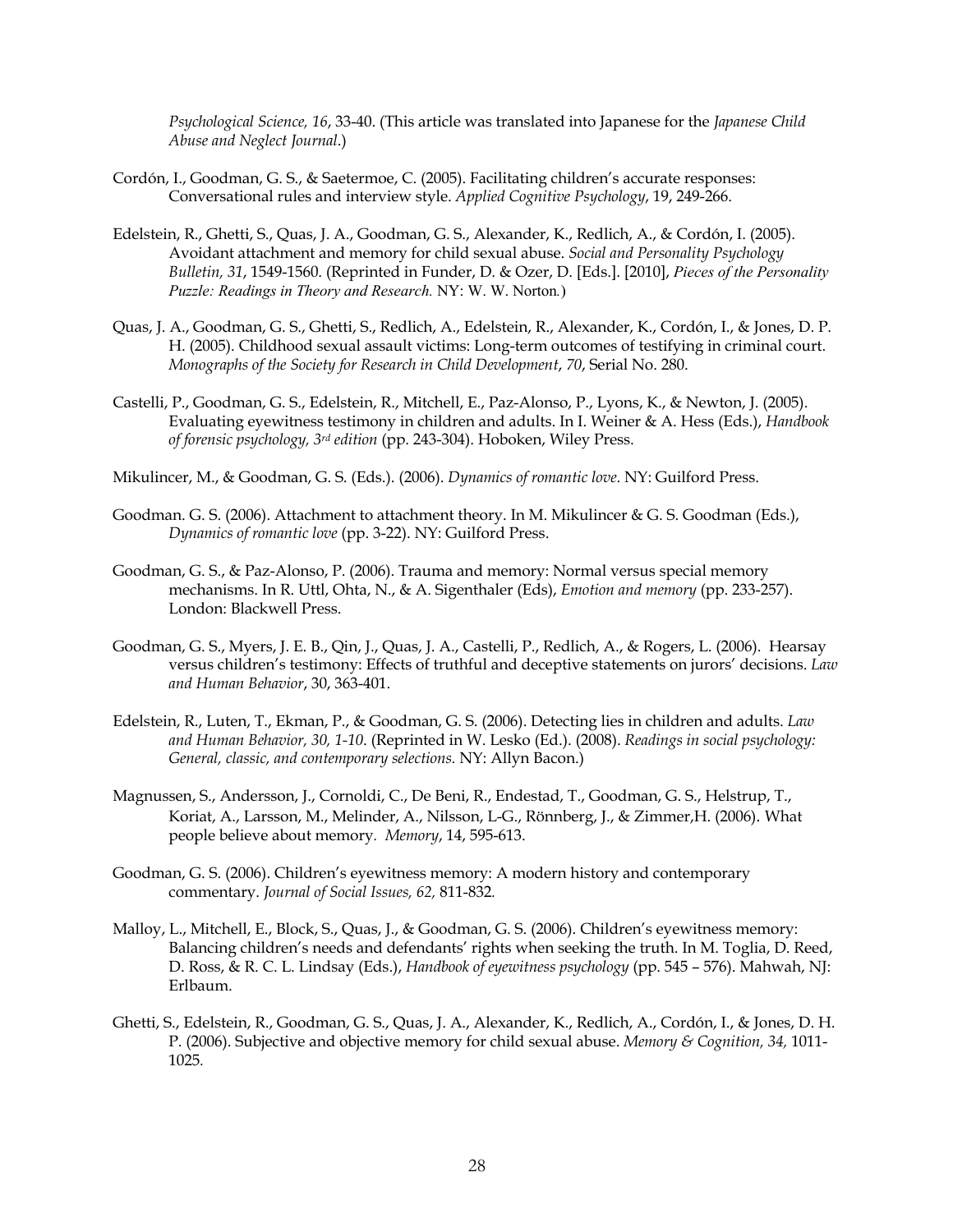- Goodman, G. S, & Melinder, A. (2007). The development of autobiographical memory: A new model. In S. Magnussen & T. Helstrup (Eds.), *Everyday memory* (pp. 111-134). London: Psychology Press.
- Goodman, G. S., Magnussen, S., Andersson, J., & Helstrup, T. (2007). False memory and everyday memory. In S. Magnussen & T. Helstrup (Eds.), *Everyday memory* (pp. 157-182). Psychology Press.
- Goodman, G. S., & Melinder, A. (2007). Child witness research and forensic interviews of young children. *Legal and Criminological Psychology, 12,* 1-19*.* [Reprinted in V.V.L.Gayathri (Ed.), *Child witness: Legal issues. India: AMICUS Books,* Institute of Chartered Financial Analysts of India University.]
- Quas, J. A., Davis, E., Goodman, G. S., & Myers, J. E. B. (2007). Repeated questions, deception, and children's true and false reports of body touch. *Child Maltreatment, 12*, 60-67*.* (This article was cited by the U.S. Supreme Court in Kennedy v. Louisiana, 2008)
- Quas, J. A., Malloy, L., Melinder, A. M., Goodman, G. S., D'Mello, M., & Schaaf, J. (2007). Developmental differences in the effects of repeated interviews and interviewer bias on young children's event memory and false reports*. Developmental Psychology, 43,* 823-837*.*
- Goodman, G. S., Ghetti, S., & Castelli, P. (2007). Trauma, memory, and child maltreatment. In F. Petruccelli, V. Verrastro, & M. Santilli (Eds.), *Memoria e suggestionabilità nell'età evolutiva: Studi e ricerche*. Milano, Italy: Franco Angeli.
- Eisen, M., Goodman, G. S., Qin, J. J., Davis, S., & Crayton, J. (2007). Maltreated children's memory: Accuracy, suggestibility, and psychopathology. *Developmental Psychology, 43,* 1275-1294.
- Goodman, G. S., Sayfan, L., Lee, J., Sandhei, M., Walle-Olsen, A., Magnussen, S., Pezdek, K., & Amaral, P. (2007). The development of memory for own and other race/ethnicity faces. *Journal of Experimental Child Psychology, 98,* 233-242*.*
- Goodman, G. S., & Goodman-Brown, T. (2007). Forward. M.E. Pipe, M. E. Lamb, Y. Orbach, & A. C. Cederberg (Eds.). *Child sexual abuse: Disclosure, delay, & denial* (pp. vii-ix). Mahwah, NJ: Erlbaum.
- Paz-Alonso, P., & Goodman, G. S. (2008). Trauma and memory: Effects of post-event misinformation, retrieval order, and retention interval*. Memory, 16,* 58-75*.*
- Howe, M., Goodman, G. S., & Cicchetti, D. (2008). *Stress, trauma, and memory development*. NY: Cambridge University Press.
- Ogle, C. M., Block, S. D., Culver, M., Harris, L. T., Augusti, E. M., & Goodman, G. S. (2008). Accuracy and specificity of autobiographical memory in childhood trauma victims: Developmental considerations. In M. Howe, G. S. Goodman, & D. Cicchetti (Eds.), *Trauma and memory development* (pp. 171-203). NY: Oxford University Press.
- Paz-Alonso, P., Ghetti, S., Donohue, S., Goodman, G. S., & Bunge, S. (2008). Neurodevelopmental correlates of true and false recognition. *Cerebral Cortex, 18,* 2208-2216.
- Goodman, G. S., Edelstein, R., Mitchell, E., & Myers, J. E. B. (2008). Outcomes of legal representation for children in dependency court. *Child Abuse & Neglect, 32*, 497-501.
- Schaaf, J., Alexander, K., & Goodman, G. S. (2008). Predictors of children's true disclosure and false memory. *Journal of Experimental Child Psychology, 100*, 157-185.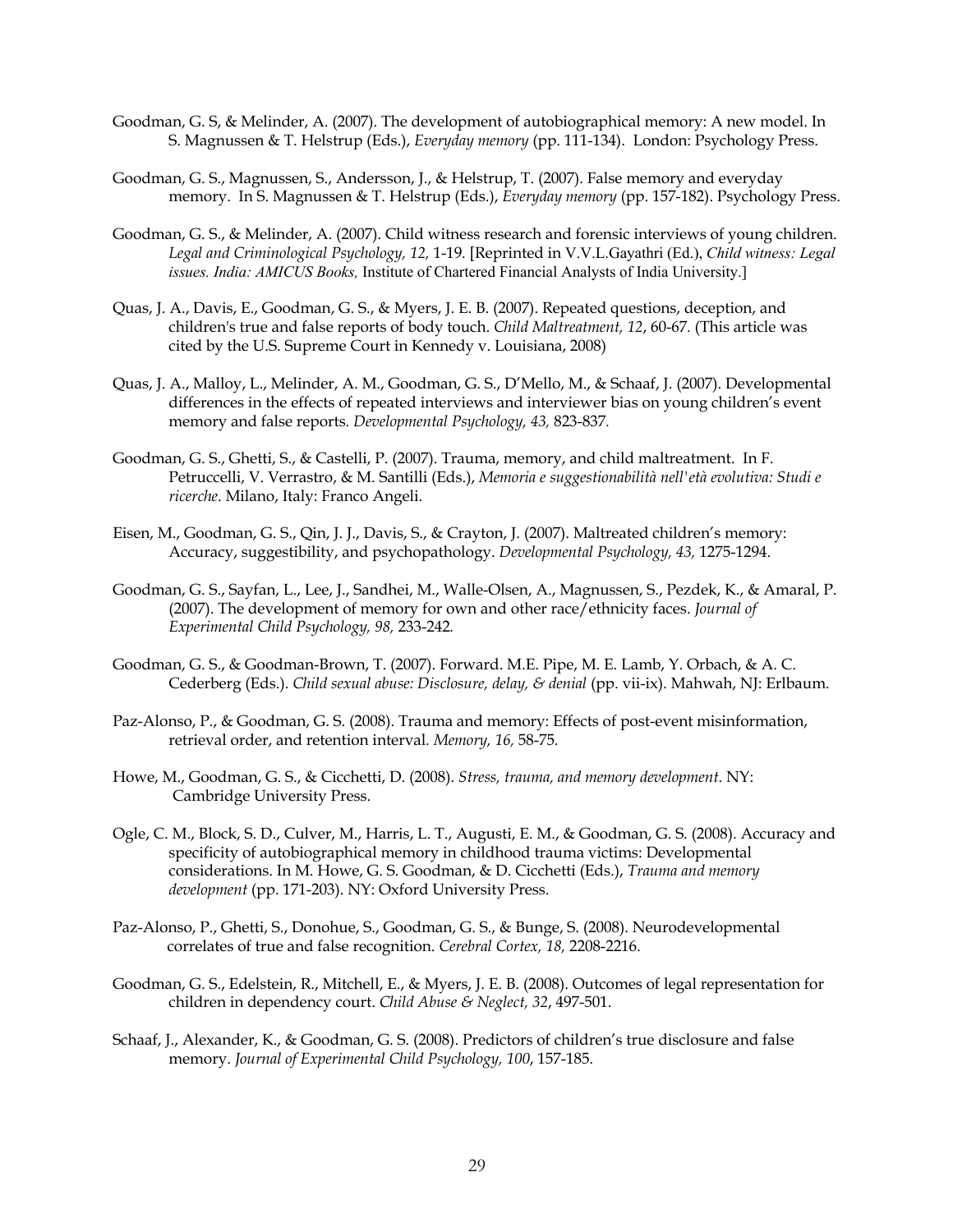- Goodman, G. S., & Quas, J. A. (2008). Repeated interviews and children's memory: It's more than just how many. *Current Directions in Psychological Science, 17*(6), 386-390. doi: http://dx.doi.org/10.1111/j.1467-8721.2008.00611.x
- Qin, J., Ogle, C. M., & Goodman, G. S. (2008). Adults' memories of childhood: True and false reports. *Journal of Experimental Psychology: Applied, 14*(4), 373-391. doi:http://dx.doi.org/10.1037/a0014309
- Sayfan, L., Mitchell, E., Goodman, G. S., Eisen, M., & Qin, J. (2008). Predictors of expressed emotion during disclosure of child maltreatment. *Child Abuse & Neglect, 32*, 1026-1036*.*
- Goodman, G. S., Ogle, C. M., Troxel, N., Lawler, M. J., & Cordón, I. M. (2009). Child victims in the judiciary system: Optimizing accuracy, avoiding revictimization. In B. dos Santos & I. Goncalves (Eds.), *Testimony without fear(?) Non-revictimizing cultures and practices* (pp. 21-34). Brasilia, Brazil: Childhood Brazil.
- Paz-Alonso, P., Larson, R. P., Castelli, P., Alley, D., & Goodman, G. S. (2009). Memory development: Emotion, stress, and trauma. In M. Courage & M. Cowan (Eds.), *Memory development* (pp. 197- 240). Sussex, UK: Psychology Press.
- Harris, L. S., Goodman, G. S., Augusti, E. M., Chae, Y., & Alley, D. (2009). Children's resistance to suggestion. In K. Kuehnle & M. Connell (Eds.), *The evaluation of child sexual abuse allegations: A comprehensive guide to assessment and testimony* (pp. 181–202). John Wiley & Sons.
- Schneider, R., Baumrind, N., Pavao, J., Stockdale, G., Castelli, P., Goodman, G. S., & Kimerling, R. (2009). What happens to youth removed from parental care?: Health and economic outcomes for women with a history of out-of-home placement. *Children and Youth Services Review, 31*, 440-444.
- Chae, Y., Goodman, G. S., Ducker, J., & Haralambie, A. (2009). Children's development, memory, and testimony. In A. Haralambie (author), *Handling child custody, abuse, and adoption cases* (pp. 595- 606). Eagan, MN: Thomson.
- Ducker, J., Chae, Y., Goodman, G. S., & Haralambie, A. (2009). Children's development, memory, and testimony. In A. Haralambie (author), *Handling child custody, abuse, and adoption cases* (pp. 606- 619). Eagan, MN: Thomson
- Paz-Alonso, P., Chae, Y., & Goodman, G. S. (2009). Children's testimony. In B. Cutler (Ed.), *The encyclopedia of psychology and law*. Newbury Park, CA: Sage.
- Bottoms, B. L., Harris, L., Augusti, E. M., Odereck, B., & Goodman, G. S. (2009). Child maltreatment. In B. Cutler (Ed.). *The encyclopedia of psychology and law*. Newbury Park, CA: Sage.
- Chae, Y., Ogle, C., & Goodman, G. S. (2009). Remembering negative childhood experiences: An attachment theory perspective. In J. A. Quas & R. Fivush (Eds.), *Emotion and memory* (pp. 3-27). New York, NY: Oxford University Press.
- Block, S. D., Greenberg, S. N., & Goodman, G. S. (2009). Remembrance of eyewitness testimony: Effects of emotional content, self-relevance, and emotional tone. *Journal of Applied Social Psychology, 39*(12), 2859-2878.
- Mongetta, J. N., Salerno, J. M., Najdowski, C. J., Bottoms, B. L., & Goodman, G. S. (2009). Children as victims, witnesses, and offenders: An introduction through legal cases. In B. L. Bottoms, C.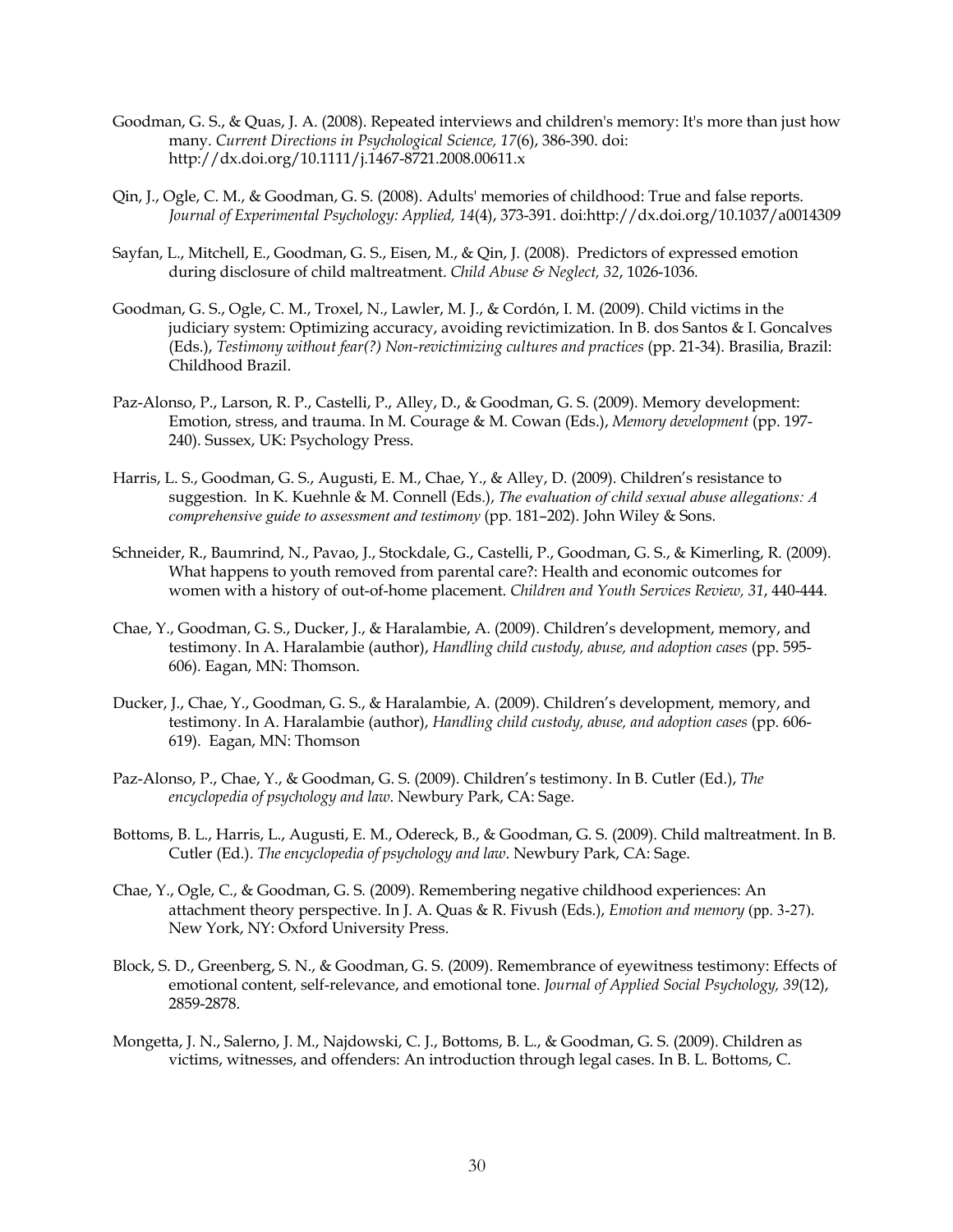- Nadjowski, & G. S. Goodman (Eds.), *Children as victims, witnesses, and offenders: Psychological science and the law* (pp. 1-15). New York, NY: Guildford Press.
- Bottoms, B. L., Nadjowski, C., & Goodman, G. S. (Eds.). (2009). *Child victims, child witnesses, and child offenders: Psychological science and law*. New York, NY: Guilford.
- Troxel, N., Ogle, C. M., Cordón, I. M., Lawler, M. J., & Goodman, G. S. (2009). Child witnesses in criminal court. In B. L. Bottoms, C. Nadjowski, & G. S. Goodman (Eds.), *Child victims, child witnesses, and child offenders: Psychological science and law* (pp. 150-166). NY: Guildford.
- Block, S. D., Segovia, D., & Goodman, G. S. (2009). Children: Suggestibility of. In C. Edwards (Ed.), *Wiley encyclopedia of forensic science* (pp. 1-4). Chichester, UK: John Wiley. doi: 10.1002/9780470061589.fsa236
- Melinder, A., Alexander, K., Cho, Y., Goodman, G. S., Thoresen, C., Lonnum, K., & Magnussen, S. (2010). Children's eyewitness memory: A comparison of two interviewing strategies as realized by forensic professionals. *Journal of Experimental Child Psychology, 105,* 156-177.
- Goodman, G. S., Quas, J. A., & Ogle, C. M. (2010). Child maltreatment and memory. *Annual Review of Psychology, 61*, 325-351. doi: http://dx.doi.org/10.1146/annurev.psych.093008.100403
- Ogle, C. M., Chae, Y., & Goodman, G. S. (2010). Eyewitness testimony. In I. Weiner & W. E. Craighead (Eds.), *Corsini encyclopedia of psychology* (4th ed., Vol. 2, pp. 632-634)*.* UK: Wiley.
- Saywitz, K. J., Lyon, T. D., & Goodman, G. S. (2010). Interviewing children. In J. E. B. Myers (Ed.), *APSAC handbook on child maltreatment* (3rd ed., pp. 337-360)*.* Newbury Park, CA: Sage.
- Block, S. D., Oran, H., Oran, D., Baumrind, N., & Goodman, G. S. (2010). Abused and neglected children in court: Knowledge and attitudes. *Child Abuse & Neglect, 34*, 659-670. doi: http://dx.doi.org/10.1016/j.chiabu.2010.02.003
- Quas, J. A., Alexander, K. W., Goodman, G. S., Ghetti, S., Edelstein, R. S., & Redlich, A. (2010). Long-term autobiographical memory for legal involvement: Individual and sociocontextual predictors. *Cognitive Development, 25*, 394-409.
- Toth, S. L., Harris, L. S., Goodman, G. S., & Cicchetti, D. (2011). Influence of violence and aggression on children's psychological development: Trauma, attachment, and memory. In P. Shaver & M. Mikulincer (Eds.), *Human aggression and violence: Causes, manifestations, and consequences* (pp. 351- 365). Washington, DC: American Psychological Association.
- Lawler, M. J., Shaver, P. R., & Goodman, G. S. (2011). Toward relationship-based child welfare services. *Children and Youth Services Review, 33*, 473-480.
- Goodman, G. S., Ogle, C. M., Block, S. D., Harris, L., Larsen, R., Augusti, E-M., Young, C., Beber, J., Timmer, S., & Urquiza, A. (2011). False memory for trauma-related Deese-Roediger-McDermott lists in adolescents and adults with histories of child sexual abuse. *Development and Psychopathology, 23*, 423-438.
- Chae, Y., Goodman, G. S., Bederian-Gardner, D., & Lindsay, A. (2011). Methodological issues and practical strategies in research on child maltreatment victims' abilities and experiences as witnesses. *Child Abuse & Neglect, 35*, 240-248.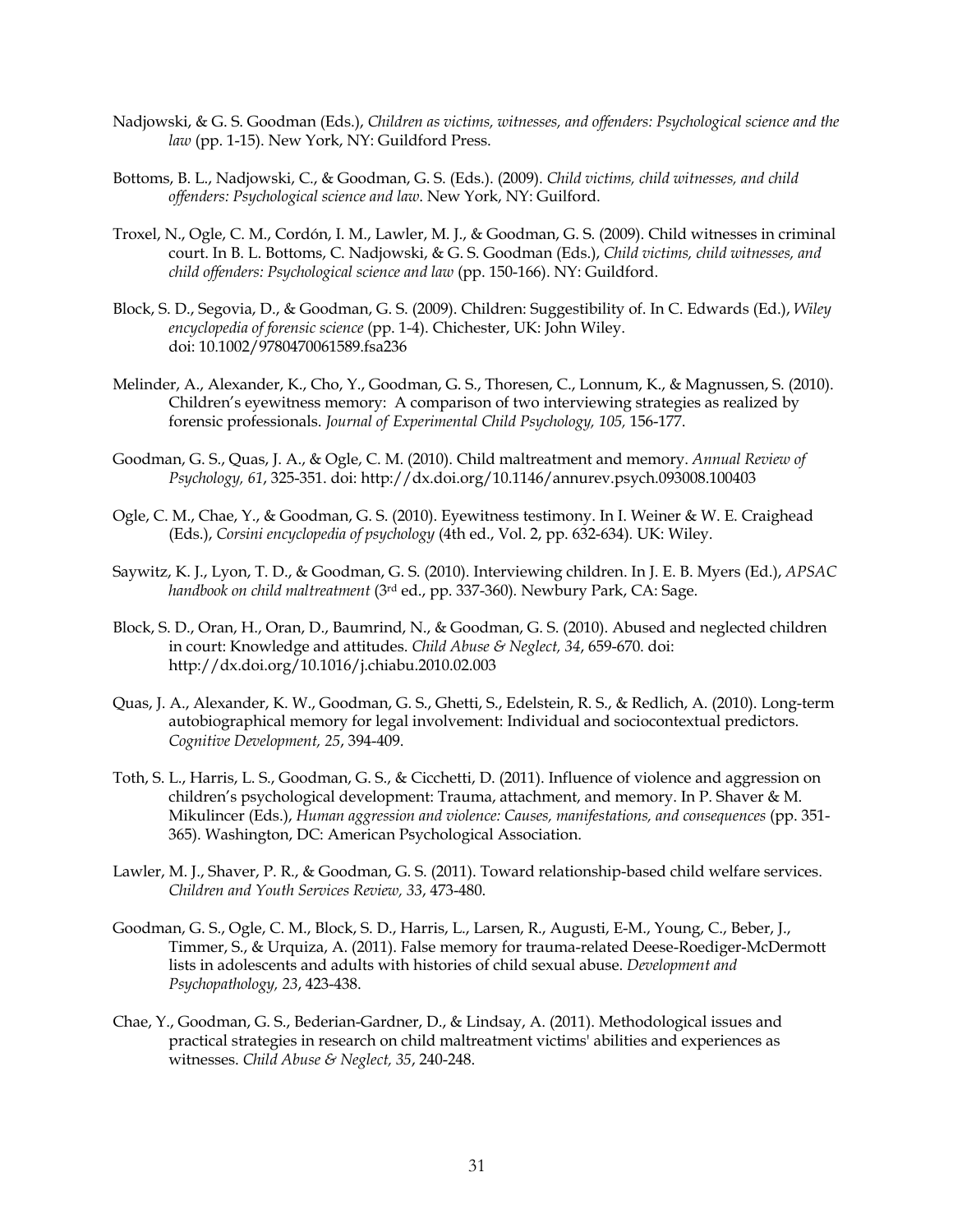- Chae, Y., Goodman, G. S., & Edelstein, R. S. (2011) Autobiographical memory development from an attachment perspective: The special role of negative events. *Advances in child development and behavior* (Vol. 40, pp. 1-49). New York, NY: Academic Press.
- Chae, Y., Goodman, G. S., Eisen, M. L., & Qin, J. (2011). Event memory and suggestibility in abused and neglected children: Trauma-related psychopathology and cognitive functioning. *Journal of Experimental Child Psychology, 110*, 520-538.
- Goodman, G. S., Haralambie, A., Chae. Y., Ducker, J., Baker, J., & Burkholder, R. (2011). Children's development, memory, and testimony. In A. M. Haralmabie (Ed.), *Handling child custody, abuse, and adoption cases.* Eagan, MN: Thomson Reuters/West.
- Raskauskas, J. L., Cordón, I. M., & Goodman, G. S. (2011). Relations between maternal attitudes toward bullying and children's bullying and peer victimization status. *International Perspectives in Victimology*, *6*, 20-29.
- Goodman, G. S., Pipe, M., & McWilliams, K. (2011). Children's eyewitness memory: Methodological issues. In B. Rosenfeld & S. Penrod (Eds.), *Research methods in forensic psychology* (pp. 257-282). New York, NY: Wiley.
- Block, S. D., Shestowsky, D., Segovia, D., Goodman, G. S., Schaaf, J. M., & Alexander, K. W. (2012). "That never happened": Adults' ability to discern children's true and false memory reports*. Law and Human Behavior, 36,* 365-374.
- Goodman, G. S., Haralambie, A., Chae. Y., Ducker, J., Baker, J., & Burkholder, R. (2012). Children's development, memory, and testimony. In A. M. Haralmabie (Ed.), *Handling child custody, abuse, and adoption cases.* Eagan, MN: Thomson Reuters/West.
- Quas, J. A., & Goodman, G. S. (2012). Consequences of criminal court involvement for child victims. *Psychology, Public Policy, and Law, 18*, 392-414.
- McWilliams, K., Bederian-Gardner, D., Hobbs, S. D., Bakanosky, S., & Goodman, G. S. (2012). Children's eyewitness memory and suggestibility: Revisiting Ceci and Bruck's review. In A. Slater & P. Quinn (Eds.), *Developmental psychology: Revisiting the classic studies* (pp. 101-117). London: Sage.
- Lawler, M. J., Bederian-Gardner, D., & Goodman, G. S. (2012). Conclusions and next steps for researchers and practitioners. In R. Holliday & T. Marche (Eds.), *Child forensic psychology* (pp. 273-285). Hampshire, UK: Palgrave Macmillan.
- Ogle, C. M., Block, S. D., Harris, L., Goodman, G. S., Pineda, A., Timmer, S., Urquiza, A., & Saywitz, K. S. (2013). Autobiographical memory specificity in child sexual abuse victims. *Development and Psychopathology, 25*, 321-332.
- Cordón, I. M., Melinder, A. M. D., Goodman, G. S., & Edelstein, R. S. (2013). Children's and adults' memory for emotional pictures: Examining age-related patterns using the developmental affective photo system. *Journal of Experimental Child Psychology, 114*, 339-356.
- Melinder, A., Baugerud, G. A., Ovenstad, K. S., & Goodman, G. S. (2013). Children's memories of removal: A test of attachment theory. *Journal of Traumatic Stress, 26*, 125-133. doi: http://dx.doi.org/10.1002/jts.21784
- Paz-Alonso, P., Ogle, C. M., & Goodman, G. S. (2013). Children's memory and testimony in "scientific case studies" of child sexual abuse: A review. In M. Ternes, D. Griesel, & B. Cooper (Eds.), *Applied*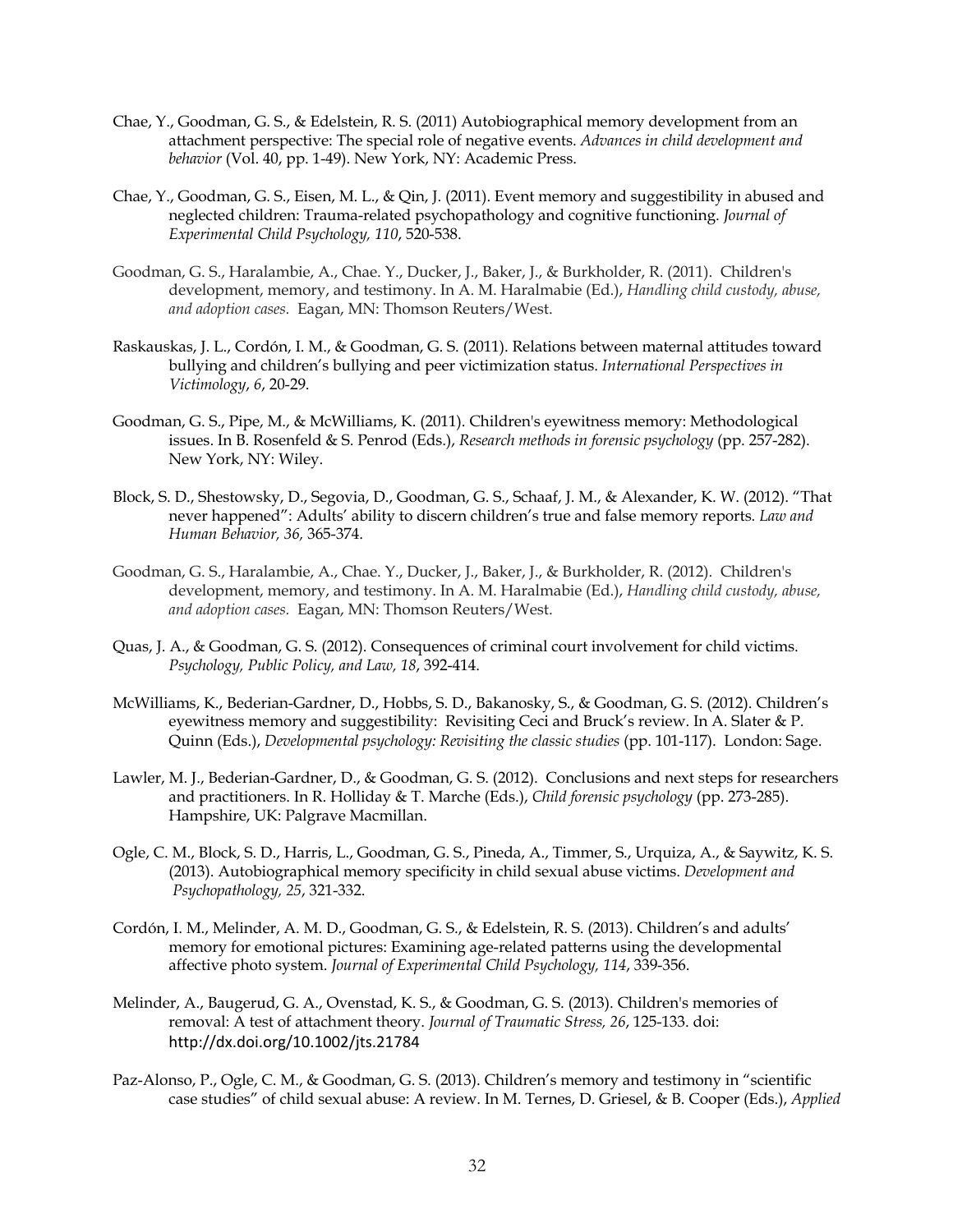*issues in investigative interviewing, eyewitness memory, and credibility assessment* (pp. 143-172). New York, NY: Springer.

- Malloy, L., Johnson, J., & Goodman, G. S. (2013). Children's memory and event reports: The current state of knowledge and best practice. *Journal of Forensic Social Work*, 3, 1-30.
- Alley, D., Narr, R., Melinder, A. M., & Goodman, G. S. (2013). Child maltreatment, trauma-related psychopathology, and memory development. In T. Plante (Ed.), *Abnormal psychology through the ages*. Santa Barbara, CA: Greenwood Press/ABC-CLIO.
- Paz-Alonso, P., Goodman, G. S., & Ibabe, I. (2013). Adult eyewitness memory and compliance: Effects of post-event misinformation on memory for a negative event*. Behavioral Sciences & Law, 31,* 541-558*.*
- McWilliams, K., Narr, R., Goodman, G. S., Mendoza, M., & Ruiz, S. (2013). Children's memory for their mother's murder: Accuracy, suggestibility, resistance to suggestion. *Memory, 21,* 591-598.
- Haralambie, A., Chae, Y, Hobbs, S. D, Goodman, G. S., Baker, J., & Burkholder, R. (2013). Children's development, memory, and testimony. In A. M. Haralambie (Ed.), *Handling child custody, abuse, and adoption cases*. Eagan, MN: Thomson Reuters/West.
- Melton, G., Ben-Arieh, A., Cashmore, J., Goodman, G. S., & Worley, N. (Eds.). (2014). *The Sage handbook of child research*. Newbury Park: Sage.
- McWilliams, K., Augusti, E-M., Dion, J., Block, S. D., Melinder, A. M., Cashmore, J., & Goodman, G. S. (2014). The child witness. In G. Melton, A. Ben-Arieh, J. Cashmore, G. S. Goodman, & N. Worley (Eds.), *The Sage handbook of child research* (pp. 300-315). Newbury Park, CA: Sage.
- Makariev, D., Hobbs, S., & Goodman, G. S. (2014). Challenges and innovations in research on childhood. In G. Melton, A. Ben-Arieh, J. Cashmore, G. S. Goodman, & N. Worley (Eds.), *The Sage handbook of child research* (pp. 285 – 299). Newbury Park, CA: Sage.
- McWilliams, K., Goodman, G. S., Raskauskas, J., & Cordón, I. M. (2014). Child abuse and bullying. In G. Melton, A. Ben-Arieh, J. Cashmore, G. S. Goodman, & N. Worley (Eds.), *The Sage handbook of child research* (pp. 300-315). Newbury Park, CA: Sage.
- Goodman, G. S., Ogle, C. M., McWilliams, K., Narr, R., & Paz-Alonso, K. (2014). Memory development in the forensic context. In P. Bauer & R. Fivush (Eds.), *Handbook on the development of children's memory* (pp.920-942). New York, NY: Wiley-Blackwell.
- Hobbs, S. D., Johnson, J., Goodman, G. S., Bederian-Gardner, D., Lawler, M. J., Vargas, I., & Mendoza, M. (2014). Children's eyewitness memory. In I. Weiner & R. Otto (Eds.), *Handbook of forensic psychology* (pp. 561-613). New York: Wiley.
- Lawler, M. J., Sayfan, L., Goodman, G. S., Narr, R., & Cordón, I. M. (2014). Comprehensive residential education: A promising model for emerging adults in foster care. *Children and Youth Services Review, 38*, 10-19.
- McWilliams, K., Goodman, G. S., Lyons, K. E., Newton, J., & Avila-Mora, E. (2014). Memory for child sexual abuse information: Simulated memory error and individual differences. *Memory & Cognition, 42*, 151-163.
- Chae, Y., Goodman, G. S., Larson, R., Augusti, E-M., Alley, D., VanMeenen, K., Culver, M., & Coulter, K. P. (2014). Children's memory for distressing events: The role of children's and parents' attachment. *Journal of Experimental Child Psychology*, *123,* 90-111.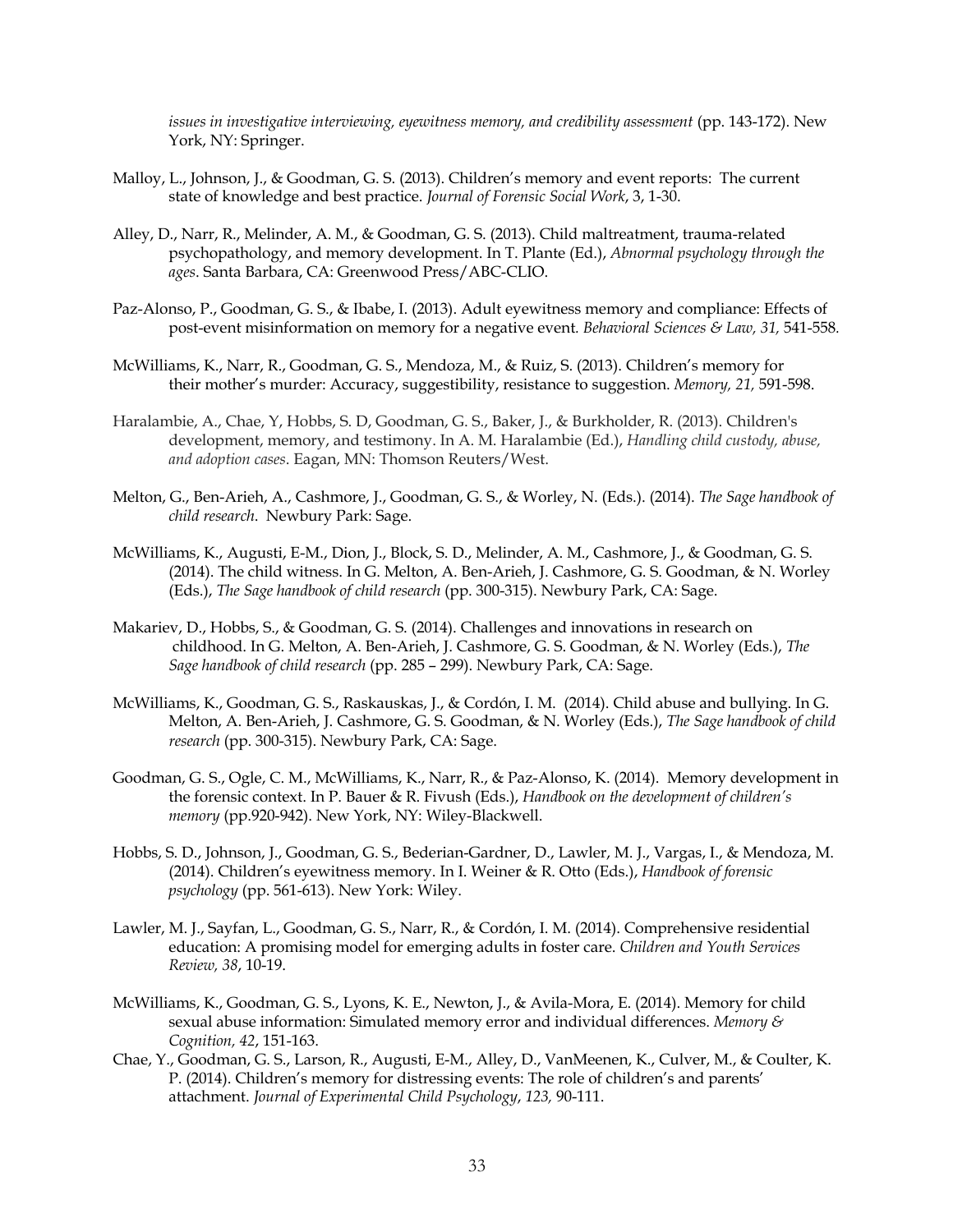- Hobbs, S. D., Goodman, G. S., & Goodman-Shaver, D. (2014). Repeated interviews about repeated abuse: Evaluation of a case study. *Child Abuse & Neglect*, *38*, 212-216.
- Castelli, P., & Goodman, G. S. (2014). Children's perceived emotional behavior at disclosure and prosecutors' evaluations. *Child Abuse & Neglect*, *38*, 1521-1532.
- Goodman, G. S., Goldfarb, D. A., Chong, J., & Goodman-Shaver, L. (2014). Children's eyewitness memory: The influence of cognitive and socio-emotional factors. *Roger Williams University Law Review, 19,* 476-512.
- Goldfarb, D. A., & Goodman, G. S. (2014). Cross-examination's big effect on the criminal system's smallest witnesses: How the judiciary can alleviate the negative effects of cross-examination. *Chronicle*. London, UK: International Association of Youth and Family Judges and Magistrates.
- Hobbs, S., Goodman, G. S., Oran, D., Block, S. D., Quas, J. A., Park, A., Widaman, K. F., & Baumrind, N. (2014). Child maltreatment victims' attitudes about appearing in dependency and criminal courts: A preliminary study. *Children and Youth Services Review*, *44,* 407-416.
- Hobbs, S., & Goodman, G. S. (Eds.). (2014). Child witness research. *Behavioral Sciences & the Law*, *32*.
- Hobbs, S., & Goodman, G. S. (Eds.). (2014). Child witnesses in the legal system: Improving child interviews and understanding juror decisions. *Behavioral Sciences & the Law, 32*, 681-685
- McWilliams, K., Harris, L. S., & Goodman, G. S. (2014). Child maltreatment, trauma-related psychopathology, and eyewitness memory in children and adolescents. *Behavioral Sciences & the Law, 32,* 702-717*.*
- Bottoms, B. L., Peter-Hagene, L. C., Stevenson, M. C., Wiley, T. R. A., Mitchell, T. S., & Goodman, G. S. (2014). Explaining gender differences in jurors' reactions to child sexual assault cases. *Behavioral Sciences & the Law, 32*, 798-812.
- Alley, D., Chae, Y., Cordón, I. M., Kalomiris, A., & Goodman, G. S. (2015). Child maltreatment and autobiographical memory development: Emotion regulation and trauma-related psychopathology. In D. Berntsen & L. Watson (Eds.), *Clinical perspectives on autobiographical memory* (pp. 85-108). New York, NY: Cambridge University Press.
- Goldfarb, D. A., Goodman, G. S., & Lawler, M. J. (2015). The United Nations Convention on the Rights of the Child: Evidence by children. In S. Mahmoudi (Ed.), *Child-friendly justice* (pp. 85-109). Stockholm, Sweden: Brill Nijhoff Publishers.
- Johnson, J., McWilliams, K. E., Goodman, G. S., Shelley, A. E., & Piper, B. (2015). Basic principles of interviewing the child eyewitness. In. W. O'Donohue & M. Fanetti (Eds.), *Forensic interviews regarding child sexual abuse—A guide to evidence-based practice* (pp. 179-196). New York: Springer.
- Goldfarb, D. A., & Goodman, G. S. (Eds.). (2015). Child victim witnesses: Context, testimony, and legal cases. *Behavioral Sciences & the Law*, *33.* Special issue on child witnesses.
- Larson, R. P., Goldfarb, D. A., & Goodman, G. S. (2015). Children's eyewitness memory and testimony in context. *Behavioral Sciences & the Law*, *33*, 367-371.

Bottoms, B. L., Goodman, G. S., Toulou-Shams, M, Diviak, K R., & Shaver, P. R. (2015). Religion-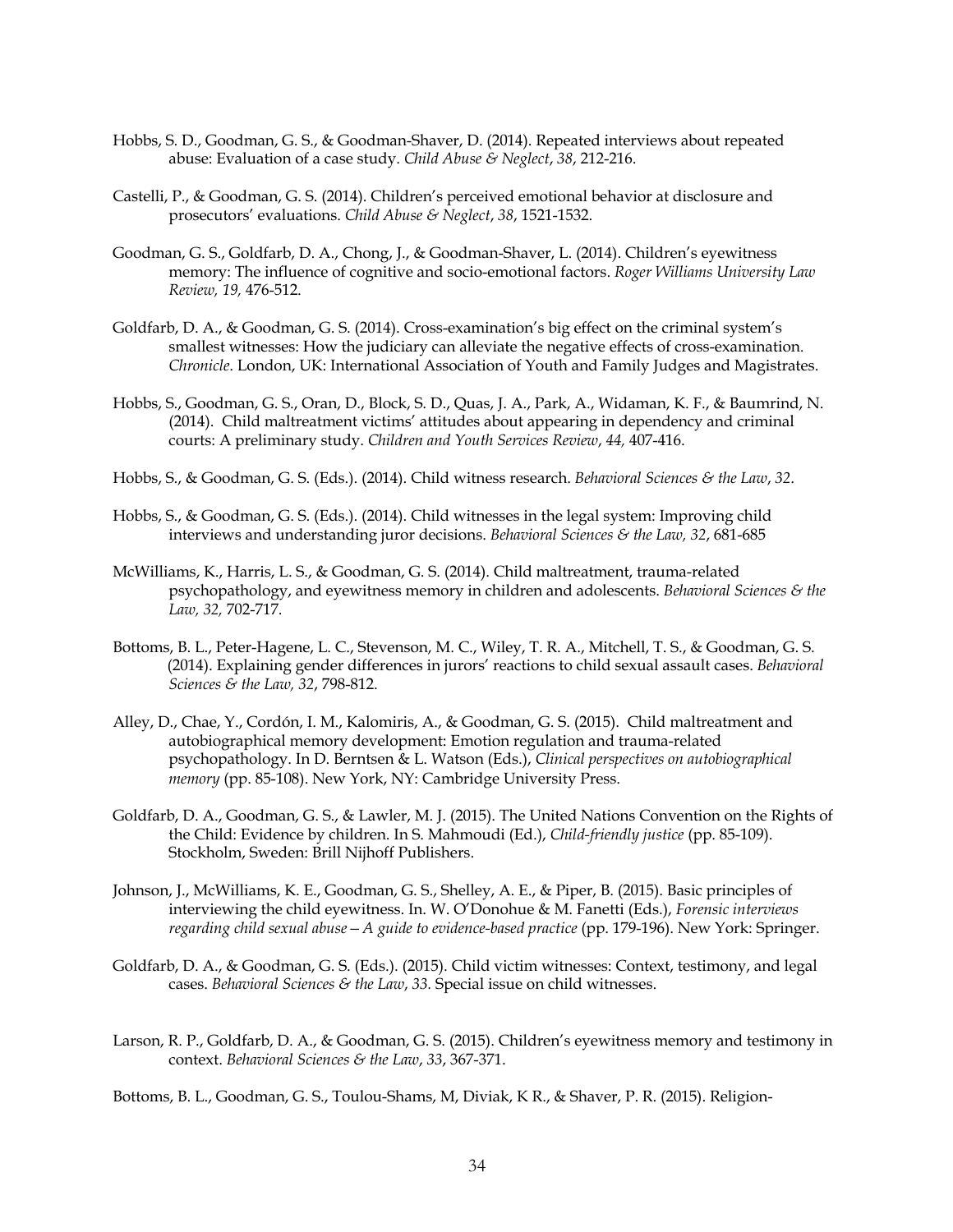related child maltreatment: A profile of cases encountered by legal and social service agencies. *Behavioral Sciences & the Law, 33,* 561-579*.*

- Schaaf, J. M., Bederian-Gardner, D., & Goodman, G. S. (2015). Gating out misinformation: Can young children follow instructions to ignore false information? *Behavioral Sciences & the Law, 33,* 390-406.
- Harris, L., Block, S. D., Ogle, C. M., Goodman, G. S., Augusti, E-M., Larson, R., Culver, M., Pineda, A., Timmer, S., & Urquiza, A. (2015). The relation between coping style and autobiographical memory specificity in adolescents and adults with histories of child sexual abuse. *Memory, 24,*  1078-1090.
- Silberkleit, G., Chopra, S., & Goodman, G. S. (2015). Witness preparation. In E. Krauss, S. Chopra, & W. Roundtree (Eds). *Jurywork*: *Systematic techniques*. Minneapolis, MN: Thomas Reuters.
- Goodman, G. S., Goldfarb, D. A., Quas, J. A., Narr, R. K., Milojevich, H., & Cordón, I. M.. (2016). Memory development, emotion regulation, and trauma-related psychopathology. In D. Cicchetti (Ed.), *Developmental psychopathology* (pp. 555- 590). New York, NY: Wiley.
- Larson, R. P., Cartwright, A., & Goodman, G. S. (Eds). (2016). Child victims and witnesses. *Behavioral Sciences & the Law, 34.*
- Cordón, I. M., Silberkleit, G., & Goodman, G. S. (2016). Getting to know you: Familiarity, stereotypes, and children's eyewitness memory. *Behavioral Sciences & the Law, 34,* 74-94.
- Paz-Alonso, P., & Goodman, G. S. (2016). Developmental differences across middle childhood in memory and suggestibility for negative and positive events. *Behavioral Sciences & the Law, 34,* 30-54.
- Tashjian, S. M., Goldfarb, D., Goodman, G. S., Quas, J. A., & Edelstein, R. S. (2016). Delay in disclosure of nonparental child sexual abuse in the context of emotional and physical maltreatment. *Child Abuse & Neglect*, 58, 149-159.
- Goodman, G. S., Jones, O., & McLeod, C. (2017). Is there consensus about children's memory and suggestibility? *Journal of Interpersonal Violence, 32,* 926-939.
- Goodman, G. (2017, March 1). Why positive parenting trumps physical punishment when it comes to disciplining kids [Blog post]. Retrieved from http://psychologybenefits.org/2017/03/01/positive-parenting-physical-punishmentdisciplining-kids/.
- Wardecker, B. M., Edelstein, R. S., Quas, J. A., Cordón, I. M., & Goodman, G. S. (2017). Emotion language in trauma narratives is associated with better psychological adjustment among survivors of childhood sexual abuse. *Journal of Language and Social Psychology*, *36*, 628-653.
- Saywitz, K. J., Lyon, T., & Goodman, G. S. (2017). When interviewing children: A review and update. In J. Conte & B. Klika (Eds.), *APSAC handbook on child maltreatment* (pp. 310-329). Newbury Park, CA: Sage.
- Goldfarb, D., Goodman, G. S., Larson, R. P., Gonzalez, A., & Eisen, M. L. (2017). Putting children's memory and suggestibility in their place: An analysis considering person, topic, and context. In. H. Otgaar & M. L. Howe (Eds.), *Finding the truth in the courtroom: Dealing with deception, lies, and memories* (pp. 137-162). New York, NY: Oxford University Press.

Tashjian, S. M., Goldfarb, D., & Goodman, G. S. (2017). Considering parent-child relationship factors in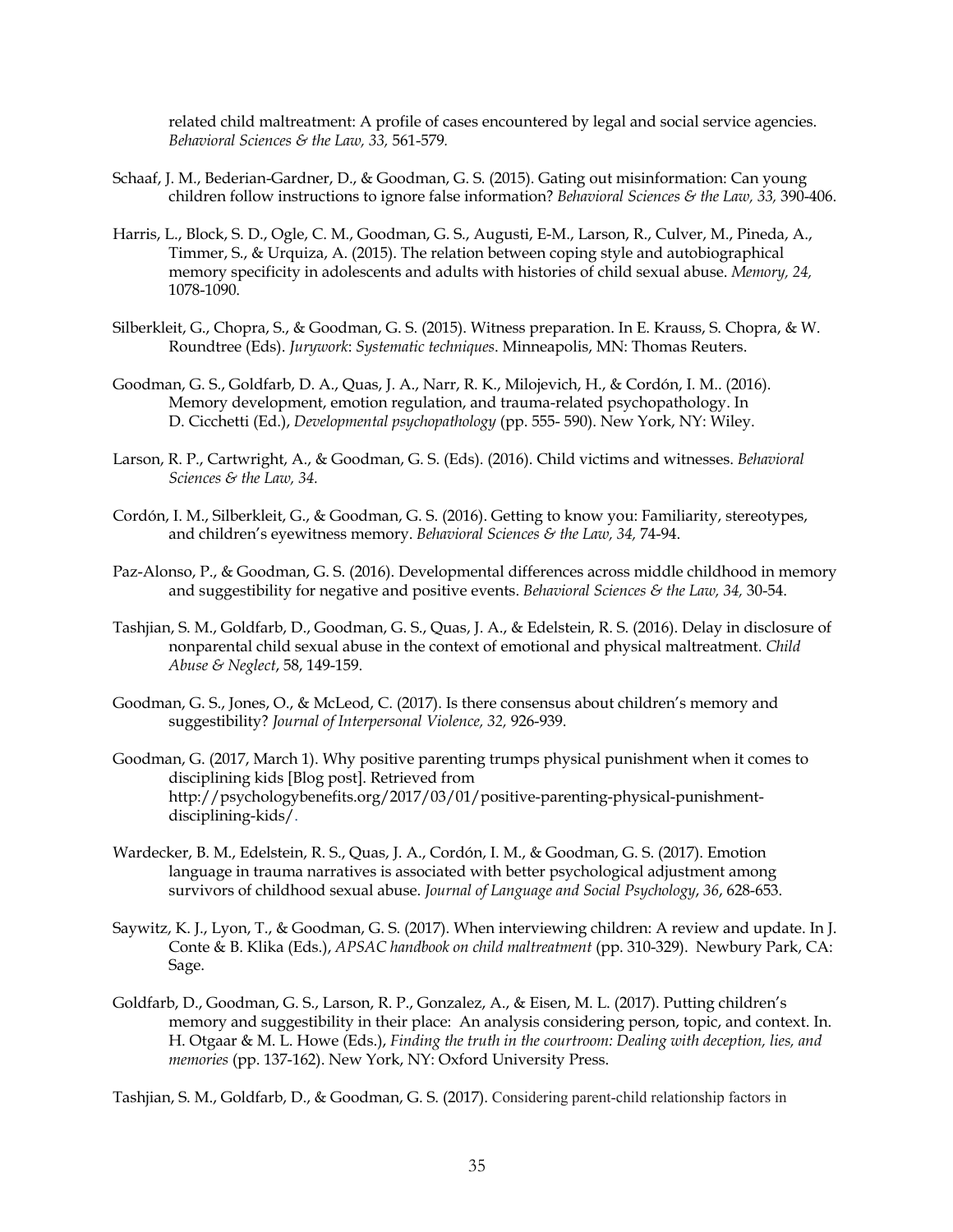delayed disclosure of child sexual abuse. *The Insider Newsletter*, *22*, Section on Child Maltreatment, Division 37, American Psychological Association (Reprinted in the California Society on the Abuse of Children Newsletter, Spring, 2017).

- Goodman, G. S., Goldfarb, D., Quas, J. A., & Lyon, A. (2017). Psychological counseling and memory for child sexual abuse. *American Psychologist, 72*, 920-931.
- Bederian-Gardner, D., Goldfarb, D., & Goodman, G. S. (2017). Empathy's relation to the appraisal of emotional child witnesses. *Applied Cognitive Psychology*.
- Haralambie, A., Hobbs, S. D., Chae, Y., Goodman, G. S., Baker, J., & Burkholder, R. (2017). Children's development, memory, and testimony. In A. M. Haralambie (Ed.), *Handling child custody, abuse, and adoption cases.* Eagan, MN: Thomson Reuters/West.
- Chae, Y., Goodman, M., Goodman, G. S., Troxel, N., McWilliams, K., Thompson, R. A., Shaver, P. R., & Widaman, K. F. (2018). How children remember the Strange Situation Procedure. *Journal of Experimental Child Psychology, 166*, 360-379.
- Gershoff, E. T., Goodman, G. S., Miller-Perrin, C., Holden, G., Jackson, Y., & Kazdin, A. (2018). The strength of the causal evidence against physical punishment of children and its implications for parents, psychologists, and policymakers. *American Psychologist*, *73*, 626-638.
- Goodman, G. S. (2018). Award for Distinguished Senior Career Contributions to Psychology in the Public Interest: Biography. *American Psychologist*.
- Johnson, J. L., Goodman, G. S., & Mundy, P. (Eds.). (2018). *The Wiley handbook on memory, Autism Spectrum Disorder, and the law*. London, UK: Wiley.
- Johnson, J. L., Goodman, G. S., & Mundy, P. (2018). Autism Spectrum Disorder, memory, and the legal system: Knowns and unknowns. In J. L. Johnson, G. S. Goodman, & P. Mundy (Eds.). *The Wiley Handbook on memory, Autism Spectrum Disorder, and the law*. London, UK: Wiley.
- Bederian-Gardner, D., Hobbs, S. D., Ogle, C. M., Goodman, G. S. et al. (2018). Instability in the lives of foster and nonfoster youth: Attachment insecurities and mental health outcomes. *Children and Youth Services Review*.
- Johnson, J., Hobbs, S. D., Chae, Y., Goodman, G. S., Shestowsky, D., & Block, S. D. (2018). "I didn't do that!" Adults' evaluations of children's true and false reports and denials*. Journal of Interpersonal Violence*.
- Goodman, G. S., Quas, J. A., Goldfarb, D., Gonzalves, L., & Gonzalez, A. (2018). Can trauma help longterm memory for childhood events? Impact matters! *Child Development Perspectives*, *13*, 3-9.
- Hobbs, S. D., & Goodman, G. S. (2018). Self-representation: Pro se cross-examination and revisiting trauma upon child witnesses. *International Journal on Child Maltreatment, 1,* 77-95*.*
- Goldfarb, D., Goodman, G. S., Larson, R. P., Eisen, M. L., & Qin, J. (2019). Long-term memory in adults exposed to childhood violence: Remembering genital contact nearly 20 years later. *Clinical Psychological Science*, 7, 381-396.
- Prohilo, S., Goldfarb, D., Shestowsky, D., Sampana, J., Williams, L., & Goodman, G. S. (2018). Parental alienation and child sexual abuse. *Journal of Child Custody, 15,* 302-329.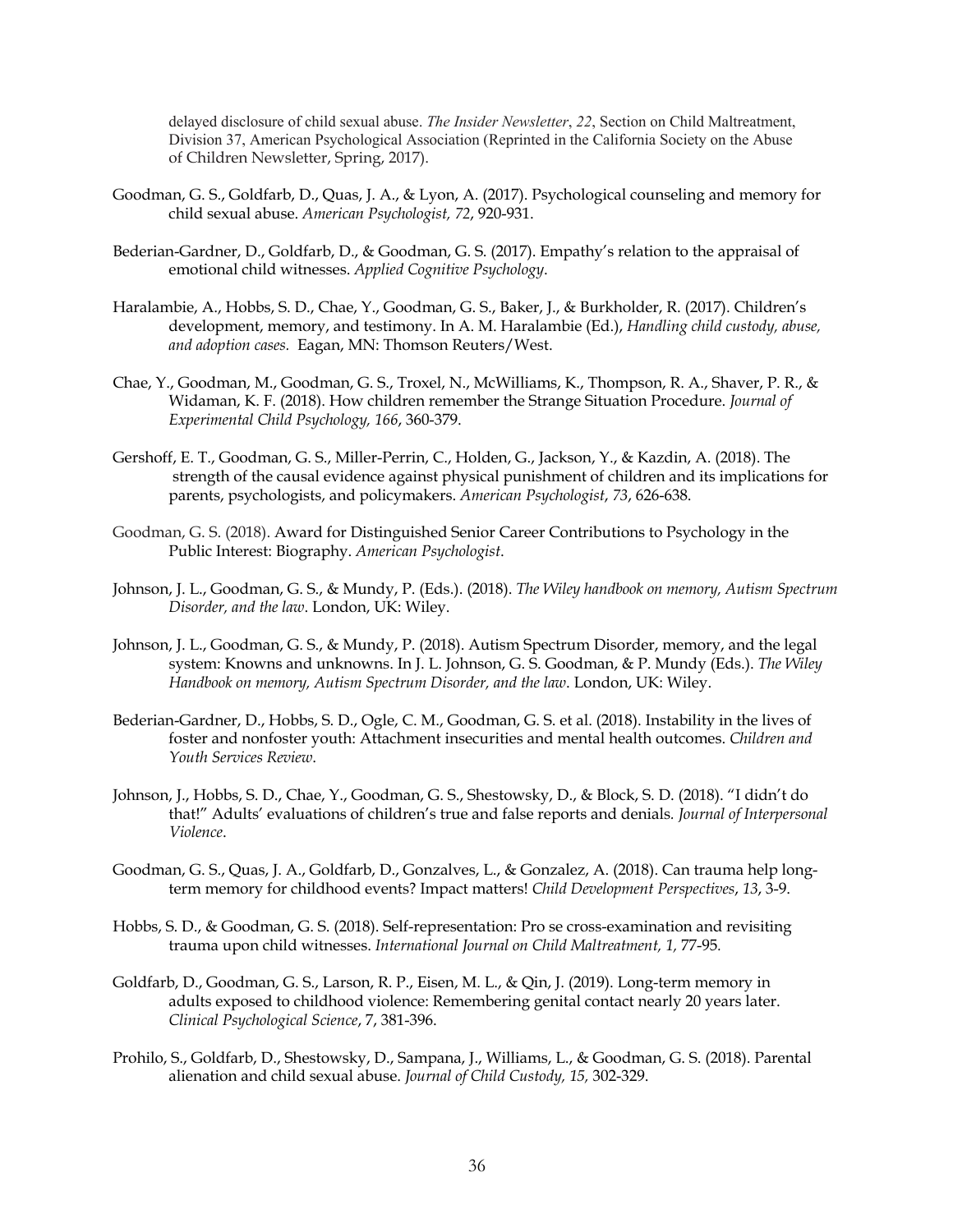- Goodman, G. S., Gonzalves, L., & Wolpe, S. (2019). False memory and true memory of childhood trauma: Balancing the risks. *Clinical Psychological Science. 7,* 29-31*.*
- Gershoff, E. T., Goodman, G. S., Miller-Perrin, C., Holden, G., Jackson, Y., & Kazdin, A. (2019). There is still no evidence that physical punishment is effective or beneficial. *American Psychologist, 74*, 503- 505.

Goodman, G. S., & Bottoms, B. L. (2019). Karen Jill Saywitz (1956-2018). *American Psychologist, 74*, 515.

- Goldfarb, D., Tashjian, S. D., Goodman, G. S., Bederian-Gardner, D., Hobbs, S. D., Cordón, I. M., Ogle, C. M., Bakanosky, S., Narr, R. K., Chae, Y., and the NYTD/CYTD Research Group. (2019). After child maltreatment: The importance of voice for youth in foster care*. Journal of Interpersonal Violence.*
- Hobbs, S. D., Bederian-Gardner, D., Ogle, C. M., Goodman, G. S., Cordón, I. M., Chong, J. and the NYTD-CYTD Research Group. (2019). Psychological security in at-risk youth: Attachment, emotion regulation, and PTSD symptom severity. *International Journal on Child Maltreatment, 2,* 17-36*.*
- Eisen, M. L., Goodman, G. S., Diep, J., Lacsamana, M., Olomi, J., Goldfarb, D., & Quas, J. A. (2019). Effects of interviewer support on the memory and suggestibility of maltreated and at-risk children. *International Journal on Child Maltreatment, 2,* 55-78*.*
- Alley, D., Silberkleit, G., Bederian-Gardner, D., & Goodman, G. S. (2019). Race-based stereotypes influence ratings of child victims in sexual abuse cases. *International Journal on Child Maltreatment, 2*, 287-308*.*
- McWilliams, K., & Goodman, G. S. (2019). Parental bias, parent-child discussion, and children's eyewitness reports. *International Journal on Child Maltreatment, 2*, 219-237*.*
- Goldfarb, D., Priolo-Filho, S., Sampana, J., Shestowsky, D., Wolpe, S., Williams, L., & Goodman, G. S. (2019). International comparison of family court professionals' perceptions of parental alienation and child sexual abuse allegations. *International Journal on Child Maltreatment, 2,* 323-341*.*
- Goodman, G. S., & Wolpe, S. (Eds.). (2019). Child witness research in a rights-conscious era. *International Journal on Child Maltreatment, 2,* 211-355*.*
- Wolpe, S., & Goodman, G. S. (2019). Child witness research and children's rights. *International Journal on Child Maltreatment, 2,* 211-217*.*
- Goodman, G. S., Harris, L. S., Goldfarb, D., & Wang, Y. (2020). Children, race, psychology, and law: We have no time to lose. In M. Stevenson, B. L. Bottoms, & K. Burke (Eds.), *The legacy of racism for children: Psychology, public policy, and law.* New York, NY: Oxford University Press.
- Goldfarb, D., Goodman, G. S., Gonzalves, L., Gonzalez, A., Wang, Y., Wu, Y., & Vidales, D. (2020). Longterm memory for child sexual abuse. In M. Miller & B. Bornstein (Eds.), *Advances in psychology and*  law (pp. 51-82). New York, NY: Springer.
- McWilliams, K., Hobbs, S. D., Bederian-Gardner, D., Bakanosky, S. & Goodman, G. S. (2021). Children's eyewitness memory and suggestibility: Revisiting Ceci and Bruck's (1993) review. In A. M. Slater & P.C. Quinn (Eds.), *Developmental psychology: Revisiting the classic studies* (pp. 135-158). Thousand Oaks, CA: Sage.
- Wu, Y., Grandchamp, J., & Goodman, G. S. (in press). Child maltreatment and eyewitness memory. In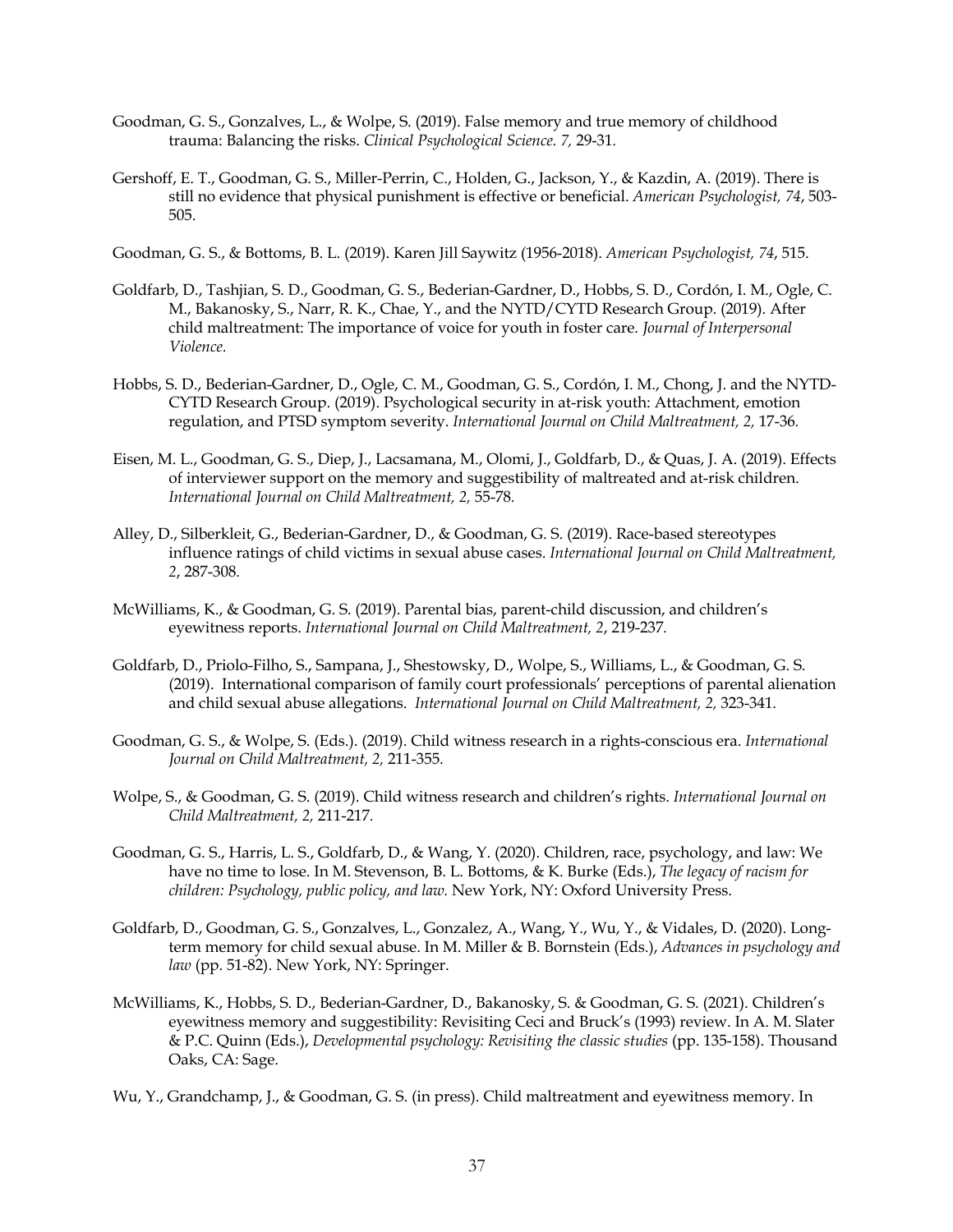R. Roesch (Ed.), *Routledge encyclopedia of psychology in the real world*. New York, NY: Routledge.

- Cleveland, K., Wu, Y., Hartman, D., Brown, L. F., & Goodman, G. S. (in press). Children's memory development: Emotion, distress, and trauma. In M. L. Courage & N. Cowan (Eds.), *The development of memory in infancy and childhood*. Psychology Press.
- Eisen. M. E., Goodman, G. S., Diep, J., Lacsamana, M., Ristrom, L., & Qin, J. (2021). Disclosures of sexual and physical abuse across repeated interviews. *Journal of Child Sexual Abuse*.
- Enriquez, R., Brown, L. F., Metcalf, S. A., Quas, J. A., & Goodman, G. S. (in press). The developmental science of children in criminal and dependency court: Emotional and attitudinal outcomes. In A. D. Redlich & J. A. Quas (Eds.), *The Oxford handbook on developmental psychology and law*. Oxford University Press.
- Chae, Y., Goodman, G. S., Wang, Y., Goodman, M., McWilliams, K., Thompson, R. A., Shaver, P. R., & Widaman, K. F. (2021). Parents' attachment orientation, interviewers' support, and children's memory for a distressing event. *Memory*.
- Wu, Y., Goodman, G. S., Goldfarb, D., Wang, Y., Vidales, D., Brown, L., Qin, J., & Eisen, M. L. (2021). Memory accuracy for interviews about childhood trauma after 20 years. *Child Maltreatment*.
- Cordón, I. M., Chong, J., Grimm, K., Chong, J. Y., Christo, C., Mendoza, M., Clinton, A., & Goodman, G. S. (submitted). Identifying learning disabilities screens for Spanish-speaking adults.
- Gonzalves, L. C., Chae, Y., Widaman, K. F., Bederian-Gardner, D., Goodman-Wilson, M., Thompson, R. A., Shaver, P. R., & Goodman, G. S. (submitted). Remembering years later: Attachment anxiety, distress, and age.
- Hartman, D., Enriquez, R., Melinder, A. M. D., Hardie, S., Kramer, M., & Goodman, G. S. (submitted). Children's advocacy centers and child forensic interview protocols. In A. St-Amand, J. Herbert, D. Nadeau, P. Rimer, & W. Walsh (Eds.), *Contemporary and innovative practices in child & youth advocacy centre models*. Presses de l'Université du Québec.
- Block, S. D., Johnson, H. M., Wu, Y., Hartman, D. & Goodman, G. S. (submitted). Decisions regarding child victims and witnesses. In M. Miller, L. Yelderman, M. Huss, & J. Canone (Eds.). *Cambridge handbook of legal decision-making*. Cambridge University Press.
- Goldfarb, D., Goodman, G. S., Wang, Y., Fisher, R., Vidales, D., Gonzalves, L., Wu, Y., Hartman, D., Qin, J., & Eisen, M. L. (accepted with minor revisions). Adults' memory for childhood traumatic events: Protocols. *Clinical Psychological Science*.

### **XI. SELECTED BOOKS AND PAPERS IN PREPARATION**

- Goodman, G. S., Hobbs, S. D., & Lyon, T. D. *Child witness research, child protection, and law*. To be submitted to American Psychological Association.
- Wu, Y., Goodman, G. S., Goldfarb, D., Wang, Y., Vidales, D., Brown, L., Qin, J., & Eisen, M. L. *Subjective and objective memory for child maltreatment and maltreatment-related experiences.*

Goodman, G. S., & Quas, J. A. *Memory for child sexual abuse: Empirical findings*.

## **XII. AMICUS BRIEFS**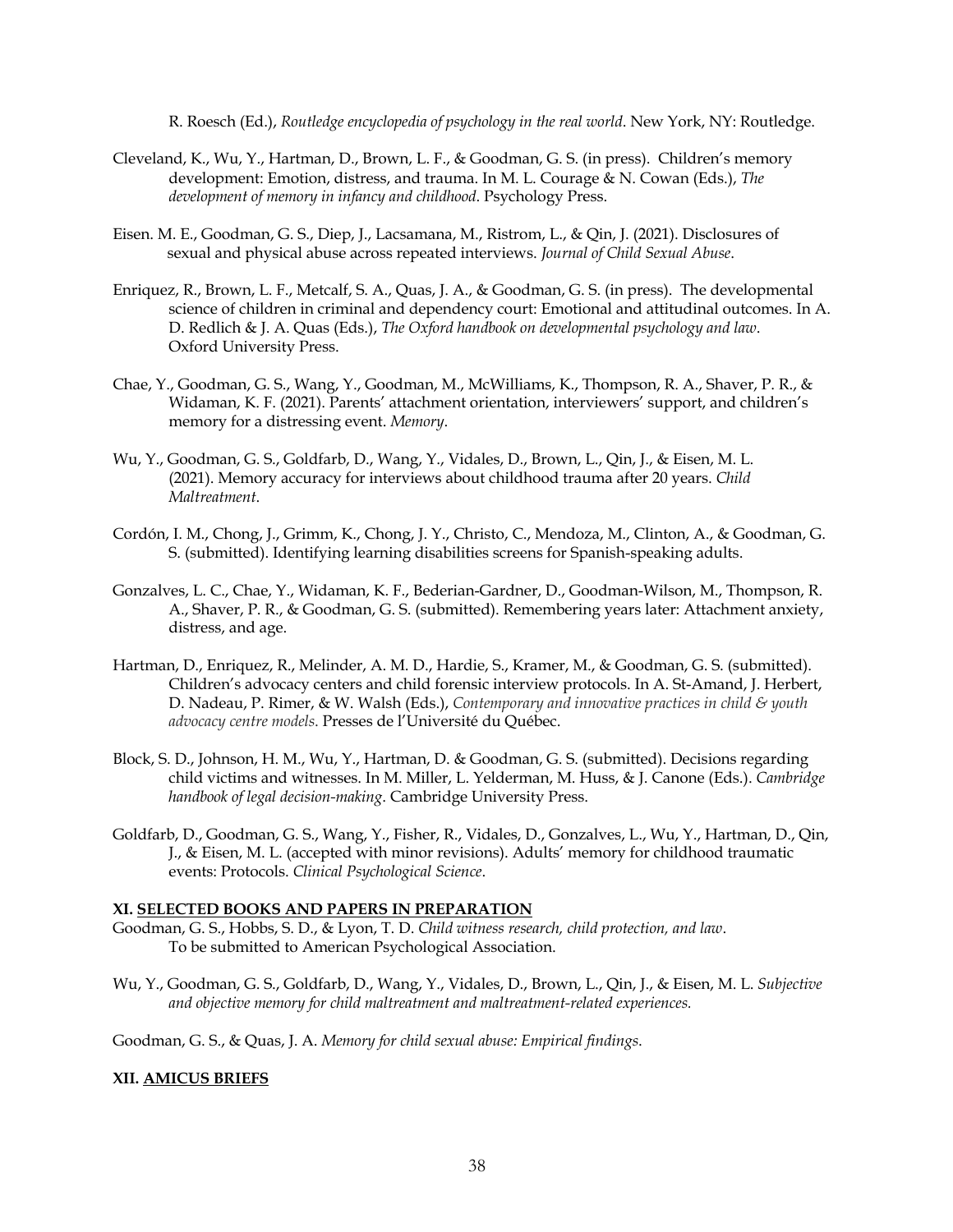- Goodman, G. S., Levine, M., Melton, G., & Ogden, D. (1990). Craig v. Maryland. Amicus Brief to the U. S. Supreme Court on behalf of the American Psychological Association. (This Amicus Brief was cited by the U. S. Supreme Court.)
- Myers, J. B., Goodman, G. S., & Saywitz, K. J. (1990). Wright v. Idaho. Amicus Brief to the U. S. Supreme Court on behalf of the American Professional Society on the Abuse of Children, the American Medical Association, the American Academy of Pediatrics, the National Association of Counsel for Children, the National Organization of Women, and several other organizations.

### **XIII. PAPERS**

- Goodman, G. S., & O'Connor, M. J. (1976, September). *Backward habituation curves: Infant cardiac responses to repetitive auditory stimulation*. American Psychological Association Convention, Washington D.C.
- Goodman, G. S. *Action schemata and memory*. (1980, January). Paper presented at the Fifth Annual Inter-Disciplinary Conference, Jackson Hole, Wyoming.
- Goodman, G. S., Haith, M. M., & Guttentag, R. (1980, September). *Reading in a second language: Automatic processing and semantic interference*. Paper presented at the 88th Annual Convention of the American Psychological Association, Montreal, Canada.
- Goodman, G. S., & Michelli, J. (1981. April). *Psychology and the law: Effects of children's courtroom testimony*. Paper presented at the Annual Convention of the Rocky Mountain Psychological Association, Denver, CO.
- Goodman, G. S., & Loftus, G. R. (1981, August). Relevancy and expectancy: Visual scanning and memory for action scenes. In A. Graesser (Chair), *The use of schemata in human information processing*. Symposium presented at the 89th Annual Convention of the American Psychological Association, Los Angeles, CA.
- Goodman, G. S., Price, D. W. W., Cohen, K. M., & Haith, M. M. (1981, August). *What you see is what you get: Scanning action scenes*. Paper presented at the 89th Annual Convention of the American Psychological Association, Los Angeles, CA.
- Goodman, G. S., & Loftus, G. R. (1982, January). *When what's relevant is unexpected*. Invited paper presented at the Seventh Inter-Disciplinary Conference, Jackson Hole, Wyoming.
- Demany, L., Goodman, G. S., & Haith, M. M. (1982, March). *Infant's perception of rhythmic invariants in melodic tone sequences*. Paper presented, International Conference on Infant Studies, Austin, Texas.
- Haith, M. M., Goodman, G. S., Goodwyn, M., & Montgomery, L. (1982, March). *A longitudinal study of infant's visual scanning and discrimination of form.* Paper presented at the International Conference on Infant Studies, Austin, Texas.
- Goodman, G. S. (1982, May). *A new direction in judicial research: Children's courtroom testimony*. Invited paper presented at the Nags Head Conference on New Directions in Judicial Research, Nags Head, North Carolina.
- Goodman, G. S., & Golding, J. (1982, April). Effects of real-world knowledge on memory development. In K. Nelson (Chair), *Children's memory for real-world events*. Symposium presented at the Society for Research in Child Development Meetings, Detroit, MI.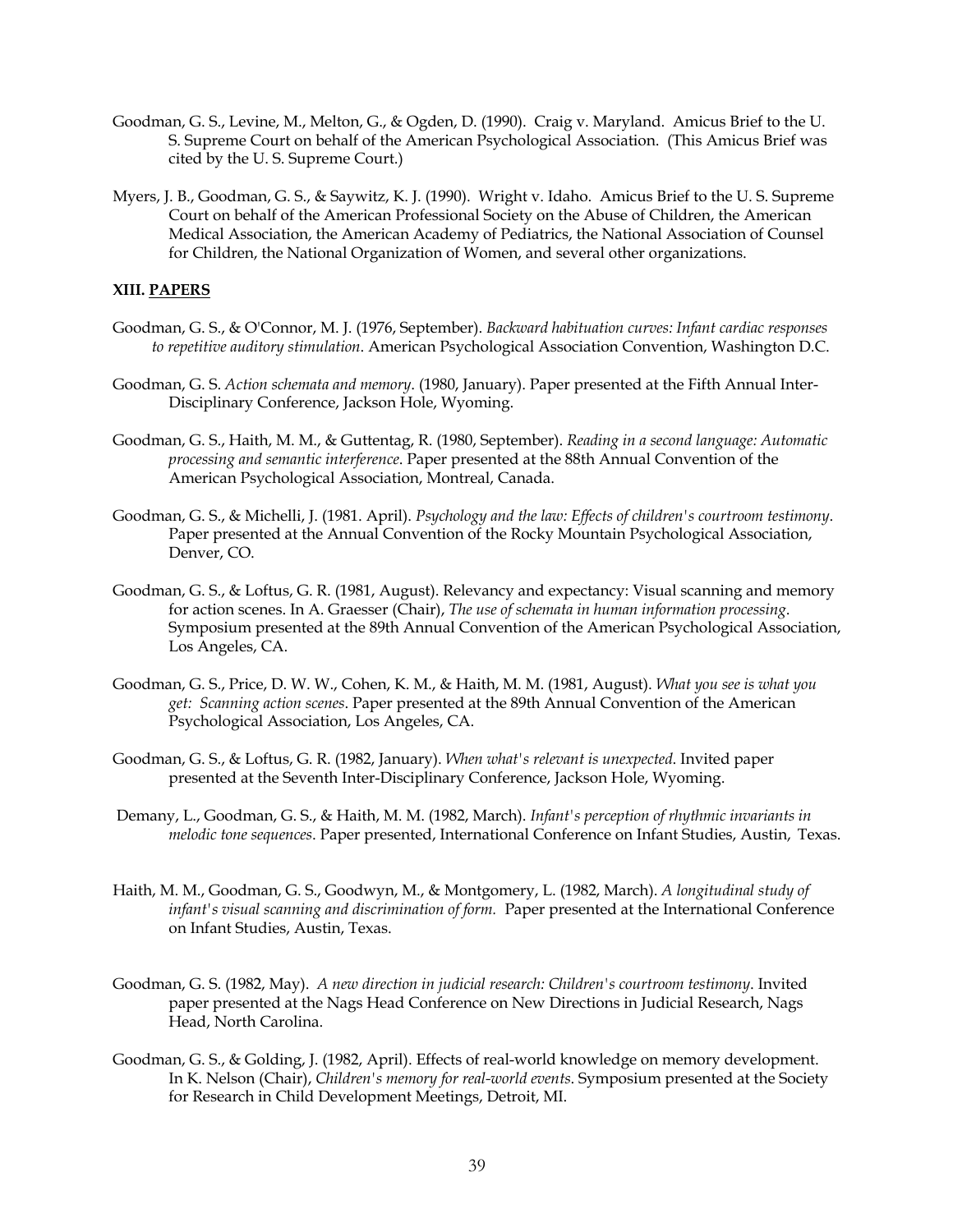- Goodman, G. S., Haith, M. M., Guttentag, R., & Rao, S. (1982, April). *Automatic processing of word meaning by bilingual children*. Paper presented at the Society for Research on Child Development meetings, Detroit, MI.
- Goodman, G. S., Golding, J., & Haith, M. M. (1983, August). *Jurors' reactions to children's testimony*. Paper present at the 91st American Psychological Association Convention, Anaheim, CA.
- Goodman, G. S. (Chair). (1983, August). *The child witness: Psychological and legal issues.* Symposium presented at the 91st American Psychological Association Convention, Anaheim, CA.
- Haith, M. M., Hazan, C., & Goodman, G. S. (1984, April). *Infants' expectation and anticipation of future visual events*. Paper presented at the International Conference on Infant Studies, New York.
- Haith, M. M., Hazan, C., & Goodman, G. S. (1984, May). *Anticipation of future events in early infancy*. Paper presented at Third Developmental Psychobiology Research Group Retreat, Estes Park, CO.
- Goodman, G. S. (1985, March). *Suggestibility, memory, and child witnesses*. Invited paper presented at "A national policy conference on innovative legal procedures in child sexual abuse cases." American Bar Association & the National Center on Child Abuse and Neglect, Washington, D.C.
- Roberts, R., & Goodman, G. S. (1985, April). *Reverse developmental trends: Development as the acquisition of constraints*. Paper presented Society for Research on Child Development Meeting, Toronto, Canada.
- Price, D. W. W., & Goodman, G. S. (1985, April). *Children's comprehension of recurring episodes*. Paper presented at the Society for Research on Child Development Meeting, Toronto, Canada.
- Goodman, G. S., Bormann, C., McKinnen, C., & Golding, J. (1985, August). *Schema confirmation and schema deployment*. Paper presented at 93rd American Psychological Association Convention, LA, CA.
- Goodman, G. S., Reed, R. S., & Hepps, D. (1985, August). The child victim's testimony. In M. Toglia (Chair), *Current trends in evaluating children's memory for witnessed events*. Symposium presented at American Psychological Association meeting, LA, CA.
- Goodman, G. S., Helgeson, V., Shaver, P., & Lipton, J. (1986, March). *Attitudes towards children's selfdetermination rights*. Paper presented at the American Psychology-Law Association meetings, Tucson, AZ.
- Goodman, G. S. The reliability of children's testimony. (1986, March). In D. Raskin (Chair), *Investigative practices in child sexual abuse cases*. Symposium presented at the American Psychology and Law Association meetings, Tucson, AZ.
- Goodman, G. S., Golding, J. M., Helgeson, V., & Haith, M. M. (1986. August). When a child takes the stand. In S. Ceci (Chair), *Jurors' reactions to child witnesses*. Symposium presented at the American Psychological Association Convention, Washington, D.C., August, 1986.
- Goodman, G. S., Hirschman, J., & Rudy, L. (1987, April). Children's testimony: Research and policy implications. In S. Ceci, D. Ross, & M. Toglia (Chairs), *Children's testimony*: *Social policy implications*. Symposium presented at the Society of Research on Child Development Meetings, Baltimore, Maryland.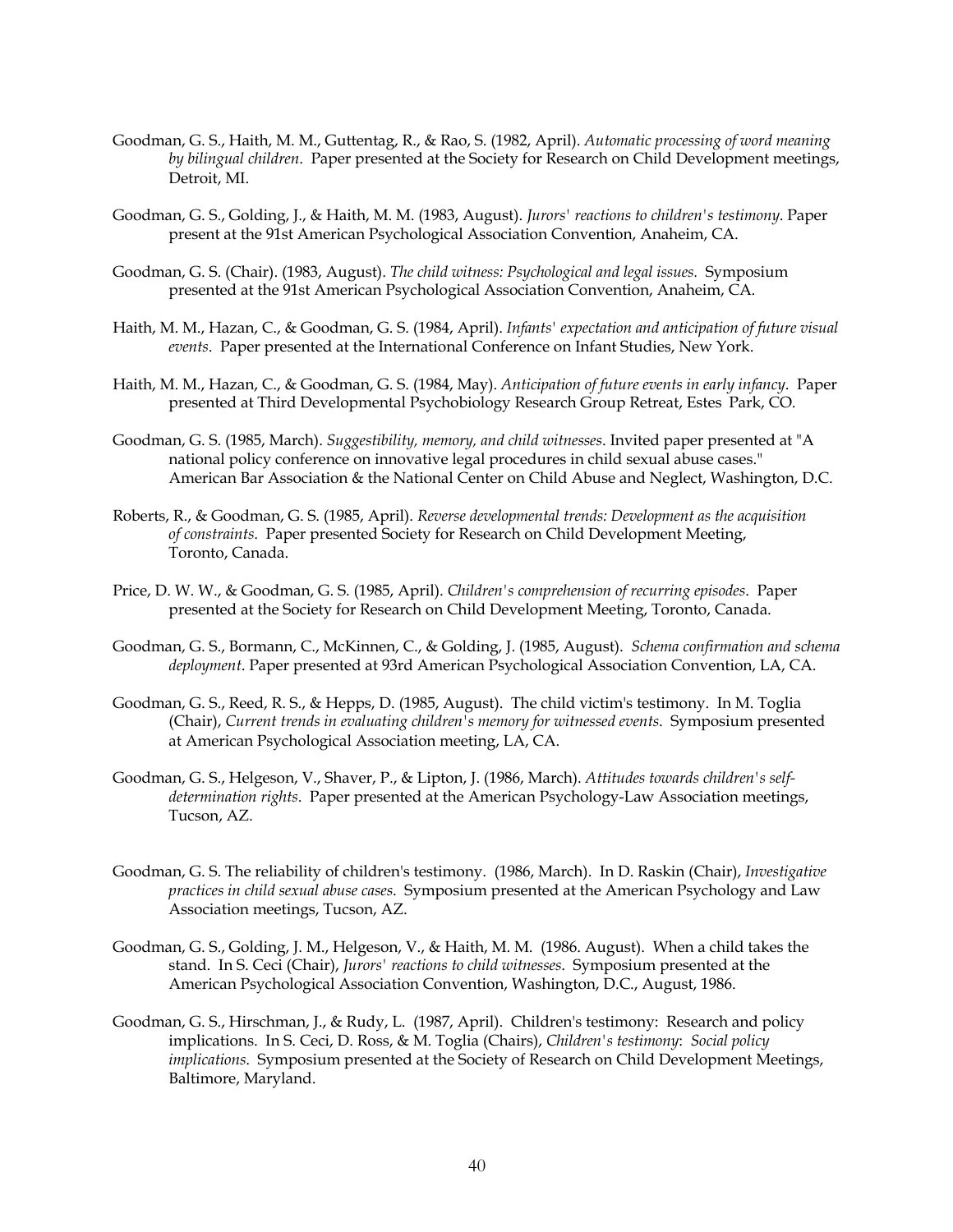- Goodman, G. S., & Aman, C. (1987, April). Children's use of anatomically correct dolls to report an event. In M. Steward (Chair), *Anatomically correct dolls: Developmental, clinical, and legal implications*. Symposium, Society for Research in Child Development Meetings, Baltimore, Maryland.
- Goodman, G. S., Jones, D. P. H., & the Child Sexual Assault Research Group. (1987, August). *Children in court: Emotional reactions to court involvement*. American Psychological Assoc. Meeting, N.Y., N.Y.
- Pyle, E., & Goodman, G. S. (1987, August). *Sex differences in the initial impact of child sexual abuse*. Paper presented at the American Psychological Association meetings, N.Y.
- Goodman, G. S., & Aman, C. (1987, September). *Children's use of anatomically detailed dolls: An experimental study*. Paper presented at the National Center on Child Abuse and Neglect's Symposium on Interviewing Children, Washington, D.C.
- Farrar, M. J., & Goodman, G. S. (1987, October). *The relation between episodic and semantic memory in children's scripts*. Paper presented at the Emory Cognition Project's Conference, "What young children remember and why." Department of Psychology, Emory University, Atlanta, GA.
- Goodman, G. S. (1987, October). *Ecological issues in the study of children's eyewitness testimony*. Paper presented at the Emory Cognition Project's Conference, "What young children remember and why." Department of Psychology, Emory University, Atlanta, GA.
- Goodman, G. S., Jones, D. P. H., & the Child Sexual Assault Research Group. (1987, December). *The treatment of child victim/witnesses in criminal court: Empirical findings*. Paper presented at the Conference on Child Abuse, Sponsored by the American Professional Society on the Abuse of Children, Costa Mesa, CA, December, 1987.
- Goodman, G. S., Saywitz, K. J., Aman, C., & Powders, M. (1988, March). A new view of children's suggestibility. Presented in D. Peters (Chair), *Children's testimony.* Symposium, American Psychology and Law Association meetings, Miami Beach, Florida.
- Farrar, M. J., & Goodman, G. S. (1988, March). *Event experience and autobiographical memory development*. Tenth Biennial Conference on Human Development, Charleston, South Carolina.
- Goodman, G. S., Bottoms, B. L., & Herscovici, B. (1988, April). Psychological and legal issues in the study of jurors' reactions to child witnesses. In M. Levine (Chair), *Methodological issues in the study of jury decision making*. Eastern Psychological Association meetings, Buffalo, NY.
- Goodman, G. S., Wilson, M. E., Hazan, C., & Reed, R. S. (1989, April). *Children's testimony nearly four years after an event*. Eastern Psychological Association, Boston, MA.
- Bottoms, B. L., & Goodman, G. S. (1989, April). *The credibility of child victims of sexual assault*. Eastern Psychological Association, Boston, MA.
- Goodman, G. S. (Chair). (1989, April). *Current topics in research on children's testimony*. Invited symposium. Society for Research in Child Development, Kansas City, Missouri.
- Renouf, A., & Goodman, G. S. (1989, April). *Emotional effects of child sexual abuse.* Paper presented at the Society for Research in Child Development, Kansas City, Missouri.
- Saywitz, K. J., Goodman, G. S., Nicholas, E., & Moan, S. (1989, April). Children's memory of a genital examination: Implications for cases of child sexual assault. In G.S. Goodman (Chair), *Current*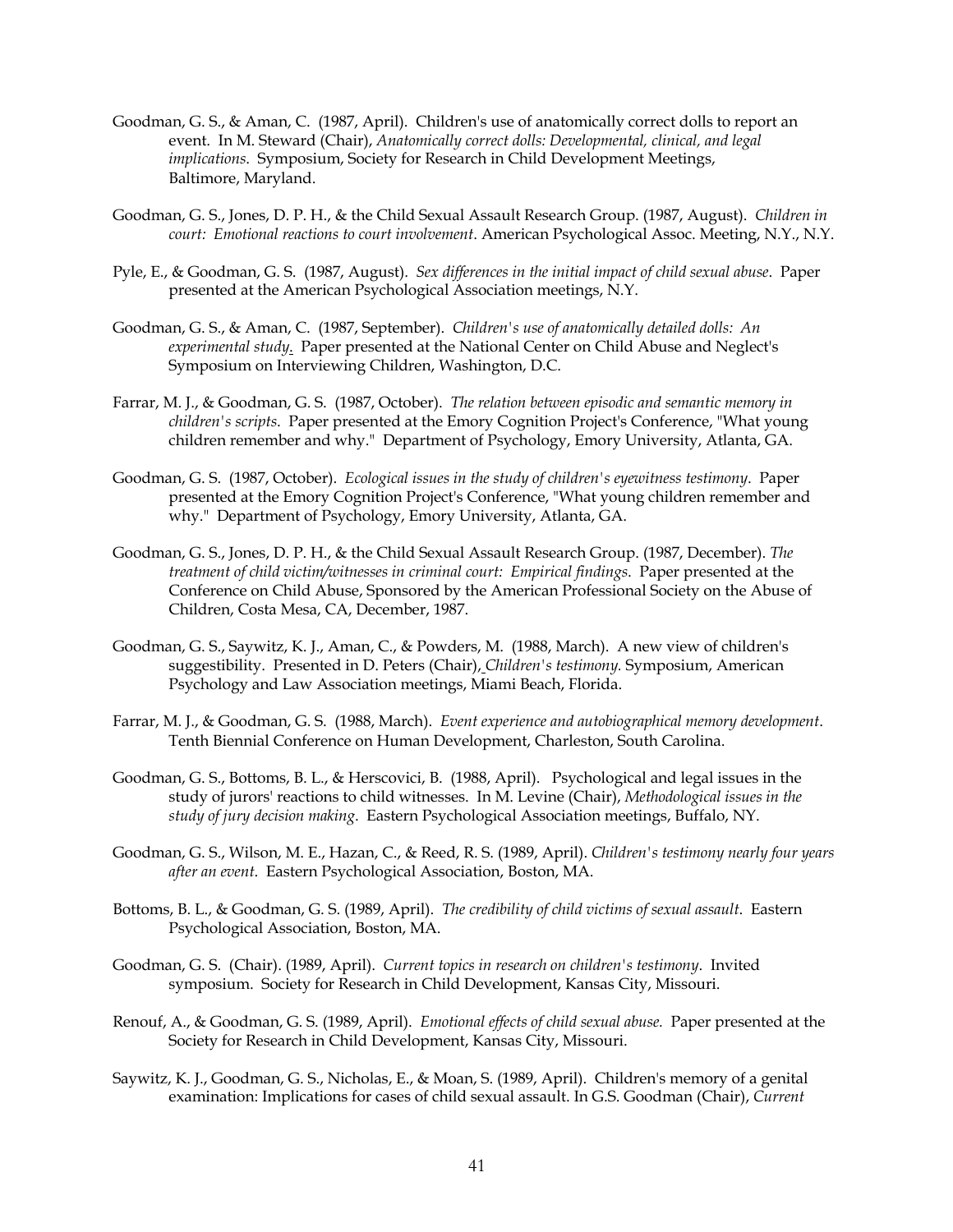*research on children's testimony*. Society for Research in Child Development, Kansas City, Kansas,

- Goodman, G. S., Rudy, L., Port, L. K., England, P., Bottoms, B. L., & Renouf, A. (1989, August). Do past abuse experiences intrude into children's reports? In G. S. Goodman, (Chair). *Child sexual abuse: Understanding& improving children's testimony*. Am. Psychological Assoc. Meeting, New Orleans, LA.
- Bottoms, B. L., Goodman, G. S., Rudy, L., Port, L. K., England, P., Aman, C., & Wilson, M. (1989, August). Children's testimony for a stressful event: Improving children's reports. In G. S. Goodman, (Chair). *Child sexual abuse: Understanding and improving children's testimony*. American Psychological Association Meetings, New Orleans, LA.
- Goodman, G. S., Taub, E., Jones, D. P. H., Port, L., England, P., & Prado, L. (1989, August). Emotional effects of court involvement on children. In G. S. Goodman (Chair). *Child abuse victims in court*. Symposium, American Psychological Association Meetings, New Orleans, LA. (This conference paper was cited by the U.S. Supreme Court)
- Bottoms, B. L., Goodman, G. S., Schwartz-Kenney, B., Sachsenmaier, T., & Thomas, S. (1990, March)*. Keeping secrets: Implications for children's testimony*. American Psychology and Law Meetings, Williamsburg, VA.
- Goodman, G. S. (1990, August). Media effects and children's testimony. In D. Singer (Chair), *The impact of the media on the judicial system*. Invited symposium. American Psychological Association. Boston, MA.
- Goodman, G. S. (1990, October). When something bad may have happened: The accuracy of children's reports. In S. Kassin (Chair), *How the law informs psychology.* Invited presentation, Society of Experimental Social Psychologists, Buffalo, NY.
- Goodman, G. S., Sharma, A., Golden, M., & Thomas, S. (1991, April). Mothers' versus strangers' interviews of young children: Memory and suggestibility for a real-life event. In P. Ornstein & N. Stein (Chairs), *Children's autobiographical memory*. Symposium presented at the Meetings of the Society for Research in Child Development, Seattle, WA.
- Schwartz-Kenney, B., & Goodman, G. S. (1991, April). *Memory impairment in children*. Paper presented at the Meetings of the Society for Research in Child Development, Seattle, WA.
- Goodman, G. S. (Chair). (1991, August). *The assessment and diagnosis of child sexual abuse*. Invited symposium, American Psychological Association, San Francisco, CA.
- Bottoms, B. L., Shaver, P. R., Goodman, G. S. & The Child Abuse Research Group (1991, August). Prevalence and characteristics of alleged cases of ritual abuse of children. In G. S. Goodman & P. R. Shaver (Chairs), *Allegations of ritual abuse of children*. Invited symposium, American Psychological Association, San Francisco, CA.
- Goodman, G. S., Sachsenmaier, T., Batterman-Faunce, J., Tobey, A., Thomas, S., Orcutt, H., & Schwartz-Kenney, B. (1992, August). Impact of innovative court procedures on children's testimony. In B. L. Bottoms & M. Levine (Chairs), *Children's eyewitness testimony*. Symposium presented at the American Psychological Association Convention, Washington, D. C.
- Schwartz-Kenney, B., Bottoms, B. L., Goodman, G. S., & Wilson, M. (1992, August). Improving children's accuracy for person identification. In B. L. Bottoms & M. Levine (Chairs)*, Children's eyewitness testimony*. Symposium, American Psychological Association Convention, Washington, D.C.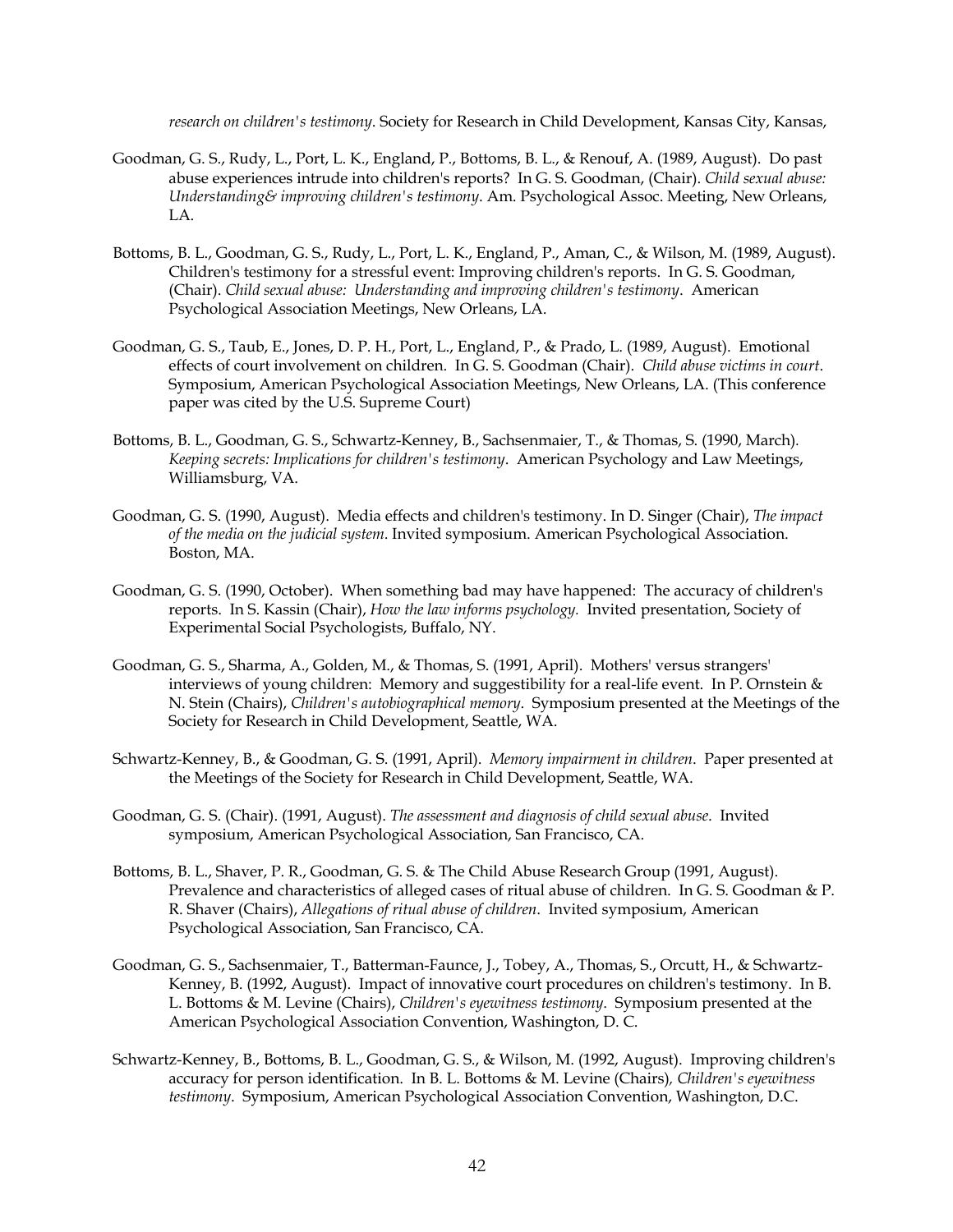- Tobey, A., & Goodman, G. S. (1992, August)*. Effects of participation and forensic context on children's testimony*. Paper presented at the American Psychological Association Convention, Wash, D. C.
- Goodman, G. S. (1993, March). Children's memory for stressful events: Theoretical and developmental considerations. In N. Stein (Chair), *Emotional events and memory*. Symposium presented at the Society for Research in Child Development, New Orleans, LA.
- Koocher, G., Friedrich, W., Goodman, G. S., Reynolds, C., Sivan, A., & White, S. (1993, August). *Scientific knowledge and anatomical dolls in child sexual abuse evaluations.* Paper presented at the American Psychological Association Convention, Toronto, Canada.
- Orcutt, H., Goodman, G. S., Tobey, A., Batterman-Faunce, J., Thomas, S., & Shapiro, C. (1993, August). *Factfinders' abilities to detect deception in children's testimony.* Paper presented at the American Psychological Association Convention, Toronto, Canada.
- Goodman, G. S. (1993, October). *Individual differences in children's memory of stressful events.* Invited colloquium. Institute on Human Development, University of California, Berkeley.
- Goodman, G. S. (1993, December). *Repressed memory: Insights from ritual abuse allegations and from socially sanctioned traumas.* Paper presented at the conference on Memory for Trauma, Clark University.
- Goodman, G. S., Qin, J. J., Bottoms, B. L., & Shaver, P. R. (1994, March). *Repressed memory and allegations of ritualistic and religion-related child abuse.* Paper presented at the American Psychology and Law Conference, Sante Fe, New Mexico.
- Bottoms, B. L., Shaver, P. R., & Goodman, G. S. (1994, March). *Claims of ritualistic child abuse in the U.S.* Paper presented at the American Psychology and Law Conference, Sante Fe, New Mexico.
- Quas, J., Goodman, G. S., Bottoms, B. L., Qin, J. J., Shaver, P. R., Orcutt, H., & Shapiro, C. (1995, June). *Developmental differences in children's knowledge of ritual abuse*. Poster presented at the Third National Colloquium, American Professional Society on the Abuse of Children, Phoenix, AZ.
- Goodman, G. S., Quas, J., & Batterman-Faunce, J. (1994, July). Forgotten childhoods: Children's reticence, omissions, and forgetting. In L. Terr (Chair), *Forgotten childhoods*. International Meeting of Child and Adolescent Psychiatry. San Francisco, CA.
- Goodman, G. S. (1994, July). Trauma and children's memory: Processing traumatic events. In N. Stein (Chair), *Memory for emotional events*. International Society on the Study of Emotions. Cambridge University, England.
- Goodman, G. S. (1994, September). Update on developmental research on child sexual abuse. In J. Lipowsky (Chair), *Update on child sexual abuse*. Invited symposium, American Psychological Association Convention, LA, CA.
- Goodman, G. S., Bottoms, B. L., Shaver, P. R., & Qin, J. (1995, March). Factors affecting children's susceptibility versus resistance to false memory. In C. Brainerd (Chair), *False memory in children*. Symposium, Society for Research in Child Development Meetings, Indianapolis, IN.
- Goodman, G. S., & Baker-Ward, L. (1995, March). *Children's memory for emotional and traumatic events.* Symposium, Society for Research in Child Development Meetings, Indianapolis, IN.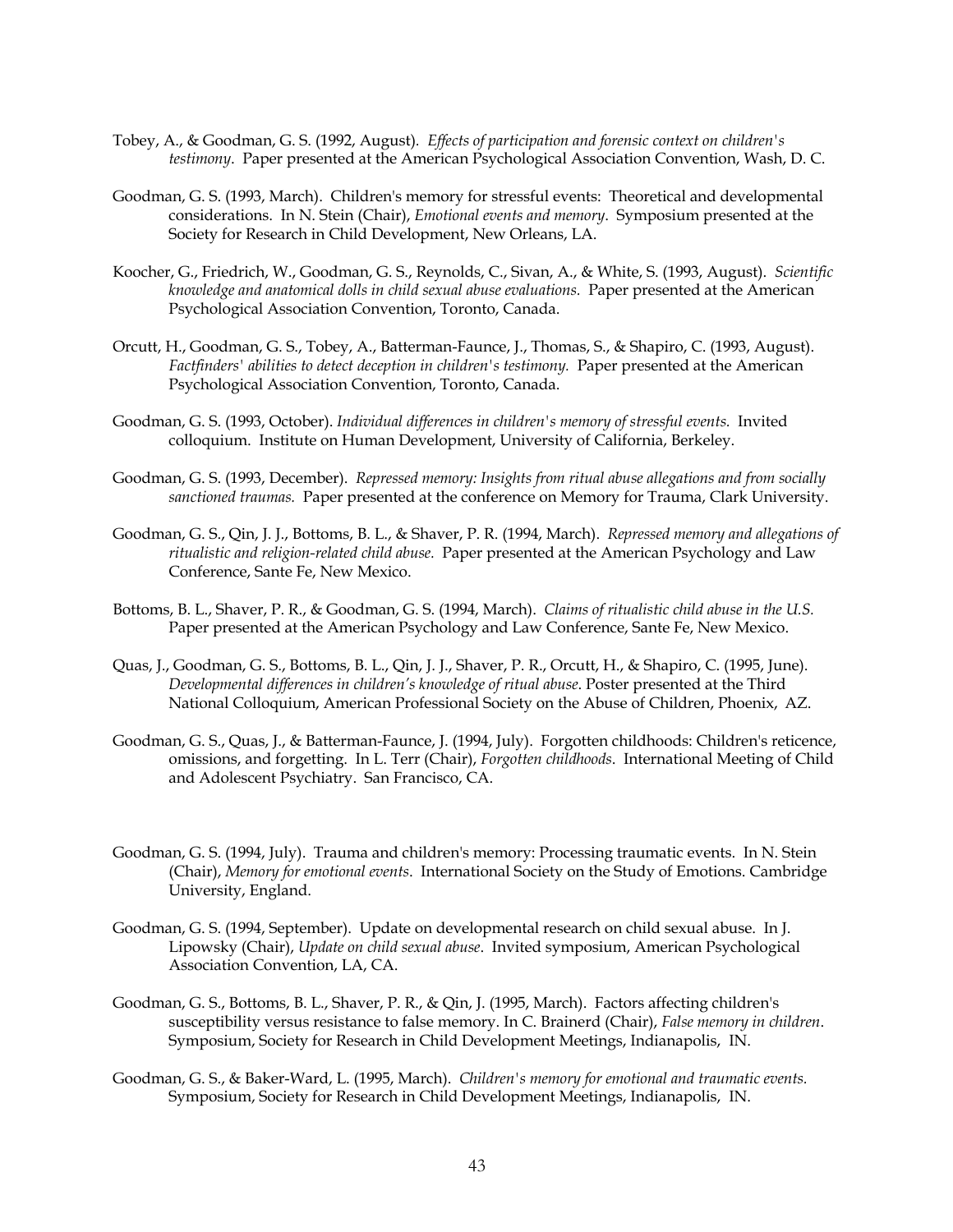- Goodman, G. S., Dunn, J., & Quas, J. (1995, March). Children's memory for a stressful event: Developmental, individual difference, and interviewing considerations. In G. S. Goodman & L. Baker-Ward (Chairs). *Children's memory for traumatic and stressful events.* Symposium, Society for Research in Child Development Meetings, Indianapolis, IN.
- Eisen, M., Goodman, G. S., & Qin, J. J. (1995, April). Memory and suggestibility for an emotional event in maltreated children. In P. Ornstein (Chair), *Stress and memory in children.* Invited symposium, Midwestern Psychological Association, Chicago, IL.
- Bottoms, B. L., Beety, K., Goodman, G. S., Tyda, K., & Shaver, P. R. (1995, June). Repressed memory of childhood abuse: A survey of clinicians. In B. L. Bottoms (Chair), *Reactions to repressed memory cases.* Symposium presented at the American Psychological Society Meetings, New York, NY.
- Goodman, G. S., Myers, J. E. B., Qin, J., Redlich, A., Quas, J.A., Schuder, M., & Rogers, L. (1995, July). *Effects of live testimony vs. hearsay on jurors' perceptions of children's evidence.* Invited paper, U. S. Department of Justice, Conference on Criminal Justice Research and Evaluation. Washington, D.C.
- Goodman, G. S., Eisen, M., & Qin, J. (1995, July). Eyewitness testimony in victims of child malteatment: Stress, memory, and suggestibility. In J. Parker (Chair), *Children's eyewitness memory: Stress and arousal*. Invited symposium, Society for Applied Research on Memory and Cognition, Vancouver.
- Shaver, P. R., Bottoms, B. L., & Goodman, G. S. (1995, August). Did clinicians and clients co-create satanic ritual abuse? R. Baumeister (Chair), *Bizarre social phenomena*. Symposium presented at the American Psychological Association Convention, New York, NY.
- Goodman, G. S., Eisen, M., & Qin, J. (1995, August). *Trauma, memory, and child abuse: Preliminary results*. Invited paper, American Psychological Association Convention, New York, NY.
- Eisen, M., Goodman, G. S., & Qin, J. (1995, August). *Trauma, memory, and child abuse: Implications of research to evaluation of child abuse*. Invited paper, American Psychological Association Convention, New York, NY.
- Quas, J., & Goodman, G. S. (Chairs). (1996, February). *Children's eyewitness memory: True and false reports*. Symposium presented at the American Psychology and Law Society meetings, Hilton Head, SC.
- Bidrose, S., & Goodman, G. S. A case study of children's memories of abuse. (1996, February). In J. Quas & G. S. Goodman (Chairs), *Children's eyewitness memory: True and false reports*. Symposium presented at the American Psychology and Law Society meetings, Hilton Head, SC.
- Quas, J., Denton, M, Goodman, G. S., & Myers, J. Consistency in children's true and false reports. (1996, February). In J. Quas & G. S. Goodman (Chairs), *Children's eyewitness memory: True and false reports.* Symposium, American Psychology-Law Society meetings, Hilton Head, SC.
- Goodman, G. S., Myers, J., Qin, J. J., Quas, J., Schuder, M., Rogers, L., & Redlich, A. (1996, February). Should interviews of children be videotaped or adults testify in children's place?: Effects of hearsay on jurors' decisions. In B. L. Bottoms (Chair), *Jurors' reactions to child witnesses.*  Symposium presented at the American Psychology and Law Society meetings, Hilton Head, SC.
- Bottoms, B. L, Beety, K., Goodman, G. S., & Shaver, P. R. (1996, February). *Individual differences in therapists' reactions to allegations of ritual abuse*. American Psychology and Law Society meetings,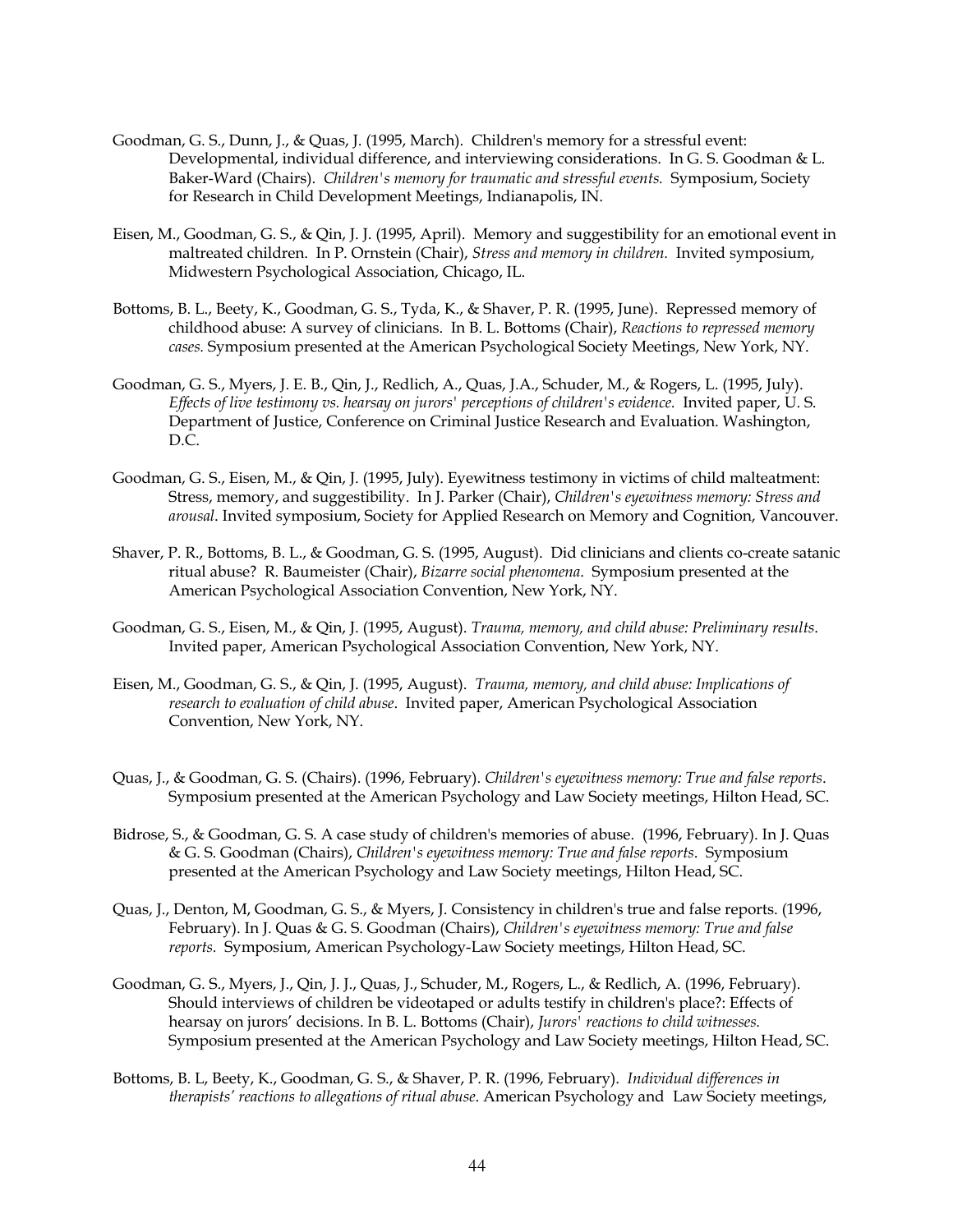Hilton Head, SC.

- Quas, J. A., & Goodman, G. S. (1996, June). *Predictors of self-blame in sexually abused children.* Paper presented at the APSAC Convention, Chicago, IL.
- Redlich, A., Myers, J., Goodman, G. S., Qin, J. J., & Taus, M. (1996, June). *Perceptions of children's evidence in sexual abuse cases: Videotaped testimony and hearsay.* American Psychological Society Convention, San Francisco, CA.
- Quas, J., Goodman, G. S., & Bulkley, J. (1996, June). *District attorneys' views of innovative legal techniques for children*. American Psychological Society Convention, San Francisco, CA.
- Pipe, M-E, Goodman, G. S., Quas, J., Bidrose, S., Ablin, D., & Craw, S.(1996, July). *Remembering early experiences during childhood: Are stressful events special?* Invited paper, NATO Advanced Study Institute, France.
- Eisen, M., Goodman, G. S., Qin, J, & Davis, S. (1996, July). *Maltreated children's memory for an anogenital examination.* Trauma and Memory conference, University of New Hampshire, New Hampshire.
- Goodman, G. S., & Pipe, M.-E. (Co-Chairs). (1996, August). *Remembering events from childhood: Children's memory for stressful events after long delays*. Invited symposium, International Society for the Study of Behavioral Development, Quebec City, Canada.
- Goodman, G. S., Quas, J. A., Bidrose, S., Pipe, M-E., & Ablin, D. (1996, August). Do children forget traumatic events?: Children's memory for stressful events after long delays. In G. S. Goodman, & M-E Pipe (Co-Chairs). *Remembering events from childhood: Children's memory for stressful events after long delays*. Invited symposium, International Society for the Study of Behavioral Development, Quebec City, Canada.
- Eisen, M., Goodman, G. S., Qin, J, & Davis, S. (1996, August). *Individual differences in maltreated children's memory.* American Psychological Association convention, Toronto, Canada.
- Eisen, M., Goodman, G. S., Qin, J. J., & Davis, S. (1996, Nov.). *Individual differences in maltreated children related to memory, suggestibility, and consistency of abuse reports across interviews.* International Society for Traumatic Stress Studies, San Francisco, CA.
- Eisen, M., Goodman, G. S., Qin, J. J., & Davis, S. (1996, Nov.). *The impact of dissociation and psychopathology on maltreated children's memory and suggestibility.* International Society for Traumatic Stress Studies, San Francisco, CA.
- Goodman, G. S. (1996, Nov.). Discussant. In M. Eisen (Chair), *Controversies surrounding interviews of abused children: Memory, suggestibility, and the use of anatomical dolls*. International Society for Traumatic Stress Studies, San Francisco, CA.
- Goodman, G. S., & Redlich, A. (Chairs). (1997, March). *New directions and dilemmas for ethical issues in developmental research.* Invited symposium, Society for Research in Child Development meetings, Washington, D. C.
- Quas, J. A., & Goodman, G. S. (Chairs). (1997, March). *Individual differences in children's memory and suggestibility.* Symposium presented at the Society for Research in Child Development meetings, Washington, D. C.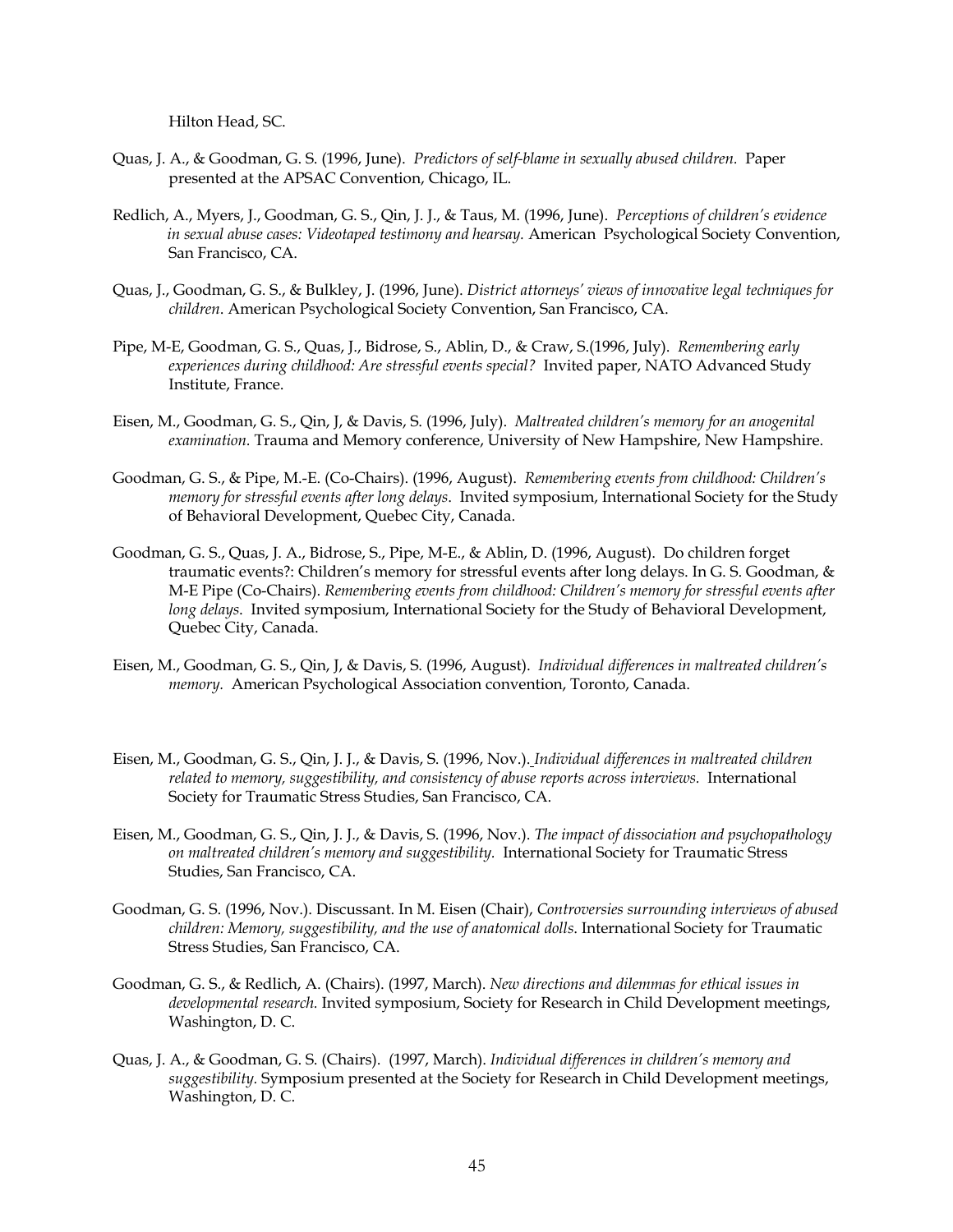- Qin, J., Eisen, M., Goodman, G. S., Davis, S., Hutchins, D., & Tyda, K. (1996, August). Maltreated children's memory and suggestibility: Individual difference predictors. Paper presented in J. Quas & G. S. Goodman (Chairs). 1997, March). *Individual differences in children's memory and suggestibility.* Society for Research in Child Development meetings, Washington, D. C.
- Quas, J. A., Goodman, G. S., & Schaaf, J. (1997, March). *Children's source monitoring*. Paper presented at the Society for Research in Child Development meetings, Washington, D. C.
- Quas, J. A., Schaaf, J., Goodman, G. S., & Luenberger, J. (1998, March). *Children's memory and suggestibility in repeated interviews*. Paper presented at the American Psychology-Law Society Biennial Convention, Redondo Beach, CA.
- Goodman, G. S., Myers, J. E. B., Redlich, A., Qin, J., Quas, J., & Prizmich, L. (1998, March). *Children's outof-court statements: Effects of hearsay on jurors' decisions*. Paper presented at the American Psychology-Law Society Biennial Convention, Redondo Beach, CA.
- Redlich, A., Goodman, G. S., Lowery, M., & Barry, S. (1998, March). *Community notification: Perceptions of its effectiveness in preventing child sexual abuse*. Paper presented at the American Psychology-Law Society Biennial Convention, Redondo Beach, CA.
- Qin, J. J., Goodman, G. S., & Barry, S. (1998, March). *Predictors of false memory reports in adults*. Paper presented at the American Psychology-Law Society Biennial Convention, Redondo Beach, CA.
- Ghetti, S., Eisen, M., Goodman, G. S., Qin, J. J., & Davis, S. (1998, August). *Consistency in children's allegations of physical and sexual abuse*. Paper presented at the International Conference on Applied Psychology, San Francisco, CA.
- Eisen, M., Qin, J. J., Goodman, G. S., Davis, S., Hutchins, D., & Tyda, K. *(*1998, August). *Maltreated children's memory*. Paper, International Conference on Applied Psychology, San Francisco, CA.
- Ghetti, S., Eisen, M., Goodman, G. S., Qin, J. J., & Davis, S. (1998, March). *The consistency of children's disclosures of abuse*. Paper, American Psychology-Law Society Meetings, Redondo Beach, CA.
- Qin, J. J., Goodman, G. S., & Barry, S. (1998, July). *Individual differences in adults' true and false memories of childhood events*. Paper presented at the American Professional Society on the Abuse of Children Convention, Chicago, IL.
- Goodman, G. S., Myers, J. E. B., Redlich, A., Qin, J. J., Quas, J., & Prizmich, L. (1998, August). Jurors' reactions to hearsay in child sexual abuse cases. In G. Davies & H. Westcott (Chairs), *Children as witnesses*. Invited symposium, International Conference Applied Psychology, San Francisco, CA.
- Ghetti, S., Eisen, M., Goodman, G. S., & Qin, J. J. (1998, August). *Children's disclosures of sexual and physical abuse*. International Conference on Applied Psychology, San Francisco, CA.
- Eisen, M., & Goodman, G. S. (1998, August). (Chairs). *The effects of stress and trauma on children's memory and suggestibility*. Symposium, American Psychological Association Convention, San Francisco, CA.
- Eisen, M., Goodman, G. S., Qin, J. J., & Davis, S. (1998, August). The interactive effects of dissociation and stress-arousal on maltreated children's memory. In M. Eisen & G. S. Goodman (Chairs). *The effects of stress and trauma on children's memory and suggestibility*. Symposium presented at the American Psychological Association Convention, San Francisco, CA.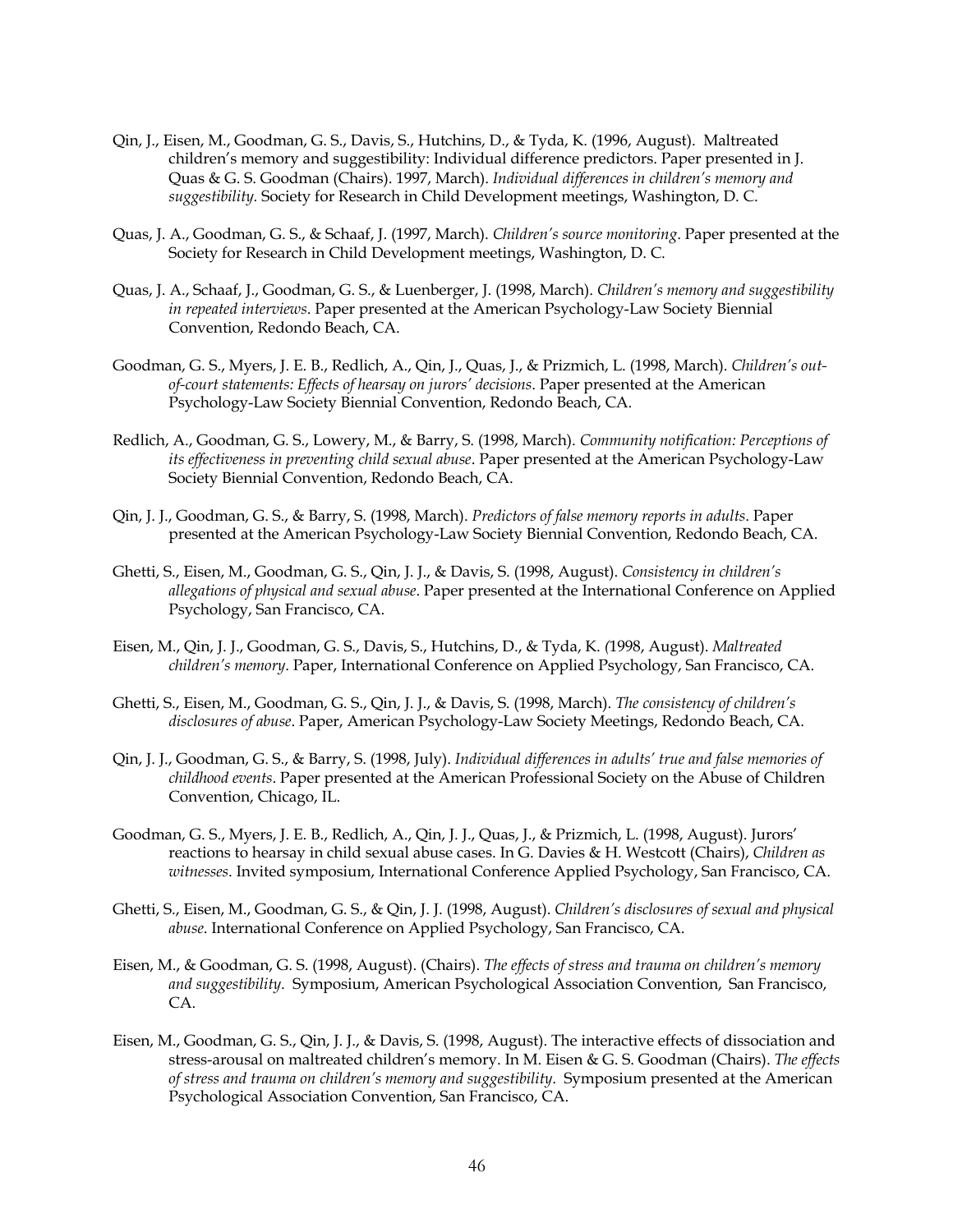- Eisen, M., Goodman, G. S., Qin, J., & Davis, S. (1998, November). *The effects of psychopathology and stress on maltreated children's memory and suggestibility*. The International Society for Traumatic Stress Studies, Washington, D. C.
- Quas, J. A., & Goodman, G. S. (Chairs). (1999, April). *Children's victimization, eyewitness memory, and legal experiences*. Symposium, Society for Research on Child Development, Albuquerque, NM.
- Goodman, G. S., Ghetti, S., Quas, J. A., Redlich, A., & Alexander, K. (1999, April). Memories of abuse 12 years after legal involvement. In J. A. Quas & G. S. Goodman (Chairs). (1999). *Children's victimization, eyewitness memory, and legal experiences*. Symposium presented at the Society for Research on Child Development Meetings, Albuquerque, NM.
- Quas, J. A., Redlich, A., Goodman, G. S., Ghetti, S., & Alexander, K. (1999, April). Long-term consequences on child sexual abuse victims of testifying in criminal court. In J. A. Quas & G. S. Goodman (Chairs). (1999). *Children's victimization, eyewitness memory, and legal experiences*. Symposium presented at the Society for Research on Child Development Meetings, Albuquerque, NM.
- Schaaf, J. M., Goodman, G. S., & Alexander, K. (1999, April). *Effects of repeated interviewing on children's memory and suggestibility for true and false events*. In M. Welch & L. Fasig (Chairs). Symposium presented at the Society for Research on Child Development Meetings, Albuquerque, NM.
- Eisen, M., Goodman, G. S., Ghetti, S., & Qin, J. (1999, July). *Disclosure of abuse in maltreated children*. Society for Applied Research in Memory and Cognition, Boulder, CO.
- Qin, J., & Goodman, G. S. (1999, November). *Individual differences and characteristics of false memory*. Psychonomics Society Convention, Los Angeles, CA.
- Qin, J., Goodman, G. S., Myers, J. E. B., Orcutt, H., Quas, J. A., & Redlich, A. (2000, July). Children's deception and jurors' deception detection. In K. Lee (Chair), *New research on children's deception*. International Society for Behavioral Development, Beijing, China.
- Goodman, G. S., Quas, J. A., & Ghetti, S. (Chairs). (2000, March)*. Children in legal cases: Experiences and consequences*. Symposium presented at the American Psychology-Law Society Convention, New Orleans, LA.
- Edelstein, R., Quas, J. A., Redlich, A., Alexander, K., Goodman, G. S., & Ghetti, S. (2000, March). Disclosing, discussing, and remembering child sexual abuse and legal experience. In G. S. Goodman, J. A. Quas, & S. Ghetti (Chairs). *Children in legal cases: Experiences and consequences*. Symposium presented at the American Psychology-Law Society Convention, New Orleans, LA.
- Ghetti, S., Goodman, G. S., Quas, J. A., Redlich, A., Alexander, K., & Edelstein, R. (2000, March). Child sexual abuse victims' perceptions and experiences years after legal involvement. In G. S. Goodman, J. A. Quas, & S. Ghetti (Chairs). *Children in legal cases: Experiences and consequences*. Symposium presented at the American Psychology-Law Society Convention, New Orleans, LA.
- Alexander, K., Goodman, G. S., Schaaf, J., Quas, J. A. Edelstein, R., & Shaver, P. R. (2000, March). *Individual differences in children's memory for stressful experiences*. Paper presented at the American Psychology-Law Society Convention, New Orleans, LA.
- Qin, J. J, & Goodman, G. S. (2000). *Can adults distinguish true and false childhood memories*? Paper presented at the American Psychology-Law Society Convention, New Orleans, LA.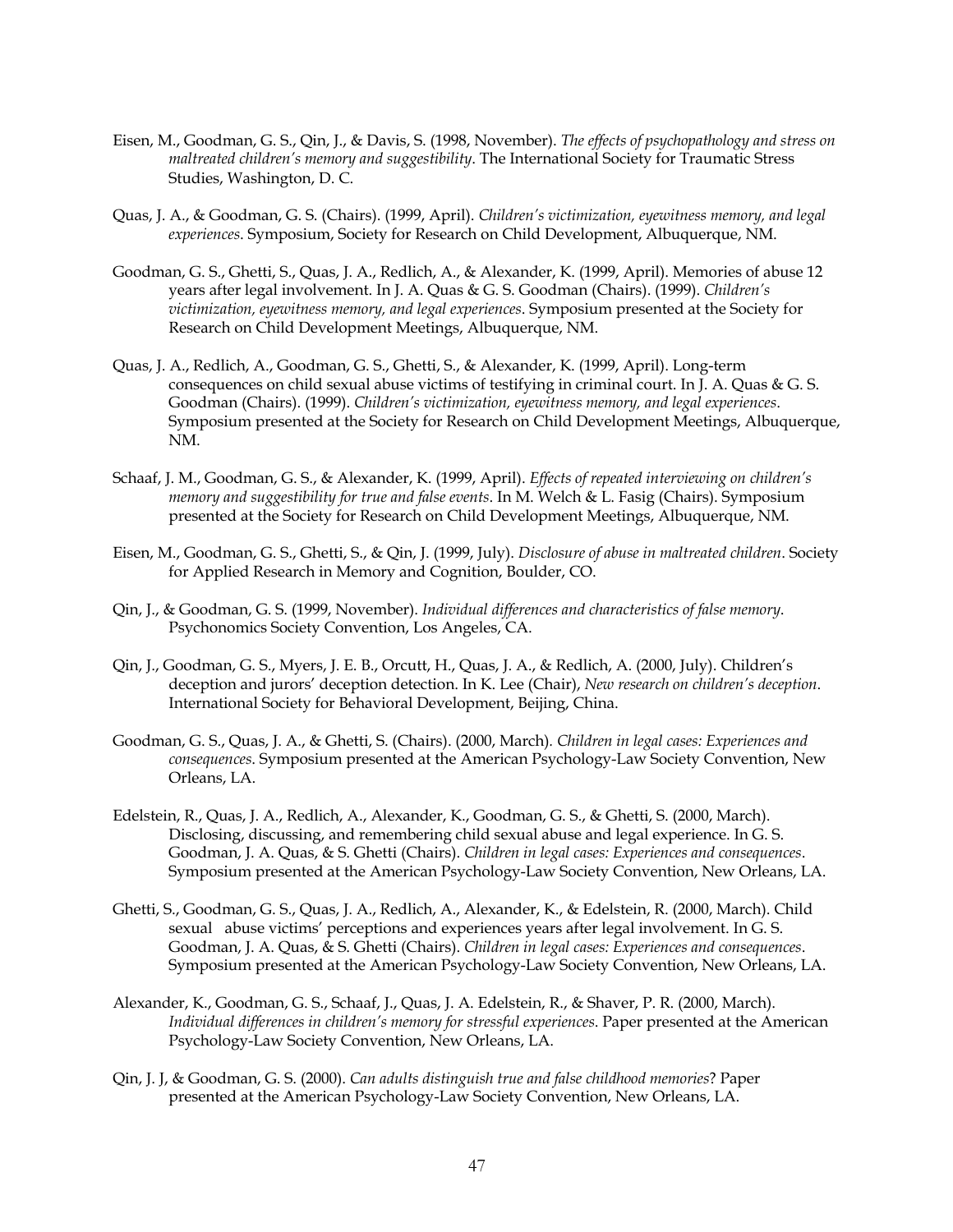- Ghetti, S., & Goodman, G. S. (2000, March). Competence and culpability: Judgments of juvenile offenders. In A. Redlich & S. Ghetti (Chairs). *Juvenile justice and children's competence*. Symposium presented at the American Psychology-Law Society Convention, New Orleans, LA.
- Castelli, P., Goodman, G. S., & Ghetti, S. (2000, March). Effects of interviewing style and witness age on jurors' reactions in child sexual abuse cases. In B. Bottoms & M. Kovera (Chairs), *Juror-decision making in cases involving child witnesses*. Symposium presented at the American Psychology-Law Society Convention, New Orleans, LA.
- Qin, J., Goodman, G. S., Myers, J., Orcutt, H., Redlich, A., & Quas, J. A. (2000, March). Procedural reforms in the courtroom and detecting deception in children. In R. Lindsay & K. Lee (Chairs), *Children's competence and testimony in legal proceedings*. Symposium presented at the American Psychology-Law Society Convention, New Orleans, LA.
- Ghetti, S., Goodman, G. S., Quas, J. A., Alexander, K., Redlich, A., & Edelstein, R. (2000, June). Attitudes toward the legal system: Effects of legal involvement on child abuse victims and their caretakers. In M. Lamb & C. Brainerd (Chairs), *Children in forensic contexts*. American Psychological Society, Miami, Florida.
- Bottoms, B. L., Nysse, K., Tolou-Shams, M., Shaver P. R., Goodman, G. S., & Qin, J. J. (2000, July). *Religionrelated child abuse and neglect: A survey of legal professionals*. Paper presented at the American Professional Society on the Abuse of Children, Chicago, IL.
- Qin, JJ., Goodman, G. S., Orcutt, H., Redlich, A., & Myers, J. (2000, July). How well can children lie in court? In K. Lee (Chair), *Children's honesty and lying*. International Society of Behavior and Development, Beijing, China.
- Ghetti, S., Goodman, G. S., Quas, J. A. Redlich, A., Alexander, K., Edelstein, R., Cordón, I., & Jones, D. (2000, October). *Sistema giudiziario e Child sexual abuse; Percezioni anni dopo il coinvolgimento*. Paper presented at the Annual Conference of the Italian Psychology-Law Society, Milan, Italy.
- Goodman, G. S. (2001, January). Children's treatment in court. In D. Mossteller (Chair), *Children in court*. Invited symposium. Society of Law Professors, San Francisco, CA.
- Edelstein, R. Alexander, K., Schaaf, J., Goodman, G. S., Shaver, P.R., & Quas, J. A. (2001, February). *Parental attachment style and children's reactions to a stressful event*. Society for Personality and Social Psychology Annual Conference. San Antonio, Texas.
- Quas, J. A., Goodman, G. S., et al. (2001, April). Memory for sexual abuse and courtroom testimony. In K. Alexander & J. A. Quas (Chairs), *Children's and adults' memory for traumatic events*. Symposium presented at the Society for Research in Child Development. Minneapolis, MN.
- Ghetti, S., Qin, J. J., & Goodman, G. S. (2001, April). False-memory formation in children and adults: Recalling, recognizing, and attributing source to events that never happened. In S. Ghetti & J. Schaaf (Chairs), *Developmental changes in false-memory formation: Errors as byproducts of a functional system*? Symposium presented at Society for Research in Child Development. Minneapolis, MN.
- Alexander, K., Goodman, G. S., Quas, J. A., Ghetti, S., Edelstein, R., Redlich, A., & Cordón, I. (2002). Longterm memory for child sexual abuse and legal involvement. In A. Melinder & J. A. Quas (Chairs), *Child witnesses*. European Psychology and Law Association, Leuven, Belgium.

Melinder, A., Alexander, K., & Goodman, G. S. (2002). Interviewing child witnesses: What is helpful? In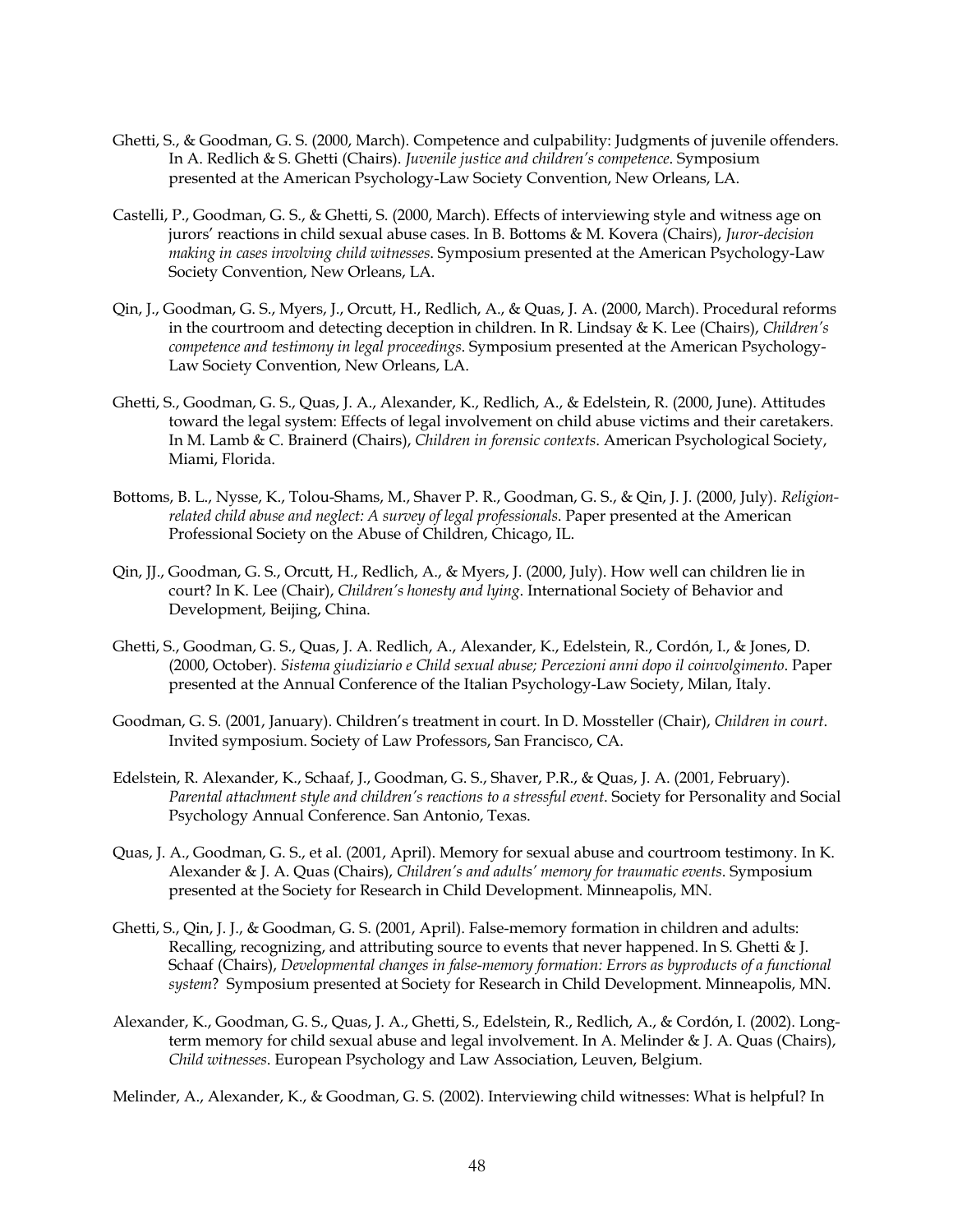A. Melinder & J. A. Quas (Chairs), *Child witnesses*. European Psychology and Law Association, Leuven, Belgium.

- Alexander, K. W., Goodman, G. S., Edelstein, R., Schaaf, J., Quas, J. A., & Shaver, P. R. (2002, December). *Attachment and children's eyewitness memory*. Memoria e suggestionabilita nell'eta evolutiva. Universita degli Studi di Cassino, Cassino, Italy.
- Castelli, P., Goodman, G. S., & Ghetti, S. (2002, December). *Jurors' reactions to children's testimony: Effects of age and leading questions*. Presented at the Memoria e suggestionabilita nell'eta evolutiva. Universita degli Studi di Cassino, Cassino, Italy.
- Melinder, A., Kornes, M., Cordón, I, Goodman, G. S, & Gabrieli, J. (2003, April). *Memory for emotional pictures; A developmental study*. Society for Research in Child Development, Tampa, FL.
- Newton, J.W., Ghetti, S., & Goodman, G.S. (2003, June). *Simulated amnesia: Does it really initiate genuine forgetting of a crime event*. American Psychological Society. Atlanta, GA.
- Paz, K., Goodman, G. S., Ibabe, O., & DePaul, E. (2003, July). *Effects of emotion on child eyewitness memory*. European Psychology and Law Conference. Edinburough, Scotland.
- Goodman, G. S., Luten, T., Edelstein, R., & Ekman, P. (2003, August). Detecting lies in children and adults. In T. Lyon (Chair), *Veracity of children: The psychological and legal implications*. American Psychological Association Convention, Toronto, Canada.
- Quas, J. A., Alexander, K., Ghetti, S., Goodman, G. S., Edelstein, R., Redlich, A., & Cordón, I. (2003, August). *Traumatization, post-traumatic stress, and long-term memory for child sexual abuse*. In T. Lyon (Chair), *Interviewing children about trauma*. American Psychological Association Convention, Toronto, Canada.
- Castelli, P., Ghetti, S., & Goodman, G. S. (2004, March). Reducing false memories by encouraging metamemory assessments. American Psychology-Law Society (Division 41 of APA) Convention, Scottsdale, AZ.
- Goodman, G.S., Edelstein, R., Luten, T., & Block, S. (2004, March). Are children's lies more easily detected than adults' lies? In K. Nysse-Carris (Chair). *Cutting-edge developments in children and youths' deception and adults' ability to detect it.* American Psychology-Law Society (Division 41 of APA) Convention, Scottsdale, AZ.
- Mitchell, E., Sayfan, L., & Goodman, G. S. (2004, March). *Children's expressed emotional expression when disclosing child abuse*. American Psychology-Law Society Convention, Scottsdale, AZ.
- Newton, J., Ghetti, S., & Goodman, G. S. (2004, March). *How simulated amnesia affects forgetting of a crime event*. American Psychology-Law Society Convention. Scottsdale, AZ.
- Malloy, L., Quas, J. A., Melinder, A., D'Mello, M., & Goodman, G. S. (2004, March). Effects of repeated interviews on the information retrieved by child-witnesses in forensic interviews. In M. Pipe (Chair). *Repeated interviews in the forensic context*. American Psychology-Law Society Convention, Scottsdale, AZ.
- Goodman, G. S., Discussant. In M. Pipe (Chair). *Repeated interviews in the forensic context*. American Psychology-Law Society Convention, Scottsdale, AZ.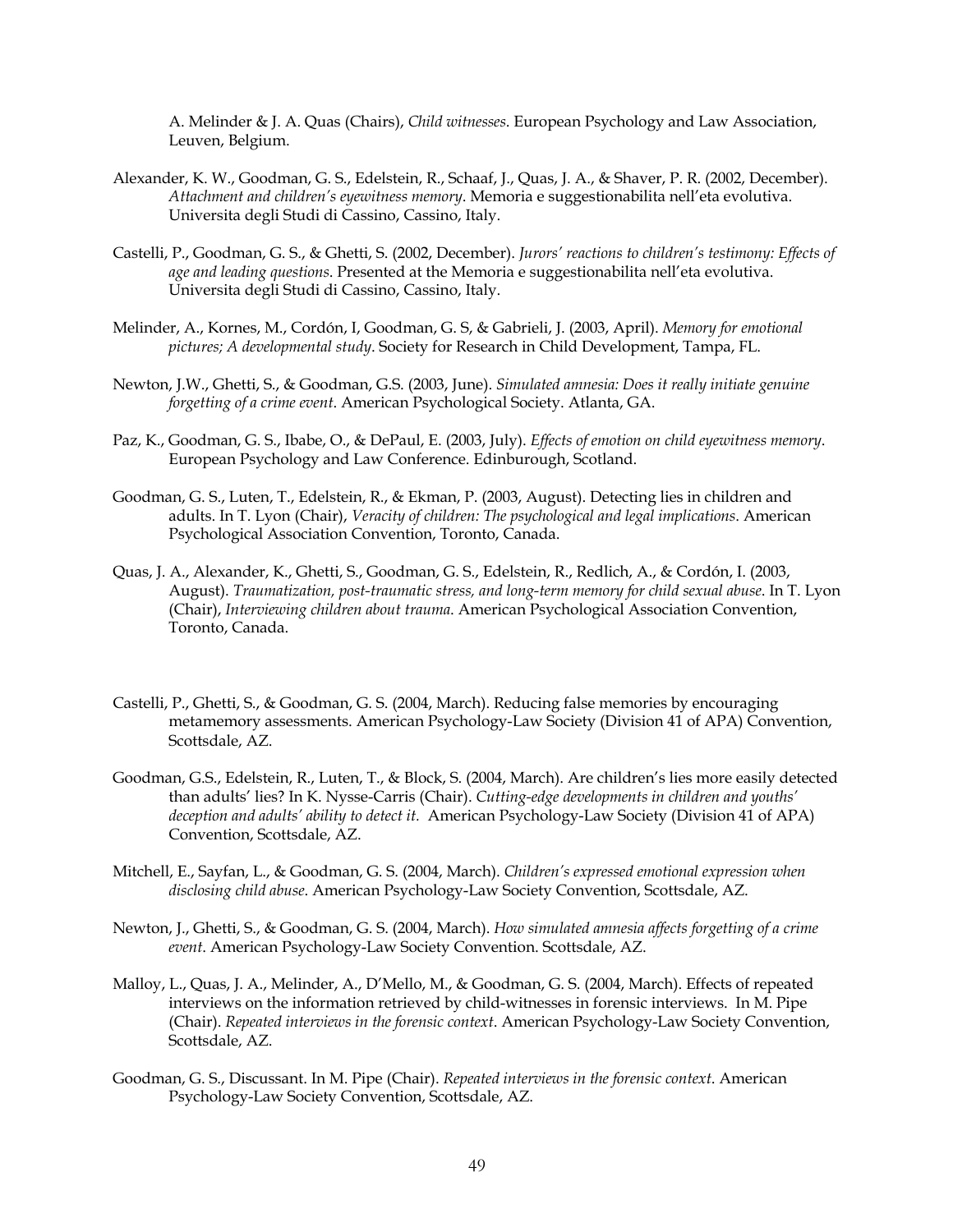- Block, S., Greenberg, S., & Goodman, G. S. (2004, June). *Emotional relevance and jurors' memory*. American Psychological Society. Chicago, IL.
- Cordón, I., Quas, J. A., Ghetti, S., Edelstein, R., Alexander, K., Redlich, A., & Goodman, G. S. (2004, July). *Revictimization in child sexual abuse victims*. American Psychological Society. Chicago, IL.
- Goodman, G. S., & Quas, J. A. (2004, July). *Parental attachment and child memory for distressing events*. American Psychological Association Convention. Honolulu, Hawaii.
- Goodman, G. S., Sayfan, L., & Mitchell, E. (2004, July). *Consequences of emotion at disclosure during forensic interviews of children*. American Psychological Association Convention. Honolulu, Hawaii.
- Block, S. D., Oran, D., Goodman, G. S., & Oran, H. (2005, March). *Children in dependency court*. Paper presented at the American Psychology-Law Society Meetings, La Jolla, CA.
- Castelli, P., Sayfan, L., Mitchell, E., Culver, M., & Goodman, G. S. (2005, March). Children's emotional expressions when disclosing abuse. In L. Malloy & J. A. Quas (Chairs), *Disclosing child abuse: Insight from forensic and courtroom settings*. Symposium paper presented at the American Psychology-Law Society Meetings, La Jolla, CA.
- Block, S., Goodman, G. S., Oran, D., & Oran, H. (2005, April). *Children's reactions to dependency court involvement: Attitudes and knowledge*. Society for Research in Child Development, Atlanta, GA.
- Schaaf, J., Alexander, K., & Goodman, G. S. (2005, April). *Individual differences in children's true and false memory*. Society for Research in Child Development, Atlanta, GA.
- Howe, M., & Goodman, G. S. (Chairs). (2005, April). *Stress, trauma, and children's memory*. A symposium presented at the Society for Research in Child Development, Atlanta, GA.
- Alexander, K., Quas, J. A., Ghetti, S., Edelstein, R., Redlich, A., Cordón, I., & Goodman, G. S., (2005, April). *Childhood stress and long-term memory*. Society for Research in Child Development, Atlanta, GA.
- Goodman, G. S. (2005, May). Discussant: *Effects of childhood trauma on memory.* American Psychological Society Convention, Los Angeles, CA.
- Goodman, G. S., Ghetti, S., Quas, J. A., Edelstein, R., & Alexander, K. (2005, May). *Subjective and objective forgetting of documented child sexual abuse*. American Psychological Society Convention, Los Angeles, CA.
- Lyons, K., Newton, J. W., & Goodman, G. S. (2005, May). *Simulated amnesia impairs memory of child sexual abuse*. American Psychological Society Convention, Los Angeles, CA.
- Goodman, G. S. (2005, August). Child witnesses and social policy. In B. Bottoms (Chair), *Division 37 Presidential Symposium: Cross cutting topics in social policy for children*. American Psychological Association. Washington, D. C.
- Goodman, G.S. (2006, March). Jurors and child witness: Discussion comments. In B. Bottoms & J. Golding (Chairs), *Jurors & reactions to child and elderly witnesses*. American Psychology - Law Society Convention. St. Petersburg, FL.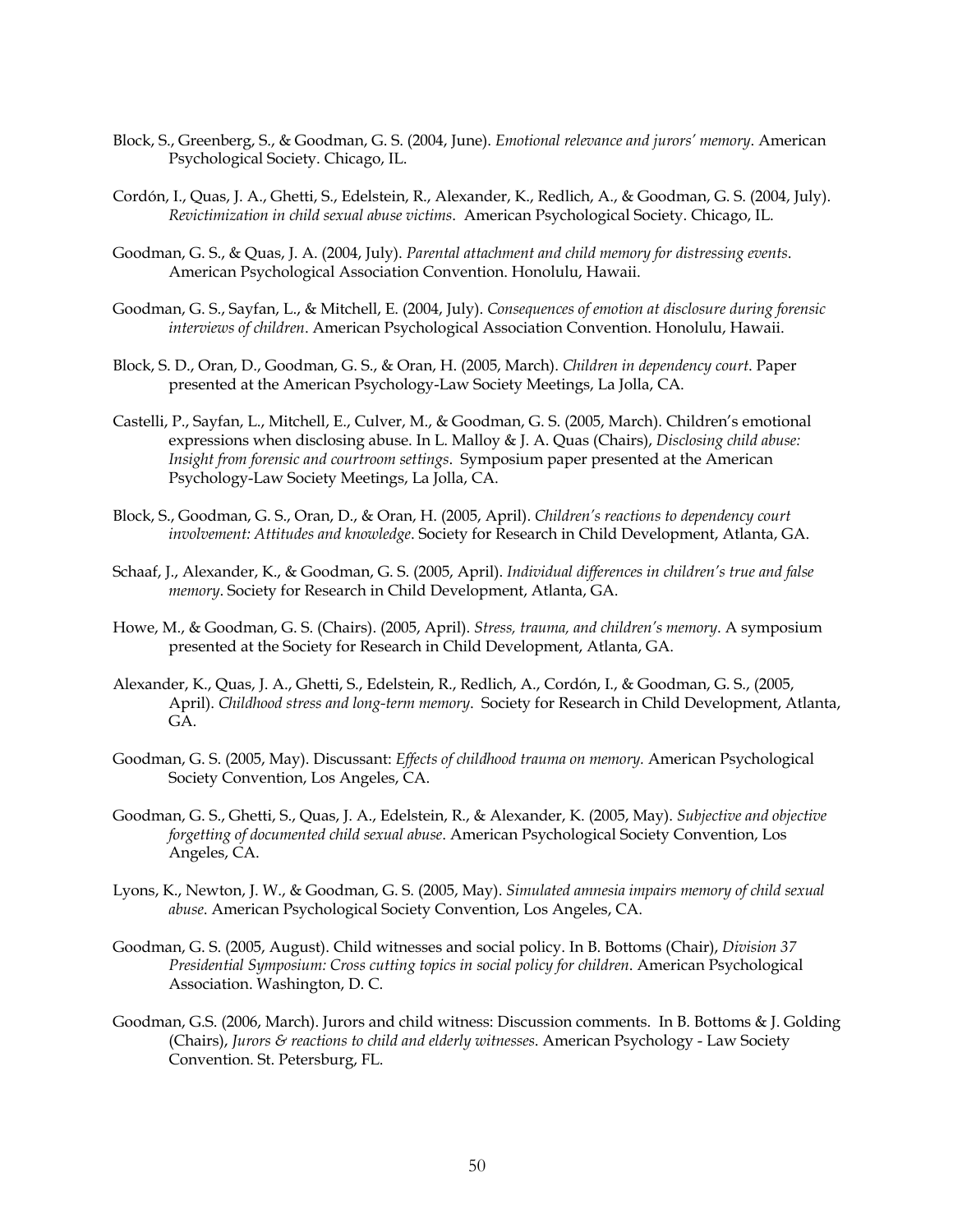- Donohue, S. E., Paz-Alonso, P. M., Ghetti, S., Teng, S., Goodman, G. S., & Bunge, S. A. (2006, April). *Developmental changes in brain activation associated with true and false recognition.* Annual Cognitive Neurosciences Society (CNS) meeting, San Francisco, CA.
- Cordón, I., Edelstein, R., Melinder, A., & Goodman, G. S. (2006, May). *Children's memory for emotional and nonemotional pictures*. Association of Psychological Science, New York.
- Block, S. D., Goodman, G. S., Harris, L., Ogle, C., Urquiza, A., Timmer, S., & Culver, M. (2006, May). Child maltreatment and DRM false memory. In S. D. Block & G. S. Goodman. *Trauma and cognitive processing.* Symposium, Association of Psychological Science, New York.
- Augusti, E-M., Ogle, C., Block, S. D., Harris, L., Urquiza, A., Timmer, S., Pineda, R., & Goodman, G. S. (2006, May). *Emotional Stroop and autobiographical memory in traumatized children and adults*. Association of Psychological Science, New York.
- Donohue, S. E., Paz-Alonso, P. M., Ghetti, S., Goodman, G. S., & Bunge, S. A. (2006, June). *Brain activation associated with veridical and illusory recognition: A developmental study.* Annual Human Brain Mapping (HBM) meeting, Florence (Italy).
- Paz-Alonso, P. M., & Goodman, G. S. (2006, July). *Effects of centrality criteria on misinformation results*. 4th International Conference on Memory (ICOM), Sidney (Australia).
- Paz-Alonso, P. M., Donohue, S. E., Ghetti, S., Goodman, G. S., & Bunge, S. A. (2006, October). *Neurodevelopmental correlates of brain activation during true and false recognition*. Society for Neuroscience, Atlanta, GA.
- Ogle, C. M., Block, S. D., Harris, L., Augusti, E-M., Pineda, R., Urquiza, A., Timmer, S., & Goodman, G. S. (2007, April*). PTSD severity and DRM recall predict adolescents' autobiographical memory accuracy.*  Society for Research in Child Development, Boston, MA.
- Harris, L., Block, S. D., Ogle, C., Larson, R., Culver, M., Urquiza, A., Timmer, S., & Goodman, G. S. (2007, April*). Deese/Roediger-McDermott (DRM) false memory in maltreated and non maltreated adolescents and adults with PTSD symptoms.* Society for Research in Child Development, Boston, MA.
- Block, S.D., Shestowsky, D., Schaaf, J., & Goodman, G. S. (2007, February)*. Can adults discern true from false memories in children*? On the Witness Stand Conference. John Jay College, NY.
- Block, S. D., Shestowsky, D., Schaaf, J., & Goodman, G. S. (2007, April*).* Detecting deception in children: Implications for legal cases involving children. L. Baker-Ward (Chair). *Preschool children's event reports: Predicting, increasing, and identifying the provision of accurate information.* Society for Research in Child Development, Boston, MA.
- Paz-Alonso, P. M., Donohue, S. E., Ghetti, S., Goodman, G. S., & Bunge, S. A. (2007, April*). Neurocognitive development in true and false recognition*. Society for Research in Child Development, Boston, MA.
- Goodman, G. S. (2007, April*). Discussant: The Deese-Roediger McDermott task: Child sexual abuse victims have less false memory for trauma-related than nontrauma-related words*. Society for Research in Child Development, Boston, MA.
- Block, S. D., Shestowsky, D., Segovia, D., Schaaf, J., & Goodman, G. S. (2008, March). *Adults' abilities to discern true and false memory in preschoolers.* American Psychology-Law Society Convention. Jacksonville, FL.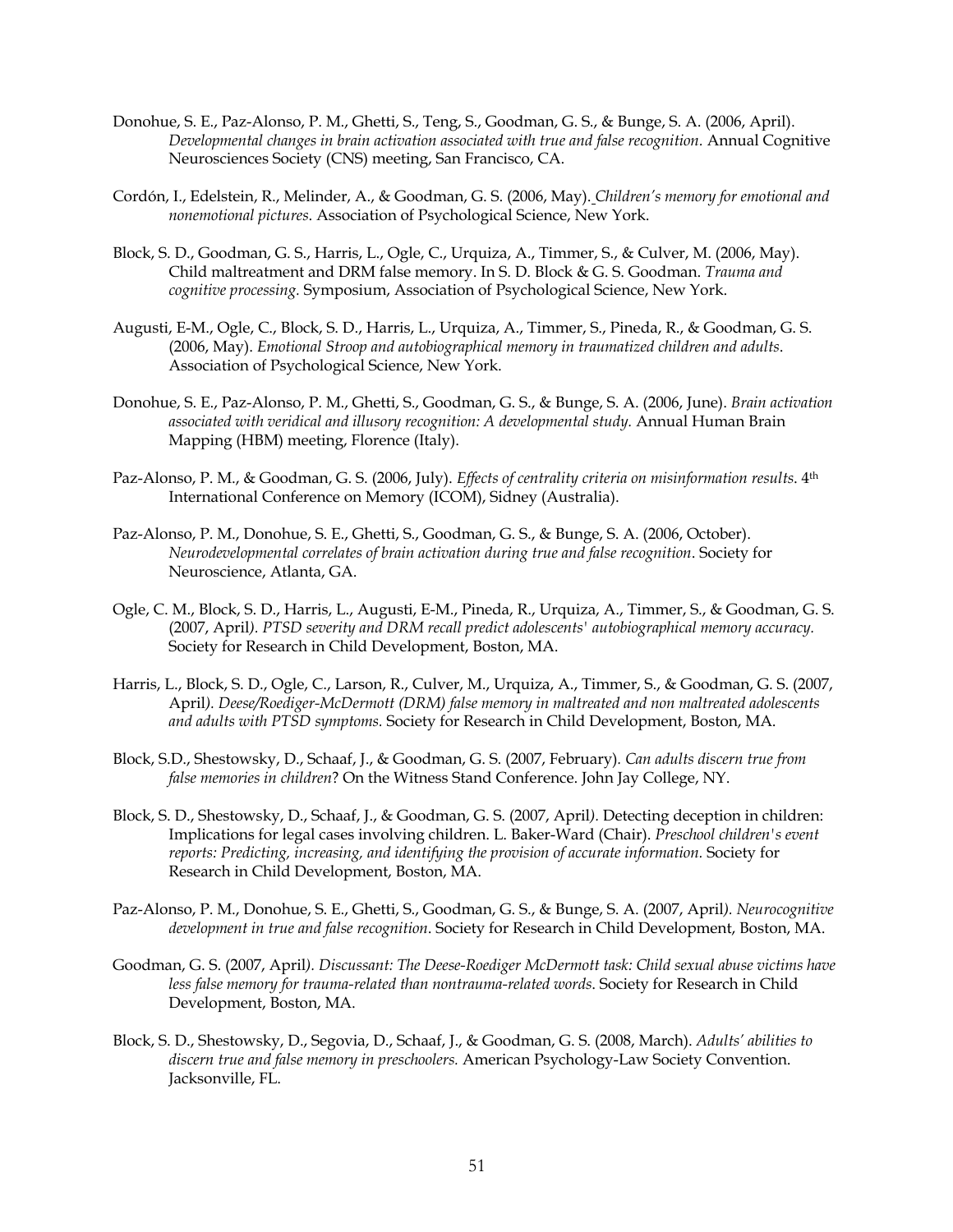- Chae, Y., Augusti, E-M., Larson, R., Alley, D., Culver, M., Hansen, R., & Goodman, G. S. (2008, March). *The role of authenticity in children's memory and suggestibility for a stressful event.* American Psychology-Law Society Convention. Jacksonville, FL.
- Harris, L., Block, S. D., Ogle, C. M., Augusti, E. M., Larson, R., Pineda, A., Culver, M., & Goodman, G. S. (2008, May). *The relation between coping style and autobiographical memory specificity in maltreated and nonmaltreated adolescents*. Association of Psychological Science, Chicago, IL.
- Block, S. D., Shestowsky, D., Segovia, D., Schaaf, J., & Goodman, G. S. (2008, August). *Can adults distinguish between children's true and false memories?* American Psychological Association Convention. Boston, MA.
- Goodman, G. S. & Melinder, A. M. D. (Chairs). (2009, April). *Child maltreatment and memory: Contributions to a scientific understanding.* Symposium presented at the Society for Research in Child Development meetings, Denver, CO.
- Baugerud, G-A., Melinder, A. M. D., Goodman, G. S., & Goodman-Brown, T. (2009, April). Maltreated children's memory for removal from home. In G. S. Goodman. & A. M. D. Melinder (Chairs). *Child maltreatment and memory: Contributions to a scientific understanding.* Symposium presented at the Society for Research in Child Development meetings, Denver, CO.
- Block, S. D., Ogle, C. M., Harris, L., Augusti, E. M., Larson, R., Culver, M., Pineda, A., Urquiza, A., Timer, S., & Goodman, G. S. (2009, April). False memory findings in maltreated adolescents and adults. In G. S. Goodman & A. M. D. Melinder (Chairs). *Child maltreatment and memory: Contributions to a scientific understanding.* Society for Research in Child Development meetings, Denver, CO.
- Greenhoot, A., & Goodman, G. S. (Chairs). (2009, May). *Does trauma adversely affect autobiographical memory*? Symposium presented at the Association of Psychological Science, San Francisco, CA.
- Larson, R., Chae, Y., Augusti, EM, Alley, D., Hansen, R., & Goodman, G. S. (2009, May). Children's use of body drawings to recall a stressful event. In M. Bruck & M. Lamb (Chairs), *Children's memories and reports of touching events*. Symposium presented at the Association of Psychological Science, San Francisco, CA.
- Harris, L., Block, S., Ogle, C. M., Pineda, A., Urquiza, A., Timmer, S., & Goodman, G. S. (2009, May). Coping and memory in adolescents and adults with maltreatment histories. In A. Greenhoot & G. S. Goodman (Chairs). *Does trauma adversely affect autobiographical memory*? Symposium presented at the Association of Psychological Science, San Francisco, CA.
- Bederian-Gardner, D., Cooper, V., Augusti, E-M., Paz-Alonzo, P., & Goodman, G. S. (2009, May). *The role of gist and monitoring processes in emotional true and false memory*. Paper presented at the Association of Psychological Science, San Francisco, CA.
- Goodman, G. S., Block, S. D., Segovia, D., Schaaf, J. M., Alexander, K. W., & Shestowsky, D. (2009, November). *Adults' discernment of children's true and false memory reports*. Paper presented at the Conference on Empirical Legal Studies, University of Southern California, Los Angeles, CA.
- Block, S. D., Shestowsky, D., Segovia, D., Schaaf, J., & Goodman, G. S. (2010, March). Adults' difficulties in detecting false denials: Implications for policy and practice. In E. Krackow (Chair), *Improving and evaluating eyewitness reports.* Symposium presented at the American Psychology-Law Society Conference, Vancouver, Canada.

Bederian-Gardner, D., Cooper, V., Augusti, E-M., Hembacher, E., Paz-Alonzo, P., & Goodman, G. S.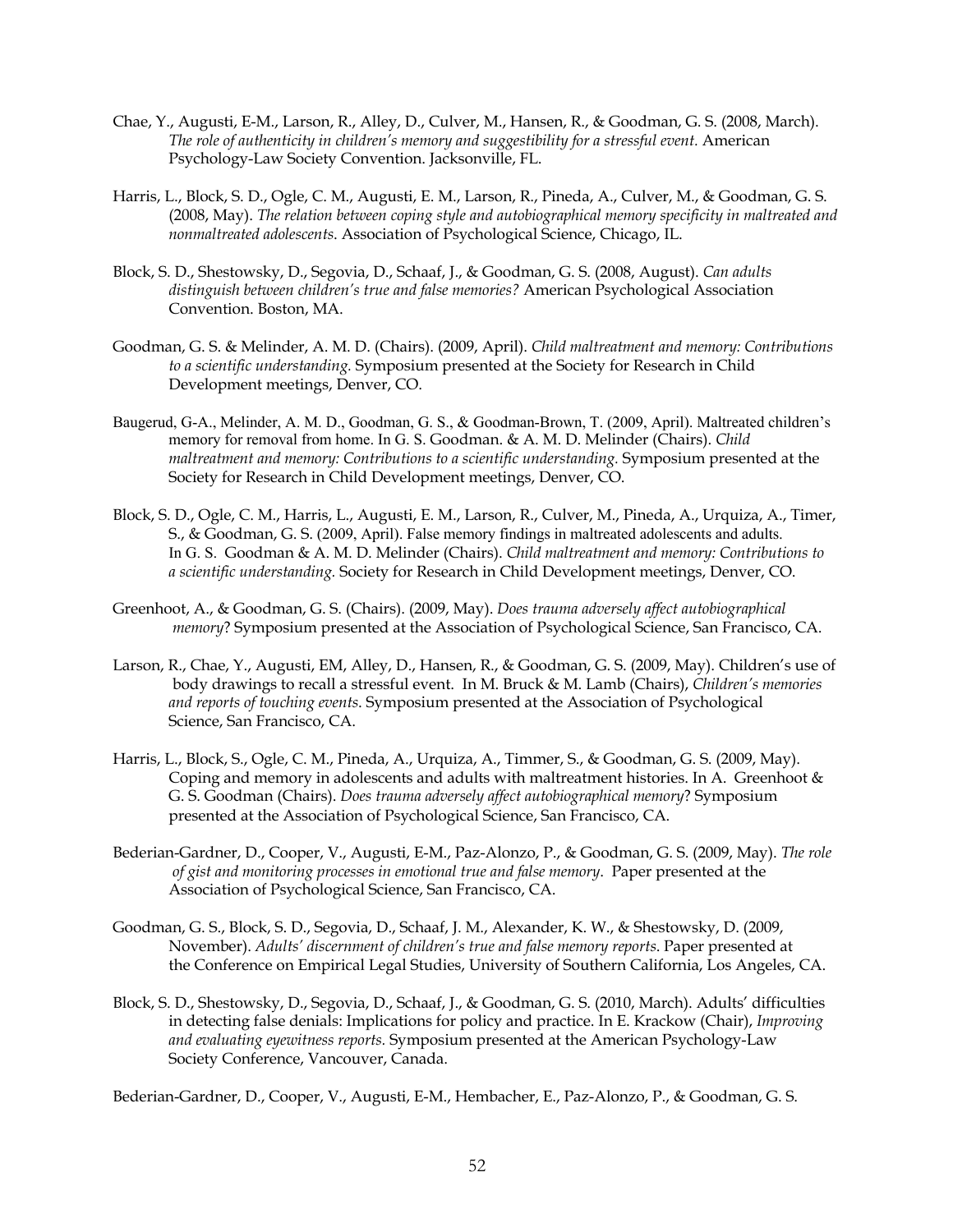(2010, March). Em*otional true and false memory: The influence of gist and monitoring processes*. Paper presented at the American Psychology-Law Society Conference, Vancouver, Canada.

- McWilliams, K., Goodman, G. S., Lyons, K., & Newton, J. (2010, May). *Simulated memory impairment affects recall of child sexual abuse.* Paper presented at the Association for Psychological Science, Boston, MA.
- Błażek, M., Kaźmierczak, M., Lewandowska-Walters, A., & Goodman, G. S. (2010, July). *A change in the range of parental custody and emotional bounds in the family.* Paper submitted to the International Association for Relationship Research, Herzliya, Israel.
- McWilliams, K., Chae, Y., Larson, R., Augusti, E-M., Alley, D., Hansen, R., & Goodman, G. S. (2011, March). *The association of children's stress level and parent emotion talk during the discussion of a distressing event***.** Society for Research in Child Development, Montreal, Canada.
- Bederian-Gardner, Paz-Alonso, K., Hembacher, E., & Goodman, G. S. (2011, March). Developmental differences in emotional true and false memory: The role of gist and monitoring processes. In T. Marche (Chair). *Children's memory for emotional information*. Society for Research in Child Development, Montreal, Canada.
- Ogle, C. M., Block, S. D., Harris, L.T., Augusti, E-M., Pineda, A., Timmer, S., Urquiza, A., & Goodman, G. S. (2011, March). *Attachment and abuse-related false memory in maltreated adolescents and young adults*. Society for Research in Child Development, Montreal, Canada.
- Larsen, R., Chae, Y., Alley, D., Augusti, E.-M., Culver, M., Hansen, R. L., & Goodman, G. S. (2011, March). *Individual differences in children's memory: Human figure drawings, attachment, and distress*. American Psychology Law Society meetings, Miami, FL.
- Lawler, M. J., Goodman, G. S., Cordón, I. M., & O'Brien, S. (2011, July). *Inter-agency data sharing and protection: Measuring child well-being in the United States*. Child Indicator Conference, York, UK.
- Melinder, A. M., Baugerud, G., Ovenstad, K., & Goodman, G. S. (2012, March). *Children's memory of removal: A test of attachment theory.* American Psychology-Law Society Conference, San Juan, Puerto Rico.
- McWilliams, K. E., Harris, L.T., & Goodman, G. S. (2012, March). *Child maltreatment and eyewitness memory*. American Psychology-Law Society Conference, San Juan, Puerto Rico.
- Johnson, J., Goodman, G. S., Quas, J. A., Cordón, I. M., & Alexander, K. W. ( 2013, March). *Betrayal trauma and memory for child sexual abuse*. American Psychology-Law Society Convention, Portland, OR.
- Goodman, G. S., (2013, April). *Child witnesses and social support: Symposium* d*iscussant.* American Psychology-Law Society Convention, Portland, OR.
- Hobbs, S. D., Goodman, G. S., Oran, D., Block, S. D., Quas, J. A., Park, A., Widaman, K. F., & Baurmind, N. L. (2013, March). *Child abuse victims' responses to appearing in dependency and criminal courts.* American Psychology-Law Society Convention, Portland, OR.
- Johnson, J., Shelley, A. E., Goodman-Shaver, L., & Goodman, G. S. ( 2013, March). *Adults' perceptions of child victims interviewed at Child Advocacy Centers*. American Psychology-Law Society Convention, Portland, OR.

Troxel, N., Goodman, G. S., & Hastings, P. (2013, March). *Judgments of same-sex, juvenile-on-juvenile sexual*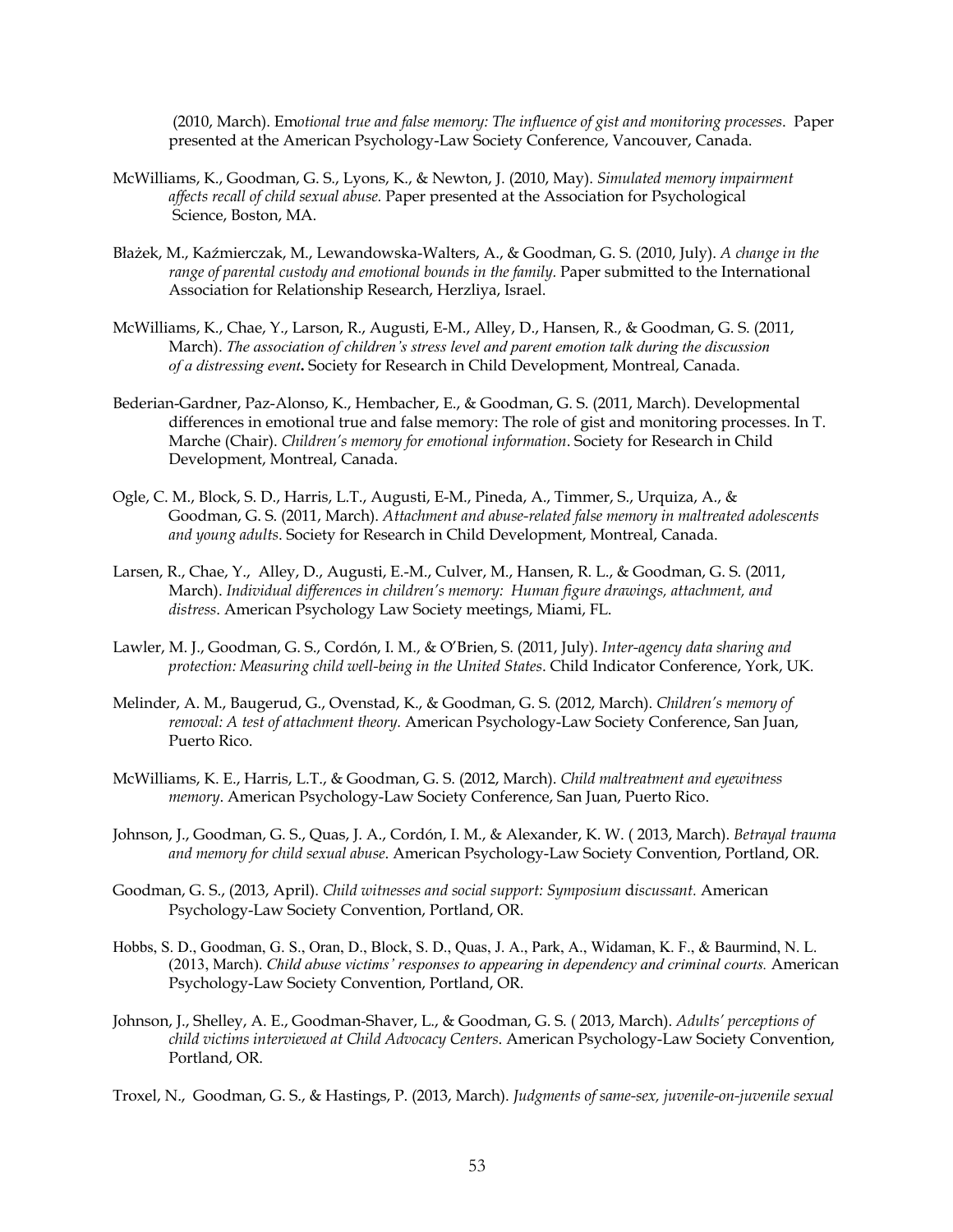*offenses*. American Psychology-Law Society Convention, Portland, OR.

- McWilliams, K., Harris, L., & Goodman, G. S. (2013, April). *Child maltreatment and memory for emotional information*. Society for Research in Child Development Meetings, Seattle, WA.
- Procida, K., Bederian-Gardner, D, & Goodman, G. S. (2013, April). *Empathy and the relation between child emotional display and juror decision making*. Presented at the 24th Annual Undergraduate Research, Scholarship, & Creative Activities Conference. University of California, Davis.
- Goodman, G. S., (2013, April). *Eliciting honesty from children: Symposium* d*iscussant.* Society for Research in Child Development Meetings, Seattle, WA.
- Troxel, N., Goodman, G. S., & Hastings, P. (2013, April). *Perceptions and judgments of same-sex, juvenileon-juvenile sexual offenses*. Society for Research in Child Development Meetings, Seattle, WA.
- Oran, D., Hobbs, S. D., Goodman, G. S., Block, S. D., Quas, J. A., Park, A., Widaman, K. F., & Baumrind, N. (2013, April). *Child maltreatment victims' attitudes about appearing in dependency and criminal court*. UCLA 12th Annual Research and Evidence-Based Practice Conference, Los Angeles, CA.
- Chae, Y., Goodman, M., Goodman, G. S., McWilliams, K., Troxel, N., Thompson, R., Shaver, P. R., & Widaman, K. F. (2013, July). *Children's remembering and misremembering of an attachmentevoking stressful event*. American Psychological Association, Honolulu, Hawaii.
- Cordón, I. M., Goodman, G. S., Mendoza, M., Vargas, I., Ruiz, S., & Narr, R. (2013, July). *Spanish Language Learning Experiences Project: Developmental correlates of adult learning disabilities in low income Spanish speakers.* American Psychological Association, Honolulu, Hawaii.
- Johnson, J. L., Hobbs, S., Chae, Y., Goodman, G. S., Shestowsky, D., & Block, S. D. (2013, September). *Child age and event valence influence adults' detection of children's true and false narratives*. 15th Conference on Partnerships for Children and Families, California State University, Los Angeles, CA.
- Johnson, J. L., Shelley, A. E., Goodman-Shaver, L., & Goodman, G. S. (2013, September). *Do child advocacy center protocols influence mock-juror perceptions of child reporters?* 15th Conference on Partnerships for Children and Families, California State University, Los Angeles, CA.
- Goldfarb, D., Narr, R., Kalomiris, A., Goodman, G. S., Eisen, M. E., & Qin, J. (2013, September). *Poverty and perceptions of fairness of the legal system*. 15th Conference on Partnerships for Children and Families, California State University, Los Angeles, CA.
- Oran, D., Hobbs, S. D., Goodman, G. S., Block, S. D., Quas, J. A., & Baumrind, N. (2013, October). *Children's participation in court, the debate continues. What does the preliminary evidence say?"* US Psychiatric and Mental Health Congress. Las Vegas, NV.
- McWilliams, K., Goodman, G. S., Narr, R., Ruiz, S., & Mendoza, M. (2014, November). Children's memory for their mother's murder: Accuracy, suggestibility, and resistance to suggestion. In M. Howe & M. Conway (Chairs), *Memory & the law*. Psychonomic Society, Toronto, Canada.
- Wardecker, B., Edelstein, R., Goodman, G. S., Quas, J. A., Alexander, K. W., & Cordón, I. M. (2014, February). *Emotion language in trauma narratives is associated with mental health symptoms for survivors of childhood sexual abuse*. Society for Personality and Social Psychology, Austin, TX.
- Narr, R., Bederian-Gardner, D., Goodman, G. S., Bakanosky, S., & Hastings, P. (2014, March ). *The role of emotion regulation in adolescent attachment and mental health*. Society for Research on Adolescence Convention, Austin, TX, submitted.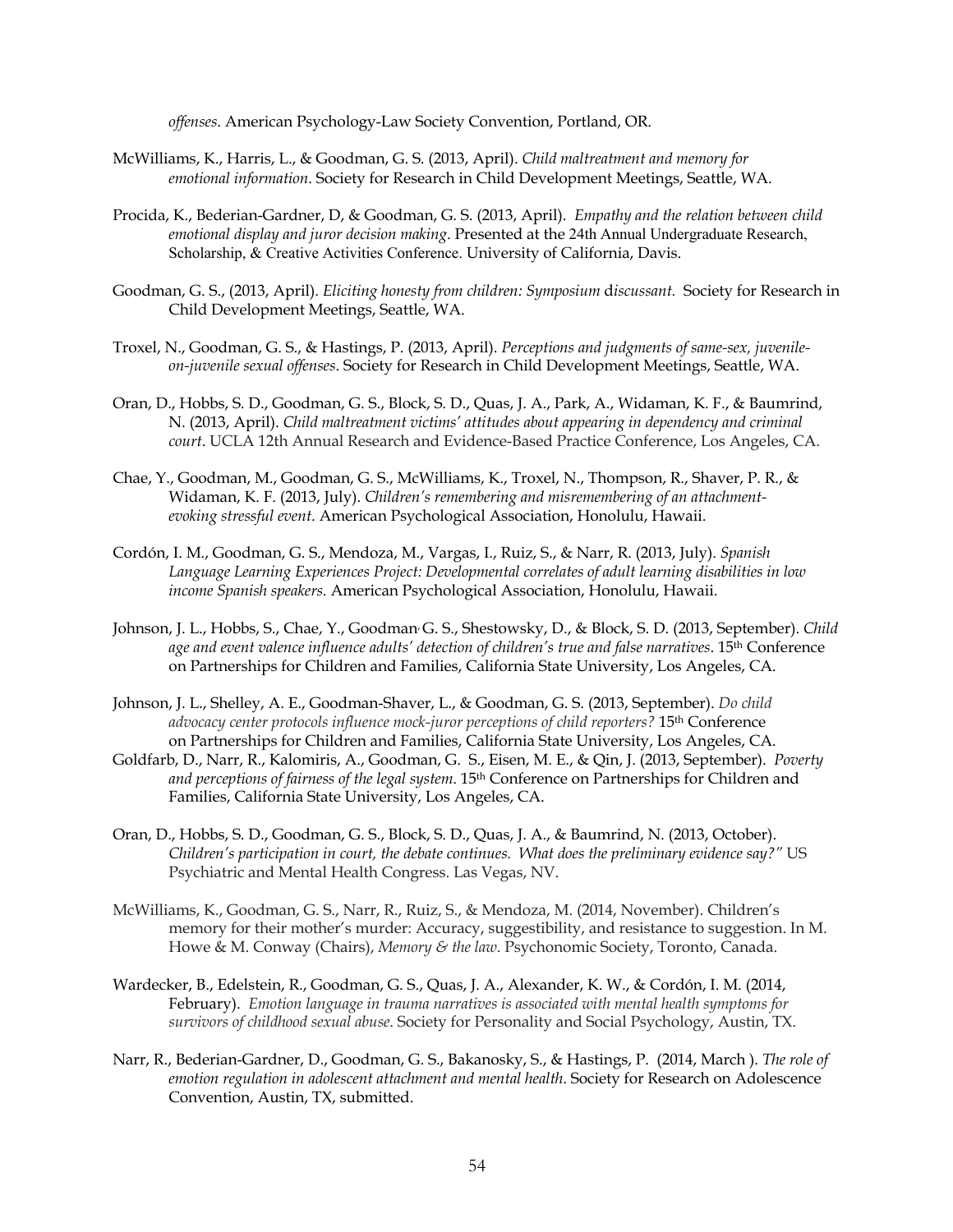- Bederian-Gardner, D., Procida, K. J., & Goodman, G. S. (2014, March). *Mock jurors' expectations of emotions displayed by child witnesses*. American Psychology-Law Society Meetings, New Orleans, LA.
- Chae, Y., Goodman, M., Goodman, G. S., Troxel, N., McWilliams, K., Shaver, P. R., Thompson, R. A., & Widaman, K. W. (2014, March). *Children's memory and suggestibility about a stressful event: The role of attachment orientations*. American Psychology-Law Society Meetings, New Orleans, LA.
- Johnson, J., Hobbs, S., Chae, Y., Goodman, G. S., Shestowsky, D., & Block, S. D. (2014, March*). Child age, child gender, and event valence influence adults' abilities to detect the truth of children's eyewitness memory reports*. American Psychology-Law Society Meetings, New Orleans, LA.
- McWilliams, K., & Goodman, G. S. (2014, March). *Parent-child conversations and children's eyewitness memory*. American Psychology-Law Society Meetings, New Orleans, LA.
- Goodman, G. S. (2014, March). Discussant comments. In J. Klemfess & K. Saywitz (Chairs), *Improving children's recall and reports*. American Psychology-Law Society Meetings, New Orleans, LA.
- Lyon, A., & Goodman, G. S. (2014, April). *The relation between attending therapy and the accuracy of child sexual abuse memory*. University of California Undergraduate Research Conference, Davis, CA.
- Alley, D., Bederian-Gardner, D., & Goodman, G. S. (2014, May). *Implicit/explicit stereotyping effects on adults' perceptions of child sexual abuse victims.* Association for Psychological Science Convention, San Francisco, CA.
- Bederian-Gardner, D., Goldfarb, D., Ross, J., & Goodman, G. S. (2014, May). *Emotion attribution and child sexual abuse*. Association for Psychological Science Convention, San Francisco, CA.
- Otgaar, H., Howe, M. L., & Goodman, G. S., & (2014, June). A new look at children's testimonial accuracy. In V. Nadege (Chair), *The implications of suggestibility and false memories for eyewitness testimony*. 28th International Congress of Applied Psychology, Paris, France.
- Johnson, J. L., Goodman, G. S., & Shelley, A. E. (2014, September). *Modeling the effects of child advocacy centers on mock-jurors' perceptions.* 16th Conference on Partnerships for Children and Families in Los Angeles County, California State University, Los Angeles, CA.
- Bederian-Gardner, D., Goldfarb, D., Ross, J., & Goodman, G. S. (2014, September). *Emotion attribution and child sexual abuse testimony*. 16th Conference on Partnerships for Children and Families in Los Angeles County, California State University, Los Angeles, CA.
- Alley, D., Bederian-Gardner, D., & Goodman, G. S. (2014, September). *Implicit/explicit stereotyping effects on*  adults' perceptions of child sexual abuse victims. 16th Conference on Partnerships for Children and Families in Los Angeles County, California State University, Los Angeles, CA.
- Wardecker, B., Edelstein, R., Goodman, G. S., Quas, J. A., Alexander, K. W., & Cordón, I. M. (2014, September). *Emotion language in trauma narratives is associated with mental health symptoms for survivors of childhood sexual abuse*. 16th Conference on Partnerships for Children and Families in Los Angeles County, California State University, Los Angeles, CA.
- Kinsler, P., & Goodman, G. S. (2014, October). *The good, the bad, and the ugly in child interviewing*. International Society for the Study of Trauma and Dissociation, Long Beach, CA.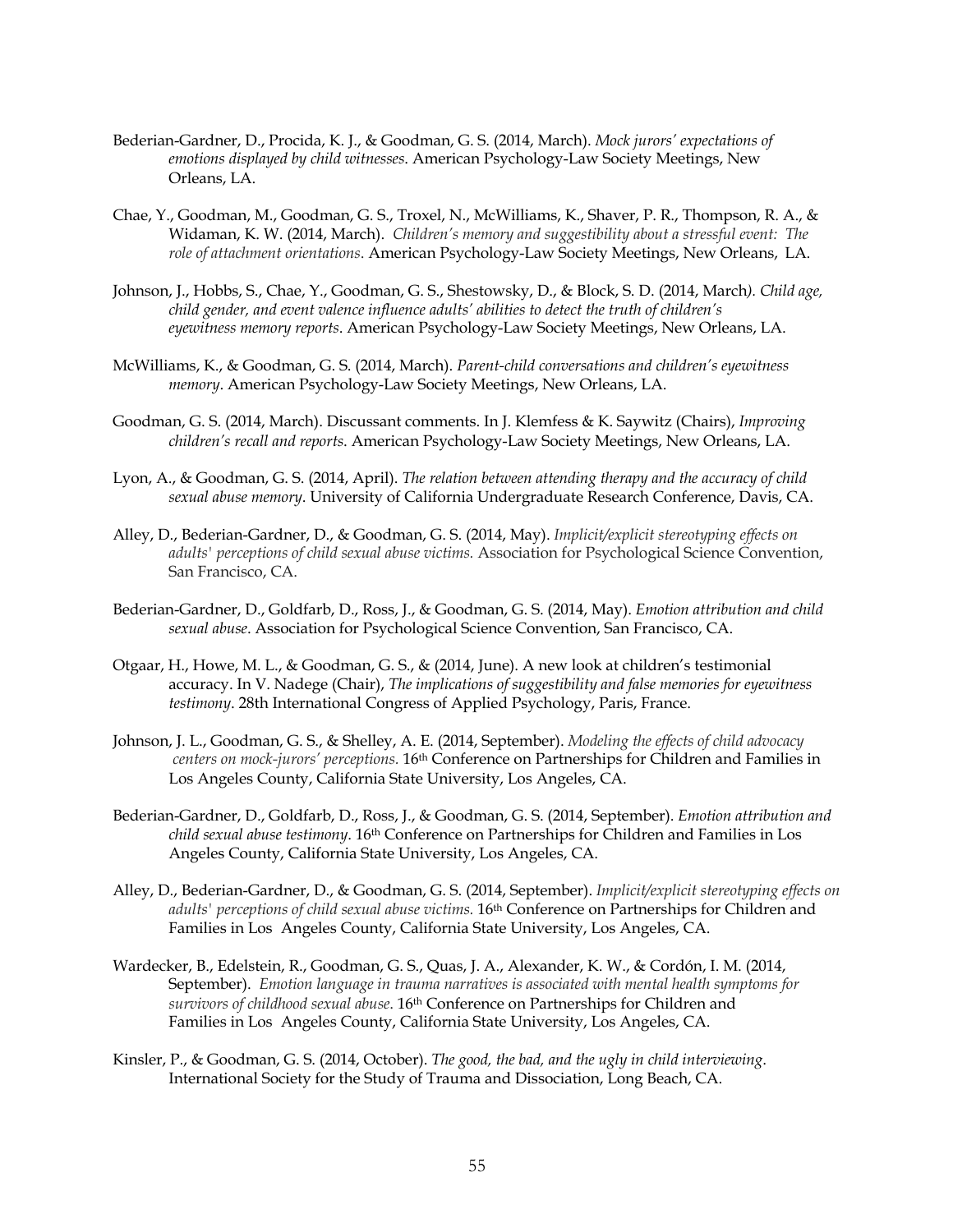- Tashjian, S., Goldfarb, D. A., Goodman, G. S., & Quas, J. A. (2015, March). *Attachment orientation and caregiver supportiveness shape perceptions of fairness.* Society for Research on Child Development Meetings, Philadelphia, PA.
- Goodman, G. S., Bederian-Gardner, D., Cordón, I. M., Hobbs, S. D., Narr, R., Bakanosky, S., and the California NYTD-CYTD Research Group. (2015, March). Attachment and emotion regulation: Predictors of child well-being in foster youth. In L. Newland & M. L. Lawler (Chairs). *Understanding children's subjective well-being across age groups and contexts .* Society for Research on Child Development Meetings, Philadelphia, PA.
- Tashjian, S., Goldfarb, D. A., Goodman, G. S., & Quas, J. A. (2015, March). *Child sexual abuse victims delay disclosure when caregivers are emotionally or physically abusive*. American Psychology-Law Society Conference, San Diego, CA.
- McWilliams, K., Goodman, G. S., Shelley, A., & Omoli, J. (2015, March). *Parent-child discussion, parental bias, and children's eyewitness memory*. American Psychology-Law Society, San Diego, CA.
- Lyon, A., Goldfarb, D., Goodman, G. S., & Quas, J. A. (2015, March). *The relation between attending therapy and accuracy of child sexual abuse memory*. American Psychology-Law Society, San Diego, CA. (This paper won 1<sup>st</sup> place in the AP-LS Undergraduate Paper Award competition.)
- Goodman, G. S. (2015, August). Effects of hitting children: Science and policy. In E. T. Gershoff (Chair). *Changing attitudes about and use of spanking across contexts and cultures*. American Psychological Association Convention, Toronto, Canada.
- Bederian-Gardner, D., Goodman, G. S., & Chae, Y. (2015, August). Predictors of children's lying: The role of attachment. In A. Evans (Chair), *Children's disclosure of wrongdoing*. American Psychological Association Convention, Toronto, Canada.
- Hobbs, S. D., Bederian-Gardner, D., & Goodman, G. S. (2015, August). *Attachment anxiety and PTSD in at risk foster youth*. American Psychological Association Convention, Toronto, Canada.
- Tashjian, S. M., Goldfarb, D., Goodman, G. S., Bederian-Gardner, D., Hobbs, S. D., Bakanosky, S., Narr, R., & the California NYTD-CYTD Research Team (2015, September). *Opportunity for voice predicts foster youth's views of the dependency courts*. Annual Partnership Conference: A New Beginning for Partnerships, Children & Families in LA County. California State University and LA County Dependency Court, LA, CA. (Winner, CAPSAC Paul Crissey Research Award).
- Tashjian, S. M., Goldfarb, D., Goodman, G. S., & Quas, J. A. (2015, September). *Parental abuse contributes to delays in non-parental child sexual abuse disclosure*. Annual Partnership Conference: A New Beginning for Partnerships for Children & Families in Los Angeles County. California State University-Los Angeles and Los Angeles County Dependency Court, Los Angeles, CA.
- Bederian-Gardner, D., Chae, Y., & Goodman, G. S. (2015, October). *Predictors of children's lying to conceal parental transgression.* UC Consortium on Social Sciences and Law Conference, University of California, Irvine.
- Johnson, J., Hobbs, S. D., Chae, Y., Goodman, G. S., Shestowsky, D., & Block, S. D. (2015, October). *Detecting children's true and false accounts: Effects of child age, event valence, or adult attitudes towards child eyewitnesses*. UC Consortium on Social Sciences and Law Conference, University of California, Irvine.

Hobbs, S. D., Bederian-Gardner, D., Goodman, G. S., and the California CYTD/NYTD Research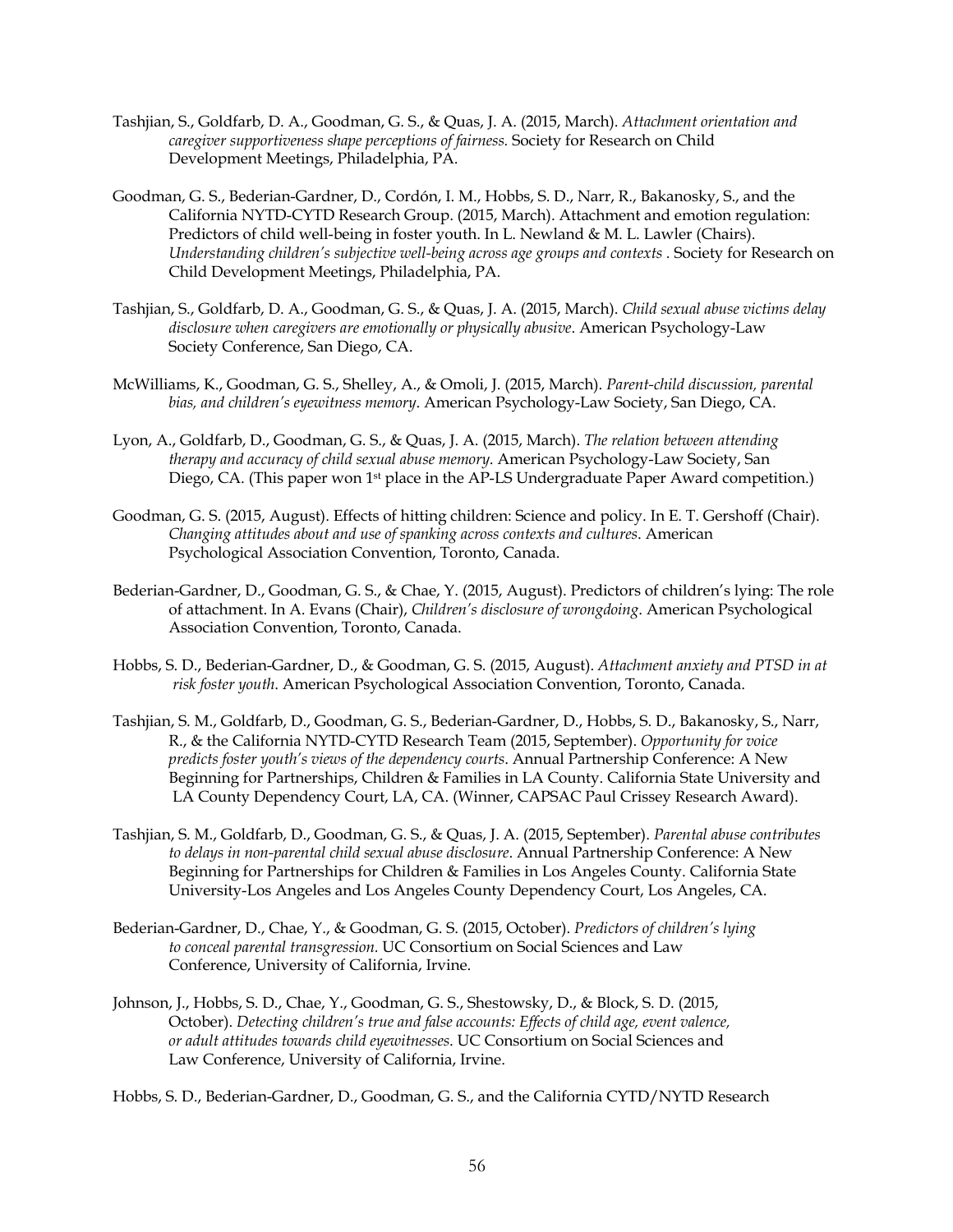Group. (2015, October). *Residential instability and foster children well-being*. UC Consortium on Social Sciences and Law Conference, University of California, Irvine.

- Silberkleit, G., Cordón, I. M., & Goodman, G. S. (2016, March). *Who spilled the jelly? Familiarity, stereotypes, and children's memory*. American Psychology-Law Society Convention, Atlanta, GA.
- Goldfarb, D. A., Tashjian, S. M., Goodman, G. S., Bederian-Gardner, D., Hobbs, S. D., Cordón, I. M., Ogle, C., Bakanosky, S., Narr, R. K., Chae, Y., and the NYTD/CYTD Research Group (2016, March). *The importance of voice: Legal socialization and dependency court*. American Psychology-Law Society Convention, Atlanta, GA.
- Goodman. G. S., & Goldfarb, D. A. (2016, March). Disclosure and child abuse: Discussant comments. In S. Stolzenberg Roosevelt (Chair). *Children's disclosures: Overcoming reluctance, understanding recantation, and promoting clarity*. American Psychology-Law Society Convention, Atlanta, GA.
- Chae, Y., Goodman, M., Goodman, G. S., Troxol, N., McWilliams, K. Thompson, R. T., Shaver, P. R., & Widaman, K. F. (2016, March). Attachment, interviewer support, and children's eyewitness memory about a distressing event. American Psychology-Law Society Convention, Atlanta, GA.
- Alley, D., Bederian-Gardner, D., & Goodman, G. S. (2016, July). *Race and media effects in child sexual abuse cases.* Society for the Study of Culture, Ethnicity, and Race Research Conference. Stanford University, Palo Alto, CA.
- Melinder, A. M. D., Baugerud, G.A., & Goodman, G. S. (2016, July). *A longitudinal study of children's memories of a stressful separation from biological parents*. International Memory Conference, Budapest, Hungry.
- Hobbs, S. D., Bederian-Gardner, D., Goodman, G. S., Goldfarb, D., Tashjian, S. M., and the CA NYTD/CYTD Research Group. (2016, August). Foster youth and emerging adulthood. In G. S. Goodman & M. E. Lamb (Chairs), *Child abuse and neglect: From basic research to foster care and mental health*. American Psychological Association, Denver, CO.
- Olomi, J. M., Goldfarb, D., Goodman, G. S., Eisen, M. L., Quas, J. A., & Qin, J. (2016, August). *Child maltreatment, social support, and children's eyewitness memory*. American Psychological Association, Denver, CO.
- Johnson, J. L., & Goodman, G. S. (2017, March). *Eyewitness memory in youth with and without high functioning Autism Spectrum Disorder*. American Psychology-Law Society Convention, Seattle.
- Harris, L., Johnson, J. L., & Goodman, G. S. (2017, March). *The interplay of anxiety, executive function, and problem solving in maltreated children*. American Psychology-Law Society Convention, Seattle, WA.
- Silberkleit, G., Alley, D., Bederian-Gardner, D., & Goodman, G. S. (2017, March). *Effects of race-based, sexual stereotyping in child sexual abuse cases*. American Psychology-Law Society Convention, Seattle, WA.

Goodman, G. S. (2017, March). Discussant. In M. Stevenson (Chair), *Child sexual abuse: Understanding case*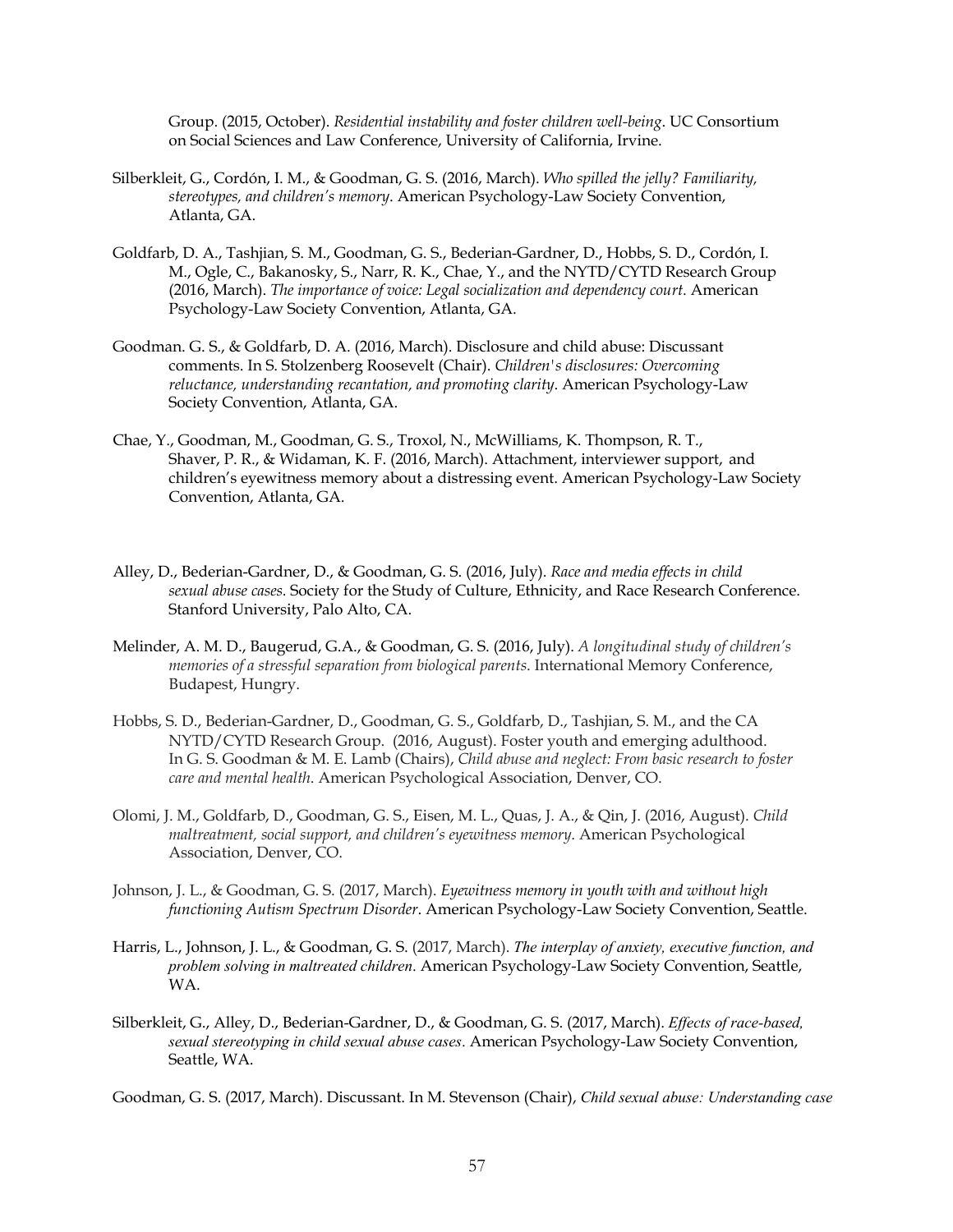*outcomes and consequences for victims and offenders*. Symposium, American Psychology-Law Society Convention, Seattle, WA.

- Hobbs, S., Bederian-Gardner, D., Ogle, C. M., & Goodman, G. S. (2017, April). *Emancipating foster youth: Factors influencing outcomes and mental health*. Western Psychological Association, Sacramento, CA.
- Chae, Y., Goodman, G. S., Larson, R. P., Augusti, E.-M., & Alley, D. (2017, June). Parents' preparation of children for medical procedures and children's memory: The role of avoidant attachment. In J. Cassidy & J. Stern (Chairs), *Adult attachment style: Implications for parenting behavior and child outcomes*. International Attachment Conference, London, UK.
- Goodman, G. S. (2017, August). What is true and false in "false memory"? Discussant comments. In C. J. Brainerd & M. E. Lamb (Chairs), *Developmental differences across memory paradigms: Can we generalize from the lab to the courtroom?* Am. Psychological Assoc. Convention, Washington, DC.
- Eisen, M. E., Goodman, G. S., & Diep, J. (2018). Disclosures of sexual and physical abuse across repeated forensic interviews. In K. McWilliams & T. D. Lyon (Chairs), *Children's disclosures and recantations: Developmental and legal factors*. American Psychology-Law Society Conference, Memphis, TN.
- Gonzalves, L., Bederian-Gardner, D., Goodman, G. S., Chae, Y., & Thompson, R. A. (2018, May). *Child attachment anxiety predicts commission errors to misleading questions*. Association for Psychological Science Convention, San Francisco, CA.
- Johnson, J. L., Goodman, G. S., & DeVault, B. (2018, May). *Memory deficits, communicative ability, and self-monitoring limit utility of existing forensic interviewing methods for youths with high functioning Autism Spectrum Disorder*. International Society for Autism Research, Rotterdam, Netherlands*.*
- Cartwright, A., Appell, J., Goldfarb, D., Eisen, M. L., Qin, J., & Goodman, G. S. (2018, July). *"Did he ask you about your family?": Effects of age and trauma-related psychopathology*. The European Conference on Psychology & the Behavioral Sciences, Brighton, UK.
- Hobbs, S., & Goodman, G. S. (Chairs) (2018, August). *Applied developmental psychology: Forensic issues and clinical interventions.* Symposium, American Psychological Association Convention, San Francisco, CA.
- Goldfarb, D., Goodman, G. S., Larson, R. P. Eisen, M. L., & Qin, J. (2018, August). Adults' memory for childhood violence. In S. Hobbs & G. S. Goodman (Chairs), *Applied developmental psychology: Forensic issues and clinical interventions.* Symposium, American Psychological Association Convention, San Francisco, CA.
- Johnson, J. L., & Goodman, G. S. (2018, August). Memory deficits in youth with high functioning Autism Spectrum Disorder. In J. L. Johnson (Chair), *Memory and Autism symposium*, American Psychological Association Convention, San Francisco, CA.
- Goldfarb, D., Appell, J., Vidales, D., Cartwright, A., Wang, Y., Wu, Y., Gonzalves, L. C., Eisen, M. L., Qin, J, & Goodman, G. S. (2019, March). Children's cooperation in and memory for a traumafocused forensic interviews. In J. Klemfuss (Chair), *Interpersonal engagement and children's reporting in interview contexts*. American Psychology-Law Society Conference, Portland, OR.
- Goodman, G. S. (2019, March). Discussant. In S. Woodhouse (Chair), *Adult attachment style: Implications for parenting behavior and child outcomes*. Society for Research on Child Development, Baltimore, MD.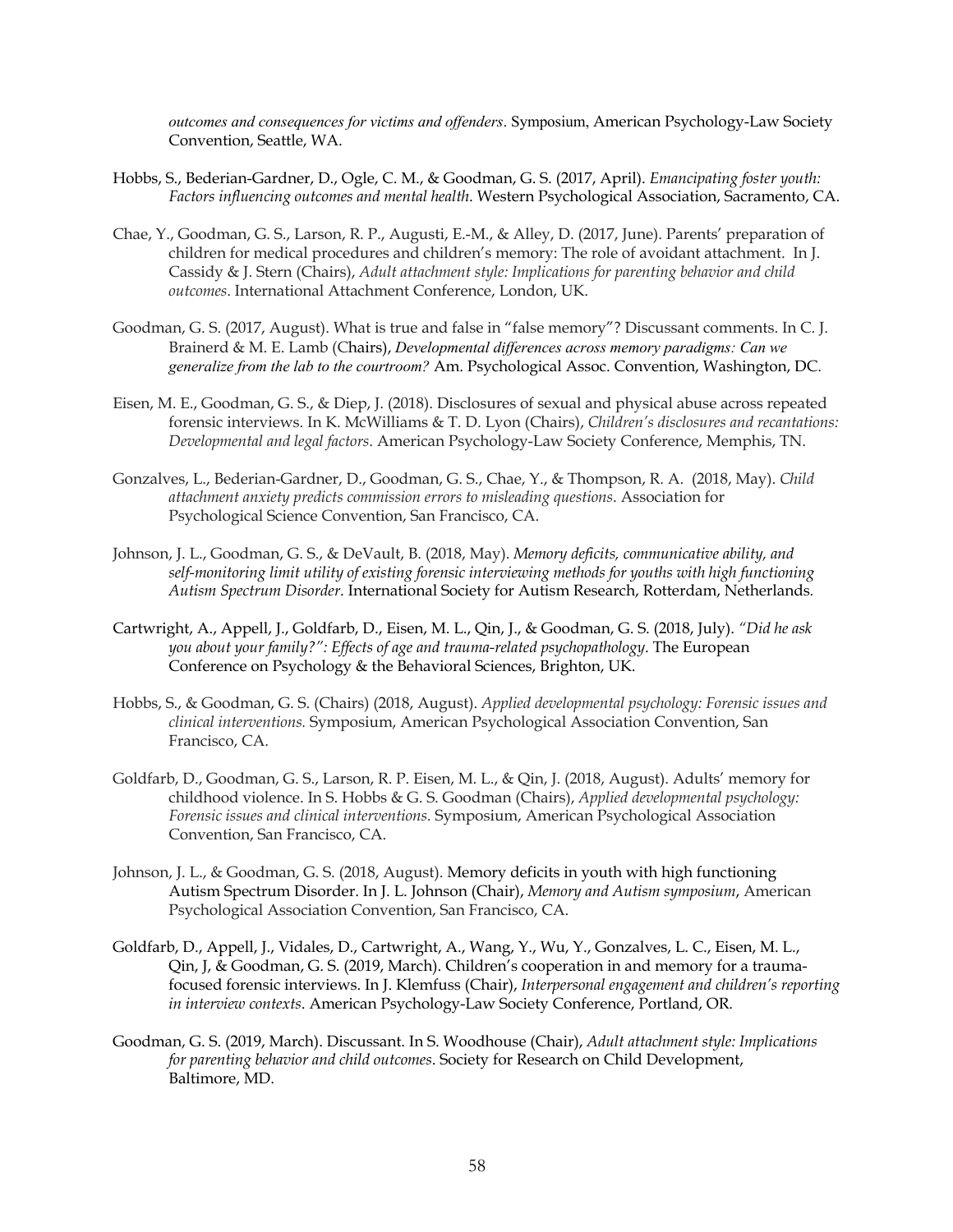- Hobbs, S. D., Bederian-Gardner, D., Ogle, C. M., & Goodman, G. S. (2019, March). *Factors related to negative outcomes for foster youth who are nearing the age of emancipation from care*. American Psychology-Law Society Conference, Portland, OR.
- Wu, J., Wang, Y., Gonzalves, L., Vidales, D., Goldfarb, D., Eisen, M. L., Qin, J., & Goodman, G. S. (2019, May). *Memory accuracy for interviews about childhood trauma after 20 Years*. Association for Psychological Science Convention, Washington, DC.
- Johnson, H., Block, S. D., Shestowsky, D., Gonzales, J., Shockley, K., & Goodman, G. S. (2020, March.). *Police officers' and laypeople's difficulties in detecting false denials*. American Psychology-Law Society Conference, New Orleans, LA.
- Wang, Y. Goodman, G. S. Goldfarb, D., Gonzalves, L., Vidales, D., Wu, Y., & Eisen, M. L. (2020, October). *Long-term memory for physical touch: Trauma experience and attachment security*. Western Psychological Association, San Francisco, CA. (delayed/changed to online due to Coronavirus)
- Goodman, G. S., & Wu, Y. (2020, May). (Chairs). *Adults' long-term memory for childhood traumatic events*. Association for Psychological Science, Chicago, IL (cancelled due to Coronavirus).
- Wu, Y., Wang, Y., Vidales, D., Brown, L., Eisen, M. L., & Goodman, G. S. (2002, May). *Memory accuracy and subjective forgetting in adults who experienced child maltreatment*. In G. S. Goodman & Y. Wu

 (Chairs). Adults' long-term memory for childhood traumatic events. Association for Psychological Science, Chicago, IL (accepted but conference was cancelled due to Coronavirus).

- Wu, Y., Wang, Y., Vidales, D., Brown, L., Eisen, M. L., & Goodman, G. S. (2020, May). *Memory accuracy and subjective forgetting in adults who experienced child maltreatment*. Society for Research in Child Development Meeting.
- Hartman, D. T., Goodman, G. S., Grandchamp, J., Vidales, D., Lawler, M. J., & Shaver, P. R. (2020, Dec). Promoting academic achievement in foster youth: An evaluation of a special residential education program. *Scholarship of Teaching and Learning Conference*, UC Davis.
- Hartman, D. T., Grandchamp, J., Vidales, D., Shaver, P.R., Lawler, M. J., & Goodman, G. S. (2021, April). *A special program for foster youth: Predictors of long-term outcomes.* Society for Research in Child Development Meeting.
- Wu, Y., Goldfarb, D., Wang, Y., Vidales, D., Brown, L., Eisen, M. L., & Goodman, G. S. (2021, April).  *Memory accuracy and subjective forgetting in adults who experienced child maltreatment*. Society for Research in Child Development Meeting. Interdisciplinary Research and Policy Research Strategic Poster Award.
- Hartman, D. T., Goodman, G. S., Moriarty, N., Grandchamp, J., & Kramer, M. (2021, submitted). *Trust in pandemic-related information and vaccine attitudes*. American Psychology-Law Society Convention, Denver, CO.

## **XIV. SELECTED INVITED COLLOQUIA AND ADDRESSES**

- Goodman, G. S. *Developmental changes in pictorial memory*. Invited colloquium, Department of Psychology, University of California, Riverside, 1976.
- Goodman, G. S. *Memory for action events*. Invited colloquium, Department of Psychology, The Graduate Center, CUNY, New York, 1980.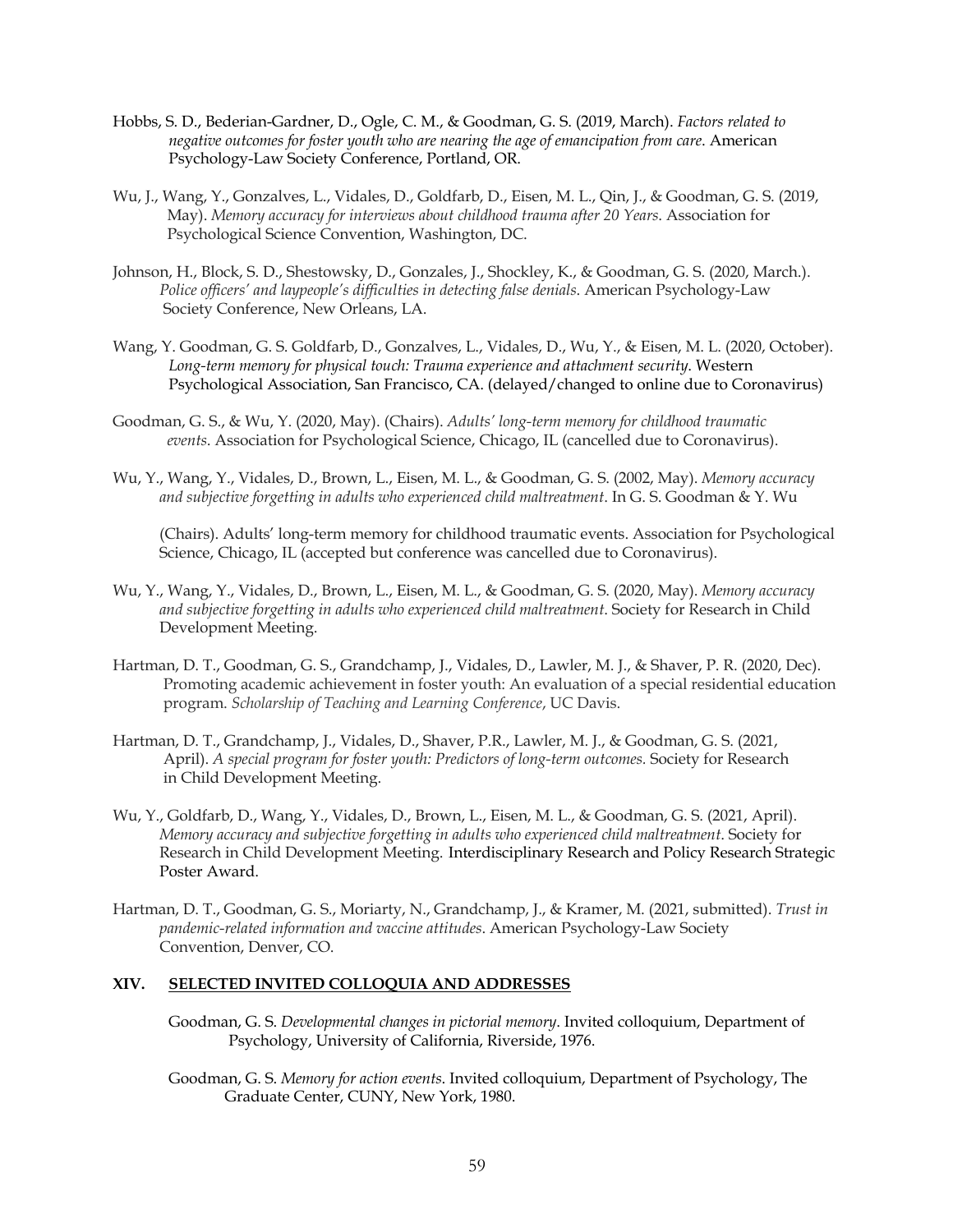- Goodman, G. S. *The development of action-related memory*. Invited colloquium, Department of Psychology, Rutgers University, 1980.
- Goodman, G. S., & Haith, M. M. *Picture-word interference: Reading in a second language*. Invited colloquium, Developmental Psychobiology Research Group Meeting, University of Colorado Medical Center, January, 1980.
- Goodman, G. S. *On the believability of children*. Invited keynote address, Thirteenth Annual Conference on Child Abuse and Neglect, Keystone, CO, May, 1984.
- Goodman, G. S. *Explorations in memory development*. Colloquium, Department of Psychology, University of California, Santa Barbara, February, 1985.
- Goodman, G. S. *The child witness*. Colloquium, Department of Psychology, Boston University, March, 1985.
- Goodman, G. S. *The child as witness*. Invited colloquium. Department of Psychology, State University of New York, Buffalo, New York, April, 1985.
- Goodman, G. S. *Can we believe child witnesses?* Invited keynote address, Conference on Child Witnesses, Mankato State University, Minnesota, May, 1985.
- Goodman, G. S. *Memory development: Implications for child witnesses.* Invited talk, Conference on Child Witnesses, Mankato State University, Minnesota, May, 1985.
- Goodman, G. S. *Memory development.* Invited colloquia (10 lectures), Department of Psychology, University of Padua, Italy, June, 1985.
- Goodman, G. S. *Children's memory: Legal and psychological implications.* Invited address, Colorado Psychological Association Conference. Denver, CO. November, 1985.
- Goodman, G. S. *Children's memory and children's testimony*. Invited keynote address, Conference on children and the law, Arizona Council of Attorneys for Children and the Arizona Psychological Association, Apachee Sunrise, Arizona, February, 1986.
- Goodman, G. S. *Children's eyewitness testimony: Research and policy issues.* The Bush Center in Child Development and Social Policy, Yale University, New Haven, Connecticut, February, 1986.
- Goodman, G. S. *Suggestibility and children's memory*. Invited address. Celebration of the 50th Anniversary of The School of Social Work, University of Hawaii at Manoa, Honolulu, Hawaii, April, 1986.
- Goodman, G. S. *Age differences in eyewitness testimony.* Invited colloquium. Department of Psychology, University of Nevada, Reno, Nevada, May, 1986.
- Goodman, G. S. *The abused child before the law*. Invited keynote address, Sixth International Congress on Child Abuse and Neglect, Sydney, Australia, August, 1986.
- Goodman, G. S. *Children in the court system.* Invited colloquium. University of Western Australia, Perth, Australia, August, 1986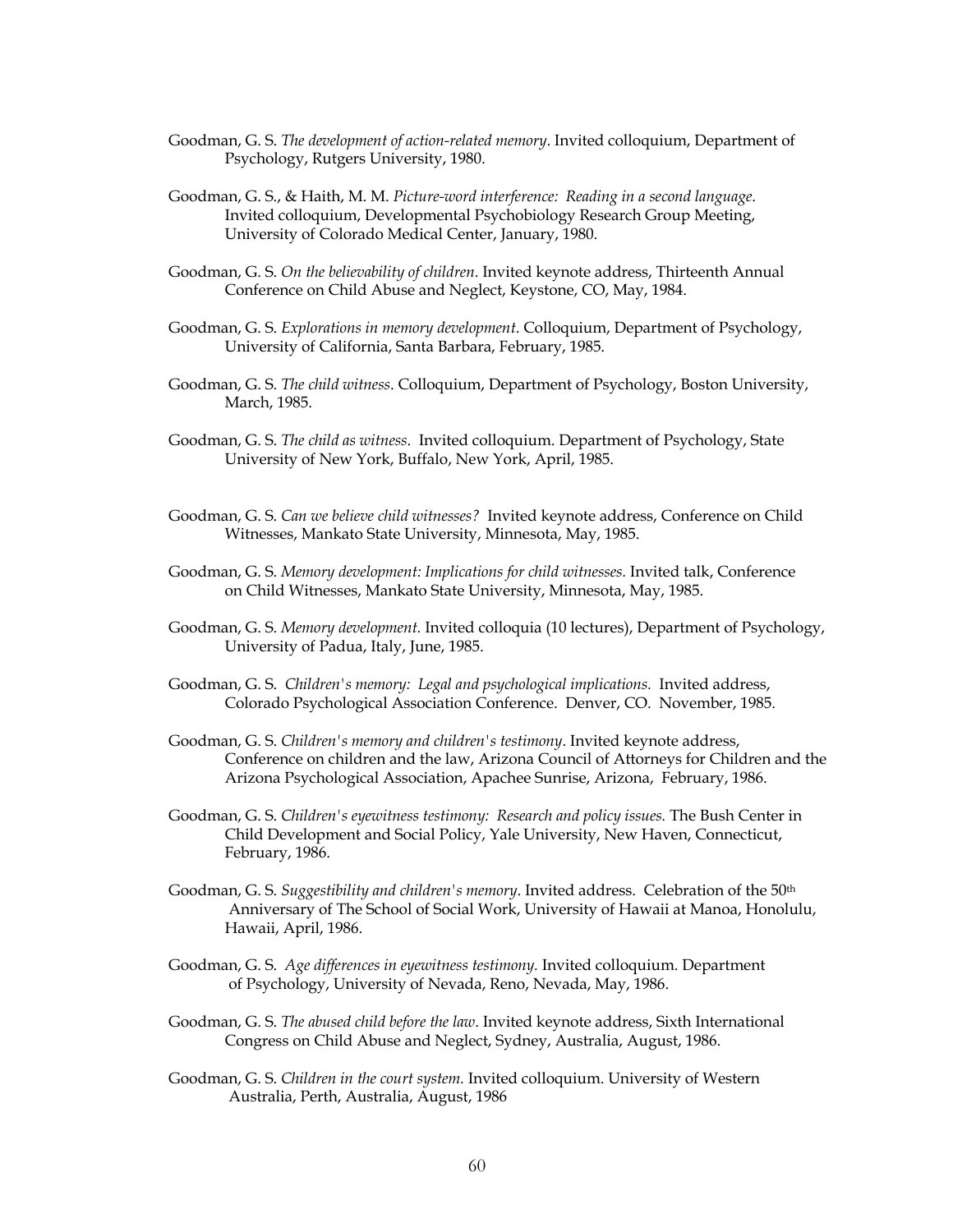- Goodman, G. S. *Children's eyewitness testimony.* Invited colloquium, Department of Psychology, University of Nebraska, Lincoln, NE, September, 1986.
- Goodman, G. S., Jones, D. P. H., and the University of Denver Child Sexual Assault Research Group. *The child witness in the courtroom.* Invited address. International Symposium on Child Witnesses, the British Psychological Association, Wolfson College, Oxford University, Oxford, England, December, 1986.
- Goodman, G. S. *Out of the mouths of babes: Children's memory for real-life events.* Invited colloquium, Department of Psychology, SUNY, Buffalo, NY, February, 1987.
- Goodman, G. S. *Children's memory for real-life events: Children's testimony.* Invited principal address, Child Sexual Abuse Conference, Fordham University School of Law and the Appellate Division of the N.Y. State Supreme Court, Fordham University, March, 1987.
- Goodman, G. S. *Children's memory and eyewitness testimony.* Invited colloquium, Department of Psychology, University of Oregon, Eugene, Oregon, March, 1987.
- Goodman, G. S. *Current research on children's use of anatomically detailed dolls.* Invited address, California Professional Society on Child Abuse, Los Angeles, CA, June, 1987, and San Francisco, CA, September, 1987.
- Goodman, G. S. *Child sexual abuse victims in the legal setting.* Series of 18 invited addresses given throughout New Zealand. Sponsored by the National Advisory Committee on the Prevention of Child Abuse and the New Zealand government. June, 1987.
- Goodman, G. S. *Memory capabilities of children*. Invited address. In Search of Truth. Conference sponsored by the Annenberg Center for Health Sciences at the Eisenhower Medical Center and Barbara Sinatra Children's Center at Eisenhower, Palm Springs, CA, October, 1987.
- Goodman, G. S. *The effects of misleading questions on children's reports*. Invited colloquium. Department of Psychology, University of Colorado, Colorado Springs, CO, Dec, 1987.
- Goodman, G. S. *Interviewing child victims.* Invited keynote address. National Conference on the Videotaping of Children in Child Abuse Cases. The Justice Institute of British Columbia, Vancouver, B. C., June, 1988.
- Goodman, G. S. *Children's testimony in child abuse cases*. Invited address. Conference on Child Sexual Abuse. Institute for the Prevention of Child Abuse. Toronto, Canada, October, 1988.
- Goodman, G. S. *Should we believe children's reports?* Invited address. Department of Psychology, Union College, Schenectady, NY, April, 1989.
- Goodman, G. S. *Reconstructing children's memories.* Invited talk, Ebbinghaus Empire, Department of Psychology, University of Toronto, April, 1989.
- Goodman, G. S. *Sexual abuse and children's reports*. Invited talk. Task Force on Child Sexual Abuse of Erie County. Judges' Conference. Buffalo, NY, October, 1989.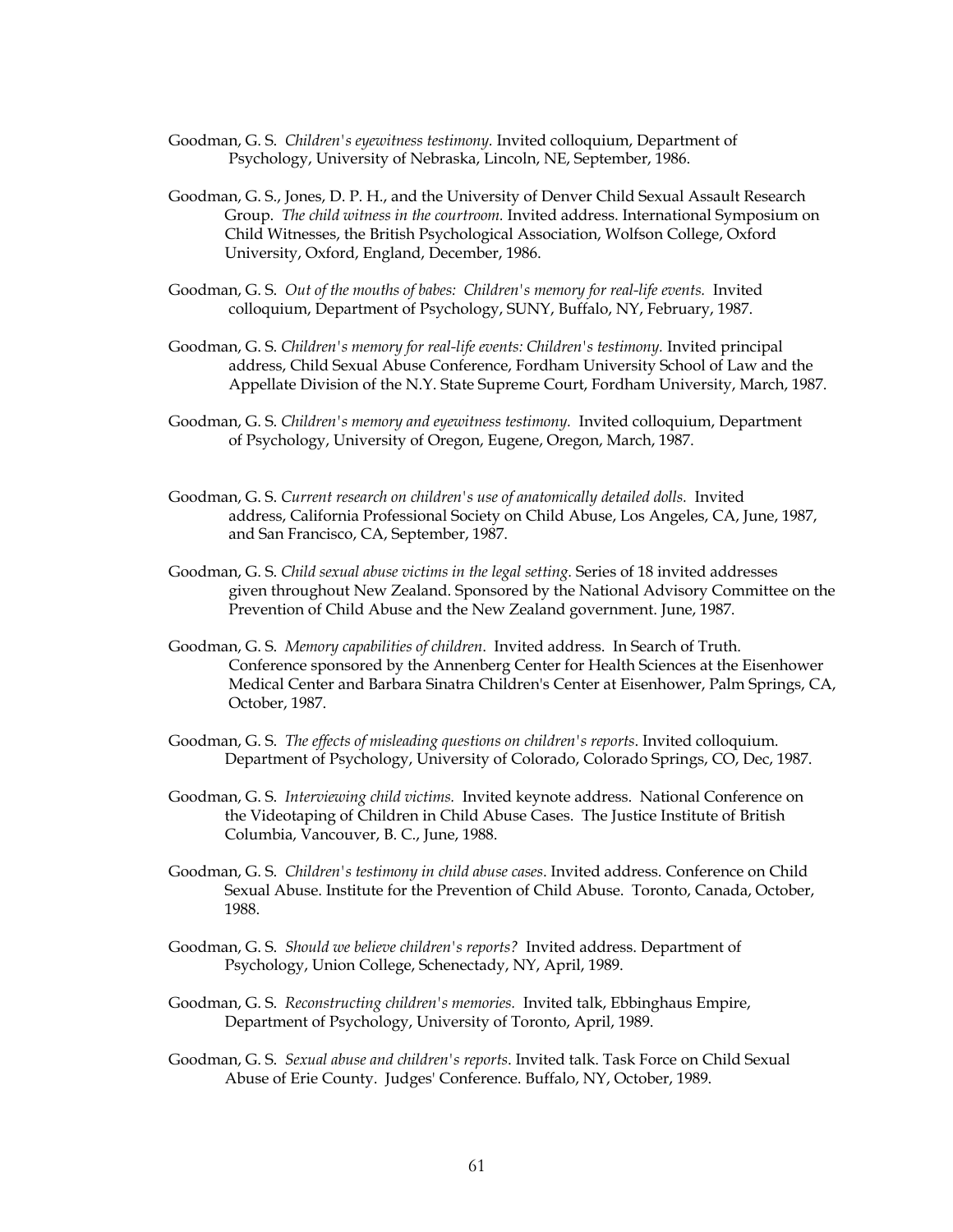- Goodman, G. S. *Children's Memory*. Invited talk. National Center on Child Abuse and Neglect, Department of Health and Human Services, Children's Justice Act Conference. Washington, D. C., November, 1989.
- Goodman, G. S. *Child abuse and children's testimony.* Invited colloquium. Human Development Colloquium Series, Harvard University, Cambridge, MA, November, 1989.
- Goodman, G. S. *Children's testimony: Accuracy and Impact.* Invited colloquium, Department of Psychology, University of Florida at Gainesville, Gainesville, FL, January, 1990.
- Goodman, G. S. *Child abuse and children's testimony: Current research findings.* Invited colloquium, Department of Psychology and Department of Psychiatry (Division of Children and Adolescents), University of Rochester, Rochester, NY, May, 1990.
- Goodman, G. S. *Social and cognitive influences on children's testimony.* Invited colloquium. Department of Psychology, University of California at Davis, Davis, CA, May, 1990.
- Goodman, G. S. An overview of current research on children's testimony. Two invited addresses to commemorate Australia's First National Child Abuse Prevention Week. Sponsored by the Department of Health and Welfare, Adelaide, Australia, August, 1990.
- Goodman, G. S. *Effects of court experience on child victim/witnesses.* Invited address. Conference on Child Abuse sponsored by the Society for the Prevention of Child Abuse and Neglect, Toronto, Canada, October, 1990.
- Goodman, G. S. *Understanding children's testimony.* Invited address. New York Society for the Prevention of Cruelty to Children, Family Court Luncheon Series, New York, NY, March, 1991.
- Goodman, G. S. *Interviewing children: Accuracies and inaccuracies in children's reports.*  Keynote address. Conference on Child Mental Health and the Law. Department of Psychology, Judge Baker Children's Center, Boston, MA, May, 1991.
- Goodman, G. S. *Understanding children's testimony.* Invited address, Division 7 (Developmental Psychology).American Psychological Association, San Francisco, CA, August, 1991
- Goodman, G. S. *Children's memory: Effects of socioemotional factors*. Department of Psychology, University of Virginia, Charlottesville, VA, October, 1991.
- Goodman, G. S. *A review of recent research on child witnesses.* Department of Law and Mental Health, University of Southern Florida, Tampa, FL, October, 1991.
- Goodman, G. S. *Child witness research: Current trends in the United States.* Conference on Children's Evidence, Faculty of Law, Hebrew University, Israel, December, 1991.
- Goodman, G. S. *Effects of stress on children's memory for real-life traumatic events.* Invited address, American College of Psychiatrists Annual Meeting, San Francisco, CA, February, 1992.
- Goodman, G. S. *The development of children's eyewitness memory.* Invited colloquium, Office of Child Development, University of Pittsburgh, PA, April, 1992.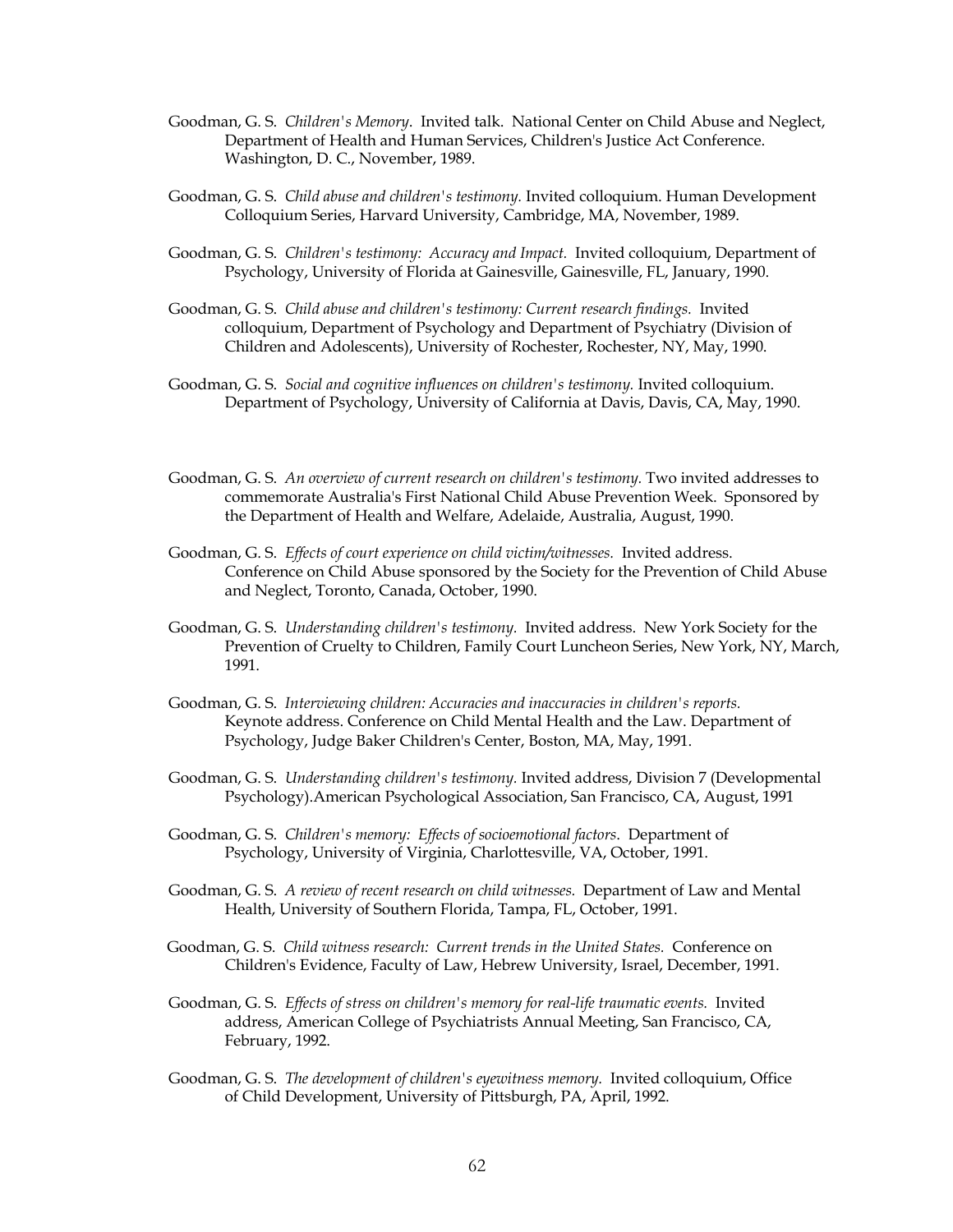- Goodman, G. S. *Advances in the study of children's testimony.* Invited address, Eastern Psychological Association, Boston, MA, April, 1992.
- Goodman, G. S. *Children's memory for stressful events: Theoretical and methodological issues.* Invited presentation, Annual Developmental Psychobiology Research Group Retreat, University of Colorado Health Sciences Center, Estes Park, CO, May, 1992.
- Goodman, G. S. *Listening to children.* Invited address, NATO Conference on children's testimony. Italy, May, 1992.
- Goodman, G. S. *Forms of abuse and forms of dispute*. Division 37 Presidential address, American Psychological Association Convention, Washington, D.C., August, 1992.
- Goodman, G. S. *The development of memory for real-life stressful events*. Department of Psychology, Randolph Macon Woman's College, Lynchburg, VA. April, 1993.
- Goodman, G. S. *Effects of closed circuit television on children's testimony and jurors' decisions.* Department of Psychology, Kent State University, Kent, Ohio. Conference on Eyewitness Memory and Suggestibility in Adults and Children, April, 1993.
- Goodman, G. S. *Children's memory for a painful medical procedure.* Conference on Memory Development, University of Chicago (NIMH sponsored conference organized by Dr. N. Stein), May, 1993.
- Goodman, G. S. *Child victims, child witnesses.* Invited address. American Psychological Association, Toronto, Canada, August, 1993
- Goodman, G. S. *Children's memory for traumatic events.* Invited address. International Association of Sex Researchers, Asilomar, CA, June, 1993.
- Goodman, G. S. *Investigation of child sexual abuse: Interviewing the victim*. Conference on "Investigating child sexual abuse: Research issues for the decade." Sponsored by the National Institute of Child Health and Human Development and the Allmanna/Barnhuset Fond (organized by Dr. Michael Lamb). Satra Bruk, Sweden, September, 1993.
- Goodman, G. S. *Child sexual abuse allegations and custody disputes: Parental and nonparental influences on children's testimony*. Center for the Study of Child Abuse, University of Texas, Austin, TX, March, 1994.
- Goodman, G. S. *Children's memory for traumatic events: Do children misremember and forget?*  Conference on Applied Cognitive Psychology, Claremont Graduate School, Claremont, CA, April, 1994
- Goodman, G. S. *Ritual abuse research findings.* Conference on Child Abuse, University of California, Davis Medical Center. Sacramento, CA, May, 1994.
- Goodman, G. S., *Integrating psychology and law: A scientific perspective on children's memory in legal contexts.* Invited address as part of an "Eminent Psychologists" university-wide colloquium series, University of Kentucky, Lexington, November, 1994. (The other invited speakers were Robert Sternberg, Richard Petti, and Gordon Bower.)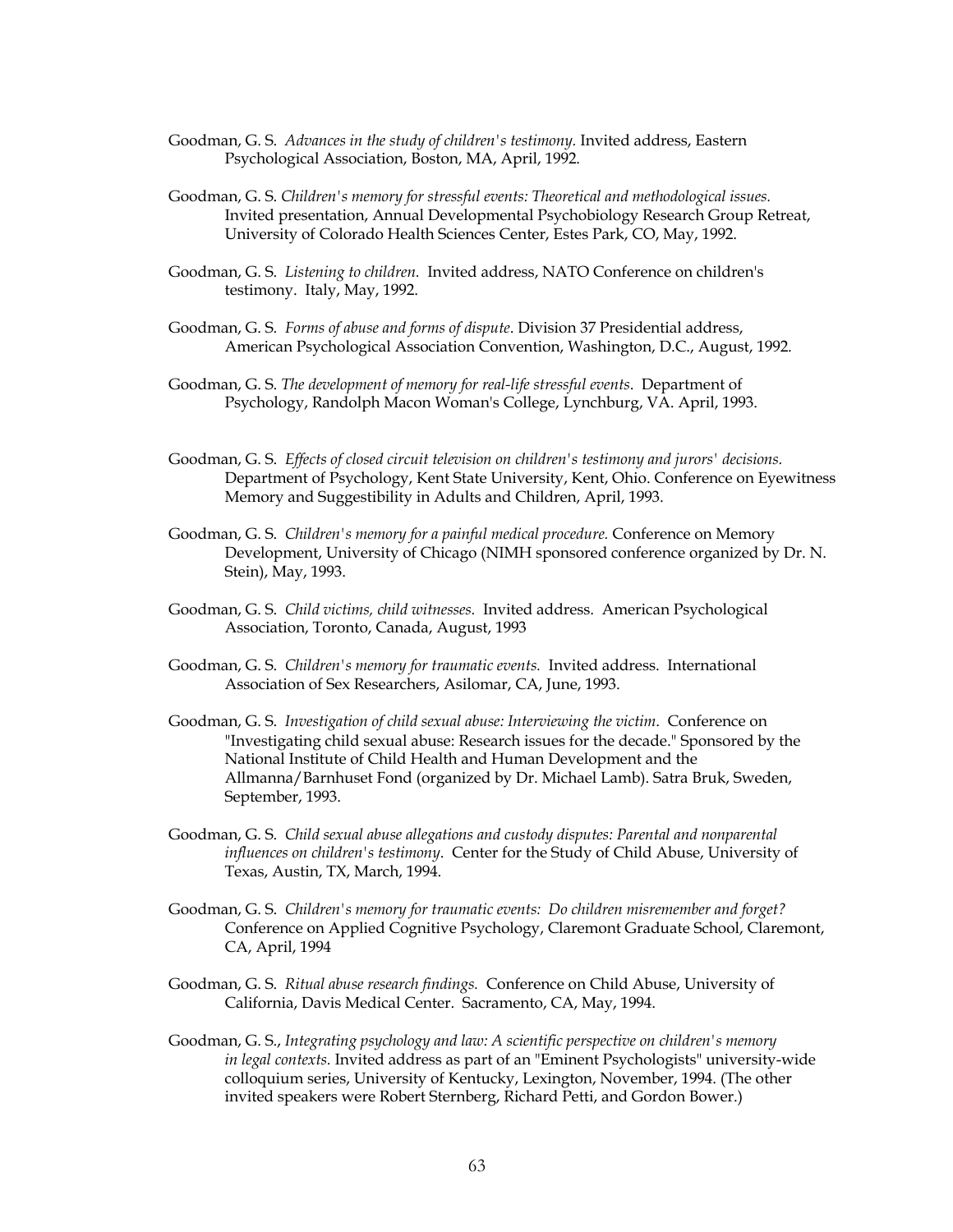- Goodman, G. S. *Memories of abuse: Causes and consequences.* Invited colloquium, Bar-Ilan University, Tel Aviv, Israel, February, 1995 (cancelled due to death in family).
- Goodman, G. S. *The child witness: A research update*. Invited address, Western Psychological Association. Los Angeles, CA, March, 1995 (cancelled due to death in family).
- Goodman, G. S. *A review of child-witness research.* Invited presentation at the annual New York Judicial Conference. Terrytown, NY, July, 1995.
- Goodman, G. S. *Nonhypnotic influences on children's memory and suggestibility.* Invited address, Division on Clinical Hypnosis, American Psychological Association. NY, August, 1995.
- Goodman, G. S. *Interviewing children in child abuse cases.* Invited address, Gioretto Institute and the Multidisciplinary Interview Centers of California, California State Department of Justice, Children's Justice Act, September, 1995
- Goodman, G. S. *Allegations of ritualistic child abuse.* Invited presentation, UC Davis Extension, September, 1995.
- Goodman, G. S. *Current research on children's eyewitness memory.* Invited presentation, Conference on Child Maltreatment. Children's Hospital of San Diego, January, 1996.
- Goodman, G. S. *The ritual abuse scare: Eyewitness testimony, repressed memory, and child abuse*. American River College, Sacramento, CA May, 1997.
- Goodman, G. S. *The new wave of child witness research*. Presidential address to the American Psychology-Law Society/Division 41, American Psychological Association, August, 1997.
- Goodman, G. S. *Child witnesses*. Utah Judicial Conference. Snowbird, Utah, September, 1997.
- Goodman, G. S. (1998). *Memory, suggestibility, and trauma in maltreated and nonmaltreated children.* Child Protection Conference, University of California, Davis Medical School.
- Goodman, G. S. (1998). *Trauma, memory, and suggestibility in children.* Invited colloquium, University of Southern California, Los Angeles, CA.
- Goodman, G. S. (1998). *Testimony about childhood events: Psychological, legal, and social policy issues.* Institute on Governmental Affairs, UC Davis.
- Goodman, G. S. (1999). *Child maltreatment.* Presidential address, Section on Child Maltreatment, American Psychological Association, Boston, MA.
- Goodman, G. S. (1999). *Child victims, child witnesses.* Profiling the Social Sciences, UC Davis.
- Goodman, G. S. (1999). *Child witnesses.* Invited talk, American Bar Association/American Psychological Association Conference, Psychological Expertise & Criminal Justice, Washington, D.C.
- Goodman, G. S. (1999). *Trauma and memory in children: Implications for reactions to medical procedures.* Kaiser Hospital, Santa Rosa, CA.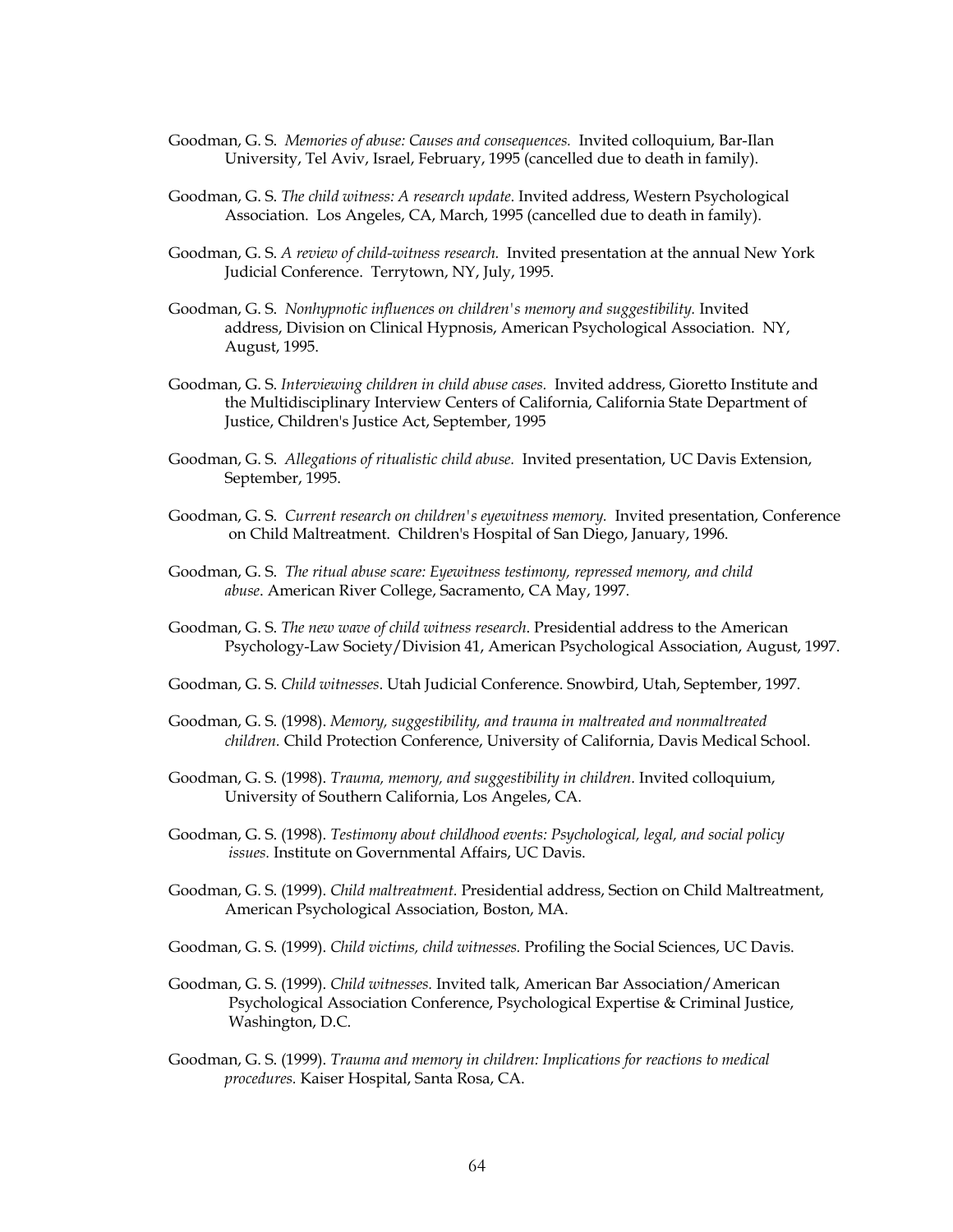- Goodman, G. S. (1999). *Children with disabilities as witnesses in legal cases.* National Academy of Sciences Meeting on Victims with Disabilities. UC Irvine.
- Goodman, G. S. (2000). *Memory and maltreatment.* Invited address, Department of Psychology, University of Otago, Dunedin, New Zealand. (Declined due to family health issues)
- Goodman, G. S. (2000). *Why study children in the legal system?: Theoretical and applied issues concerning memory and socio-emotional development.* University of California, Santa Barbara.
- Goodman, G. S. (2000). *Child maltreatment: Forensic, mental health, and research issues.*  Presidential address, Section on Child Maltreatment, American Psychological Association, Washington, D.C.
- Goodman, G. S. (2000). *Current research on children's eyewitness memory and suggestibility: Pre-interview influences*. National Institute on Child Health and Human Development sponsored meeting (M. Lamb, chair). Salt Lake City, Utah.
- Goodman, G. S. (2000). *Children in legal cases: Memory and emotion.* Invited colloquium, Department of Psychology, University of Nevada, Reno.
- Goodman, G. S. (2001). *Memory and much more*. Festschrift for Marshall Haith. Invited talk. University of Denver, Denver, CO
- Goodman, G. S. (2001). *Memory for traumatic events in childhood: New findings relevant to the repressed/lost memory controversy*. Stanford University.
- Goodman, G. S. (2002, March). *Child abuse and child memory.* Invited address, American Psychology-Law Society Biennial Conference. Austin. TX.
- Goodman, G. S. (2002, April). *Children's eyewitness memory: Consensus and debate.* Invited talk. University of Oslo, Norway.
- Goodman, G. S. (2002). *Interviewing children.* Invited talk to the California Consortium on Multi-Disciplinary Interview Centers. Marin County, CA.
- Goodman, G. S. (2002). *Children in maltreatment investigations.* Invited talk to the Child Protection Group, Department of Pediatrics, UCDMC, Sacramento, CA.
- Bottoms, B. L., Shaver, P. R., Goodman, G. S., Qin, J. J., Nysse-Carris, K., Toulou-Shams, M. (2002, August). *In the name of God: A profile of child maltreatment justified by religious beliefs and perpetrated by religious authorities.* Invited talk at the Conference on Family Violence. Portsmouth, New Hampshire.
- Goodman, G. S. (2002, September). *Post-Traumatic Stress Disorder and memory*. Invited address, Department of Psychology, University of Oslo, Norway.
- Goodman, G. S. (2002, October). *Memory, trauma, and law*. Invited address, Speakers Series on Psychology and Law, Claremont Men's College, Claremont, CA.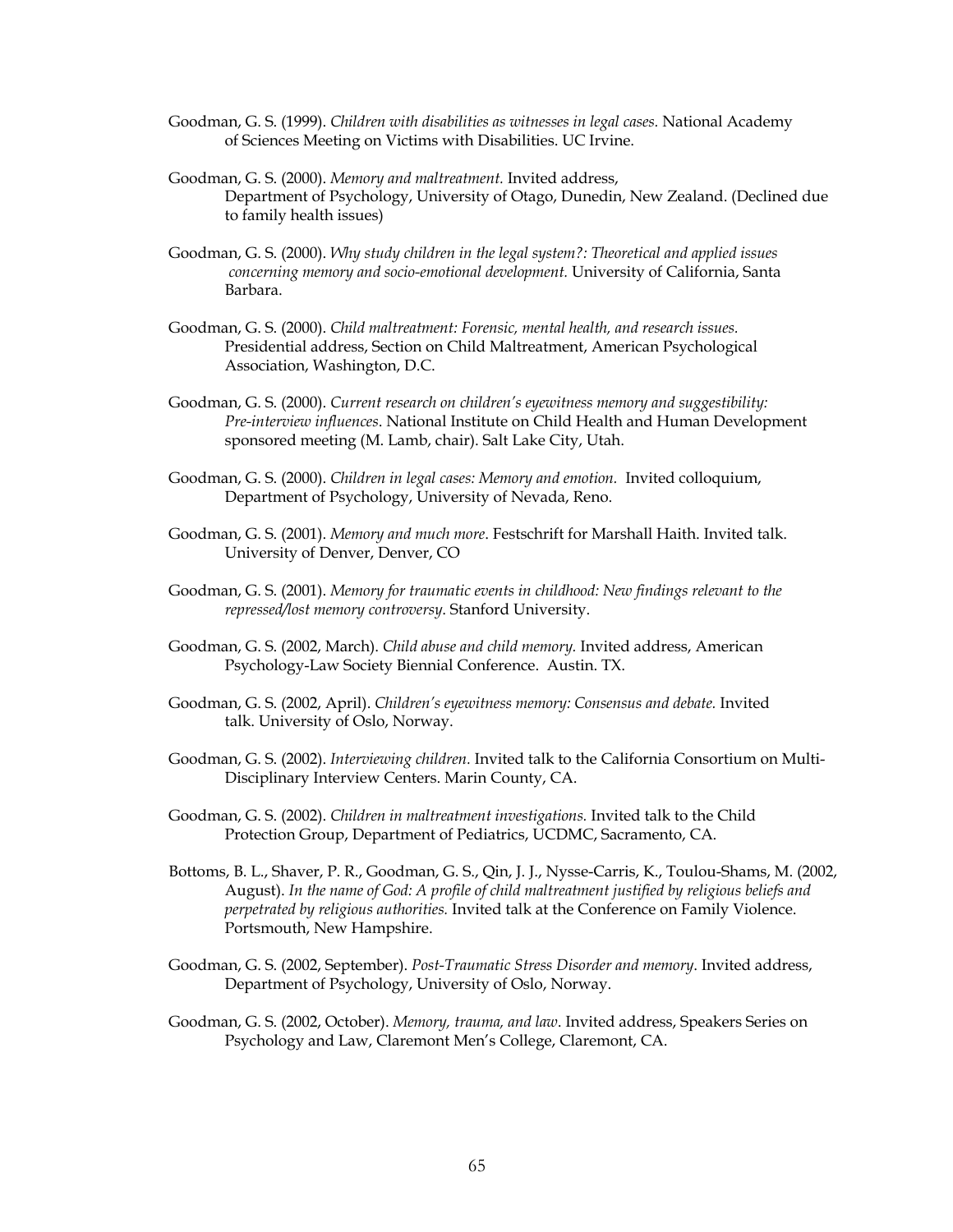- Goodman, G. S. (2002, December). *Child abuse and memory*. Invited address presented at the Memoria e suggestionabilita nell'eta evolutiva. Universita degli Studi di Cassino, Cassino, Italy.
- Goodman, G. S. (2003, March). *Memory, child abuse, and post-traumatic stress disorder.* Invited colloquium, Department of Psychology, University of Arkansas.
- Goodman, G. S. (2003, August). *Child maltreatment and child testimony*. Nicholas Hobbs Award address. American Psychological Association, Toronto, Canada.
- Goodman, G. S., (2003, December). *Long-term effects of criminal court involvement on child victims.* SCAN meeting, UCDMC, Sacramento, CA.
- Goodman, G. S. (2004, January). *What do we know from research on child witnesses?* David Chadwick Conference on Child Maltreatment, San Diego Children's Hospital, San Diego, CA.
- Goodman, G. S. (2004, April). *Trauma and memory*. Invited address, Western Psychological Association, Phoenix, AZ.
- Goodman, G. S. (2004, May). *Lost and found memory.* Invited colloquium. Department of Psychology, University of Oslo, Norway.
- Goodman, G. S., (2004, November). *Adults' memory for childhood trauma*. Invited address. Lipsitt Conference on True and False Memory, Brown University, Providence, Rhode Island.
- Goodman, G. S. (2005, January). *Children's memory and suggestibility: Some surprising findings.*  Invited colloquium. Department of Psychology, University of California, San Diego.
- Goodman, G. S., (2005, March). *Emotion and children's memory*. Invited address. Conference on Emotion and Memory, Tsukuba International Conference on Memory, Tsukuba, Japan.
- Goodman, G. S. (2005, June). *Victimization and memory.* Invited address. International Society of Traumatic Stress. Stockholm, Sweden.
- Goodman, G. S. (2005, August). *Science and social policy: Child witness research.* In K. Nysse & B. Bottoms (Chairs), Children's services and social policy. American Psychological Association Convention, Washington, D. C.
- Goodman, G. S., (2005, August). *Child maltreatment and memory*. Distinguished contributions awards address. American Psychological Association Convention, Washington, D. C.
- Goodman, G. S. (2005, September). *Attachment and memory*. Invited talk, Trauma Institute, Oslo, Norway.
- Goodman, G.S. (2005, December). *Child development and child witness*. Beyond the Bench Conference, California Judicial Council, San Diego, CA.
- Goodman, G.S. (2006, April). *Autobiographical memory and parent - child attachment.* Emory Cognitive Conference, Emory University, Atlanta, GA.
- Goodman, G. S. (2006, May). *Remembrance of childhood trauma*. Invited address, American Psychological Society. NY.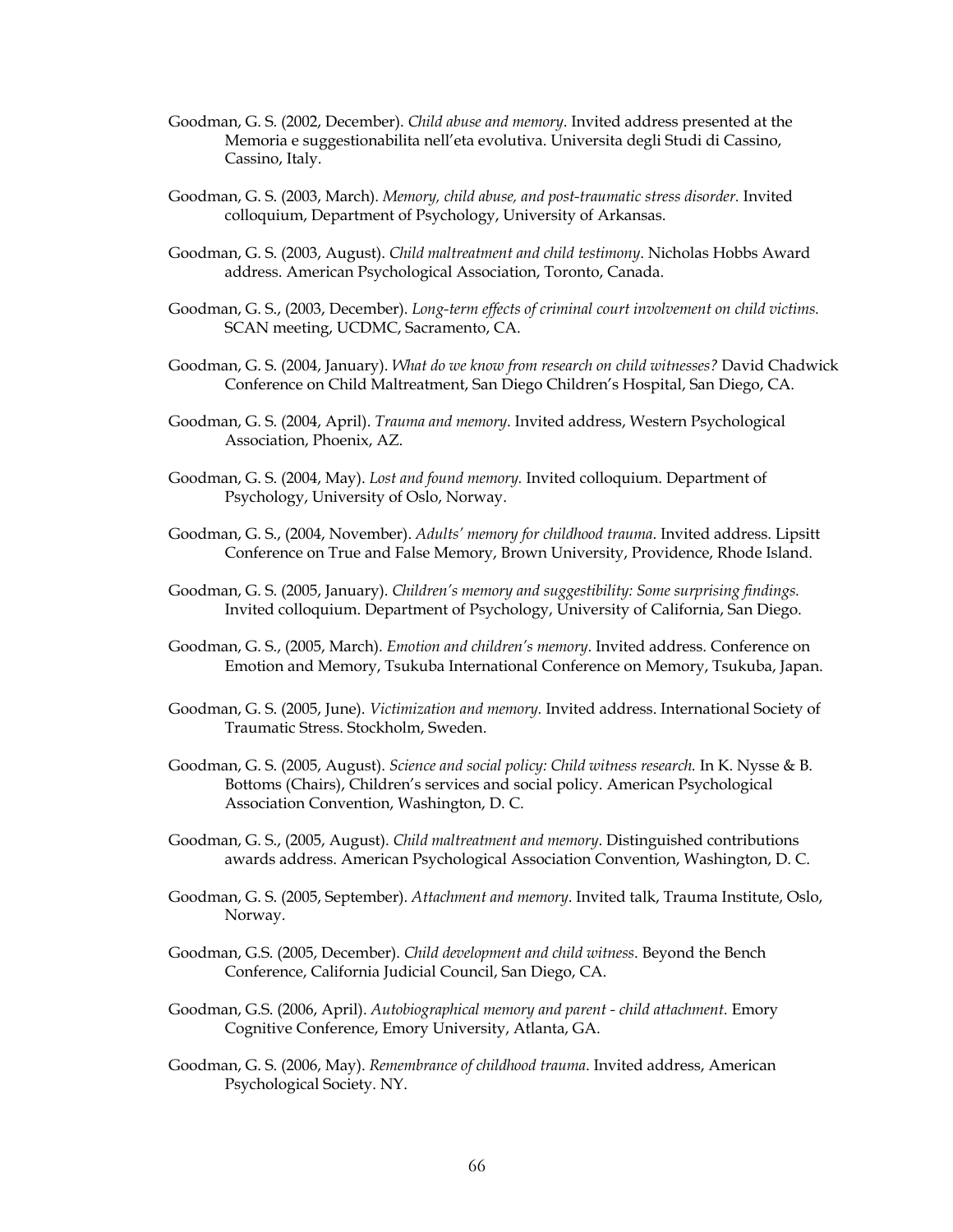- Goodman, G. S., (2006, September). *Trauma, memory, and attachment*. Invited colloquium, University of Oslo, Norway.
- Goodman, G. S. (2006. November). *Children's memory and attachment theory.* Invited colloquium, Department of Psychology, University of California, Santa Barbara.
- Goodman, G. S. (2006, December). *Children in dependency court.* Judicial Council of California, Monterey, CA.
- Goodman, G. S. (2006, December). *Children's memory, trauma, and suggestibility*. Sacramento Child Advocates, Sacramento, CA.
- Goodman, G. S. (2007, February). *PTSD and memory development.* Tuzla University. Tuzla, Bosnia.
- Goodman, G. S. (2007, April). *Memory and trauma in children and adults.* Invited colloquium, Department of Psychology, Carlton College, Minnesota.
- Goodman, G. S. (2007, August). *Developmental psychology, children, and law.* In A. O'Connell (Chair), Twenty-seventh symposium on eminent women in psychology: Historical and personal perspectives. Invited address. American Psychological Association, San Francisco, CA.
- Goodman, G. S. (2007, September). *Understanding trauma and memory*. Department of Psychology, University of Gothenburg, Sweden.
- Goodman, G. S. (2008, August). *Urie Bronfenbrenner Award Address*. Division 7 (Developmental Psychology), American Psychological Association Convention. Boston, MA.
- Goodman, G. S. (2009, March). *Child abuse and aggression*. Herzliya Conference on Personality and Social Psychology. Herzliya, Israel.
- Goodman, G. S. (2009, May*). Child abuse and memory*. Science in the service of the family, University of Gdansk, Gdansk, Poland.
- Goodman, G. S. (2009, July). *Memory, trauma, and childhood: Psychological and forensic implications*. European Conference on Psychology, Oslo, Norway.
- Goodman, G. S. (2009, August*). Children in judicial proceedings*. International Symposium on Alternative Methods of Hearing Children in Judicial Proceedings, Sponsored by Childhood Brazil, National Association of Judges and Public Prosecutors for the Rights of the Child, National Council for the Rights of the Child, and the National Secretariat for Human Rights, Brazilia, Brazil.
- Goodman, G. S. (2009, September). *Kids in court: Involving children and youth in their court hearings*. UC Davis National Child Abuse and Neglect Conference, Sacramento, CA.
- Goodman, G. S. (2009, November). *Trauma and children's memory*. Frontiers in translational research on trauma. Mt. Hope Family Center, University of Rochester. Rochester, NY.
- Goodman, G. S. (2009, December). *Memory and maltreatment*. Department of Psychology, University of California, Merced.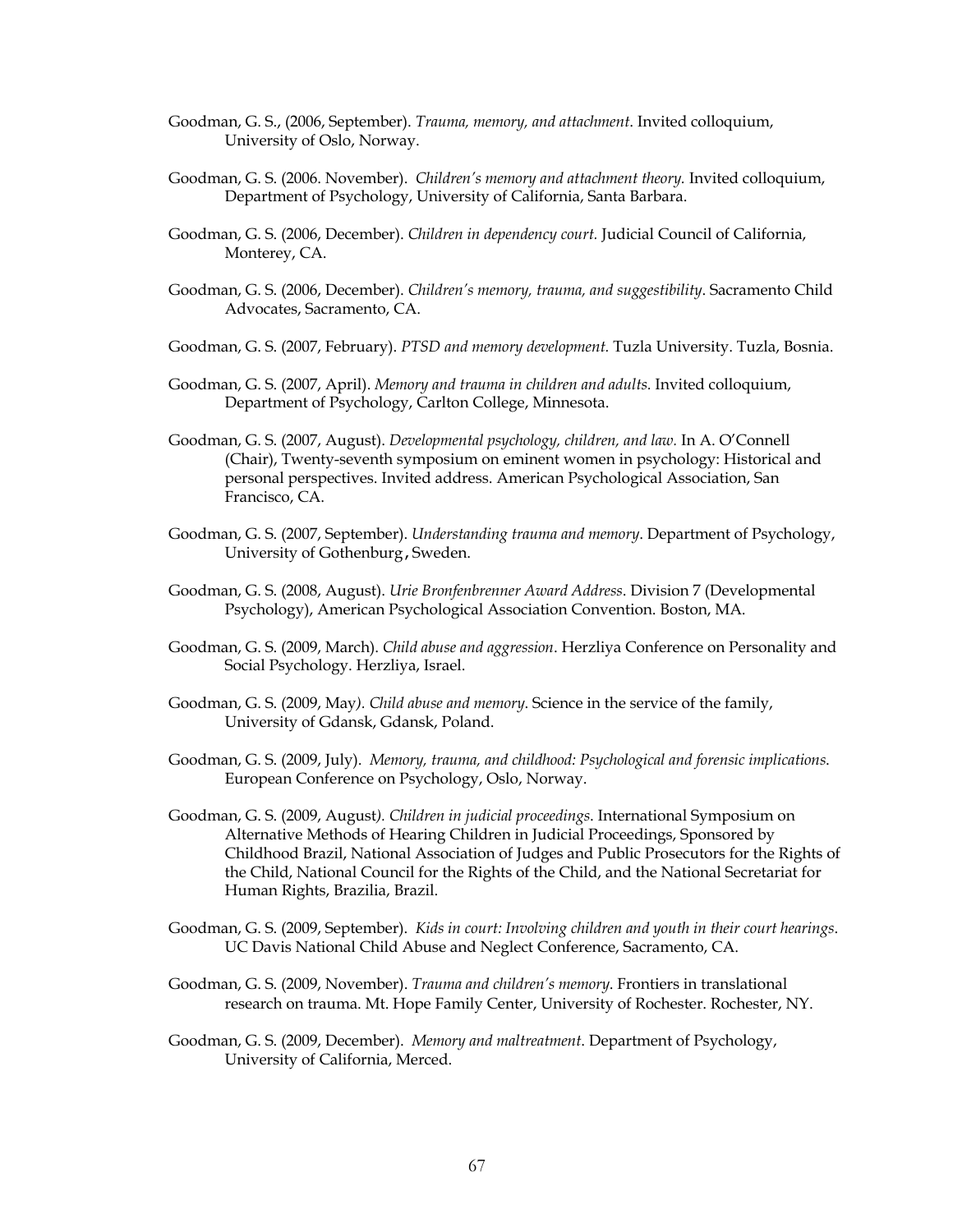- Goodman, G. S. (2010, March). *Forensic interviewing of children in Child Advocacy Centers*. National Association of Child Advocacy Centers Conference. Huntsville, AL.
- Goodman, G. S. (2010, March). *The child witness*. California Association for Criminal Justice Research, Sacramento, CA.
- Goodman, G. S. (2010, April). *Remembering trauma in childhood*. Western Psychological Association, Cancun, Mexico.
- Goodman, G. S. (2010, July). *Children's testimony*. European Association of Psychology and Law. Gothenburg, Sweden.
- Goodman, G. S. (2010, August*). Marshalling memory*. American Psychological Association, San Diego, CA.
- Goodman, G. S., & Shestowski, D. (2010, November). *"That didn't happen": Children's false reports and false denials*. Invited address, Child Welfare Conference, University of California, Davis.
- Goodman, G. S. (2010, December). *Child abuse and memory*. Invited address, Department of Psychology and Neuroscience. University of Maastricht, Netherlands.
- Goodman, G. S. (2011, July). *Relationships, memory, and law*. Keynote address, International Association of Relationship Researchers, Gdansk, Poland.
- Goodman, G. S. (2012, March). *Psychological research and child witnesses*. National Association of Child Advocacy Centers Conference. Huntsville, AL.
- Goodman, G. S. (2012, April). *Enhancing children's eyewitness memory*. Invited address. California Psychological Association, Monterey, CA.
- Goodman, G. S. (2012, May). *James McKeen Cattell Award invited address.* Invited address. Association for Psychological Science Convention, Chicago, IL.
- Goodman, G. S. (2012, June). *Child maltreatment and memory: A review of research.* Invited address. Cognitive Development Research Unit. Department of Psychology, University of Oslo, Norway.
- Goodman, G. S. (2012, October). *Child sexual abuse and memory*. Invited address. Brazilian Psychological Society. San Paolo, Brazil.
- Goodman, G. S. (2012, October). *Children, trauma, and legal involvement*. Invited address. Brazilian Psychological Society. San Paolo, Brazil.
- Goodman, G. S. (2013, February). *Children's eyewitness memory and testimony*. Invited address Roger Williams University School of Law, Providence, Rhode Island.
- Goodman, G. S. (2013, June). *Autobiographical memory development: Social factors*. Conference on Clinical Implications of Autobiographical Memory, University of Aarhus, Aarhus, Denmark.
- Goodman, G. S. (2013, July). *Children and the law*. Invited workshop, Division 7 (Developmental Psychology), American Psychological Association, Honolulu, Hawaii.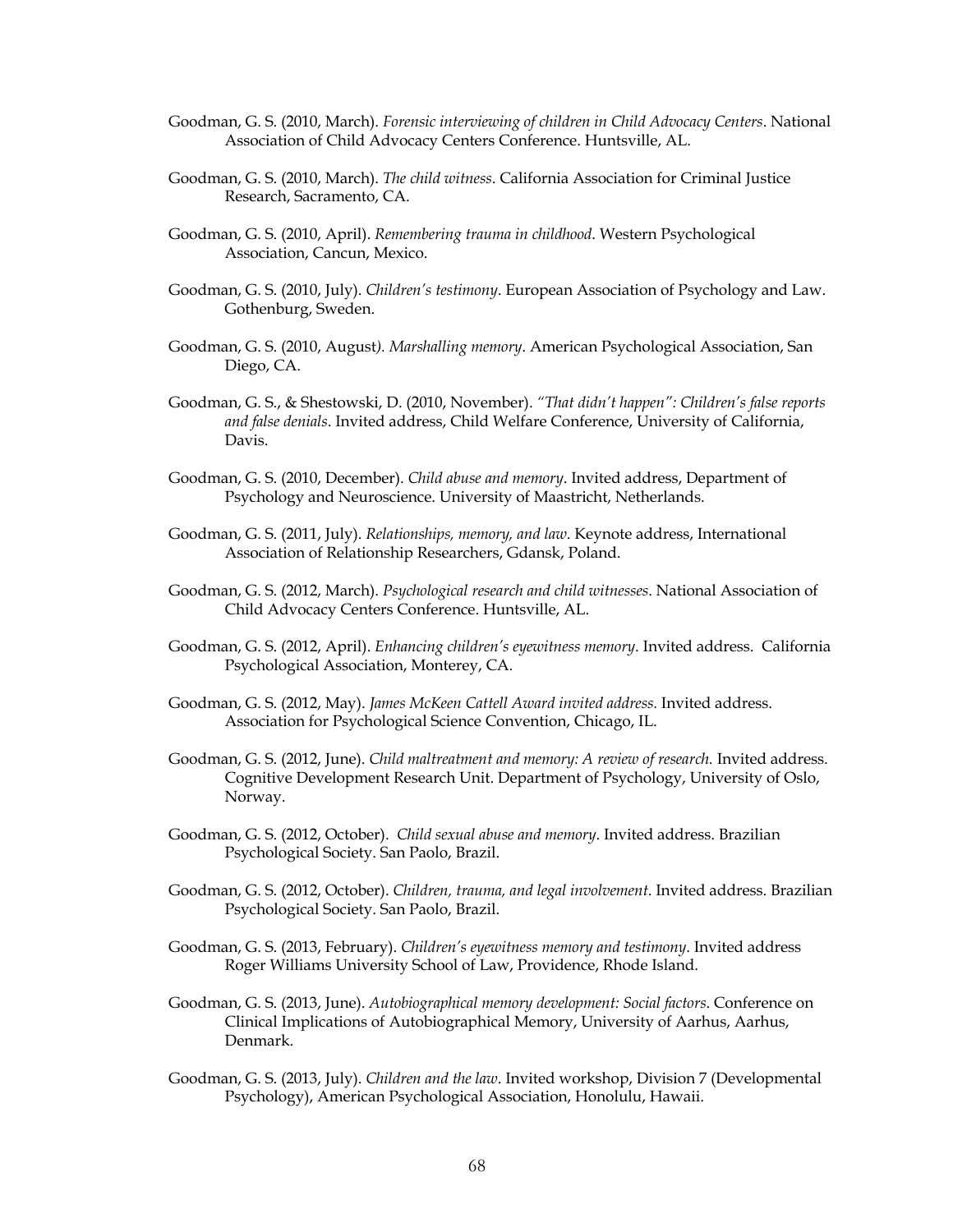- Goodman, G. S. (2013, September). *Children in court: Current research and future directions*. Invited address, Annual Partnership Conference: A New Beginning for Partnerships for Children & Families in Los Angeles County. California State University-Los Angeles and Los Angeles County Dependency Court, Los Angeles, CA.
- Goodman, G. S. (2014, May). *Children in criminal court*. Conference on Child-Friendly Justice. Stockholm Centre for the Rights of the Child, Faculty of Law, University of Stockholm.
- Goodman, G. S. (2014, June). *Child sexual abuse and memory*. University of Granada, Spain.
- Goodman, G. S. (2014, August). *Division 7 Presidential address: Child victims, law, and memory.* Division 7 (Developmental Psychology), American Psychological Association, Washington, DC.
- Goodman, G. S. (2014, October). *Children's memory, trauma, and dissociation: Implications for therapeutic interventions*. Plenary address. International Society for the Study of Trauma and Dissociation, Long Beach, CA.
- Goodman, G. S., (2014, November). *Three possible myths about child maltreatment, child emotion, and child memory*. Keynote address. Nordic Network of Psychology and Law, University of Oslo, Norway.
- Goodman, G. S., (2014, December). *Myths about child witnesses*. Keynote address, Child and Adolescent Abuse Resources and Evaluation (CAARE) Center, Children's Hospital, University of California, Davis
- Goodman, G. S. (2015, January). *Remembering trauma in children exposed to violence*. Invited address, San Diego Conference on Child Abuse and Neglect, Chadwick Center and Children's Hospital, San Diego, CA.
- Goodman, G. S. (2015, January). *The science of child forensic interviewing*. Invited address, San Diego Conference on Child Abuse and Neglect, Chadwick Center and Children's Hospital, San Diego, CA.
- Goodman, G. S. (2015, March). *What we have learned (and what we still need to know) about child victims and law*. Invited award address, American Psychology-Law Society Conference, San Diego, CA.
- Goodman, G. S., (2015, April). *Child abuse, emotional effects, and memory*. Invited address to the Woodland Rotary Club, Woodland, CA.
- Goodman, G. S. (2015, May). *Children's abilities and experiences as victim/witnesses*. Invited address. Children's Justice Conference. Seattle, WA.
- Goodman, G. S. (2015, May). *Children's memories*. Invited address. Children's Justice Conference. Seattle, WA.
- Goodman, G. S. (2015, July). *Effects of child physical punishment*. Roundtable speaker, American Psychological Association, Washington, DC.
- Goodman, G. S. (2015, October). *Long-term eyewitness memory in children exposed to violence.* National Institute of Justice, Washington, DC.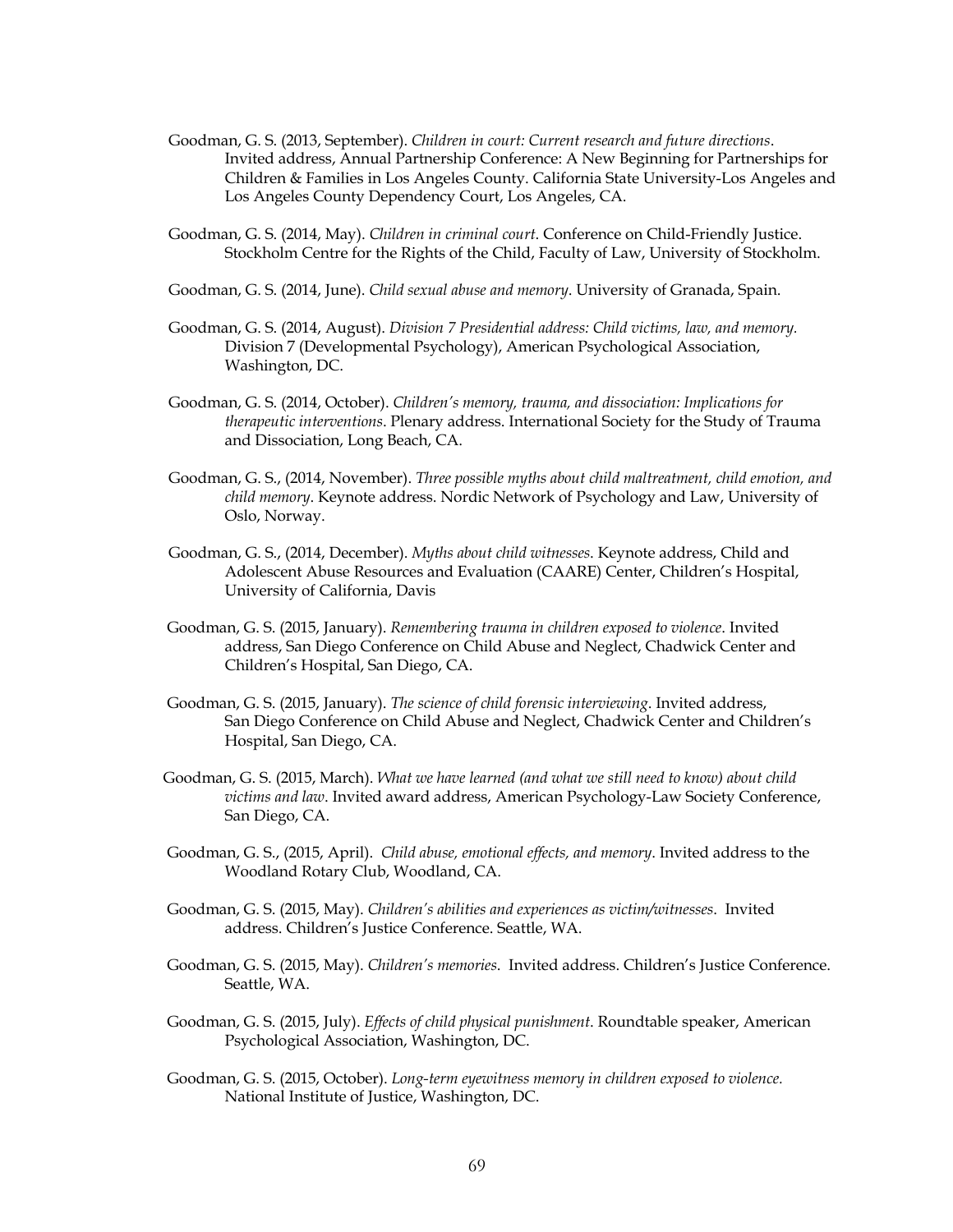- Goodman, G. S. (2015, October). *Children, maltreatment, & memory: The dreaded early morning talk!"* Invited talk, UC Consortium on Social Sciences and Law, University of California, Irvine.
- Goodman, G. S. (2015, November). *Memorial: Wendell Jeffrey*. University of California, Los Angeles.
- Goodman, G.S. (2015, December). *Children's reactions to foster care and legal involvement*. University of California Sacramento Center, University of California Office of the President, Sacramento, CA.
- Goodman, G. S. (2016, July). *Trauma and memory in children exposed to violence*. International Conference on Memory, Budapest, Hungry.
- Goodman, G. S., & Lamb, M. E. (Chairs). (2016, August). *Child abuse and neglect: From basic research to foster and mental health care.* American Psychological Association, Denver, CO.
- Goodman, G. S. (2016, September*). The importance of studying children as witnesses and children exposed to violence*. University of Stockholm, Sweden.
- Goodman. G. S. (2016, November). *Retrospective recall and prospective observation of childhood adversity*. Conference on Identifying Adults at High Risk for Ill Health by Virtue of Remembered or Experienced Childhood Adversity. National Institute of Aging/NIH, Bethesda, Maryland.
- Goodman, G. S. (2017, April). *Childhood trauma, memory, and suggestibility.* Western Psychological Association, Sacramento, CA.
- Goodman, G. S. (2017, July). *Effects of trauma on memory in children and adolescents*. Sacramento Child Protective Services and District Attorney (Sexual Assault Unit) Meeting. Sacramento, CA.
- Goodman, G. S. (2017, August). *APA Distinguished Contributions to Research in the Public Interest (senior).* Award address, American Psychological Association, Washington, DC.
- Goodman, G. S. (2017, September). "There are no children here": *Trauma and memory in children exposed to violence. Honorary doctorate award address*, University of Oslo, Norway.
- Goodman, G. S. (2018, September). *Long-term memory accuracy and psychopathology in child abuse victims: A longitudinal perspective*. Invited address, Department of Psychology and Pedagogics, Altia State University, Barnaul, Russia.
- Goodman, G. S. (2018, September). *The science of* c*hild witnesses*. Invited address, Department of Psychology and Pedagogics, Altia State University, Barnaul, Russia.
- Goodman, G. S. (2018, November). *Possible myths about children's eyewitness memory.* Department of Psychology, Florida International University, Miami, FL.
- Goodman, G. S. (2019, April). *From UC Davis to University President*. Pacific Northwest University of Health Sciences, Yakima, WA.
- Goodman, G. S. (2019, May). *Interviewing children about maltreatment: Disclosure and memory.* Brown School, Washington University in St. Louis.